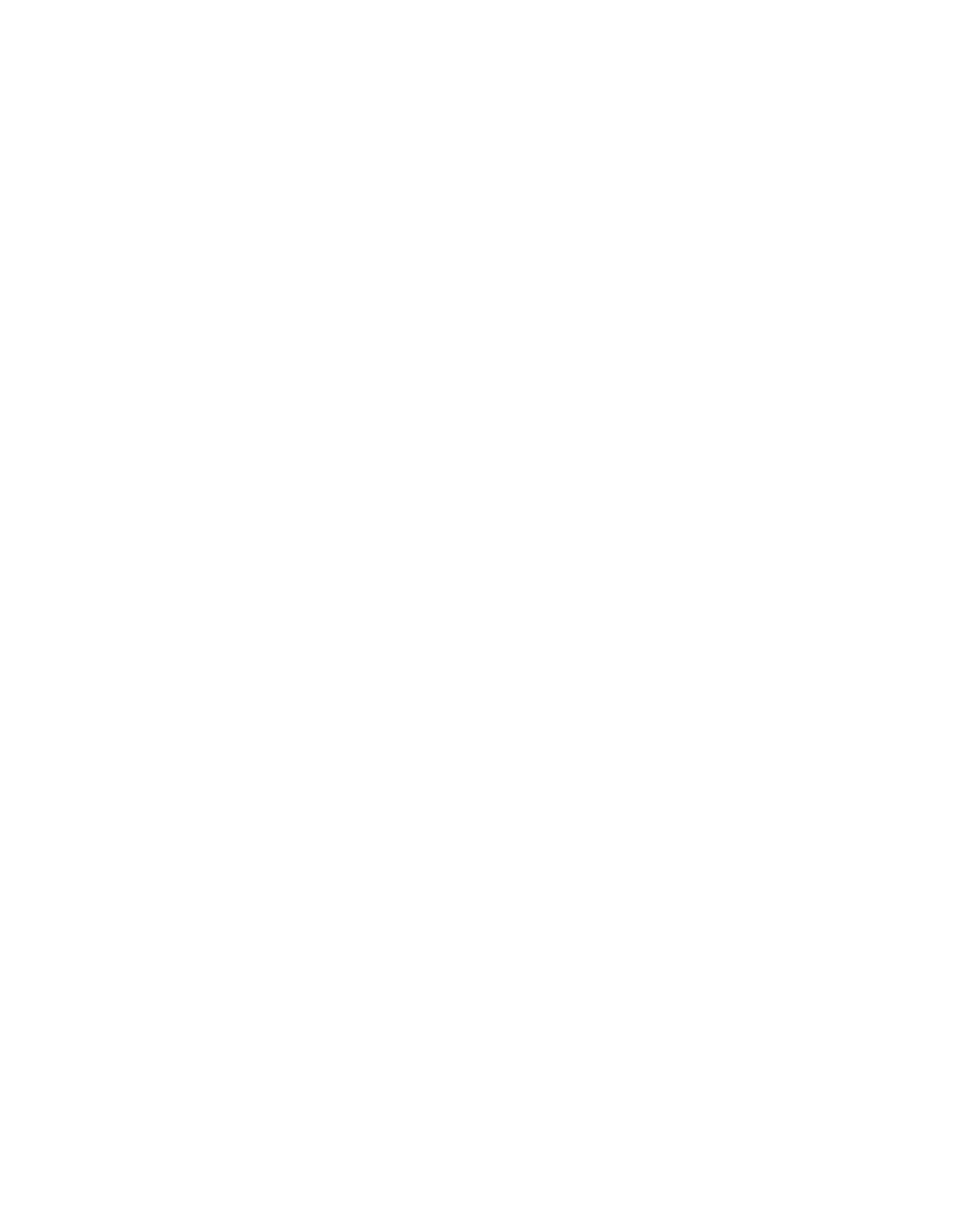

## TABLE OF CONTENTS

## **ADDITIONAL TABLES**

Note: *Information on Agency Rulemaking Actions can now be found at nyc.gov/nycrules*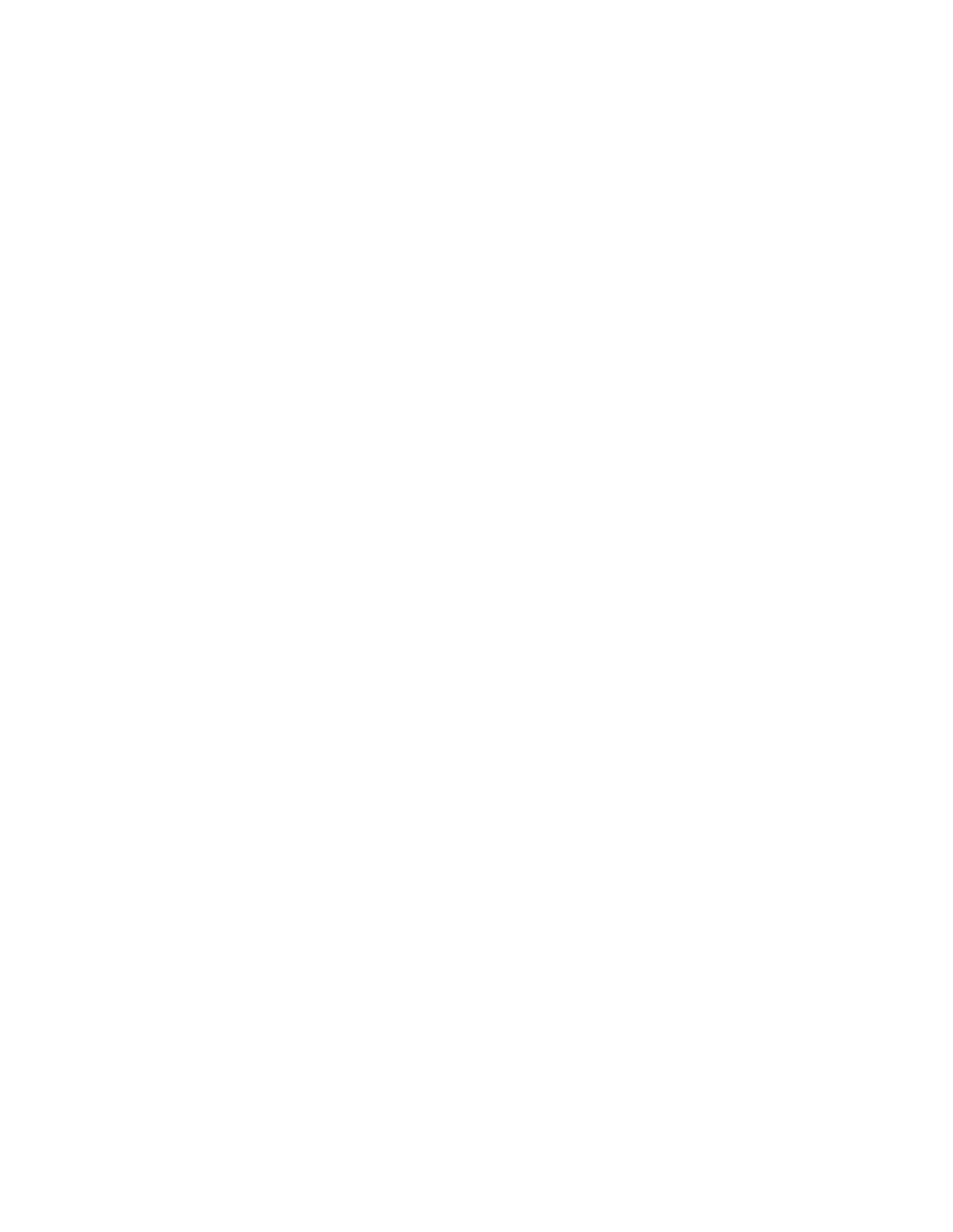## **A N N U A L P A I D A B S E N C E R A T E S**

| <b>WORKFORCE</b>                  | FY 2010           | FY 2010           | FY 2010           | FY 2010 | FY 2010        | FY 2009        | FY 2010          |
|-----------------------------------|-------------------|-------------------|-------------------|---------|----------------|----------------|------------------|
| OR                                | DOC.              | UNDOC.            | <b>TOTAL</b>      | LODI/   | <b>TOTAL</b>   | <b>TOTAL</b>   | EQUIV. ABS.      |
| <b>AGENCY</b>                     | <b>SICK LEAVE</b> | <b>SICK LEAVE</b> | <b>SICK LEAVE</b> | WC      | <b>ABSENCE</b> | <b>ABSENCE</b> | <b>DAYS/YEAR</b> |
| <b>UNIFORMED WORKFORCES</b>       |                   |                   |                   |         |                |                |                  |
| DOC (U)                           | 4.85%             | <b>NA</b>         | 4.85%             | 0.37%   | 5.22%          | 4.95%          | 13.0             |
| FDNY (U)                          | 2.83%             | <b>NA</b>         | 2.83%             | 4.46%   | 7.29%          | 6.86%          | 18.1             |
| NYPD (U)                          | 2.67%             | <b>NA</b>         | 2.67%             | 1.26%   | 3.92%          | 4.13%          | 9.7              |
| DSNY (U)                          | 4.65%             | <b>NA</b>         | 4.65%             | 2.07%   | 6.71%          | 6.06%          | 16.6             |
| <b>Subtotal</b>                   | 3.24%             | <b>NA</b>         | 3.24%             | 1.80%   | 5.04%          | 5.01%          | 12.5             |
|                                   |                   |                   |                   |         |                |                |                  |
| <b>LARGE CIVILIAN WORKFORCES</b>  |                   |                   |                   |         |                |                |                  |
| NYPD (C)                          | 2.29%             | 1.16%             | 3.45%             | 0.13%   | 3.59%          | 5.27%          | 8.8              |
| FDNY (C)                          | 2.15%             | 1.90%             | 4.05%             | 2.26%   | 6.30%          | 6.26%          | 15.5             |
| <b>ACS</b>                        | 2.10%             | 1.64%             | 3.74%             | 0.10%   | 3.84%          | 4.00%          | 9.5              |
| <b>HRA</b>                        | 2.53%             | 1.46%             | 3.99%             | 0.22%   | 4.21%          | 4.18%          | 10.4             |
| <b>DHS</b>                        | 1.77%             | 1.81%             | 3.58%             | 0.35%   | 3.93%          | 3.88%          | 9.8              |
| <b>HPD</b>                        | 2.62%             | 1.08%             | 3.70%             | 0.35%   | 4.05%          | 4.04%          | 10.0             |
| <b>DOHMH</b>                      | 2.13%             | 1.49%             | 3.62%             | 0.09%   | 3.70%          | 3.79%          | 9.2              |
| <b>DEP</b>                        | 2.58%             | 1.35%             | 3.93%             | 0.64%   | 4.57%          | 4.41%          | 11.3             |
| DSNY (C)                          | 2.63%             | 1.02%             | 3.65%             | 0.28%   | 3.93%          | 3.96%          | 9.8              |
| <b>DOF</b>                        | 3.30%             | 1.03%             | 4.33%             | 0.31%   | 4.64%          | 4.63%          | 11.5             |
| <b>DOT</b>                        | 2.79%             | 1.00%             | 3.79%             | 0.63%   | 4.42%          | 4.36%          | 10.9             |
| <b>DPR</b>                        | 1.36%             | 0.68%             | 2.04%             | 0.28%   | 2.32%          | 2.23%          | 5.8              |
| <b>Subtotal</b>                   | 2.29%             | 1.30%             | 3.59%             | 0.39%   | 3.98%          | 4.27%          | 9.8              |
| <b>MEDIUM CIVILIAN WORKFORCES</b> |                   |                   |                   |         |                |                |                  |
| LAW                               | 1.32%             | 1.77%             | 3.09%             | 0.01%   | 3.10%          | 2.93%          | 7.7              |
| <b>DCAS</b>                       | 1.95%             | 1.23%             | 3.18%             | 0.13%   | 3.31%          | 3.63%          | 8.2              |
| <b>DDC</b>                        | 3.11%             | 0.67%             | 3.78%             | 0.05%   | 3.82%          | 3.65%          | 9.5              |
| DOC(C)                            | 1.87%             | 1.96%             | 3.83%             | 0.14%   | 3.97%          | 3.87%          | 9.8              |
|                                   |                   |                   | 4.19%             |         |                |                |                  |
| <b>DJJ</b>                        | 3.24%             | 0.94%             |                   | 0.71%   | 4.90%          | 4.78%          | 11.7             |
| <b>PROBATION</b>                  | 2.94%             | 0.81%             | 3.75%             | 0.05%   | 3.80%          | 4.16%          | 9.4              |
| <b>DOB</b><br><b>Subtotal</b>     | 2.36%<br>2.25%    | 1.26%             | 3.61%<br>3.54%    | 0.04%   | 3.65%<br>3.67% | 3.42%          | 9.1<br>9.1       |
|                                   |                   | 1.29%             |                   | 0.13%   |                | 3.70%          |                  |
| <b>SMALL CIVILIAN WORKFORCES</b>  |                   |                   |                   |         |                |                |                  |
| <b>OEM</b>                        | 0.50%             | 1.93%             | 2.43%             | 0.01%   | 2.44%          | 2.22%          | 6.1              |
| <b>DCP</b>                        | 1.60%             | 1.85%             | 3.44%             | 0.00%   | 3.44%          | 3.62%          | 8.6              |
| DOI                               | 2.15%             | 1.04%             | 3.19%             | 0.01%   | 3.19%          | 3.29%          | 7.9              |
| <b>DFTA</b>                       | 3.23%             | 0.89%             | 4.12%             | 0.04%   | 4.17%          | 3.98%          | 10.4             |
| <b>CULTURAL</b>                   | 0.94%             | 1.92%             | 2.85%             | 0.01%   | 2.86%          | 3.69%          | 7.1              |
| <b>FISA</b>                       | 2.07%             | 1.67%             | 3.73%             | 0.00%   | 3.74%          | 3.27%          | 9.3              |
| <b>LANDMARKS</b>                  | 1.30%             | 1.16%             | 2.46%             | 0.02%   | 2.48%          | 2.40%          | 6.2              |
| <b>TLC</b>                        | 2.76%             | 0.89%             | 3.65%             | 1.18%   | 4.83%          | 4.89%          | 12.0             |
| <b>CCHR</b>                       | 2.52%             | 1.36%             | 3.87%             | 0.00%   | 3.87%          | 5.02%          | 9.6              |
| <b>DYCD</b>                       | 2.32%             | 0.91%             | 3.23%             | 0.00%   | 3.23%          | 3.57%          | 8.0              |
| <b>DSBS</b>                       | 2.01%             | 1.34%             | 3.36%             | 0.00%   | 3.36%          | 3.20%          | 8.4              |
| <b>DOITT</b>                      | 1.75%             | 1.34%             | 3.08%             | 0.01%   | 3.09%          | 2.97%          | 7.7              |
| <b>DOR</b>                        | 2.67%             | 1.40%             | 4.07%             | 0.42%   | 4.49%          | 3.85%          | 11.2             |
| <b>CONSUMER</b>                   | 2.62%             | 0.96%             | 3.59%             | 0.03%   | 3.62%          | 3.83%          | 9.0              |
| <b>BIC</b>                        | 2.65%             | 1.11%             | 3.76%             | 0.03%   | 3.79%          | 3.27%          | 9.4              |
| <b>Subtotal</b>                   | 2.18%             | 1.23%             | 3.42%             | 0.13%   | 3.54%          | 3.53%          | 8.8              |
| <b>Uniformed</b>                  | 3.24%             | n/a               | 3.24%             | 1.80%   | 5.04%          | 5.01%          | 12.5             |
| <b>Civilian</b>                   | 2.28%             | 1.29%             | 3.58%             | 0.35%   | 3.93%          | 4.17%          | 9.7              |
|                                   |                   |                   |                   |         |                |                |                  |
| <b>TOTAL</b>                      | 2.71%             | 0.71%             | 3.42%             | 1.00%   | 4.43%          | 4.55%          | 11.0             |
| <b>CITYWIDE</b>                   | 2.71%             | 0.71%             | 3.42%             | 0.19%   | 3.62%          | 3.73%          | 9.0              |

*Note: The Total Absence Rate is calculated by dividing the sum of paid sick leave for all employees, Line-of-Duty Injury absence for uniformed employees, and paid Workers' Compensation absence for civilian employees, by paid scheduled hours for all employees. The Citywide Absence Rate is calculated by dividing paid sick leave for all employees plus paid Workers' Compensation absence for civilian employees by paid scheduled hours for all employees.*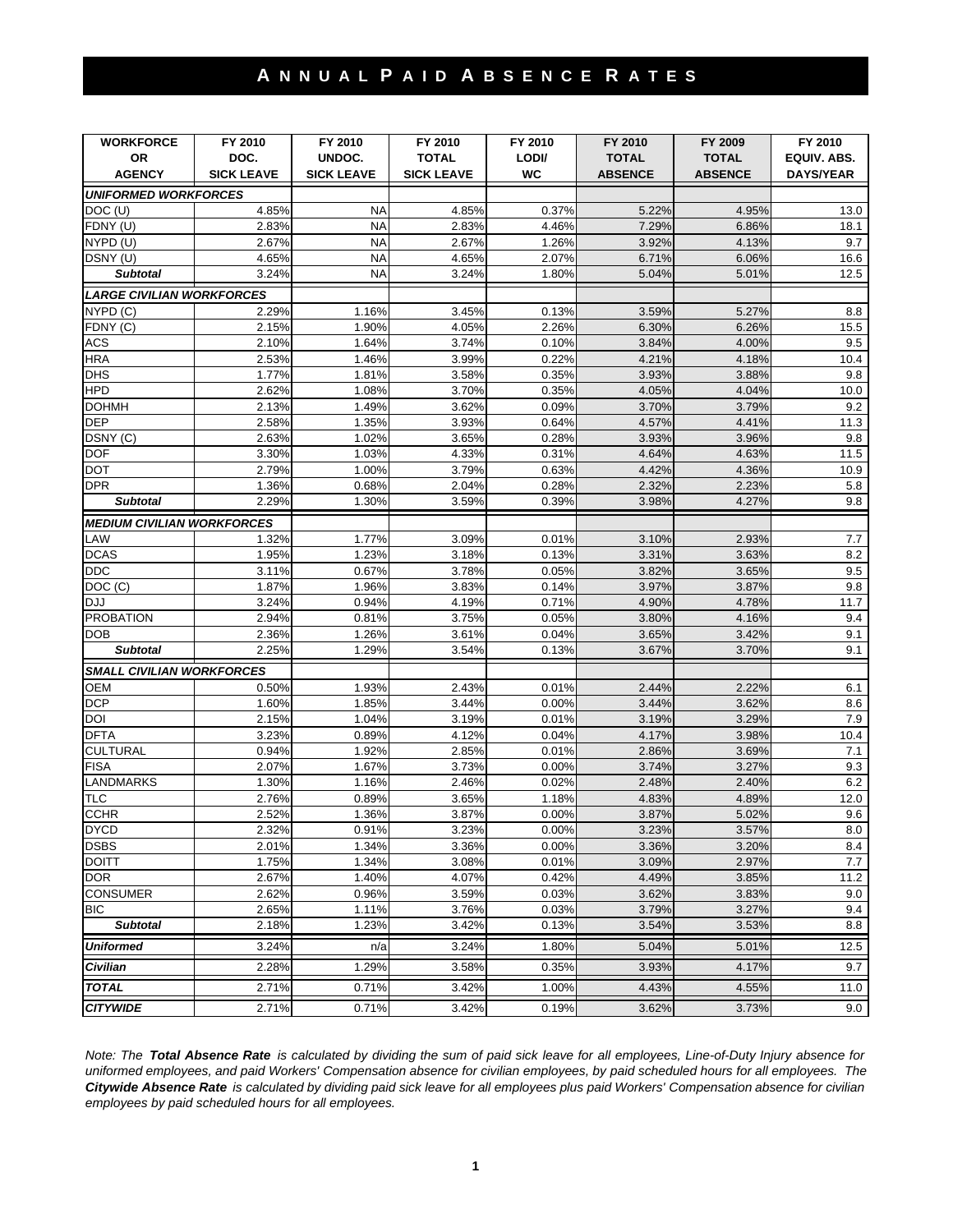| <b>INDICATORS</b>                                                                                                             | <b>FY09</b><br>Annual<br>Actual | <b>FY10</b><br>Annual<br><b>Actual</b> |
|-------------------------------------------------------------------------------------------------------------------------------|---------------------------------|----------------------------------------|
| <b>CITYWIDE FLEET SIZE</b>                                                                                                    | 29,687                          | 29,114                                 |
| o City Managed Fleet*<br>- City Funded<br>- Non-City Funded (from grants or donations)                                        | 27,542<br>24,461<br>3.081       | 27,353<br>24,171<br>3,182              |
| o Non-City Managed Fleet*                                                                                                     | 2,145                           | 1,761                                  |
| Percentage of Purchased Vehicles Compliant with Local Law 38<br>Percentage of Alternative Fuel Vehicles in City Managed Fleet | 99%<br>ΝI                       | 99%<br>24%                             |

\*Note that FY10 may not be comparable to FY09 because several agencies were recategorized in FY10.

The following is a detailed fleet breakdown for agencies with the largest fleets:

#### **DEPARTMENT OF HEALTH AND MENTAL HYGIENE**

| o Total Number of Vehicles                | 354            | 343     |
|-------------------------------------------|----------------|---------|
| - Alternative Fuel Vehicles               | 188            | 206     |
| - Percentage of Alternative Fuel Vehicles | N <sub>l</sub> | 60%     |
| o Light Duty                              | 250            | 241     |
| - Average Vehicle Age (Months)            | 85             | 64      |
| - Average Vehicle Mileage                 | 33,976         | 30,089  |
| - Mechanical Downtime (%)                 | 1.08%          | 4.69%   |
| - Average Cost of Maintenance             | \$784          | \$1,882 |
| - Accident Downtime (%)                   | 0.80%          | 0.30%   |
| - Average Cost of Accidents               | \$125          | \$131   |
| o Medium Duty                             | 97             | 95      |
| - Average Vehicle Age (Months)            | 81             | 93      |
| - Average Vehicle Mileage                 | 51,063         | 59,102  |
| - Mechanical Downtime (%)                 | 1.07%          | 2.29%   |
| - Average Cost of Maintenance             | \$1,196        | \$6,431 |
| - Accident Downtime (%)                   | 0.08%          | 0.33%   |
| - Average Cost of Accidents               | \$78           | \$74    |
| o Heavy Duty                              | 5              | 5       |
| - Average Vehicle Age (Months)            | 84             | 96      |
| - Average Vehicle Mileage                 | 11,567         | 13,693  |
| - Mechanical Downtime (%)                 | 0.66%          | 3.98%   |
| - Average Cost of Maintenance             | \$1,044        | \$5,447 |
| - Accident Downtime (%)                   | 0.02%          | 0.00%   |
| - Average Cost of Accidents               | \$162          | \$0     |
| o Other                                   | N <sub>l</sub> | 2       |
| - Average Vehicle Age (Months)            | ΝI             | 70      |
| - Average Vehicle Mileage                 | ΝI             | N/A     |
| - Mechanical Downtime (%)                 | ΝI             | 0.00%   |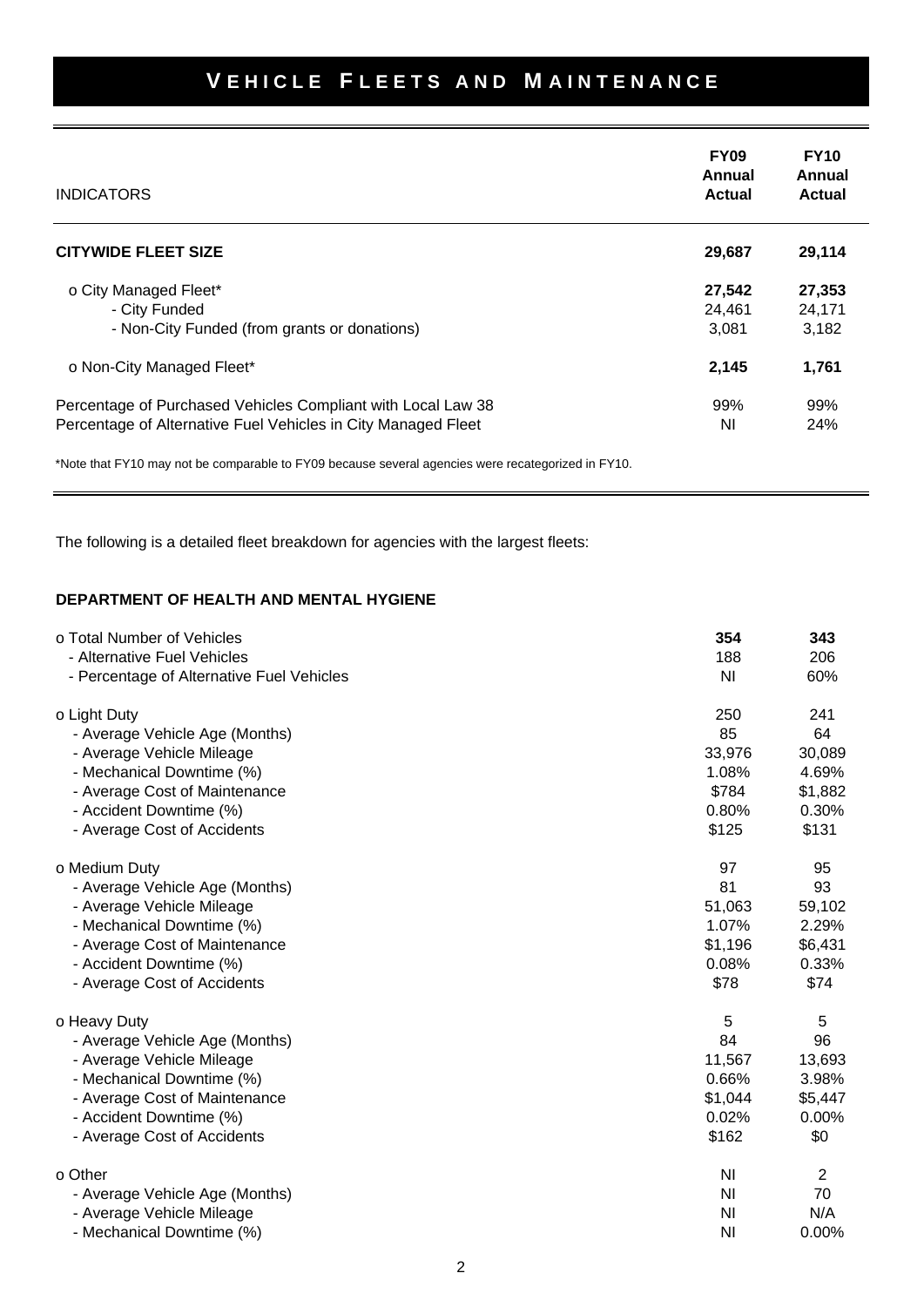| <b>INDICATORS</b>                                                                             | <b>FY09</b><br>Annual<br><b>Actual</b> | <b>FY10</b><br>Annual<br>Actual |
|-----------------------------------------------------------------------------------------------|----------------------------------------|---------------------------------|
| - Average Cost of Maintenance                                                                 | ΝI                                     | \$0                             |
| - Accident Downtime (%)                                                                       | ΝI                                     | $0.00\%$                        |
| - Average Cost of Accidents                                                                   | <b>NI</b>                              | \$0                             |
| Applicable Agency Light-Duty and Medium-Duty Vehicle Purchases by California Lev II Standards |                                        |                                 |
| o Light Duty Vehicle (LDV) Purchases                                                          | 8                                      | 37                              |
| - LDV Purchases - Zero Emission Vehicles (ZEV)                                                | $\Omega$                               | 0                               |
| - LDV Purchases - Advanced Technology Partial Zero Emission Vehicles (ATPZEV)                 | 8                                      | 37                              |
| - Toyota Prius                                                                                | 8                                      | 37                              |
| - LDV Purchases - Partial Zero Emission Vehicles (PZEV)                                       | 0                                      | 0                               |
| - LDV Purchases - Super Ultra Low Emission Vehicles (SULEV)                                   | $\Omega$                               | 0                               |
| - LDV Purchases - Ultra Low Emission Vehicles (ULEV)                                          | $\Omega$                               | 0                               |
| - LDV Purchases - Low Emission Vehicles (LEV)                                                 | 0                                      | $\Omega$                        |
| o Medium Duty Vehicle (MDV) Purchases                                                         | $\Omega$                               | 0                               |
| - MDV Purchases - Zero Emission Vehicles (ZEV)                                                | 0                                      | 0                               |
| - MDV Purchases - Advanced Technology Partial Zero Emission Vehicles (ATPZEV)                 | 0                                      | 0                               |
| - MDV Purchases - Partial Zero Emission Vehicles (PZEV)                                       | 0                                      | 0                               |
| - MDV Purchases - Super Ultra Low Emission Vehicles (SULEV)                                   | 0                                      | 0                               |
| - MDV Purchases - Ultra Low Emission Vehicles (ULEV)                                          | 0                                      | 0                               |
| - MDV Purchases - Low Emission Vehicles (LEV)                                                 | 0                                      | 0                               |
|                                                                                               |                                        |                                 |

#### **DEPARTMENT OF ENVIRONMENTAL PROTECTION**

| o Total Vehicles                          | 2,074   | 2,110   |
|-------------------------------------------|---------|---------|
| - Alternative Fuel Vehicles               | 586     | 605     |
| - Percentage of Alternative Fuel Vehicles | ΝI      | 35%     |
| o Light Duty                              | 816     | 764     |
| - Average Vehicle Age (Months)            | 49      | 52      |
| - Average Vehicle Mileage                 | 38,830  | 45,996  |
| - Mechanical Downtime (%)                 | 3.81%   | 4.19%   |
| - Average Cost of Maintenance             | \$1,722 | \$1,905 |
| - Accident Downtime (%)                   | 0.71%   | 0.73%   |
| - Average Cost of Accidents               | \$254   | \$254   |
| o Medium Duty                             | 525     | 525     |
| - Average Vehicle Age (Months)            | 60      | 69      |
| - Average Vehicle Mileage                 | 41,477  | 44,738  |
| - Mechanical Downtime (%)                 | 3.33%   | 8.58%   |
| - Average Cost of Maintenance             | \$2,061 | \$2,521 |
| - Accident Downtime (%)                   | 0.58%   | 0.47%   |
| - Average Cost of Accidents               | \$218   | \$223   |
| o Heavy Duty                              | 462     | 463     |
| - Average Vehicle Age (Months)            | 91      | 96      |
| - Average Vehicle Mileage                 | 33,941  | 35,894  |
| - Mechanical Downtime (%)                 | 12.26%  | 10.97%  |
| - Average Cost of Maintenance             | \$5,152 | \$5,679 |
| - Accident Downtime (%)                   | 0.57%   | 0.61%   |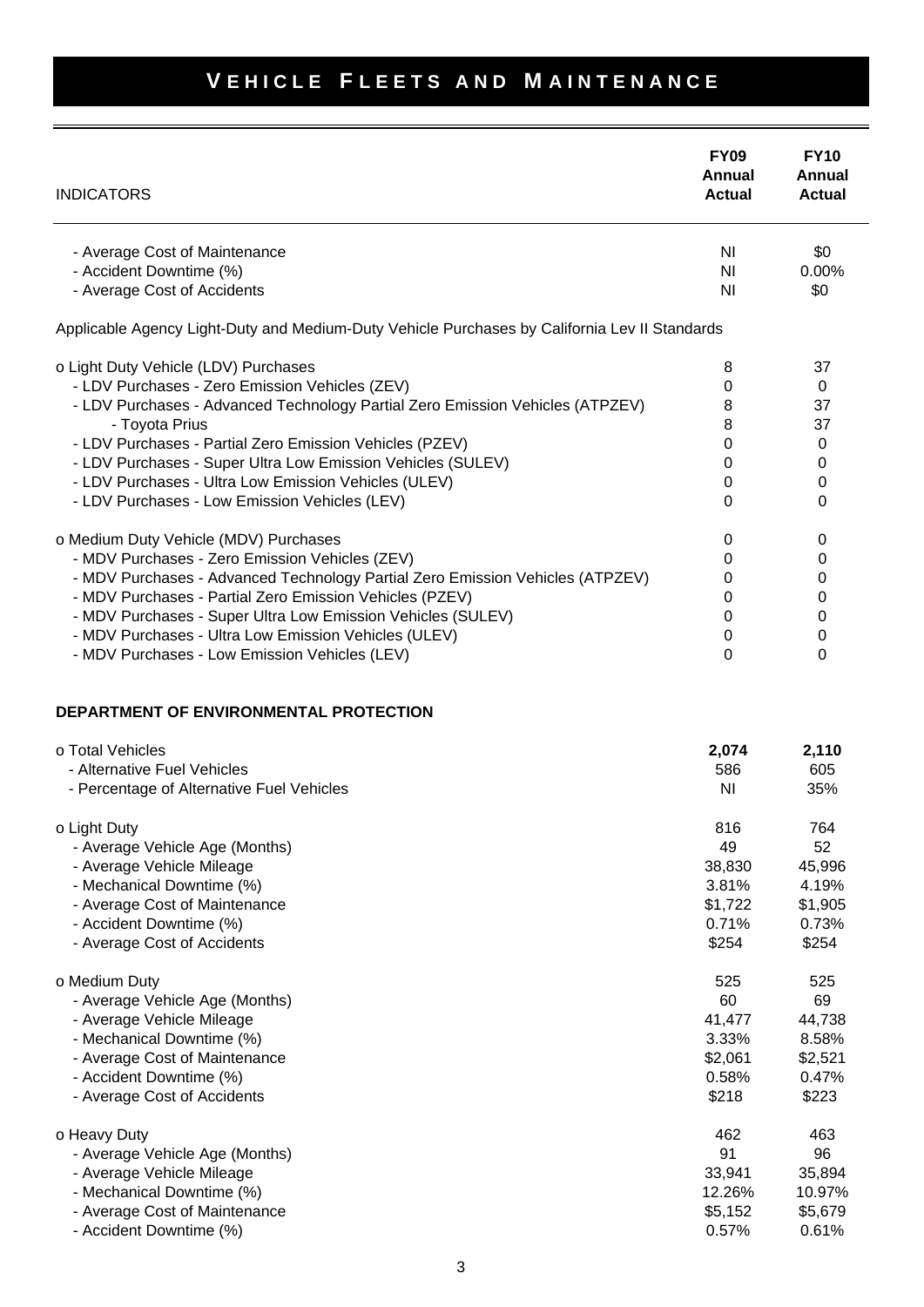| <b>INDICATORS</b>                                                                             | <b>FY09</b><br>Annual<br><b>Actual</b> | <b>FY10</b><br>Annual<br><b>Actual</b> |
|-----------------------------------------------------------------------------------------------|----------------------------------------|----------------------------------------|
| - Average Cost of Accidents                                                                   | \$242                                  | \$544                                  |
| o Other                                                                                       | ΝI                                     | 358                                    |
| - Average Vehicle Age (Months)                                                                | NI                                     | 92                                     |
| - Average Vehicle Mileage                                                                     | <b>NI</b>                              | N/A                                    |
| - Mechanical Downtime (%)                                                                     | ΝI                                     | 4.39%                                  |
| - Average Cost of Maintenance                                                                 | N <sub>l</sub>                         | \$1,080                                |
| - Accident Downtime (%)                                                                       | N <sub>l</sub>                         | 0.00%                                  |
| - Average Cost of Accidents                                                                   | ΝI                                     | \$0                                    |
| Applicable Agency Light-Duty and Medium-Duty Vehicle Purchases by California Lev II Standards |                                        |                                        |
| o Light Duty Vehicle (LDV) Purchases                                                          | 56                                     | 69                                     |
| - LDV Purchases - Zero Emission Vehicles (ZEV)                                                | 0                                      | 0                                      |
| - LDV Purchases - Advanced Technology Partial Zero Emission Vehicles (ATPZEV)                 | 43                                     | 48                                     |
| - Ford Escape Hybrid                                                                          | 42                                     | 21                                     |
| - Toyota Prius                                                                                | 1                                      | 27                                     |
| - LDV Purchases - Partial Zero Emission Vehicles (PZEV)                                       | 0                                      | 0                                      |
| - LDV Purchases - Super Ultra Low Emission Vehicles (SULEV)                                   | 0                                      | 0                                      |
| - LDV Purchases - Ultra Low Emission Vehicles (ULEV)                                          | 3                                      | 19                                     |
| - Dodge Caravan                                                                               | 0                                      | 3                                      |
| - Ford Expedition                                                                             | 0                                      | 6                                      |
| - Ford Ranger Pick-up                                                                         | 0                                      | 10                                     |
| - LDV Purchases - Low Emission Vehicles (LEV)                                                 | 10                                     | 2                                      |
| - Dodge Caravan                                                                               | 6                                      | 0                                      |
| - Ford Expedition                                                                             | 4                                      | 0                                      |
| - Ford Explorer                                                                               | 0                                      | 2                                      |
| o Medium Duty Vehicle (MDV) Purchases                                                         | 4                                      | 15                                     |
| - MDV Purchases - Zero Emission Vehicles (ZEV)                                                | 0                                      | 0                                      |
| - MDV Purchases - Advanced Technology Partial Zero Emission Vehicles (ATPZEV)                 | 0                                      | $\pmb{0}$                              |
| - MDV Purchases - Partial Zero Emission Vehicles (PZEV)                                       | 0                                      | 0                                      |
| - MDV Purchases - Super Ultra Low Emission Vehicles (SULEV)                                   | 0                                      | 0                                      |
| - MDV Purchases - Ultra Low Emission Vehicles (ULEV)                                          | 1                                      | 15                                     |
| - Ford E-350 (LEV II) Passenger Van                                                           | 0                                      | 1                                      |
| - Ford F-250 (LEV II)                                                                         | 1<br>$\pmb{0}$                         | 11                                     |
| - Ford F-350 (LEV II)<br>- MDV Purchases - Low Emission Vehicles (LEV)                        | 3                                      | 3<br>0                                 |
| - Chevy Suburban                                                                              | 3                                      | 0                                      |
|                                                                                               |                                        |                                        |
| DEPARTMENT OF TRANSPORTATION                                                                  |                                        |                                        |

| 2.749   | 2,648   |
|---------|---------|
| 649     | 597     |
| ΝI      | 27%     |
| 766     | 695     |
| 43      | 46      |
| 27.489  | 29.524  |
| 2.56%   | 2.51%   |
| \$1.102 | \$1,178 |
|         |         |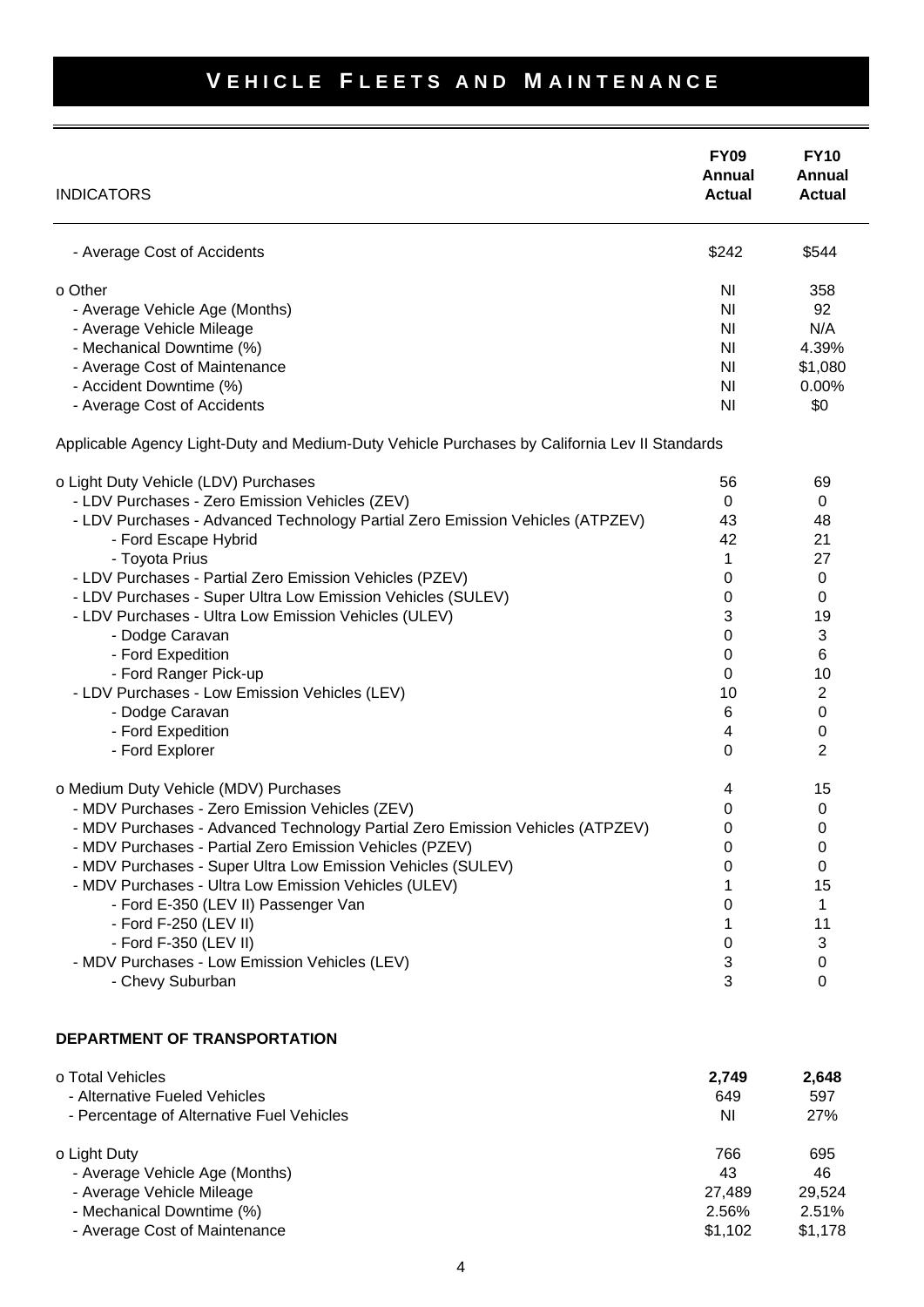| <b>INDICATORS</b>                                                                                                               | <b>FY09</b><br><b>Annual</b><br><b>Actual</b> | <b>FY10</b><br>Annual<br><b>Actual</b> |
|---------------------------------------------------------------------------------------------------------------------------------|-----------------------------------------------|----------------------------------------|
| - Accident Downtime (%)                                                                                                         | 1.25%                                         | 1.37%                                  |
| - Average Cost of Accidents                                                                                                     | \$326                                         | \$438                                  |
| o Medium Duty                                                                                                                   | 520                                           | 510                                    |
| - Average Vehicle Age (Months)                                                                                                  | 79                                            | 81                                     |
| - Average Vehicle Mileage                                                                                                       | 35,682                                        | 37,625                                 |
| - Mechanical Downtime (%)                                                                                                       | 3.46%                                         | 4.37%                                  |
| - Average Cost of Maintenance                                                                                                   | \$1,565                                       | \$2,076                                |
| - Accident Downtime (%)                                                                                                         | 0.58%                                         | 0.81%                                  |
| - Average Cost of Accidents                                                                                                     | \$122                                         | \$235                                  |
| o Heavy Duty                                                                                                                    | 997                                           | 982                                    |
| - Average Vehicle Age (Months)                                                                                                  | 130                                           | 128                                    |
| - Average Vehicle Mileage                                                                                                       | 36,572                                        | 37,136                                 |
| - Mechanical Downtime (%)                                                                                                       | 15.29%                                        | 14.06%                                 |
| - Average Cost of Maintenance                                                                                                   | \$9,636                                       | \$9,353                                |
| - Accident Downtime (%)                                                                                                         | 0.65%                                         | 0.81%                                  |
| - Average Cost of Accidents                                                                                                     | \$287                                         | \$395                                  |
| o Other                                                                                                                         | N <sub>l</sub>                                | 461                                    |
| - Average Vehicle Age (Months)                                                                                                  | N <sub>l</sub>                                | 135                                    |
| - Average Vehicle Mileage                                                                                                       | N <sub>l</sub>                                | N/A                                    |
| - Mechanical Downtime (%)                                                                                                       | N <sub>l</sub>                                | 7.90%                                  |
| - Average Cost of Maintenance                                                                                                   | N <sub>l</sub>                                | \$3,910                                |
| - Accident Downtime (%)                                                                                                         | N <sub>l</sub>                                | 0.27%                                  |
| - Average Cost of Accidents                                                                                                     | N <sub>l</sub>                                | \$104                                  |
| Applicable Agency Light-Duty and Medium-Duty Vehicle Purchases by California Lev II Standards                                   |                                               |                                        |
| o Light Duty Vehicle (LDV) Purchases                                                                                            | 38                                            | 11                                     |
| - LDV Purchases - Zero Emission Vehicles (ZEV)                                                                                  | $\pmb{0}$                                     | $\pmb{0}$                              |
| - LDV Purchases - Advanced Technology Partial Zero Emission Vehicles (ATPZEV)                                                   | 32                                            | 11                                     |
| - Ford Fusion Hybrid                                                                                                            | 16                                            | 1                                      |
| - Toyota Prius                                                                                                                  | 16                                            | 10                                     |
| - LDV Purchases - Partial Zero Emission Vehicles (PZEV)                                                                         | 0                                             | 0                                      |
| - LDV Purchases - Super Ultra Low Emission Vehicles (SULEV)<br>- LDV Purchases - Ultra Low Emission Vehicles (ULEV)             | 0<br>0                                        | 0<br>0                                 |
| - LDV Purchases - Low Emission Vehicles (LEV)                                                                                   | 6                                             | 0                                      |
| - Chevy Suburban (Police)                                                                                                       | 6                                             | 0                                      |
|                                                                                                                                 |                                               |                                        |
| o Medium Duty Vehicle (MDV) Purchases                                                                                           | 20                                            | 27                                     |
| - MDV Purchases - Zero Emission Vehicles (ZEV)<br>- MDV Purchases - Advanced Technology Partial Zero Emission Vehicles (ATPZEV) | 0<br>0                                        | 0<br>0                                 |
| - MDV Purchases - Partial Zero Emission Vehicles (PZEV)                                                                         | 0                                             | 0                                      |
| - MDV Purchases - Super Ultra Low Emission Vehicles (SULEV)                                                                     | 0                                             | 0                                      |
| - MDV Purchases - Ultra Low Emission Vehicles (ULEV)                                                                            | 20                                            | 27                                     |
| - Ford E-250 (LEV II)                                                                                                           | 12                                            | 11                                     |
| - Ford E-350 (LEV II)                                                                                                           | 8                                             | 1                                      |
| - Ford F-250 (LEV II)                                                                                                           | 0                                             | $\overline{c}$                         |
| - Ford F-350 (LEV II)                                                                                                           | 0                                             | 12                                     |
| - Ford Ranger                                                                                                                   | 0                                             | 1                                      |
| - MDV Purchases - Low Emission Vehicles (LEV)                                                                                   | 0                                             | $\boldsymbol{0}$                       |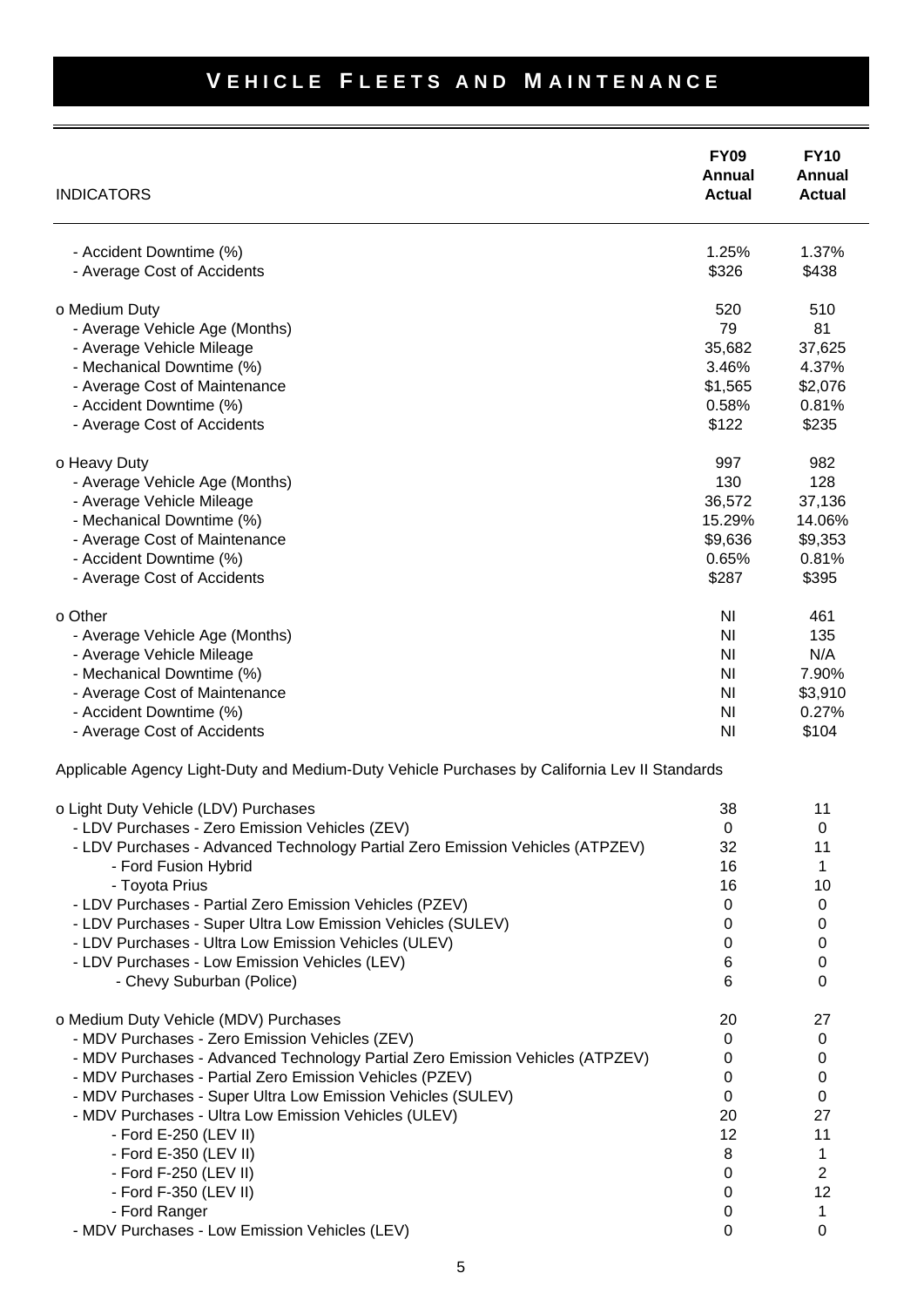### **FY09 FY10 Annual Annual** INDICATORS **Actual Actual DEPARTMENT OF CITYWIDE ADMINISTRATIVE SERVICES** (See "List of Agencies in the Citywide Fleet" for detailed list of agencies included under "DCAS") o Total Vehicles **2,325 2,663** - DCAS-owned 228 216 - Client-owned 2,097 2,072 - DOE NI 305 - DOI NI 70 - Alternative Fuel Vehicles **1,289** 1,289 1,289 - Percentage of Alternative Fuel Vehicles NI 60% and Night Alternative Fuel Vehicles NI 50% o Light Duty 1,744 1,731 - Average Vehicle Age (Months) 46 53 - Average Vehicle Mileage 30,987 34,832 - Mechanical Downtime (%) 1.58% 1.40% - Average Cost of Maintenance **\$883** \$912 - Accident Downtime (%) and the contract of the contract of the contract of the contract of the contract of the contract of the contract of the contract of the contract of the contract of the contract of the contract of th - Average Cost of Accidents  $$207$ o Medium Duty **410** 385 - Average Vehicle Age (Months) 75 75 - Average Vehicle Mileage 37,683 36,876 - Mechanical Downtime (%) 1.58% 1.40% - Average Cost of Maintenance **\$1,411** \$1,459 - Accident Downtime (%) 0.48% 0.38% - Average Cost of Accidents  $$133$ o Heavy Duty 72 - Average Vehicle Age (Months) 86 - Average Vehicle Mileage 15,745 19,692 - Mechanical Downtime (%) 1.58% 1.40% - Average Cost of Maintenance **\$1,889** \$6,409 - Accident Downtime (%) 0.00% 0.00% - Average Cost of Accidents  $$7 \overline$54$   $$7$ o Other Vehicles **NI 100** - Average Vehicle Age (Months) Ni 87 - Average Vehicle Mileage National According to the Mileague of the Mileague of the Mileague of the Mileague of the Mileague of the Mileague of the Mileague of the Mileague of the Mileague of the Mileague of the Mileague o - Mechanical Downtime (%) and the state of the state of the state of the state of the state of the state of the state of the state of the state of the state of the state of the state of the state of the state of the state - Average Cost of Maintenance **NI \$76** and \$76 - Accident Downtime (%) and the state of the state of the state of the state of the state of the state of the state of the state of the state of the state of the state of the state of the state of the state of the state of - Average Cost of Accidents **NI \$0** and  $\sim$  80 and  $\sim$  80 and  $\sim$  80 and  $\sim$  80 and  $\sim$  80 and  $\sim$  80 and  $\sim$  80 and  $\sim$  80 and  $\sim$  80 and  $\sim$  80 and  $\sim$  80 and  $\sim$  80 and  $\sim$  80 and  $\sim$  80 and  $\sim$  80 and  $\$

**VEHICLE FLEETS AND MAINTENANCE** 

Applicable Agency Light-Duty and Medium-Duty Vehicle Purchases by California Lev II Standards

| o Light Duty Vehicle (LDV) Purchases           | 108 |  |
|------------------------------------------------|-----|--|
| - LDV Purchases - Zero Emission Vehicles (ZEV) |     |  |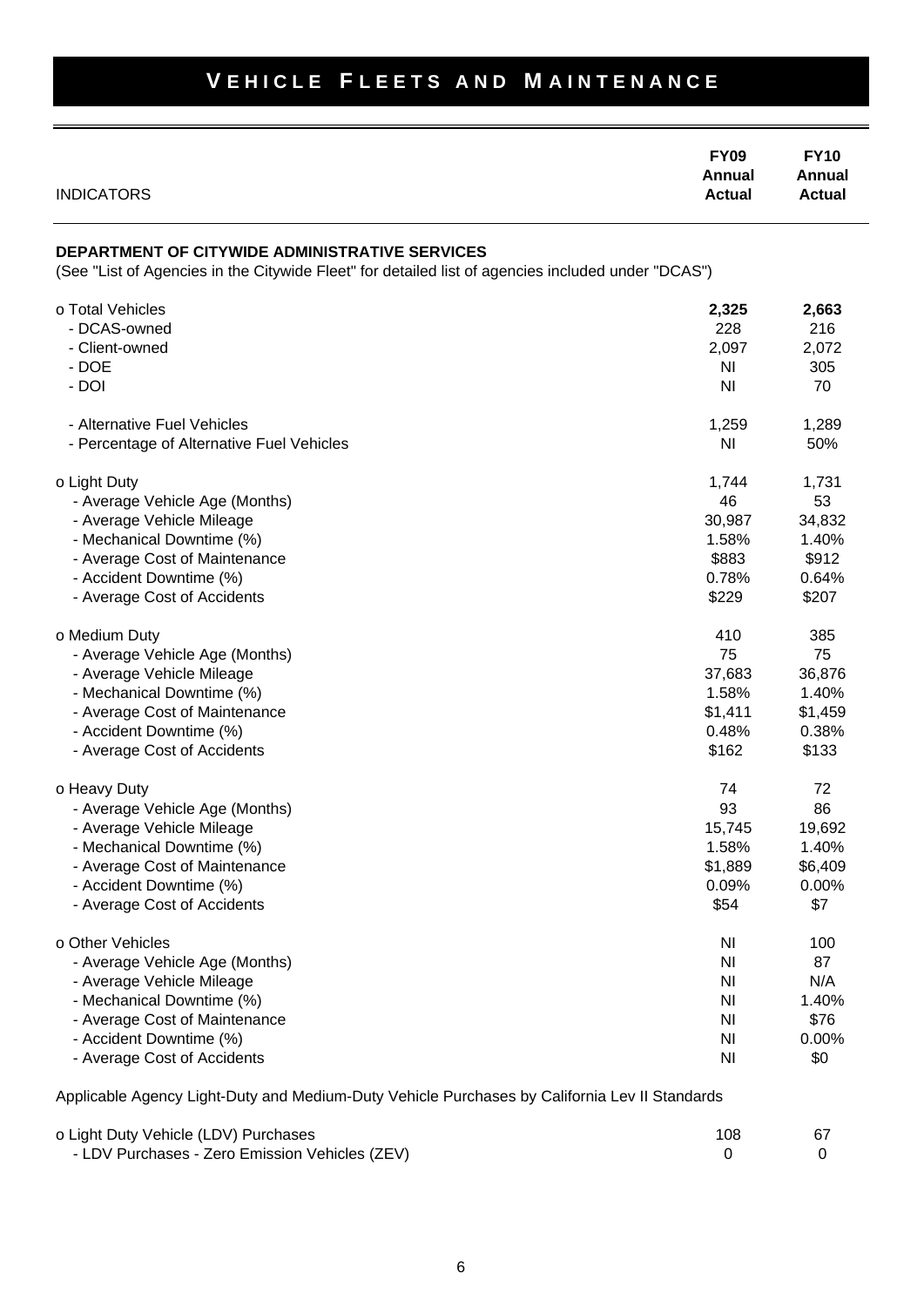| <b>INDICATORS</b>                                                             | <b>FY09</b><br>Annual<br><b>Actual</b> | <b>FY10</b><br>Annual<br><b>Actual</b> |
|-------------------------------------------------------------------------------|----------------------------------------|----------------------------------------|
| - LDV Purchases - Advanced Technology Partial Zero Emission Vehicles (ATPZEV) | 98                                     | 54                                     |
| - Ford Escape Hybrid                                                          | 10                                     | 8                                      |
| - Ford Fusion Hybrid                                                          | 72                                     | 5                                      |
|                                                                               | 16                                     | 16                                     |
| - Nissan Altima Hybrid                                                        |                                        |                                        |
| - Toyota Prius                                                                | 0<br>$\overline{2}$                    | 25                                     |
| - LDV Purchases - Partial Zero Emission Vehicles (PZEV)                       |                                        | $\overline{2}$                         |
| - Ford Focus                                                                  | $\overline{2}$                         | $\overline{2}$                         |
| - LDV Purchases - Super Ultra Low Emission Vehicles (SULEV)                   | 3                                      | $\overline{2}$                         |
| - Toyota Highlander                                                           | 2                                      | 0                                      |
| - Ford Taurus                                                                 | 1                                      | 1                                      |
| - Toyota Highlander Hybrid                                                    | 0                                      |                                        |
| - LDV Purchases - Ultra Low Emission Vehicles (ULEV)                          | 5                                      | 7                                      |
| - Ford E-250 (LEV II)                                                         | $\overline{2}$                         | 0                                      |
| - Dodge Avenger (LEV II)                                                      | $\mathbf 0$                            | 1                                      |
| - Dodge Caravan (LEV II)                                                      | 3                                      | 5                                      |
| - Toyota Matrix                                                               | 0                                      | 1                                      |
| - LDV Purchases - Low Emission Vehicles (LEV)                                 | 0                                      | $\overline{2}$                         |
| - Ford Explorer                                                               | $\Omega$                               | $\overline{2}$                         |
| o Medium Duty Vehicle (MDV) Purchases                                         | 14                                     | 12                                     |
| - MDV Purchases - Zero Emission Vehicles (ZEV)                                | 0                                      | 0                                      |
| - MDV Purchases - Advanced Technology Partial Zero Emission Vehicles (ATPZEV) | 0                                      | 0                                      |
| - MDV Purchases - Partial Zero Emission Vehicles (PZEV)                       | 0                                      | 0                                      |
| - MDV Purchases - Super Ultra Low Emission Vehicles (SULEV)                   | 0                                      | 0                                      |
| - MDV Purchases - Ultra Low Emission Vehicles (ULEV)                          | 14                                     | 12                                     |
| -Ford E-250 (LEV II)                                                          | 6                                      | 1                                      |
| -Ford E-350 (LEV II)                                                          | 8                                      | 11                                     |
| - MDV Purchases - Low Emission Vehicles (LEV)                                 | $\Omega$                               | 0                                      |

#### **DEPARTMENT OF SANITATION**

| o Total Vehicles<br>- Alternative Fuel Vehicles | 5,475<br>841 | 5,450<br>949 |
|-------------------------------------------------|--------------|--------------|
| - Percentage of Alternative Fuel Vehicles       | ΝI           | 18%          |
| o Light Duty                                    | 1,033        | 960          |
| - Average Vehicle Age (Months)                  | 54           | 58           |
| - Average Vehicle Mileage                       | 26,524       | 38,612       |
| - Mechanical Downtime (%)                       | 12.25%       | 11.80%       |
| - Average Cost of Maintenance                   | NA.          | NA.          |
| - Accident Downtime (%)                         | NA.          | NA.          |
| - Average Cost of Accidents                     | NA.          | NA.          |
| o Medium Duty                                   | 256          | 304          |
| - Average Vehicle Age (Months)                  | 69           | 70           |
| - Average Vehicle Mileage                       | 24,293       | 18,465       |
| - Mechanical Downtime (%)                       | 7.73%        | 8.00%        |
| - Average Cost of Maintenance                   | NA.          | NA.          |
| - Accident Downtime (%)                         | NA.          | NA.          |
| - Average Cost of Accidents                     | <b>NA</b>    | NA.          |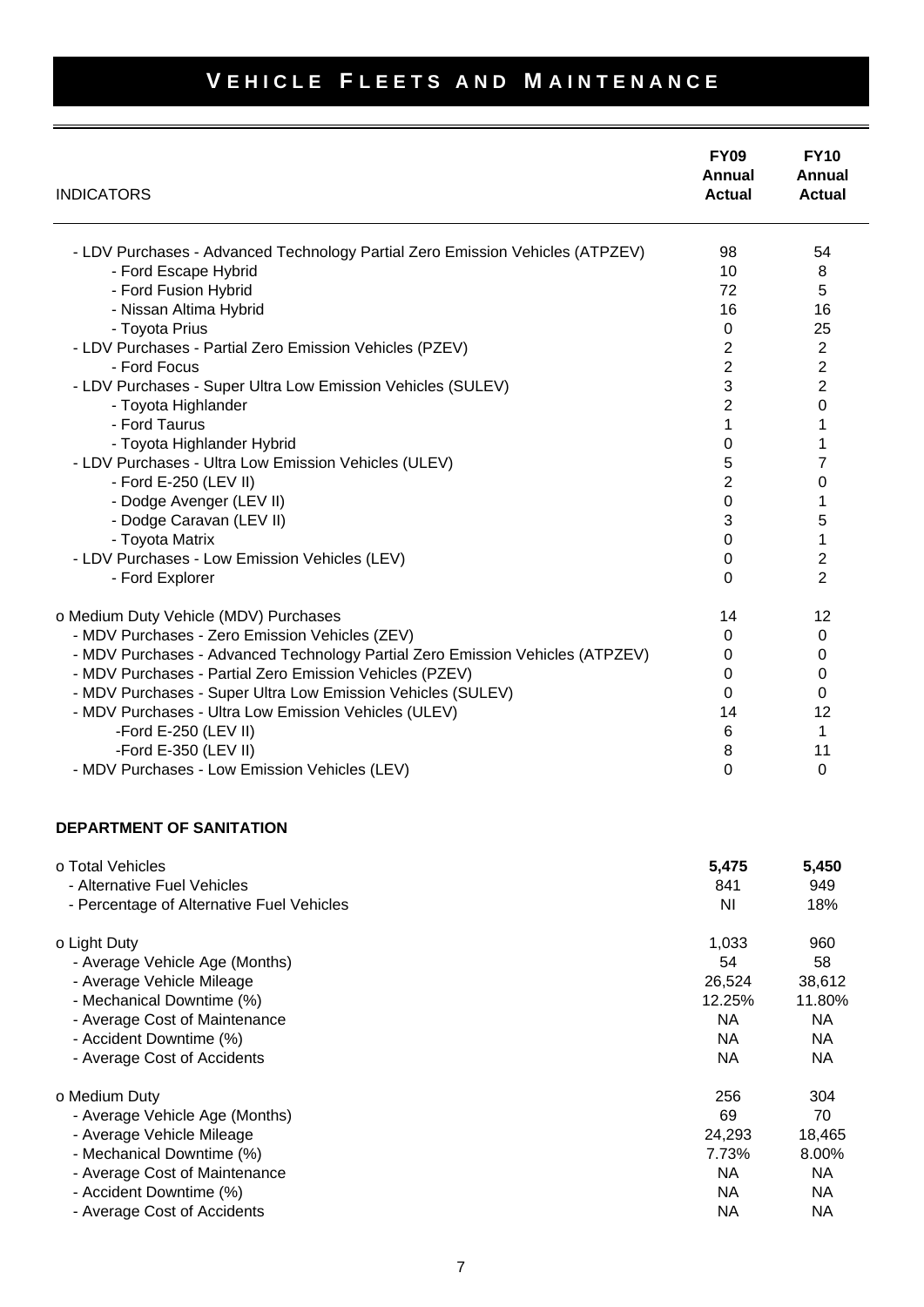| <b>INDICATORS</b>                                                                             | <b>FY09</b><br>Annual<br><b>Actual</b> | <b>FY10</b><br>Annual<br><b>Actual</b> |
|-----------------------------------------------------------------------------------------------|----------------------------------------|----------------------------------------|
| o Heavy Duty                                                                                  | 3,655                                  | 3,917                                  |
| - Average Vehicle Age (Months)                                                                | 60                                     | 57                                     |
| - Average Vehicle Mileage                                                                     | 29,519                                 | 26,384                                 |
| - Mechanical Downtime (%)                                                                     | 15.95%                                 | 16.59%                                 |
| - Average Cost of Maintenance                                                                 | <b>NA</b>                              | <b>NA</b>                              |
| - Accident Downtime (%)                                                                       | <b>NA</b>                              | <b>NA</b>                              |
| - Average Cost of Accidents                                                                   | <b>NA</b>                              | <b>NA</b>                              |
| o Other                                                                                       | N <sub>l</sub>                         | 269                                    |
| - Average Vehicle Age (Months)                                                                | N <sub>l</sub>                         | 85                                     |
| - Average Vehicle Mileage                                                                     | ΝI                                     | <b>NA</b>                              |
| - Mechanical Downtime (%)                                                                     | N <sub>l</sub>                         | 7.14%                                  |
| - Average Cost of Maintenance                                                                 | N <sub>l</sub>                         | <b>NA</b>                              |
| - Accident Downtime (%)                                                                       | ΝI                                     | <b>NA</b>                              |
| - Average Cost of Accidents                                                                   | N <sub>l</sub>                         | <b>NA</b>                              |
| Applicable Agency Light-Duty and Medium-Duty Vehicle Purchases by California Lev II Standards |                                        |                                        |
| o Light Duty Vehicle (LDV) Purchases                                                          | 82                                     | 87                                     |
| - LDV Purchases - Zero Emission Vehicles (ZEV)                                                | 0                                      | 0                                      |
| - LDV Purchases - Advanced Technology Partial Zero Emission Vehicles (ATPZEV)                 | 82                                     | 69                                     |
| - Ford Escape Hybrid                                                                          | 20                                     | 14                                     |
| - Toyota Prius                                                                                | 62                                     | 55                                     |
| - LDV Purchases - Partial Zero Emission Vehicles (PZEV)                                       | 0                                      | 0                                      |
| - LDV Purchases - Super Ultra Low Emission Vehicles (SULEV)                                   | 0                                      | 0                                      |
| - LDV Purchases - Ultra Low Emission Vehicles (ULEV)                                          | 0                                      | 18                                     |
| - Chevrolet Colorado Pick-up                                                                  | 0                                      | 18                                     |
| - LDV Purchases - Low Emission Vehicles (LEV)                                                 | 0                                      | 0                                      |
| o Medium Duty Vehicle (MDV) Purchases                                                         | 33                                     | 0                                      |
| - MDV Purchases - Zero Emission Vehicles (ZEV)                                                | 0                                      | 0                                      |
| - MDV Purchases - Advanced Technology Partial Zero Emission Vehicles (ATPZEV)                 | 0                                      | 0                                      |
| - MDV Purchases - Partial Zero Emission Vehicles (PZEV)                                       | 0                                      | 0                                      |
| - MDV Purchases - Super Ultra Low Emission Vehicles (SULEV)                                   | 0                                      | 0                                      |
| - MDV Purchases - Ultra Low Emission Vehicles (ULEV)                                          | 33                                     | 0                                      |
| - Ford F-250 (LEV II)                                                                         | 33                                     | 0                                      |
| - MDV Purchases - Low Emission Vehicles (LEV)                                                 | 0                                      | 0                                      |
| DEPARTMENT OF PARKS AND RECREATION                                                            |                                        |                                        |
| o Total Vehicles                                                                              | 2,470                                  | 2,518                                  |
| - Alternative Fuel Vehicles                                                                   | 541                                    | 627                                    |
| - Percentage of Alternative Fuel Vehicles                                                     | ΝI                                     | 35%                                    |
| o Light Duty                                                                                  | 504                                    | 547                                    |
| - Average Vehicle Age (Months)                                                                | 63                                     | 51                                     |
| - Average Vehicle Mileage                                                                     | 27,102                                 | 23,661                                 |
| - Mechanical Downtime (%)                                                                     | 2.49%                                  | 1.10%                                  |
| - Average Cost of Maintenance                                                                 | \$836                                  | \$1,239                                |
| - Accident Downtime (%)                                                                       | 0.07%                                  | 0.08%                                  |
| - Average Cost of Accidents                                                                   | \$4                                    | \$13                                   |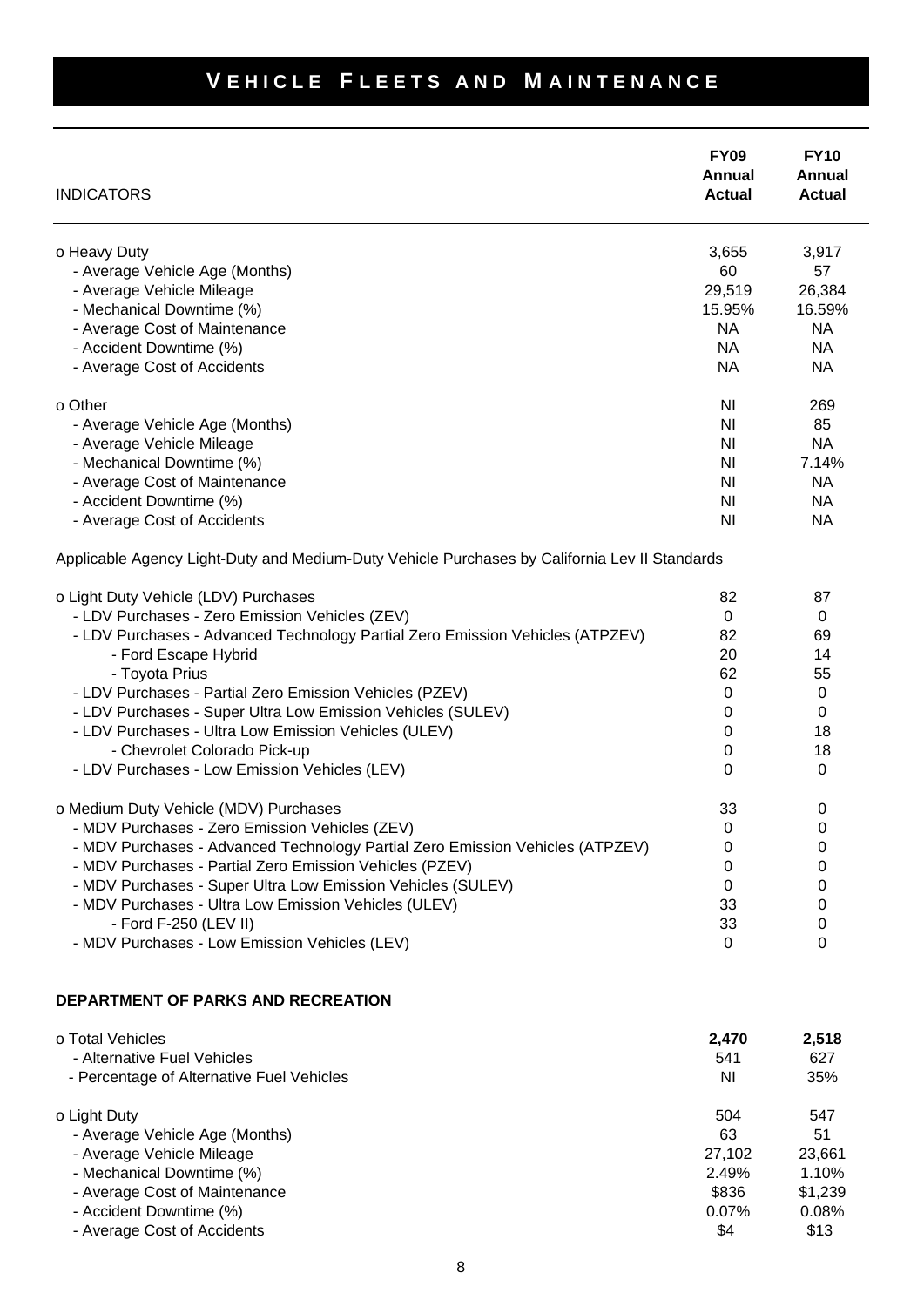| <b>INDICATORS</b>                                                                             | <b>FY09</b><br>Annual<br><b>Actual</b> | <b>FY10</b><br>Annual<br><b>Actual</b> |
|-----------------------------------------------------------------------------------------------|----------------------------------------|----------------------------------------|
| o Medium Duty                                                                                 | 894                                    | 841                                    |
| - Average Vehicle Age (Months)                                                                | 71                                     | 71                                     |
| - Average Vehicle Mileage                                                                     | 32,095                                 | 31,883                                 |
| - Mechanical Downtime (%)                                                                     | 3.32%                                  | 2.24%                                  |
| - Average Cost of Maintenance                                                                 | \$1,702                                | \$1,630                                |
| - Accident Downtime (%)                                                                       | 0.02%                                  | 0.06%                                  |
| - Average Cost of Accidents                                                                   | \$22                                   | \$15                                   |
| o Heavy Duty                                                                                  | 395                                    | 387                                    |
| - Average Vehicle Age (Months)                                                                | 97                                     | 85                                     |
| - Average Vehicle Mileage                                                                     | 27,174                                 | 25,202                                 |
| - Mechanical Downtime (%)                                                                     | 7.99%                                  | 7.09%                                  |
| - Average Cost of Maintenance                                                                 | \$2,944                                | \$2,517                                |
| - Accident Downtime (%)                                                                       | 0.05%                                  | 0.13%                                  |
| - Average Cost of Accidents                                                                   | \$17                                   | \$28                                   |
|                                                                                               |                                        |                                        |
| o Other                                                                                       | N <sub>l</sub>                         | 743                                    |
| - Average Vehicle Age (Months)                                                                | N <sub>l</sub>                         | 91                                     |
| - Average Vehicle Mileage                                                                     | N <sub>l</sub>                         | N/A                                    |
| - Mechanical Downtime (%)                                                                     | N <sub>l</sub>                         | 4.30%                                  |
| - Average Cost of Maintenance                                                                 | N <sub>l</sub>                         | \$1,585                                |
| - Accident Downtime (%)                                                                       | N <sub>l</sub>                         | 0.01%                                  |
| - Average Cost of Accidents                                                                   | <b>NI</b>                              | \$8                                    |
| Applicable Agency Light-Duty and Medium-Duty Vehicle Purchases by California Lev II Standards |                                        |                                        |
| o Light Duty Vehicle (LDV) Purchases                                                          | 38                                     | 59                                     |
| - LDV Purchases - Zero Emission Vehicles (ZEV)                                                | 0                                      | 0                                      |
| - LDV Purchases - Advanced Technology Partial Zero Emission Vehicles (ATPZEV)                 | 30                                     | 59                                     |
| - Ford Escape Hybrid                                                                          | 11                                     | 8                                      |
| - Toyota Prius                                                                                | 19                                     | 51                                     |
| - LDV Purchases - Partial Zero Emission Vehicles (PZEV)                                       | 7                                      | 0                                      |
| - Ford Focus                                                                                  | 7                                      | 0                                      |
| - LDV Purchases - Super Ultra Low Emission Vehicles (SULEV)                                   |                                        | 0                                      |
| - Toyota Highlander                                                                           |                                        | 0                                      |
| - LDV Purchases - Ultra Low Emission Vehicles (ULEV)                                          | $\boldsymbol{0}$                       | 0                                      |
| - LDV Purchases - Low Emission Vehicles (LEV)                                                 | $\Omega$                               | 0                                      |
| o Medium Duty Vehicle (MDV) Purchases                                                         | 73                                     | 57                                     |
| - MDV Purchases - Zero Emission Vehicles (ZEV)                                                | 0                                      | 0                                      |
| - MDV Purchases - Advanced Technology Partial Zero Emission Vehicles (ATPZEV)                 | 0                                      | 0                                      |
| - MDV Purchases - Partial Zero Emission Vehicles (PZEV)                                       | 0                                      | 0                                      |
| - MDV Purchases - Super Ultra Low Emission Vehicles (SULEV)                                   | 0                                      | 0                                      |
| - MDV Purchases - Ultra Low Emission Vehicles (ULEV)                                          | 73                                     | 57                                     |
| - Ford E-250 (LEV II)                                                                         | 15                                     | 0                                      |
| - Ford E-350 (LEV II)                                                                         | 10                                     | 5                                      |
| - Ford F-250 (LEV II)                                                                         | 37                                     | 30                                     |
| - Ford F-350 (LEV II)                                                                         | 11                                     | 3                                      |
| - Ford Ranger                                                                                 | 0                                      | 19                                     |
| - MDV Purchases - Low Emission Vehicles (LEV)                                                 | 0                                      | 0                                      |
|                                                                                               |                                        |                                        |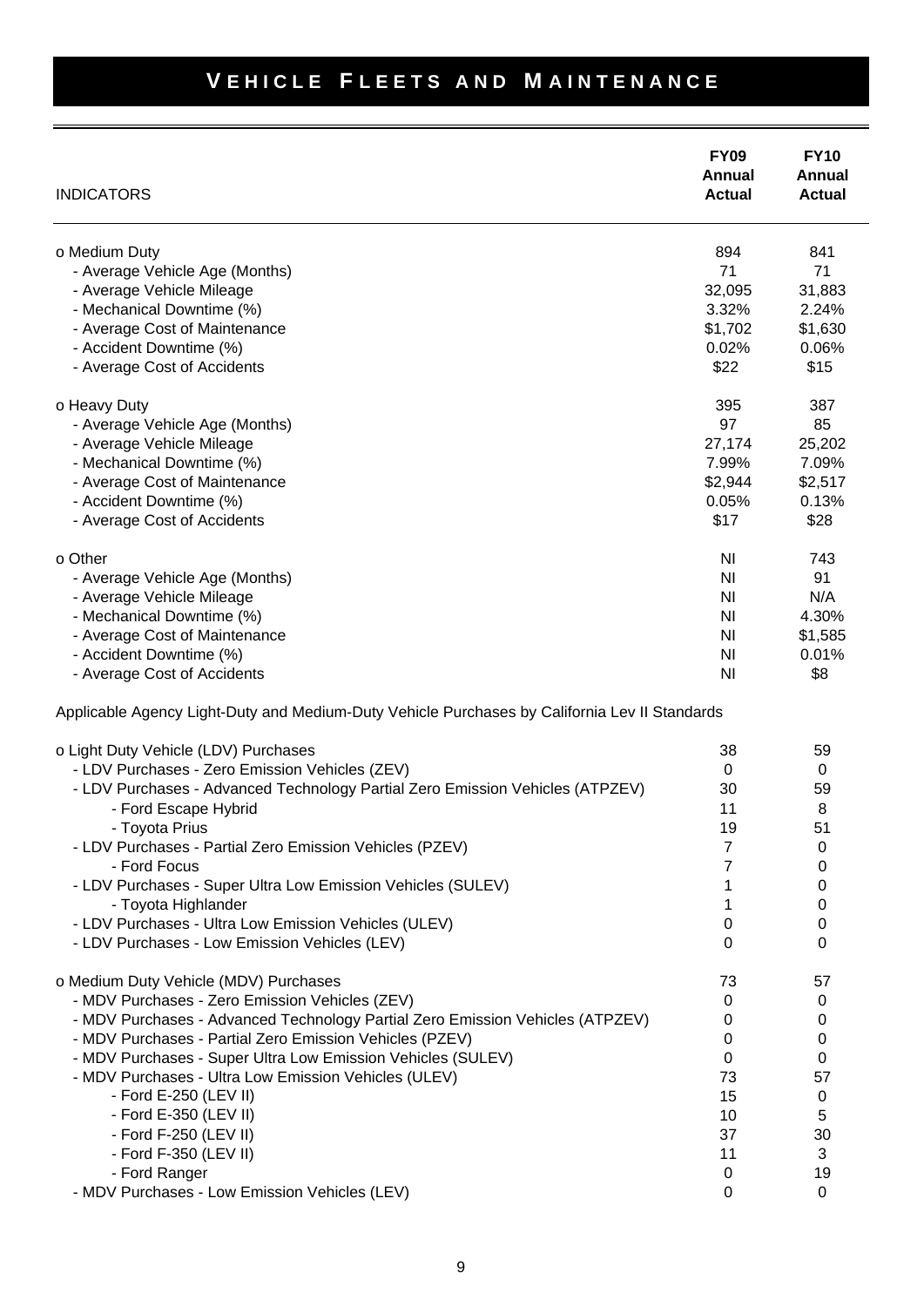| <b>INDICATORS</b>                                                                             | <b>FY09</b><br>Annual<br><b>Actual</b> | <b>FY10</b><br>Annual<br><b>Actual</b> |
|-----------------------------------------------------------------------------------------------|----------------------------------------|----------------------------------------|
| <b>POLICE DEPARTMENT</b>                                                                      |                                        |                                        |
| o Total Vehicles                                                                              | 8,988                                  | 8,895                                  |
| - Alternative Fuel Vehicles                                                                   | 1,451                                  | 1,569                                  |
| - Percentage of Alternative Fuel Vehicles                                                     | N <sub>l</sub>                         | 18%                                    |
| o Light Duty                                                                                  | 7,427                                  | 7,263                                  |
| - Average Vehicle Age (Months)                                                                | 38                                     | 41                                     |
| - Average Vehicle Mileage                                                                     | 26,911                                 | 29,072                                 |
| - Mechanical Downtime (%)                                                                     | 3.00%                                  | 2.85%                                  |
| - Average Cost of Maintenance                                                                 | \$1,377                                | \$1,412                                |
| - Accident Downtime (%)                                                                       | 1.07%                                  | 0.95%                                  |
| - Average Cost of Accidents                                                                   | \$265                                  | \$243                                  |
| o Medium Duty                                                                                 | 828                                    | 1,010                                  |
| - Average Vehicle Age (Months)                                                                | 51                                     | 51                                     |
| - Average Vehicle Mileage                                                                     | 23,921                                 | 24,310                                 |
| - Mechanical Downtime (%)                                                                     | 4.45%                                  | 3.89%                                  |
| - Average Cost of Maintenance                                                                 | \$1,436                                | \$1,368                                |
| - Accident Downtime (%)                                                                       | 0.53%                                  | 0.55%                                  |
| - Average Cost of Accidents                                                                   | \$116                                  | \$131                                  |
| o Heavy Duty                                                                                  | 309                                    | 316                                    |
| - Average Vehicle Age (Months)                                                                | 58                                     | 66                                     |
| - Average Vehicle Mileage                                                                     | 22,671                                 | 27,447                                 |
| - Mechanical Downtime (%)                                                                     | 7.41%                                  | 8.72%                                  |
| - Average Cost of Maintenance                                                                 | \$2,737                                | \$3,228                                |
| - Accident Downtime (%)                                                                       | 0.40%                                  | 0.51%                                  |
| - Average Cost of Accidents                                                                   | \$67                                   | \$115                                  |
| o Other                                                                                       | N <sub>l</sub>                         | 306                                    |
| - Average Vehicle Age (Months)                                                                | ΝI                                     | 99                                     |
| - Average Vehicle Mileage                                                                     | <b>NI</b>                              | N/A                                    |
| - Mechanical Downtime (%)                                                                     | N <sub>l</sub>                         | 3.92%                                  |
| - Average Cost of Maintenance                                                                 | ΝI                                     | \$478                                  |
| - Accident Downtime (%)                                                                       | ΝI                                     | 0.13%                                  |
| - Average Cost of Accidents                                                                   | <b>NI</b>                              | \$12                                   |
| Applicable Agency Light-Duty and Medium-Duty Vehicle Purchases by California Lev II Standards |                                        |                                        |
|                                                                                               |                                        |                                        |
| o Light Duty Vehicle (LDV) Purchases                                                          | 62                                     | 213                                    |
| - LDV Purchases - Zero Emission Vehicles (ZEV)                                                | $\pmb{0}$                              | 0                                      |
| - LDV Purchases - Advanced Technology Partial Zero Emission Vehicles (ATPZEV)                 | 62                                     | 211                                    |
| - Toyota Prius                                                                                | 52                                     | 14                                     |
| - Ford Escape Hybrid                                                                          | 10                                     | 43                                     |
| - Ford Fusion Hybrid<br>Niccon Altimo Hybrid                                                  | 0<br>U                                 | 149<br>Е                               |

- LDV Purchases - Partial Zero Emission Vehicles (PZEV)

- Nissan Altima Hybrid<br>/ Purchases - Partial Zero Emission Vehicles (PZEV) 0 0<br>/ Purchases - Super Ultra Low Emission Vehicles (SULEV) 0 1 - LDV Purchases - Super Ultra Low Emission Vehicles (SULEV) 0 - Toyota Highlander Hybrid 0 1 - LDV Purchases - Ultra Low Emission Vehicles (ULEV) 0 0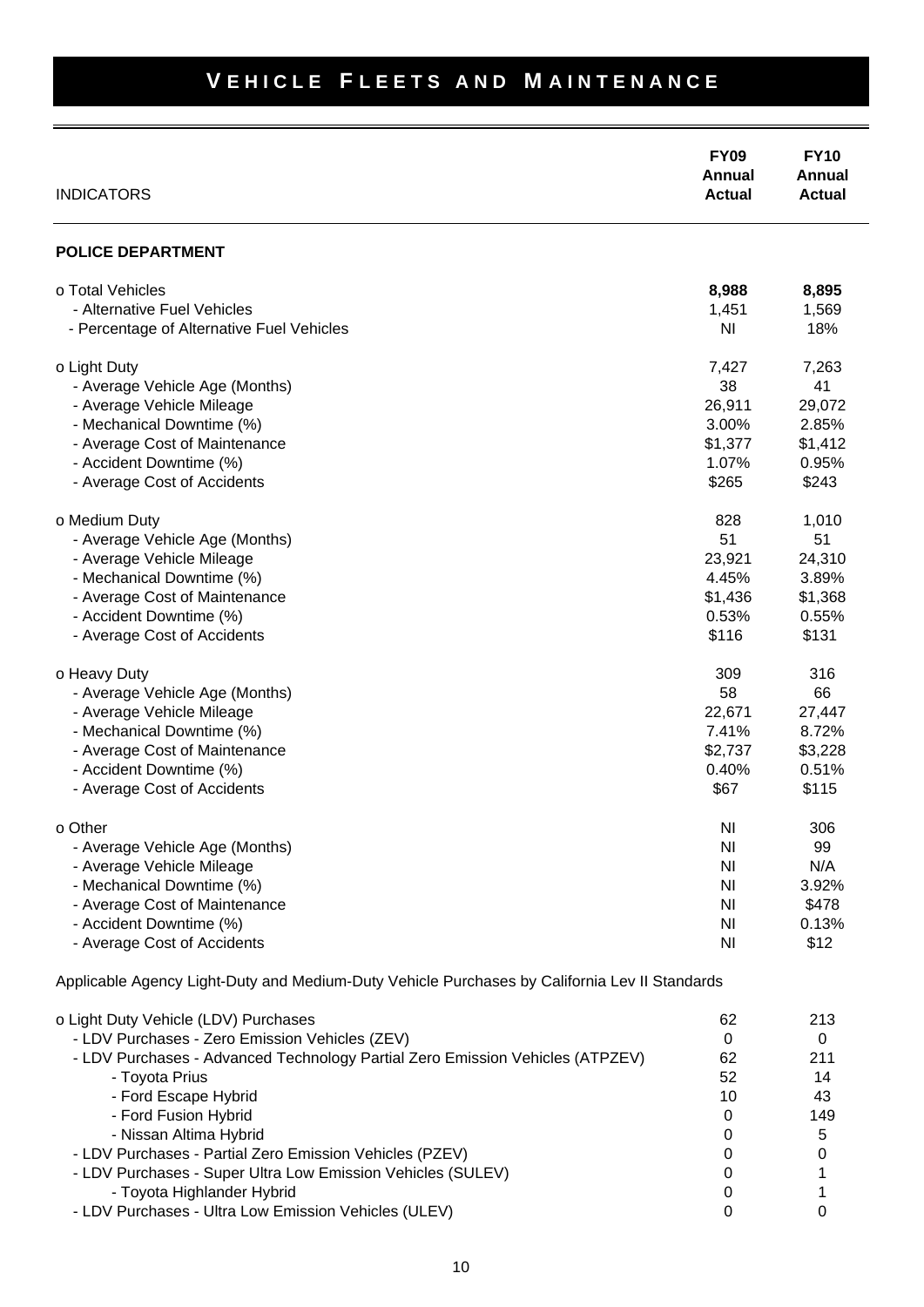| <b>INDICATORS</b>                                                                                                   | <b>FY09</b><br>Annual<br><b>Actual</b> | <b>FY10</b><br>Annual<br><b>Actual</b> |
|---------------------------------------------------------------------------------------------------------------------|----------------------------------------|----------------------------------------|
| - LDV Purchases - Low Emission Vehicles (LEV)<br>- GMC Yukon Hybrid                                                 | 0<br>0                                 | 1                                      |
| o Medium Duty Vehicle (MDV) Purchases                                                                               | 19                                     | 5                                      |
| - MDV Purchases - Zero Emission Vehicles (ZEV)                                                                      | 0                                      | 0                                      |
| - MDV Purchases - Advanced Technology Partial Zero Emission Vehicles (ATPZEV)                                       | 0                                      | 0                                      |
| - MDV Purchases - Partial Zero Emission Vehicles (PZEV)                                                             | 0                                      | 0                                      |
| - MDV Purchases - Super Ultra Low Emission Vehicles (SULEV)                                                         | 0                                      | 0                                      |
| - MDV Purchases - Ultra Low Emission Vehicles (ULEV)                                                                | 19                                     | 5                                      |
| - Ford E-250 (LEV II)                                                                                               | 10                                     | 5                                      |
| - Ford E-350 (LEV II)                                                                                               | 5                                      | 0                                      |
| - Ford F-350 (LEV II)                                                                                               | 4                                      | 0                                      |
| - MDV Purchases - Low Emission Vehicles (LEV)                                                                       | 0                                      | 0                                      |
| <b>FIRE DEPARTMENT</b>                                                                                              |                                        |                                        |
| o Total Vehicles                                                                                                    | 2,277                                  | 2,161                                  |
| - Alternative Fuel Vehicles                                                                                         | <b>NA</b>                              | 78                                     |
| - Percentage of Alternative Fuel Vehicles                                                                           | ΝI                                     | 4%                                     |
| o Vehicle Inventory<br>- Engines<br>- Ladders<br>- Rescue/Hazardous Materials<br>- Ambulances<br>- Support Vehicles | 329<br>196<br>28<br>509<br>1,215       | 293<br>196<br>26<br>420<br>1,226       |
| o Engines                                                                                                           | 329                                    | 293                                    |
| - Average Vehicle Age (Months)                                                                                      | 104                                    | 89                                     |
| - Average Vehicle Mileage                                                                                           | 56,354                                 | 51,395                                 |
| - Mechanical Downtime (%)                                                                                           | 21.47%                                 | 13.87%                                 |
| - Average Cost of Maintenance                                                                                       | \$11,879                               | \$11,378                               |
| - Accident Downtime (%)                                                                                             | 0.71%                                  | 0.51%                                  |
| - Average Cost of Accidents                                                                                         | \$362                                  | \$274                                  |
| o Ladders                                                                                                           | 196                                    | 196                                    |
| - Average Vehicle Age (Months)                                                                                      | 107                                    | 119                                    |
| - Average Vehicle Mileage                                                                                           | 52,601                                 | 57,827                                 |
| - Mechanical Downtime (%)                                                                                           | 23.25%                                 | 17.29%                                 |
| - Average Cost of Maintenance                                                                                       | \$27,687                               | \$25,324                               |
| - Accident Downtime (%)                                                                                             | 1.03%                                  | 2.00%                                  |
| - Average Cost of Accidents                                                                                         | \$737                                  | \$632                                  |
| o Rescue/Hazardous Materials                                                                                        | 28                                     | 26                                     |
| - Average Vehicle Age (Months)                                                                                      | 119                                    | 123                                    |
| - Average Vehicle Mileage                                                                                           | 61,827                                 | 69,028                                 |
| - Mechanical Downtime (%)                                                                                           | 11.62%                                 | 14.58%                                 |
| - Average Cost of Maintenance                                                                                       | \$17,272                               | \$18,461                               |
| - Accident Downtime (%)                                                                                             | 1.31%                                  | 0.14%                                  |
| - Average Cost of Accidents                                                                                         | \$778                                  | \$202                                  |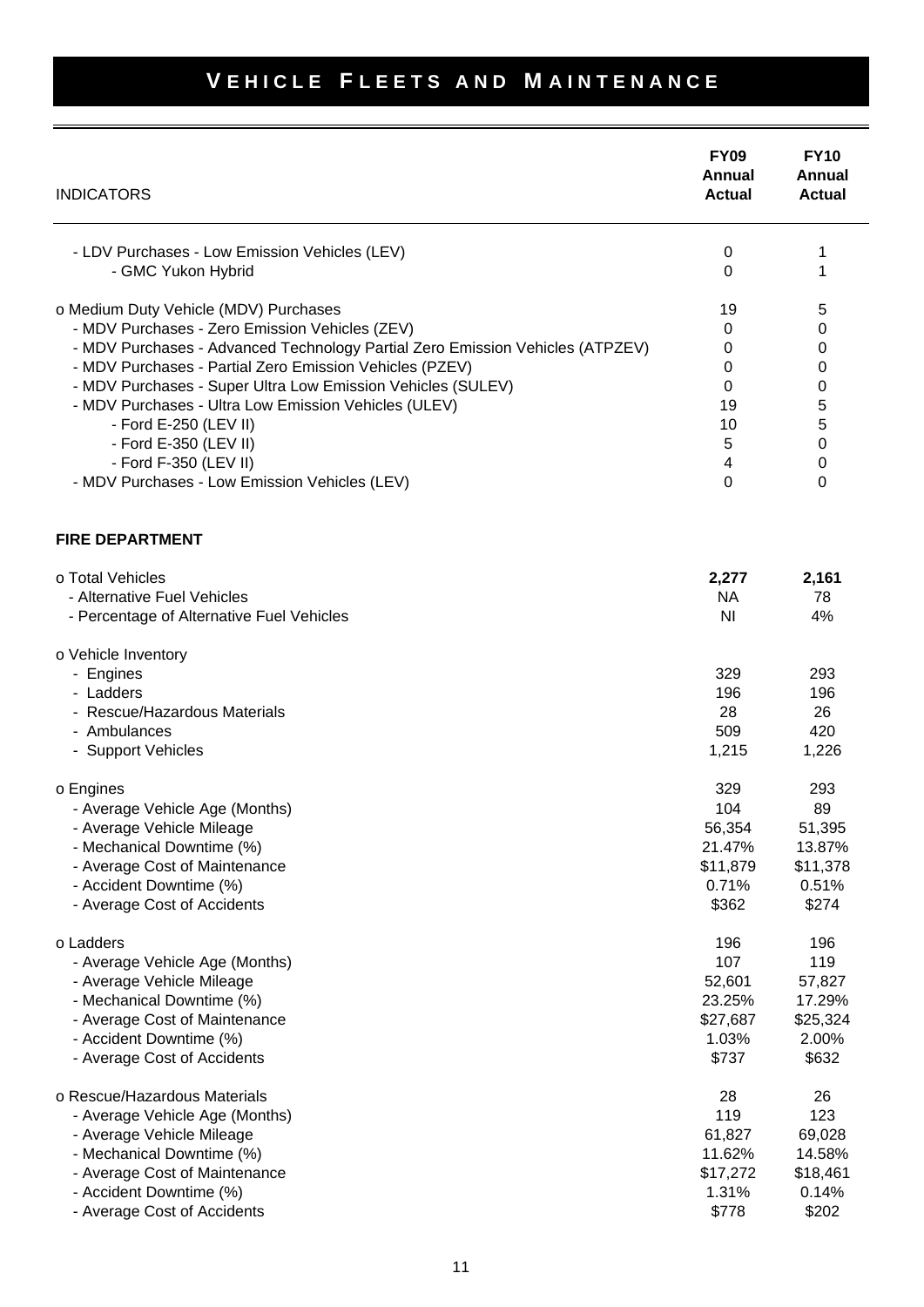| <b>INDICATORS</b>              | <b>FY09</b><br>Annual<br><b>Actual</b> | <b>FY10</b><br>Annual<br><b>Actual</b> |
|--------------------------------|----------------------------------------|----------------------------------------|
| o Ambulances                   | 509                                    | 420                                    |
| - Average Vehicle Age (Months) | 57                                     | 51                                     |
| - Average Vehicle Mileage      | 69,009                                 | 63,342                                 |
| - Mechanical Downtime (%)      | 9.54%                                  | 12.93%                                 |
| - Average Cost of Maintenance  | \$7,576                                | \$8,657                                |
| - Accident Downtime (%)        | 2.45%                                  | 1.94%                                  |
| - Average Cost of Accidents    | \$930                                  | \$906                                  |
| Support Vehicles:              |                                        |                                        |
| o Light Duty                   | 422                                    | 350                                    |
| - Average Vehicle Age (Months) | 67                                     | 68                                     |
| - Average Vehicle Mileage      | 55,565                                 | 60,784                                 |
| - Mechanical Downtime (%)      | 6.79%                                  | 7.77%                                  |
| - Average Cost of Maintenance  | \$1,574                                | \$1,531                                |
| - Accident Downtime (%)        | 0.86%                                  | 1.44%                                  |
| - Average Cost of Accidents    | \$194                                  | \$310                                  |
| o Medium Duty                  | 619                                    | 666                                    |
| - Average Vehicle Age (Months) | 80                                     | 86                                     |
| - Average Vehicle Mileage      | 60,227                                 | 63,840                                 |
| - Mechanical Downtime (%)      | 8.30%                                  | 12.13%                                 |
| - Average Cost of Maintenance  | \$4,480                                | \$4,595                                |
| - Accident Downtime (%)        | 1.29%                                  | 1.35%                                  |
| - Average Cost of Accidents    | \$428                                  | \$417                                  |
| o Heavy Duty                   | 110                                    | 120                                    |
| - Average Vehicle Age (Months) | 71                                     | 76                                     |
| - Average Vehicle Mileage      | 17,708                                 | 18,635                                 |
| - Mechanical Downtime (%)      | 7.26%                                  | 5.24%                                  |
| - Average Cost of Maintenance  | \$2,918                                | \$2,804                                |
| - Accident Downtime (%)        | 0.51%                                  | 0.22%                                  |
| - Average Cost of Accidents    | \$162                                  | \$145                                  |
| o Other                        | N <sub>l</sub>                         | 90                                     |
| - Average Vehicle Age (Months) | N <sub>l</sub>                         | 135                                    |
| - Average Vehicle Mileage      | N <sub>l</sub>                         | N/A                                    |
| - Mechanical Downtime (%)      | N <sub>l</sub>                         | 7.16%                                  |
| - Average Cost of Maintenance  | N <sub>l</sub>                         | \$4,041                                |
| - Accident Downtime (%)        | N <sub>l</sub>                         | 1.11%                                  |
| - Average Cost of Accidents    | N <sub>l</sub>                         | \$307                                  |

Applicable Agency Light-Duty and Medium-Duty Vehicle Purchases by California Lev II Standards

| o Light Duty Vehicle (LDV) Purchases                                          | 41 |   |
|-------------------------------------------------------------------------------|----|---|
| - LDV Purchases - Zero Emission Vehicles (ZEV)                                |    |   |
| - LDV Purchases - Advanced Technology Partial Zero Emission Vehicles (ATPZEV) | 33 | 0 |
| - Toyota Prius                                                                | 33 |   |
| - LDV Purchases - Partial Zero Emission Vehicles (PZEV)                       | 8  |   |
| - Ford Focus                                                                  | 8  |   |
| - LDV Purchases - Super Ultra Low Emission Vehicles (SULEV)                   |    |   |
| - LDV Purchases - Ultra Low Emission Vehicles (ULEV)                          |    |   |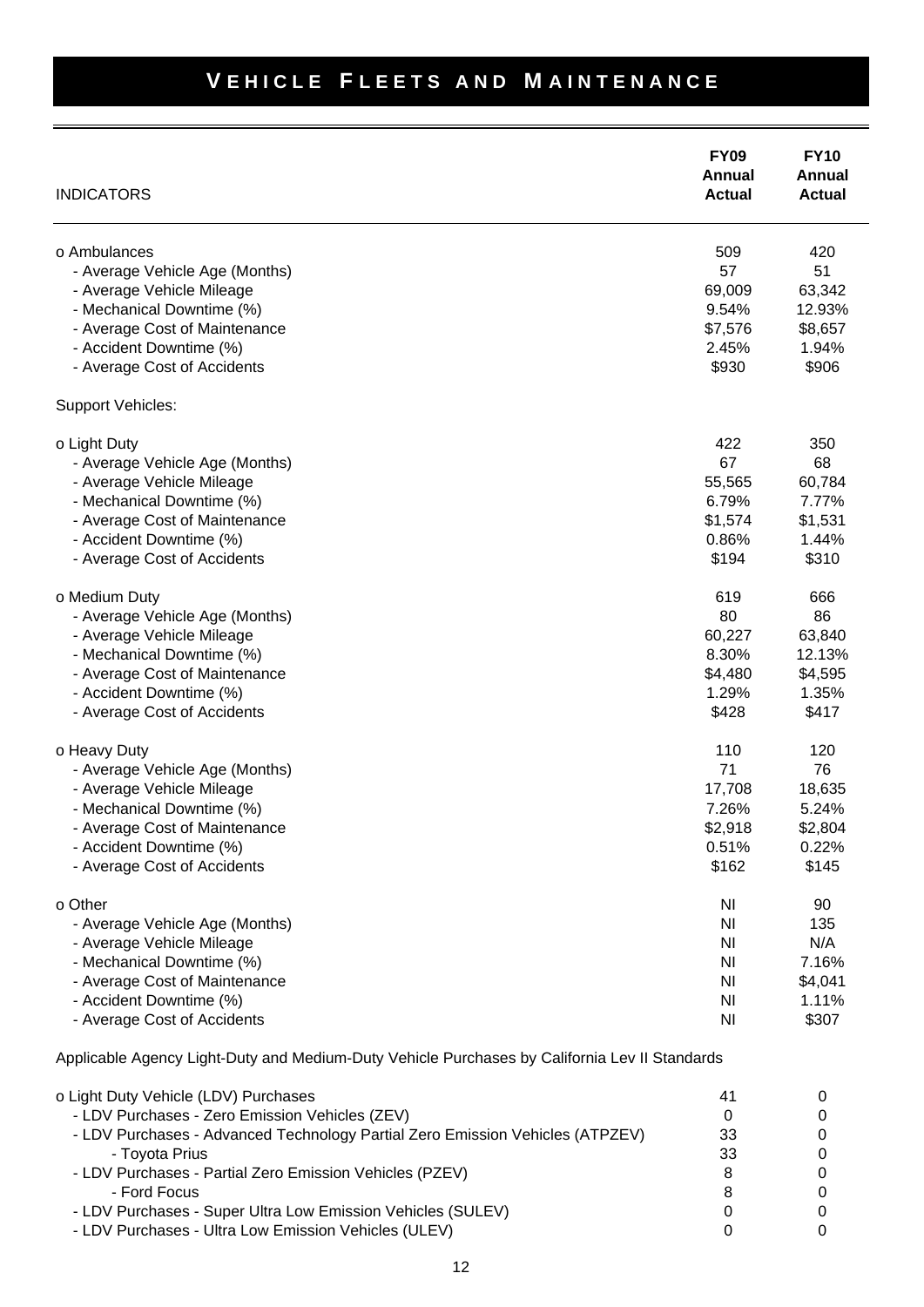| <b>INDICATORS</b>                                                             | <b>FY09</b><br>Annual<br><b>Actual</b> | <b>FY10</b><br>Annual<br><b>Actual</b> |
|-------------------------------------------------------------------------------|----------------------------------------|----------------------------------------|
| - LDV Purchases - Low Emission Vehicles (LEV)                                 | $\mathbf 0$                            | $\mathbf 0$                            |
| o Medium Duty Vehicle (MDV) Purchases                                         | 0                                      | 0                                      |
| - MDV Purchases - Zero Emission Vehicles (ZEV)                                | 0                                      | 0                                      |
| - MDV Purchases - Advanced Technology Partial Zero Emission Vehicles (ATPZEV) | 0                                      | 0                                      |
| - MDV Purchases - Partial Zero Emission Vehicles (PZEV)                       | 0                                      | 0                                      |
| - MDV Purchases - Super Ultra Low Emission Vehicles (SULEV)                   | 0                                      | 0                                      |
| - MDV Purchases - Ultra Low Emission Vehicles (ULEV)                          | 0                                      | 0                                      |
| - MDV Purchases - Low Emission Vehicles (LEV)                                 | $\Omega$                               | 0                                      |
| DEPARTMENT OF CORRECTION                                                      |                                        |                                        |
| o Total Vehicles                                                              | 621                                    | 565                                    |
| - Alternative Fuel Vehicles                                                   | 128                                    | 115                                    |
| - Percentage of Alternative Fuel Vehicles                                     | N <sub>l</sub>                         | 21%                                    |
| o Light Duty                                                                  | 181                                    | 160                                    |
| - Average Vehicle Age (Months)                                                | 66                                     | 74                                     |
| - Average Vehicle Mileage                                                     | 63,491                                 | 66,045                                 |
| - Mechanical Downtime (%)                                                     | 8.78%                                  | 5.81%                                  |
| - Average Cost of Maintenance                                                 | \$1,215                                | \$1,239                                |
| - Accident Downtime (%)                                                       | 1.10%                                  | 0.73%                                  |
| - Average Cost of Accidents                                                   | \$192                                  | \$156                                  |
| o Medium Duty                                                                 | 199                                    | 173                                    |
| - Average Vehicle Age (Months)                                                | 62                                     | 61                                     |
| - Average Vehicle Mileage                                                     | 44,774                                 | 45,849                                 |
| - Mechanical Downtime (%)                                                     | 7.18%                                  | 5.84%                                  |
| - Average Cost of Maintenance                                                 | \$1,066                                | \$1,294                                |
| - Accident Downtime (%)                                                       | 0.99%                                  | 0.40%                                  |
| - Average Cost of Accidents                                                   | \$124                                  | \$87                                   |
| o Heavy Duty                                                                  | 221                                    | 204                                    |
| - Average Vehicle Age (Months)                                                | 93                                     | 78                                     |
| - Average Vehicle Mileage                                                     | 50,659                                 | 46,555                                 |
| - Mechanical Downtime (%)                                                     | 13.38%                                 | 11.78%                                 |
| - Average Cost of Maintenance                                                 | \$2,469                                | \$2,906                                |
| - Accident Downtime (%)                                                       | 0.73%                                  | 0.43%                                  |
| - Average Cost of Accidents                                                   | \$97                                   | \$109                                  |
| o Other                                                                       | N <sub>l</sub>                         | 28                                     |
| - Average Vehicle Age (Months)                                                | N <sub>l</sub>                         | 171                                    |
| - Average Vehicle Mileage                                                     | N <sub>l</sub>                         | N/A                                    |
| - Mechanical Downtime (%)                                                     | N <sub>l</sub>                         | 2.17%                                  |
| - Average Cost of Maintenance                                                 | N <sub>l</sub>                         | \$526                                  |
| - Accident Downtime (%)                                                       | N <sub>l</sub>                         | 0.01%                                  |
| - Average Cost of Accidents                                                   | N <sub>l</sub>                         | \$6                                    |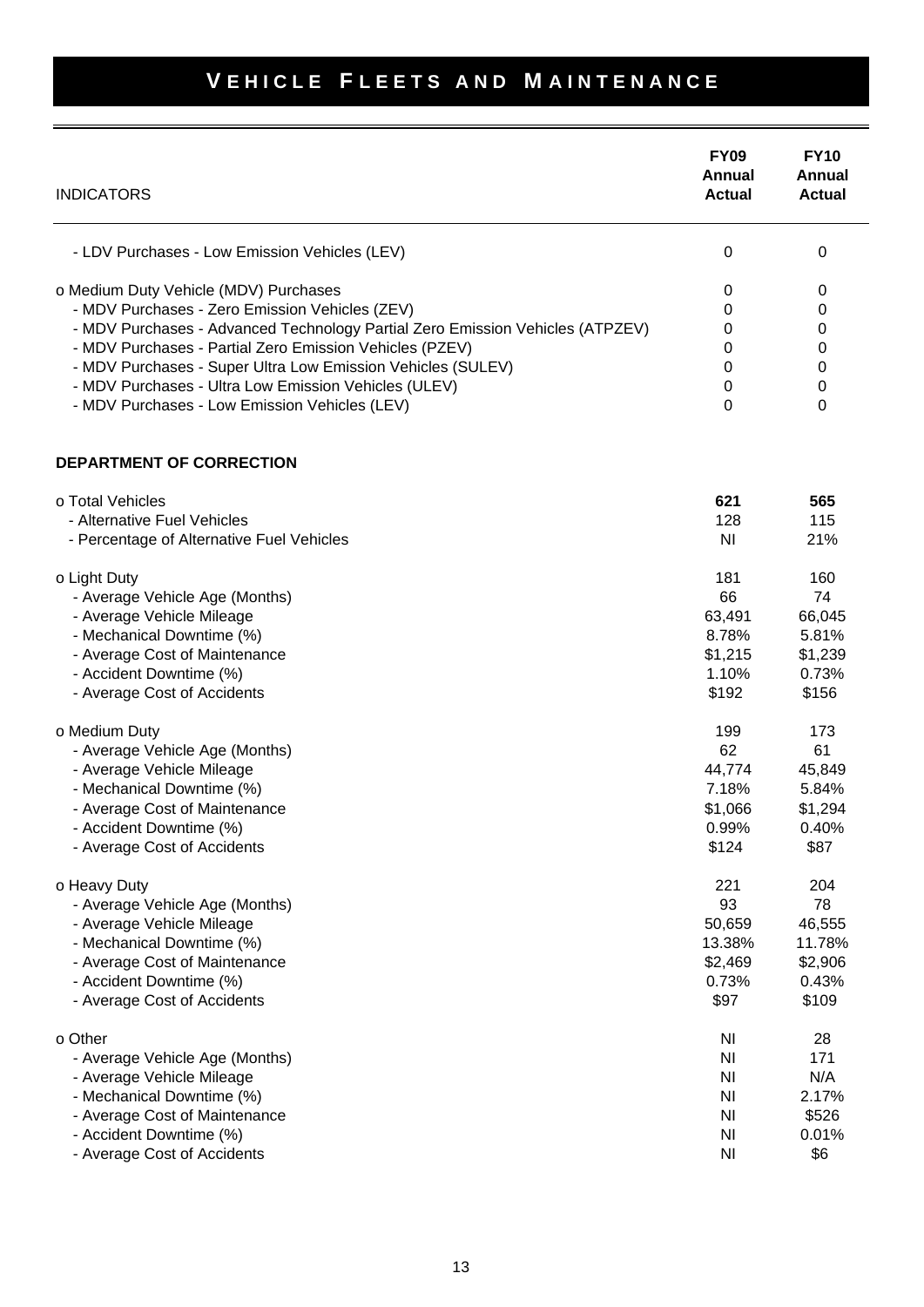| <b>INDICATORS</b>                                                                                                                                                                                                                                                                                                                                                                                                                    | FY09<br>Annual<br><b>Actual</b>      | <b>FY10</b><br>Annual<br>Actual      |
|--------------------------------------------------------------------------------------------------------------------------------------------------------------------------------------------------------------------------------------------------------------------------------------------------------------------------------------------------------------------------------------------------------------------------------------|--------------------------------------|--------------------------------------|
| Applicable Agency Light-Duty and Medium-Duty Vehicle Purchases by California Lev II Standards                                                                                                                                                                                                                                                                                                                                        |                                      |                                      |
| o Light Duty Vehicle (LDV) Purchases<br>- LDV Purchases - Zero Emission Vehicles (ZEV)<br>- LDV Purchases - Advanced Technology Partial Zero Emission Vehicles (ATPZEV)<br>- Toyota Prius<br>- LDV Purchases - Partial Zero Emission Vehicles (PZEV)<br>- LDV Purchases - Super Ultra Low Emission Vehicles (SULEV)<br>- LDV Purchases - Ultra Low Emission Vehicles (ULEV)<br>- LDV Purchases - Low Emission Vehicles (LEV)         | O<br>4<br>0<br>0<br>0                | 0<br>0<br>0<br>0<br>0<br>0<br>0<br>0 |
| o Medium Duty Vehicle (MDV) Purchases<br>- MDV Purchases - Zero Emission Vehicles (ZEV)<br>- MDV Purchases - Advanced Technology Partial Zero Emission Vehicles (ATPZEV)<br>- MDV Purchases - Partial Zero Emission Vehicles (PZEV)<br>- MDV Purchases - Super Ultra Low Emission Vehicles (SULEV)<br>- MDV Purchases - Ultra Low Emission Vehicles (ULEV)<br>- Ford E-350 (LEV II)<br>- MDV Purchases - Low Emission Vehicles (LEV) | 8<br>0<br>O<br>O<br>0<br>8<br>8<br>0 | 0<br>0<br>0<br>0<br>0<br>0<br>0<br>0 |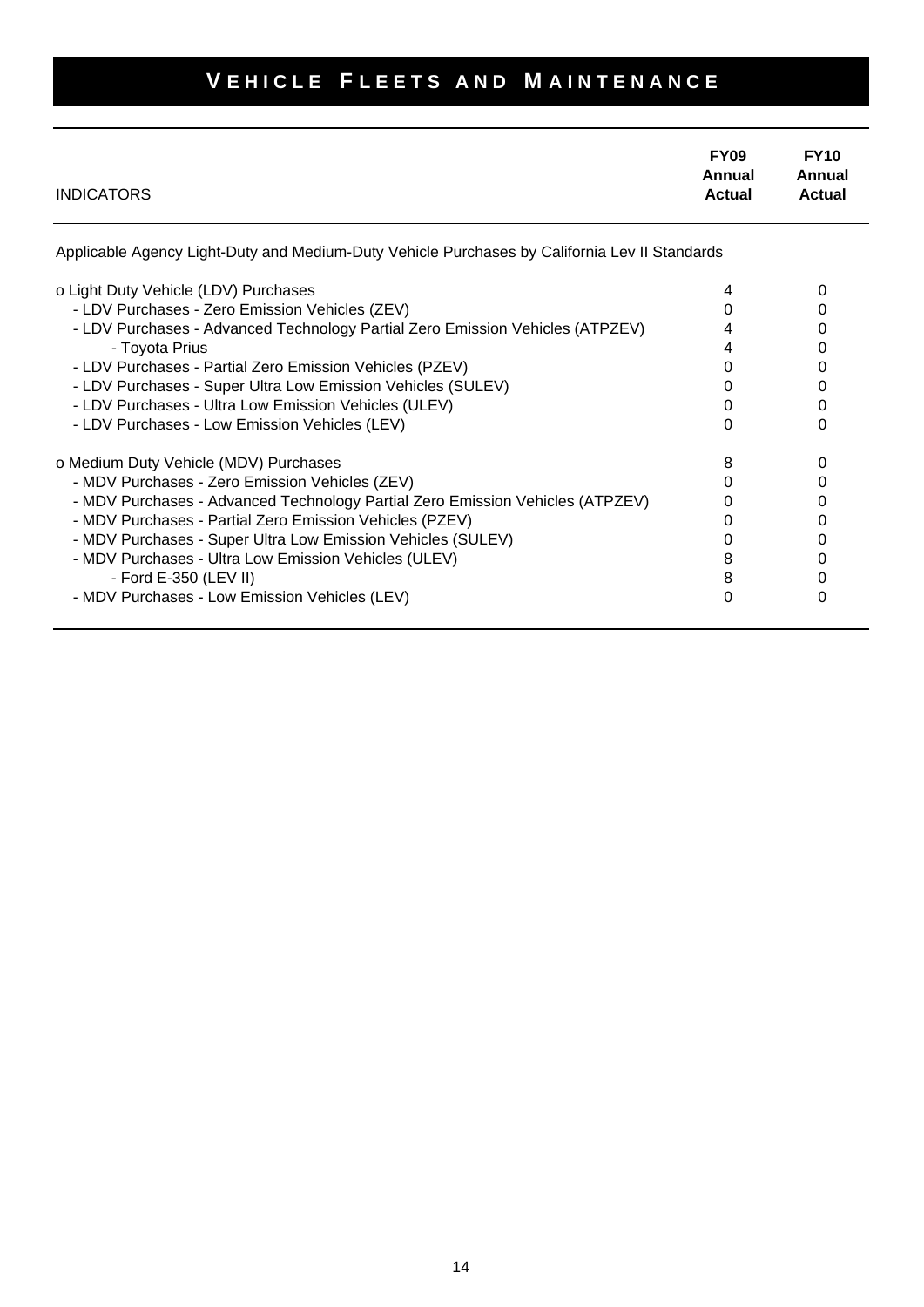#### DEFINITIONS

**CITYWIDE FLEET SIZE**: The total number of vehicles in the city managed and non-city managed fleets. See "List of Agencies in the Citywide Fleet" for a list of agencies in each category.

o City Managed Fleet: The total number of city funded and non-city funded vehicles in the city managed fleet.

City Funded: The total number of city managed vehicles that were purchased with tax-levy or city funds. Non-City Funded: The total number of city managed vehicles that were purchased with grant funds or donated by another entity.

 o Non-City Managed Fleet: The total number of vehicles in the non-city managed fleet purchased with either tax-levy, city funds, grant funds, or donated by another entity.

Percentage of Purchased Vehicles Compliant with Local Law 38: The percentage of light-duty vehicles purchased for the City through DCAS that are certified with the highest ratings defined by California Low-Emission Vehicle (LEV) II standards. The three highest ratings are zero emission vehicles (ZEV), advanced technology partial zero emission vehicles (ATPZEV), and partial zero emission vehicles (PZEV). Pursuant to Local Law 38 of 2005, each light and medium-duty vehicle that the City purchases should have the best certified emission rating within its vehicle category while meeting the requirements for the City's intended use. According to the law, some exceptions apply based on cost and other limited exemptions, including for certain emergency vehicles.

Percentage of Alternative Fuel Vehicles in City Managed Fleet: The percentage of vehicles in the city managed fleet that is hybrid or using alternative fuel (including flex-fuel). This calculation does not include vehicles in the "Other" subgroup.

#### **Subgroup Definitions:**

Total Number of Vehicles – The total number of vehicles owned by this agency.

Alternative Fuel Vehicles – The total number of vehicles that are hybrid or using alternative fuel (including flex-fuel).

Percentage of Alternative Fuel Vehicles – The percentage of vehicles out of the total number of vehicles owned by this agency that is hybrid or using alternative fuel (including flex-fuel). This does not include vehicles in the "Other" subgroup.

Light Duty – A vehicle or piece of equipment with a gross vehicle weight rating of 8,500 pounds or less. (Examples: most Nissan Altimas, Ford Escapes, Ford E-150s)

Medium Duty – A vehicle or piece of equipment with a gross vehicle weight rating of more than 8,500, but not more than 14,000 pounds. (Examples: most Chevrolet Suburbans, Ford-350s)

Heavy Duty – A vehicle or piece of equipment with a gross vehicle weight rating of more than 14,000 pounds. (Examples: most Mack TerraPros, Freightliner M2s)

Other – Forklifts, trailers, and all other off-road equipment.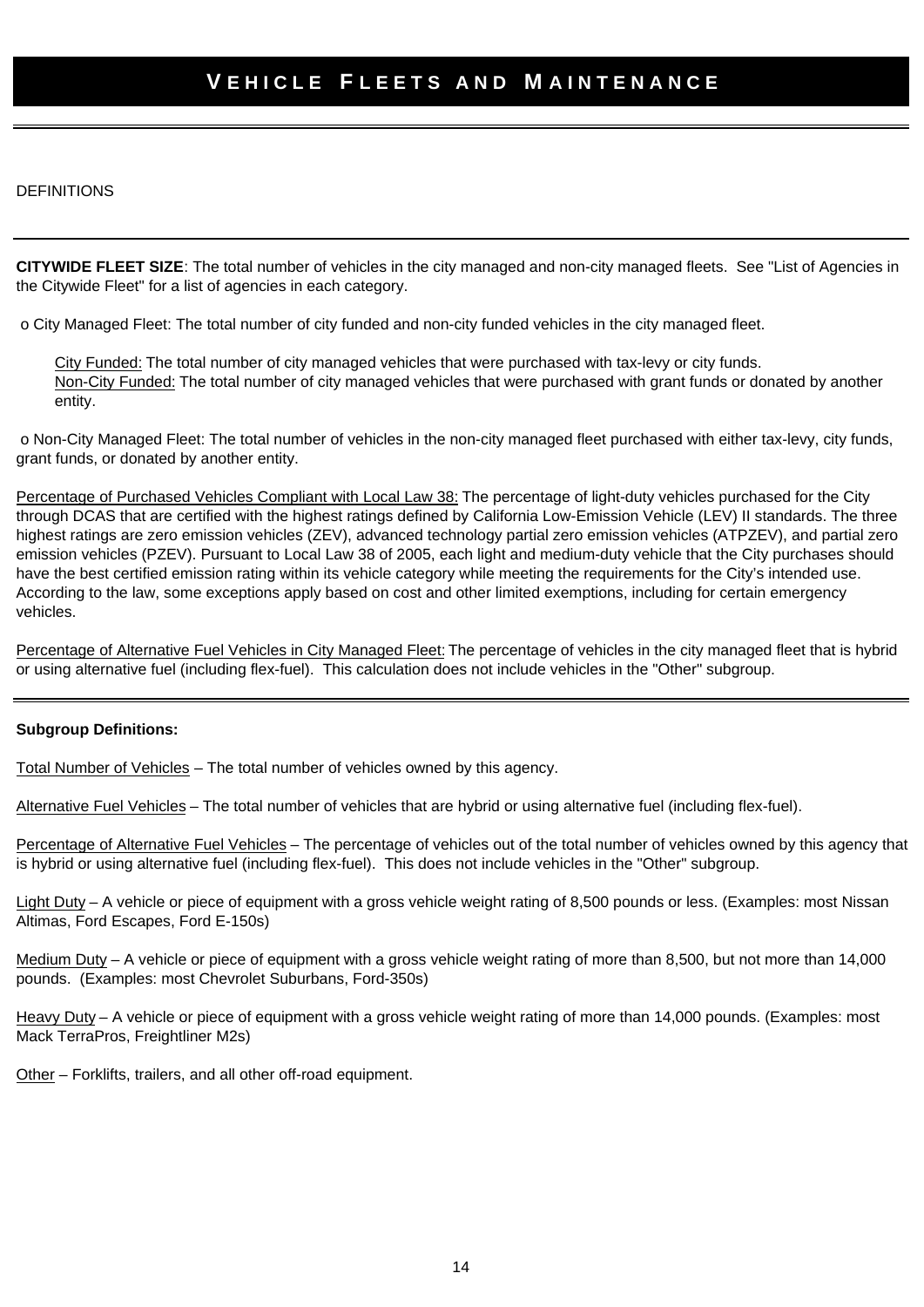#### DEFINITIONS

**Agency Specific Indicators**: For the agencies in the city managed fleet, with the exceptions noted below, statistics are reported for each of the following subgroups: light, medium, heavy, and other. All city and non-city funded vehicles are included in calculation. Note: FDNY also reports the following vehicle subgroups: engines, ladders, rescue/hazardous materials, and ambulances.

Average Vehicle Age (Months) – The average number of months from the date a vehicle is put in service to the end of the reporting period (i.e., the MMR/PMMR reporting period).

Average Vehicle Mileage – The average odometer reading of all vehicles.

Mechanical Downtime (%) – The average mechanical downtime for all vehicles.

Average (Per Vehicle) Cost of Maintenance – The average cost to repair all vehicles.

Accident Downtime (%) – The average accident downtime for all vehicles.

Average (Per Vehicle) Cost of Accidents – The average cost of repair for vehicles involved in accidents.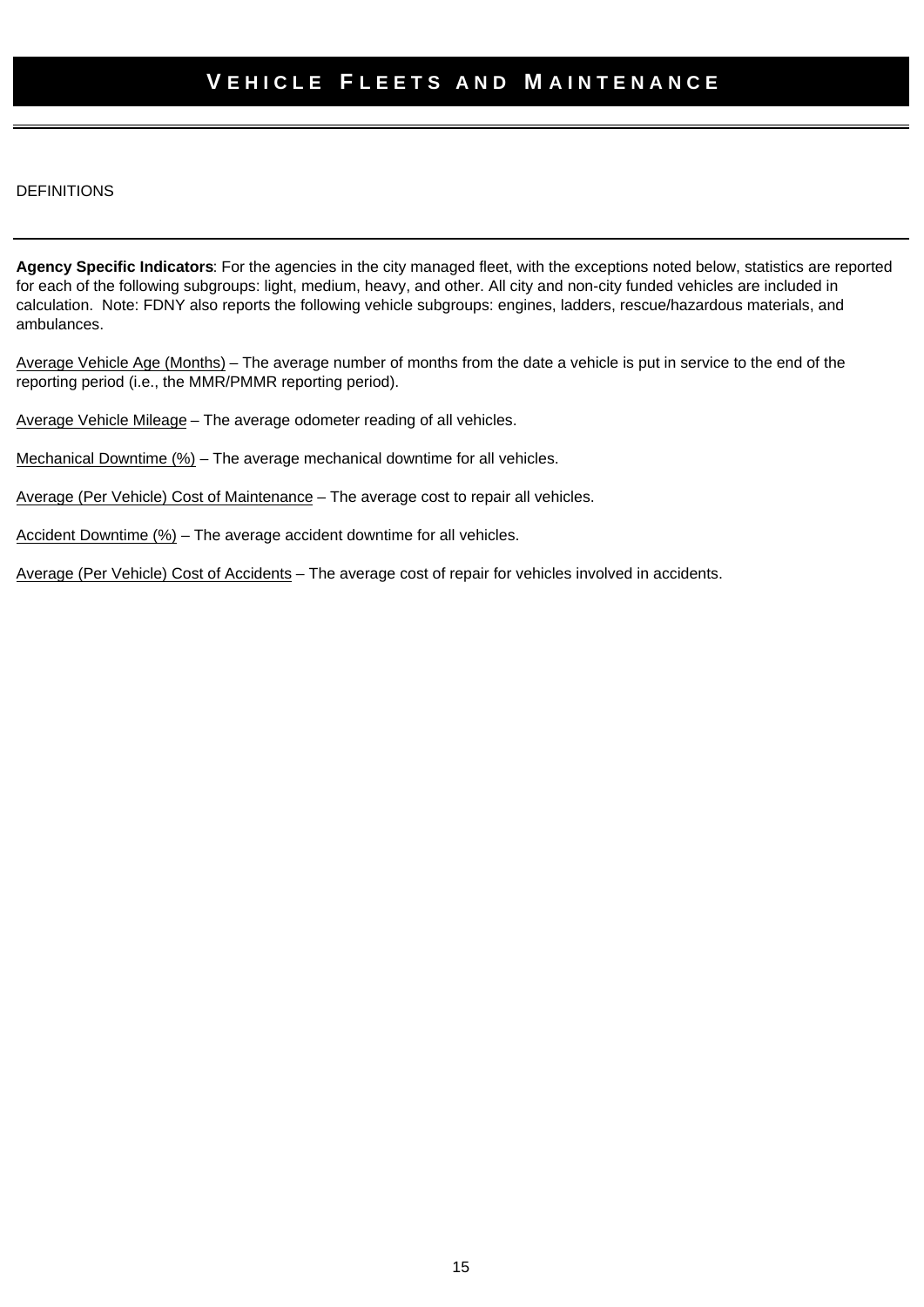#### LIST OF AGENCIES IN THE CITYWIDE FLEET

#### **City Managed Fleet**

Department of Citywide Administrative Services\* New York City Fire Department Department of Environmental Protection New York City Police Department Department of Correction Department of Transportation Department of Parks and Recreation Department of Sanitation Department of Health and Mental Hygiene

\*"Department of Citywide Administrative Services" includes the following agencies:

Administration of Children's Services Department of Small Business Services Board of Elections Department of Youth and Community Development Bronx Borough President Financial Information Services Agency Brooklyn Borough President Grow Communication CrowNY (formerly known as "Council on the Environment") Business Integrity Commission **Human Resources Administration Human Resources Administration** Campaign Finance Board Landmarks Preservation Commission City Commission on Human Rights Law Department **City Council City Council City Council** Manhattan Borough President Civilian Complaint Review Board Mayor's Office Department for the Aging NYC Economic Development Corporation Department of Buildings Office of Administratie Trials and Hearings Department of City Planning **Department of City Planning CHIEF CHIEF Medical Examiner** Department of Citywide Administrative Services **Conserversity** Office of Emergency Management Department of Consumer Affairs **Consumer Affairs** Consumer Affairs **Consumer Affairs** Consumer Affairs **Consumer Affairs** Department of Cultural Affairs **Cultural Affairs** Cultural Affairs **Cultural Affairs** Cultural Affairs **Cultural Affairs** Cultural Affairs **Cultural Affairs** Cultural Affairs **Cultural Affairs** Cultural Affairs **Cultural A** Department of Design and Construction **Department of Design and Construction Office of Payroll Administration** Department of Education **Department of Education** Christian According to the City Clerk Department of Finance<br>
Department of Homeless Services<br>
Office of the Public Advocate<br>
Office of the Public Advocate Department of Homeless Services Department of Housing Preservation and Development Queens Borough President Department of Information Technology and Telecommunications Sheriff's Office Department of Investigation Sports Commission Sports Commission Department of Juvenile Justice Staten Island Borough President Department of Probation Tax Commission Department of Records and Information Services Taxi and Limousine Commission

#### **Non-City Managed Fleet**

Health and Hospital Corporation New York City Housing Authority School Construction Authority Office of Special Investigator for Schools at Department of Education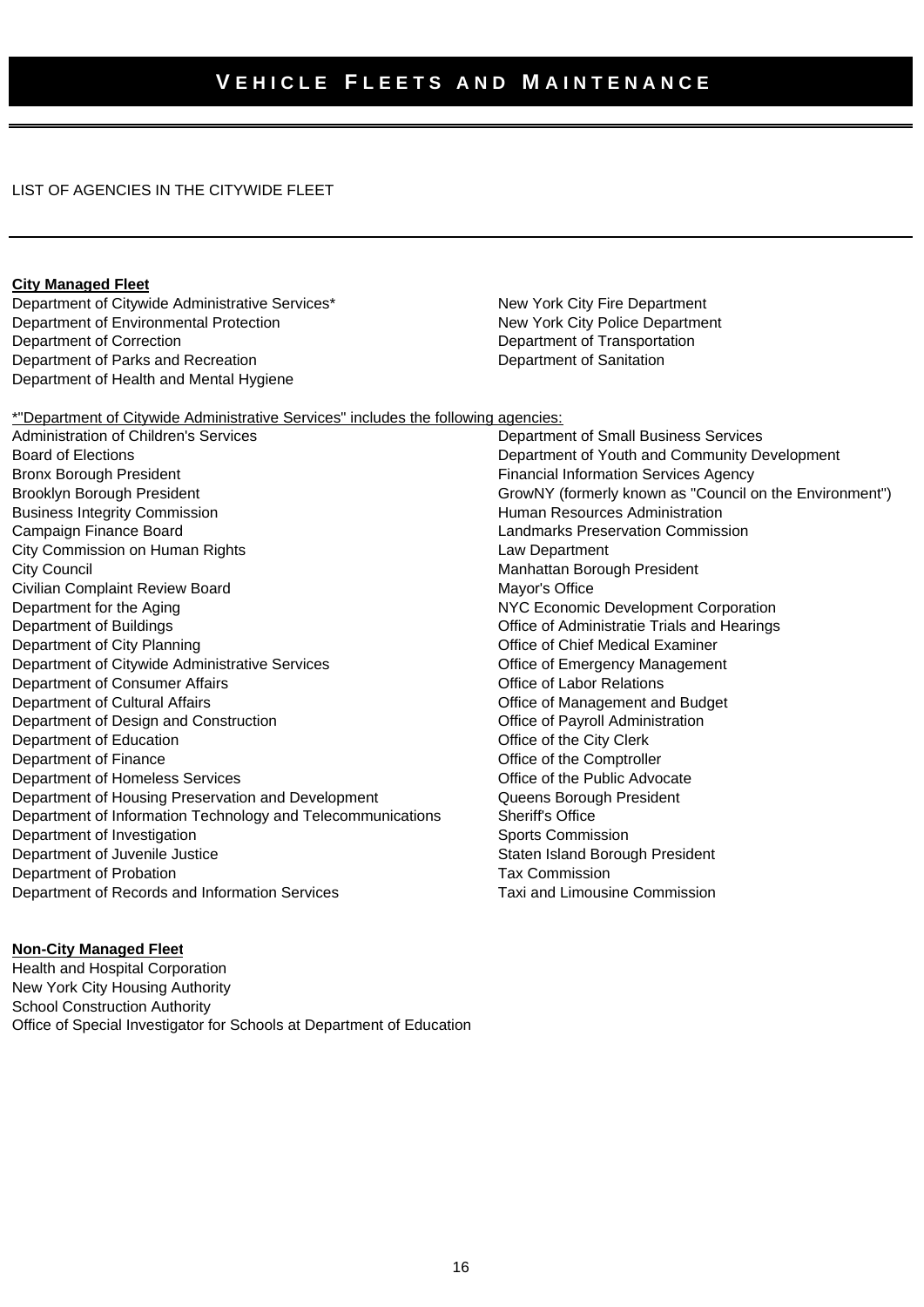#### NOTEWORTHY CHANGES, ADDITIONS OR DELETIONS

 Citywide Fleet Size categories have been renamed to better reflect the agencies that are grouped in each category. The previously labeled "City Funded Fleet" and "Non-City Funded Fleet" corresponds to the "City Funded" and "Non-City Funded" categories under "City Managed Fleet." The previously labeled "Non Mayoral Agency Fleet" has been renamed "Non-City Managed Fleet."

 DOE fleet data is reported in the DCAS fleet totals in this year's MMR. DOE fleet numbers were previously reported under the "Non Mayoral Agency Fleet" category, but will now be included in the DCAS agency total. However, their fleet numbers are not broken out in the DCAS subgroup (light, medium, heavy, other) totals and other indicator calculations.

 DOI fleet data is reported in the DCAS fleet totals in this year's MMR. The DOI fleet numbers were previously included in the "City Funded Fleet" and "Non-City Funded Fleet" categories but will now be incorporated into the DCAS agency total. However, their fleet numbers are not broken out in the DCAS subgroup (light, medium, heavy, other) totals and other indicator calculations.

 FISA fleet data is reported in the DCAS fleet totals in this year's MMR. FISA fleet numbers were previously reported under the "Non Mayoral Agency Fleet" category, but are now included in the DCAS agency total, subgroup totals and other indicator calculations.

 The subgroup "Other" has been added to the agency fleet data breakdown. This subgroup captures all forklifts, trailers, and other off-road equipment.

 The indicator "Percentage of Alternative Fuel Vehicles" has been added to report the percentage of alternative fuel vehicles in the city managed fleet and within each agency.

 The indicator "Local Law 38 Compliant Vehicles Purchased" has been renamed "Percentage of Purchased Vehicles Compliant with Local Law 38."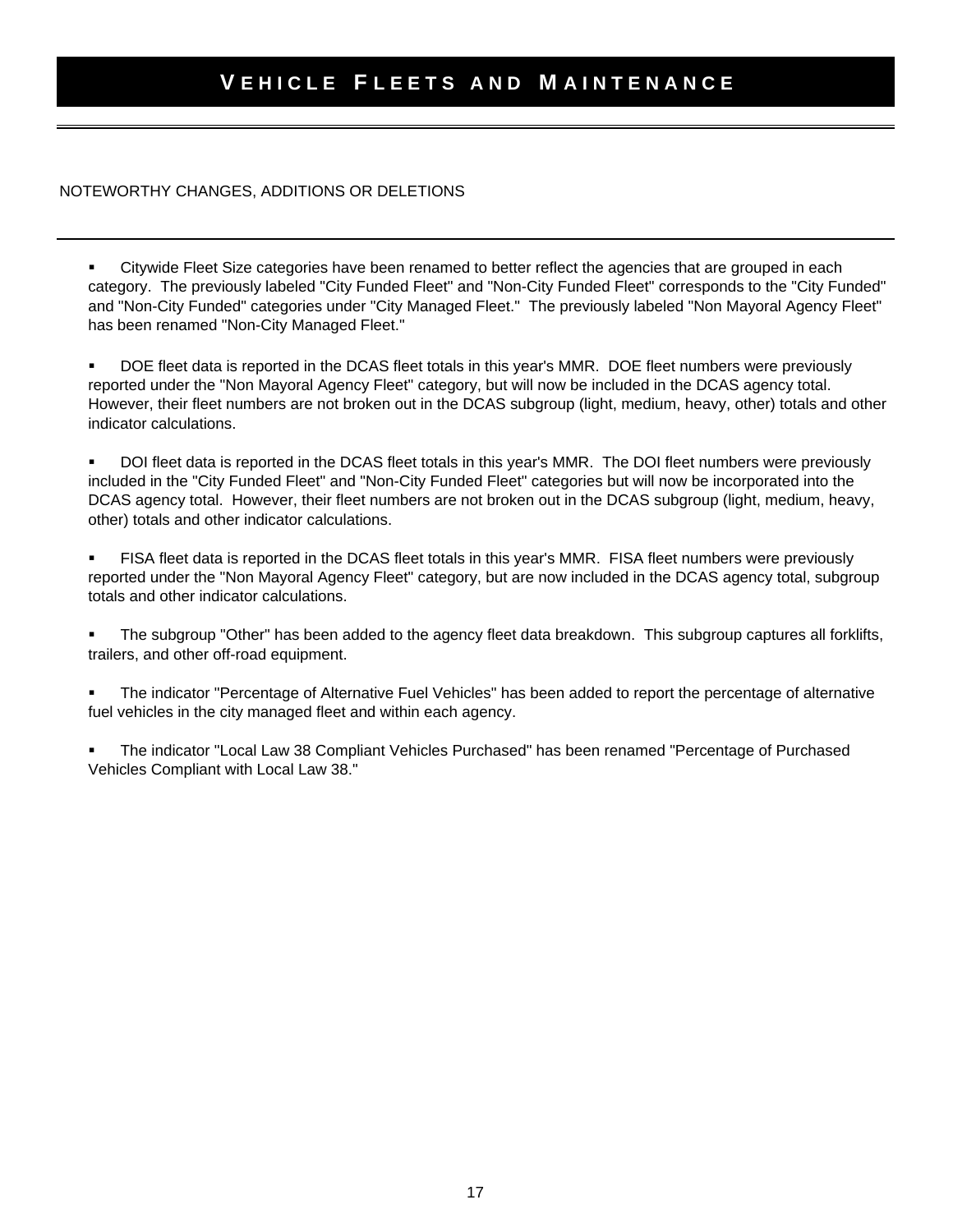Section 12c(5) of the Charter requires that the Mayor's Management Report include for each agency a summary of the number and dollar value of the contracts entered into during the previous fiscal year (e.g., Fiscal Year 2010), categorized by the method of procurement used. This information is maintained by the Mayor's Office of Contract Services (MOCS) and is presented in the tables below.

| <b>Accelerated</b>                                             |       |               |       |              |       |                    |       |              |
|----------------------------------------------------------------|-------|---------------|-------|--------------|-------|--------------------|-------|--------------|
| <b>Fiscal 2010</b><br><b>Fiscal 2009</b><br><b>Fiscal 2008</b> |       |               |       |              |       | <b>Fiscal 2007</b> |       |              |
| <b>Agency</b>                                                  | Count | Value         | Count | Value        | Count | Value              | Count | Value        |
| <b>DCAS</b>                                                    | 171   | \$104,176,995 | 103   | \$66,708,833 | 139   | \$65,020,982       | 110   | \$21,227,691 |
| <b>Total</b>                                                   | 171   | \$104,176,995 | 103   | \$66,708,833 | 139   | \$65,020,982       | 110   | \$21,227,691 |

| <b>Competitive Sealed Bid</b> |                    |                 |                    |                 |                    |                 |                          |                 |
|-------------------------------|--------------------|-----------------|--------------------|-----------------|--------------------|-----------------|--------------------------|-----------------|
|                               | <b>Fiscal 2010</b> |                 | <b>Fiscal 2009</b> |                 | <b>Fiscal 2008</b> |                 | <b>Fiscal 2007</b>       |                 |
| <b>Agency</b>                 | <b>Count</b>       | <b>Value</b>    | <b>Count</b>       | <b>Value</b>    | <b>Count</b>       | <b>Value</b>    | <b>Count</b>             | <b>Value</b>    |
| <b>ACS</b>                    | 6                  | \$8,783,550     | 12                 | \$15,400,691    | 6                  | \$15,485,636    | 19                       | \$1,232,421,331 |
| <b>DCAS</b>                   | 294                | \$1,034,596,968 | 282                | \$496,368,497   | 347                | \$598,539,263   | 489                      | \$1,030,833,491 |
| $DDC$                         | 118                | \$494,230,072   | 55                 | \$381,411,989   | 91                 | \$417,921,313   | 93                       | \$416,389,400   |
| <b>DEP</b>                    | 99                 | \$1,329,561,311 | 105                | \$1,554,260,059 | 82                 | \$3,917,127,153 | 93                       | \$904,546,265   |
| <b>DHS</b>                    | 11                 | \$23,286,084    | 24                 | \$16,981,136    | 27                 | \$69,176,895    | 16                       | \$2,997,814     |
| <b>DJJ</b>                    | $\boldsymbol{0}$   | \$0             | $\overline{0}$     | \$0             | $\mathbf{0}$       | \$0             | 1                        | \$78,400        |
| DOB                           | $\overline{4}$     | \$13,884,450    | $\mathbf{1}$       | \$1,084,000     | $\boldsymbol{0}$   | \$0             | $\boldsymbol{0}$         | \$0             |
| <b>DOC</b>                    | 9                  | \$11,810,714    | 9                  | \$8,608,145     | 16                 | \$36,702,762    | 12                       | \$48,285,736    |
| <b>DOF</b>                    | $\boldsymbol{0}$   | \$0             | $\overline{2}$     | \$498,239       | $\boldsymbol{0}$   | \$0             | $\mathbf{1}$             | \$7,000,000     |
| <b>DOHMH</b>                  | 13                 | \$27,570,418    | 3                  | \$5,146,232     | 9                  | \$17,280,259    | $\overline{7}$           | \$7,452,221     |
| <b>DOITT</b>                  | 6                  | \$15,548,681    | $\overline{4}$     | \$1,256,166     | 3                  | \$101,134,878   | $\overline{\mathcal{L}}$ | \$927,654       |
| <b>DOT</b>                    | 55                 | \$1,315,628,307 | 27                 | \$236,330,575   | 35                 | \$883,958,892   | 24                       | \$244,450,688   |
| <b>DPR</b>                    | 177                | \$385,213,795   | 210                | \$280,534,644   | 155                | \$227,812,584   | 186                      | \$124,606,258   |
| <b>DSBS</b>                   | $\boldsymbol{0}$   | \$0             | $\overline{2}$     | \$20,134,617    | $\mathbf{1}$       | \$230,000       | $\mathbf{0}$             | \$0             |
| <b>DSNY</b>                   | 46                 | \$1,357,379,540 | 21                 | \$484,798,868   | 23                 | \$36,811,856    | 10                       | \$16,550,275    |
| <b>DYCD</b>                   | $\boldsymbol{0}$   | \$0             | $\mathbf{0}$       | \$0             | $\mathbf{0}$       | \$0             | 3                        | \$657,012       |
| <b>FDNY</b>                   | 11                 | \$13,800,671    | 10                 | \$72,545,360    | 10                 | \$92,936,640    | 13                       | \$32,735,749    |
| <b>HPD</b>                    | 16                 | \$15,987,889    | 12                 | \$26,872,393    | 169                | \$2,186,815     | 18                       | \$15,146,445    |
| <b>HRA</b>                    | $\overline{4}$     | \$3,295,348     | 20                 | \$31,707,333    | 21                 | \$49,367,625    | 11                       | \$23,215,032    |
| Law                           | $\overline{2}$     | \$756,341       | $\overline{3}$     | \$7,834,407     | $\overline{0}$     | \$0             | $\overline{2}$           | \$329,948       |
| <b>NYPD</b>                   | 13                 | \$7,945,640     | 20                 | \$16,368,366    | 10                 | \$6,693,530     | 14                       | \$5,739,298     |
| <b>PROB</b>                   | $\boldsymbol{0}$   | \$0             | $\mathbf{0}$       | \$0             | $\Omega$           | \$0             | $\mathbf{1}$             | \$2,187,142     |
| <b>Total</b>                  | 884                | \$6,059,279,777 | 822                | \$3,658,141,715 | 1,005              | \$6,473,366,100 | 1,017                    | \$4,116,550,159 |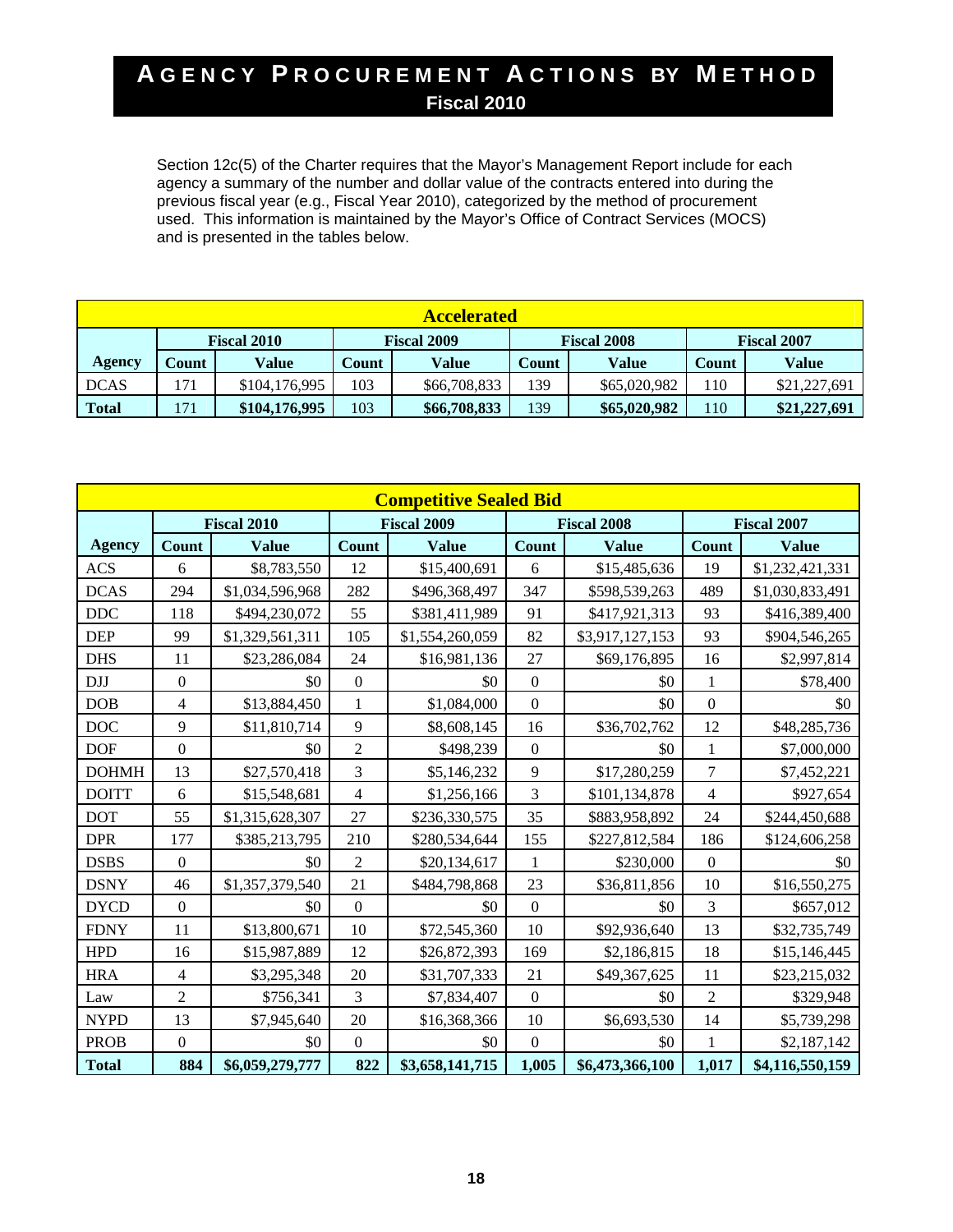| <b>Amendment Extension</b> |                    |               |                  |                    |                  |                    |                  |                    |
|----------------------------|--------------------|---------------|------------------|--------------------|------------------|--------------------|------------------|--------------------|
|                            | <b>Fiscal 2010</b> |               |                  | <b>Fiscal 2009</b> |                  | <b>Fiscal 2008</b> |                  | <b>Fiscal 2007</b> |
| <b>Agency</b>              | Count              | <b>Value</b>  | Count            | <b>Value</b>       | Count            | <b>Value</b>       | <b>Count</b>     | <b>Value</b>       |
| <b>ACS</b>                 | 65                 | \$349,805,892 | 195              | \$557,880,156      | 31               | \$36,736,006       | 23               | \$18,028,517       |
| CJC                        | $\boldsymbol{0}$   | \$0           | $\sqrt{6}$       | \$101,128,772      | $\overline{0}$   | \$0                | N/A              | N/A                |
| <b>CULT</b>                | $\boldsymbol{0}$   | \$0           | $\boldsymbol{0}$ | \$0                | $\mathbf{0}$     | \$0                | $\mathbf{1}$     | \$11,063           |
| <b>DCA</b>                 | $\mathbf{1}$       | \$103,500     | $\boldsymbol{0}$ | \$0                | $\overline{0}$   | \$0                | $\overline{0}$   | \$0                |
| <b>DCAS</b>                | $\overline{4}$     | \$661,374     | $\overline{2}$   | \$1,750,000        | $\boldsymbol{0}$ | \$0                | 10               | \$1,620,000        |
| DDC                        | $\mathbf{1}$       | \$161,347     | $\boldsymbol{0}$ | \$0                | $\mathbf{1}$     | \$7,223            | 88               | \$325,573          |
| <b>DEP</b>                 | 9                  | \$5,177,961   | 10               | \$12,557,215       | 6                | \$754,820          | 134              | \$32,349,887       |
| <b>DFTA</b>                | 55                 | \$27,663,726  | 64               | \$23,817,923       | 22               | \$4,793,857        | 86               | \$28,777,390       |
| <b>DHS</b>                 | 14                 | \$20,102,380  | 21               | \$32,954,118       | 22               | \$33,484,071       | 25               | \$16,114,014       |
| $DJJ$                      | $\overline{4}$     | \$3,349,584   | $\overline{2}$   | \$1,110,237        | 9                | \$3,122,179        | $\mathbf{1}$     | \$2,405,832        |
| <b>DOB</b>                 | 5                  | \$2,358,522   | $\mathbf{1}$     | \$92,000           | $\mathbf{1}$     | \$100,000          | $\overline{2}$   | \$841,545          |
| <b>DOC</b>                 | $\overline{4}$     | \$1,067,446   | $\overline{7}$   | \$2,708,363        | 3                | \$1,777,000        | 11               | \$6,652,276        |
| <b>DOF</b>                 | 10                 | \$3,239,475   | $\overline{2}$   | \$166,414          | $\mathbf{1}$     | \$105,300          | $\overline{4}$   | \$9,850,858        |
| <b>DOHMH</b>               | 23                 | \$13,265,960  | 22               | \$160,151,963      | 17               | \$8,879,829        | 44               | \$14,079,897       |
| <b>DOI</b>                 | $\overline{2}$     | \$2,125,000   | $\boldsymbol{0}$ | \$0                | $\overline{2}$   | \$75,308           | $\boldsymbol{0}$ | \$0                |
| <b>DOITT</b>               | 53                 | \$18,394,597  | 5                | \$38,593,685       | 10               | \$3,713,020        | 14               | \$274,414,527      |
| <b>DOT</b>                 | 6                  | \$6,175,233   | $\,1$            | \$354,700          | $\mathbf{1}$     | \$2,622,180        | 37               | \$2,235,666        |
| <b>DPR</b>                 | $\mathbf{1}$       | \$100,000     | $\mathbf{1}$     | \$50,000           | $\mathbf{1}$     | \$34,544           | 10               | \$189,970          |
| <b>DSBS</b>                | 5                  | \$1,459,613   | $\mathbf{1}$     | \$275,000          | $\overline{0}$   | \$0                | 3                | \$640,000          |
| <b>DSNY</b>                | 5                  | \$2,841,373   | $\mathbf{0}$     | \$0                | $\overline{2}$   | \$8,478,000        | 28               | \$100,000          |
| <b>DYCD</b>                | 99                 | \$25,296,361  | 346              | \$16,547,633       | $\mathbf{1}$     | \$360,000          | 142              | \$6,535,416        |
| <b>FDNY</b>                | 13                 | \$24,578,261  | $\overline{4}$   | \$2,800,000        | $\boldsymbol{0}$ | \$0                | $\overline{4}$   | \$2,000,000        |
| <b>HPD</b>                 | 9                  | \$563,050     | 5                | \$7,555,284        | 5                | \$2,391,694        | 21               | \$6,889,677        |
| <b>HRA</b>                 | 34                 | \$21,339,812  | 18               | \$39,042,274       | 87               | \$187,810,662      | 47               | \$22,349,684       |
| Law                        | $\mathbf{1}$       | \$2,650,000   | $\boldsymbol{7}$ | \$1,069,750        | 6                | \$3,353,676        | 12               | \$1,395,000        |
| <b>NYPD</b>                | 5                  | \$1,614,854   | 5                | \$6,882,252        | $\overline{4}$   | \$4,519,690        | 13               | \$5,204,204        |
| <b>OEM</b>                 | $\overline{c}$     | \$150,000     | $\overline{c}$   | \$1,060,000        | $\mathbf{1}$     | \$70,000           | $\mathbf{1}$     | \$116,000          |
| <b>PROB</b>                | $\boldsymbol{0}$   | \$0           | $\boldsymbol{0}$ | \$0                | $\overline{2}$   | \$981,200          | $\overline{2}$   | \$21,000           |
| <b>Total</b>               | 430                | \$534,245,319 | 727              | \$1,008,547,739    | 235              | \$304,170,259      | 763              | \$453,147,996      |

| <b>Buy-Against</b> |                  |                    |              |                    |  |  |  |
|--------------------|------------------|--------------------|--------------|--------------------|--|--|--|
|                    |                  | <b>Fiscal 2010</b> |              | <b>Fiscal 2009</b> |  |  |  |
| Agency             | Count            | <b>Value</b>       | <b>Count</b> | <b>Value</b>       |  |  |  |
| <b>DCA</b>         |                  | \$0                |              | \$7,300            |  |  |  |
| <b>DCAS</b>        | 3                | \$33,510           | 17           | \$107,211          |  |  |  |
| <b>DCP</b>         | $\left( \right)$ | \$0                | 11           | \$76,163           |  |  |  |
| Law                |                  | \$750,858          |              | \$0                |  |  |  |
| <b>Total</b>       |                  | \$784,368          | 29           | \$190,674          |  |  |  |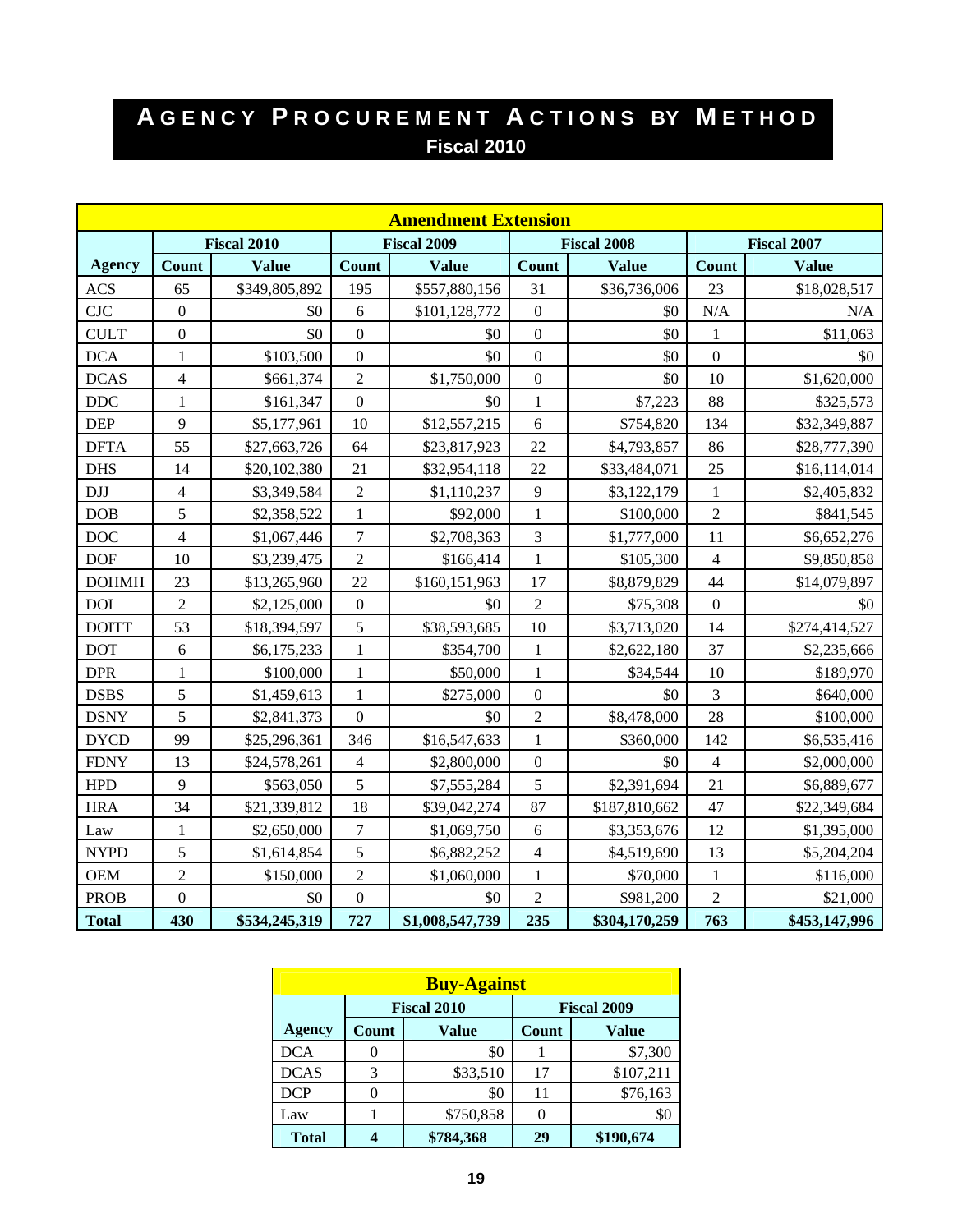|               |                               | <b>Amendment</b>   |                          |                    |
|---------------|-------------------------------|--------------------|--------------------------|--------------------|
|               |                               | <b>Fiscal 2010</b> |                          | <b>Fiscal 2009</b> |
| <b>Agency</b> | Count                         | <b>Value</b>       | Count                    | <b>Value</b>       |
| <b>ACS</b>    | 958                           | \$75,690,366       | 256                      | \$94,513,755       |
| <b>CCHR</b>   | $\overline{4}$                | \$492              | $\boldsymbol{0}$         | \$0                |
| <b>CCRB</b>   | 10                            | \$3,637            | $\overline{2}$           | \$12,674           |
| <b>CJC</b>    | $\overline{7}$<br>\$4,099,025 |                    | 11                       | \$5,145,044        |
| <b>CULT</b>   | $\overline{7}$                | \$2,225            | 1                        | (\$3,108)          |
| <b>DCA</b>    | $\overline{2}$                | \$2,987            | $\overline{0}$           | \$0                |
| <b>DCAS</b>   | 133<br>25<br>$(\$49,889,813)$ |                    |                          | \$19,979,613       |
| <b>DCP</b>    | 13                            | \$298,646          | 15                       | \$2,448,025        |
| <b>DDC</b>    | 238                           | (\$140,302,860)    | 55                       | \$231,445          |
| <b>DEP</b>    | 197                           | \$26,697           | 56                       | \$186,002          |
| <b>DFTA</b>   | 688                           | \$20,119,068       | 1109                     | \$28,071,334       |
| <b>DHS</b>    | 76                            | \$32,504,323       | 117                      | \$36,669,483       |
| <b>DJJ</b>    | 25                            | $(\$21,550)$       | $\overline{\mathcal{L}}$ | \$21,918           |
| <b>DOB</b>    | 29                            | \$573,385          | 9                        | \$467,027          |
| <b>DOC</b>    | 36                            | \$5,207,076        | 6                        | \$1,334,615        |
| <b>DOF</b>    | 23                            | \$17,220,514       | $\overline{2}$           | \$49,870,380       |
| <b>DOHMH</b>  | 1040                          | \$23,223,662       | 281                      | \$81,606,284       |
| <b>DOI</b>    | 4                             | \$57,062           | $\mathbf{1}$             | $(\$6,340)$        |
| <b>DOITT</b>  | 46                            | \$102,897,357      | 28                       | \$67,616,961       |
| <b>DOT</b>    | 276                           | \$2,582,362        | 38                       | \$18,689,234       |
| <b>DPR</b>    | 196                           | \$58,910,810       | 28                       | \$5,814,689        |
| <b>DSBS</b>   | 82                            | \$15,778,985       | 17                       | \$4,620,830        |
| <b>DSNY</b>   | 42                            | \$254,889          | 33                       | \$807,283          |
| <b>DYCD</b>   | 657                           | (\$1,570,045)      | 706                      | \$13,877,687       |
| <b>FDNY</b>   | 73                            | \$1,864,816        | 21                       | \$31,082,420       |
| <b>HPD</b>    | 496                           | $(\$21,245)$       | 25                       | \$4,853,946        |
| <b>HRA</b>    | 85                            | \$14,682,590       | 126                      | \$13,939,209       |
| Law           | 106                           | \$12,675,230       | 56                       | \$16,698,710       |
| <b>LPC</b>    | $\overline{2}$                | (\$12,690)         | 1                        | (\$438)            |
| <b>NYPD</b>   | 358                           | \$731,265          | 102                      | \$9,277,625        |
| <b>OEM</b>    | 16                            | $(\$3,722)$        | 2                        | \$475              |
| <b>PROB</b>   | 12                            | \$11,710           | 5                        | \$231,021          |
| <b>TLC</b>    | $\overline{4}$                | \$0                | $\overline{0}$           | \$0                |
| <b>Total</b>  | 5,941                         | \$197,597,254      | 3,138                    | \$508,057,803      |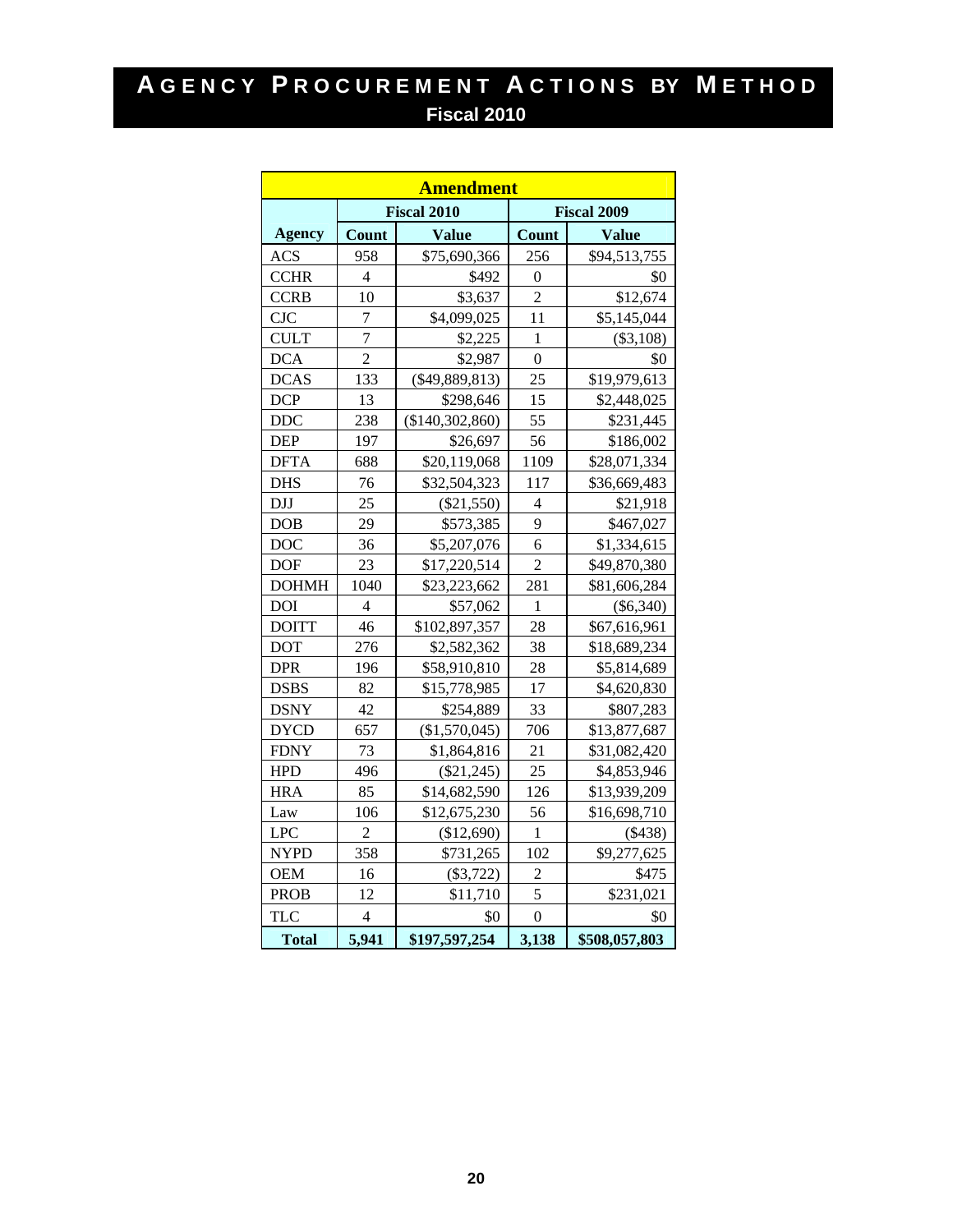|               |                | <b>Assignment</b>  |          |                    |
|---------------|----------------|--------------------|----------|--------------------|
|               |                | <b>Fiscal 2010</b> |          | <b>Fiscal 2009</b> |
| <b>Agency</b> | Count          | Value              | Count    | <b>Value</b>       |
| <b>ACS</b>    | 2              | \$208,414          | 4        | \$6,961,436        |
| <b>DCAS</b>   | 3              | \$2,424,407        | 2        | \$79,530           |
| <b>DDC</b>    | $\theta$       | \$0                | 1        | \$13,358,601       |
| <b>DEP</b>    | $\overline{4}$ | \$213,536,110      | 2        | \$3,956,779        |
| <b>DFTA</b>   | 1              | \$232,071          | $\Omega$ | \$0                |
| <b>DHS</b>    | 3              | \$3,838,798        | 1        | \$1                |
| <b>DOHMH</b>  | $\theta$       | \$0                | 1        | \$67,565           |
| <b>DOITT</b>  | 1              | \$15,639,088       | $\Omega$ | \$0                |
| <b>DPR</b>    | $\theta$       | \$0                | 2        | \$1,028,993        |
| <b>DYCD</b>   | 5              | \$2,587,901        | 12       | \$4,189,494        |
| <b>HRA</b>    | $\theta$       | \$0                | 4        | \$765,660          |
| Law           | 3              | \$971,010          | 2        | \$767,377          |
| <b>Total</b>  | 22             | \$239,437,798      | 31       | \$31,175,436       |

| <b>Construction Change Order</b> |              |                    |                |                    |                    |               |                    |               |  |  |  |  |
|----------------------------------|--------------|--------------------|----------------|--------------------|--------------------|---------------|--------------------|---------------|--|--|--|--|
|                                  |              | <b>Fiscal 2010</b> |                | <b>Fiscal 2009</b> | <b>Fiscal 2008</b> |               | <b>Fiscal 2007</b> |               |  |  |  |  |
| <b>Agency</b>                    | <b>Count</b> | <b>Value</b>       | Count          | <b>Value</b>       | <b>Count</b>       | <b>Value</b>  | Count              | <b>Value</b>  |  |  |  |  |
| <b>ACS</b>                       | $\mathbf{0}$ | \$0                |                | \$260,000          |                    | \$1,500,000   | 1                  | \$40,722      |  |  |  |  |
| <b>DCAS</b>                      | 96           | \$1,762,513        | 45             | \$7,829,462        | 83                 | \$16,626,435  | 80                 | \$27,441,828  |  |  |  |  |
| <b>DDC</b>                       | 435          | \$71,844,282       | 413            | \$121,579,661      | 490                | \$163,301,823 | 561                | \$100,564,901 |  |  |  |  |
| <b>DEP</b>                       | 1342         | \$332,312,042      | 712            | \$201,765,344      | 577                | \$135,654,325 | 92                 | \$67,907,390  |  |  |  |  |
| <b>DHS</b>                       | 21           | \$2,540,012        | 19             | \$2,963,247        | 23                 | \$1,324,570   | 15                 | \$425,491     |  |  |  |  |
| <b>DOC</b>                       | $\tau$       | \$11,749,919       | 5              | \$2,192,704        | $\overline{4}$     | \$1,113,440   | $\overline{4}$     | \$129,885     |  |  |  |  |
| <b>DOHMH</b>                     |              | \$100,000          |                | \$17,792           | $\Omega$           | \$0           | $\Omega$           | \$0           |  |  |  |  |
| <b>DOT</b>                       | 68           | \$44,472,323       | 70             | \$71,132,054       | 74                 | \$45,507,084  | 90                 | \$50,376,137  |  |  |  |  |
| <b>DPR</b>                       | 117          | \$21,973,613       | 98             | \$18,501,522       | 114                | \$21,616,980  | 313                | \$29,002,238  |  |  |  |  |
| <b>DSNY</b>                      | 157          | \$13,536,421       | 238            | \$26,189,516       | 112                | \$6,583,045   | 143                | \$4,641,997   |  |  |  |  |
| <b>FDNY</b>                      | 2            | \$973,921          | $\overline{2}$ | \$10,037,682       | $\overline{2}$     | \$14,600      | 1                  | \$8,795       |  |  |  |  |
| <b>HPD</b>                       | 66           | $(\$6,951,462)$    | 31             | \$144,453          | 14                 | \$178,533     | 10                 | \$38,969,958  |  |  |  |  |
| <b>HRA</b>                       | $\Omega$     | \$0                | $\overline{2}$ | \$1,649,995        | $\overline{2}$     | \$2,344,333   | 3                  | \$810,485     |  |  |  |  |
| <b>NYPD</b>                      | 9            | $(\$1,320,553)$    | 7              | \$789,684          | 6                  | \$149,502     | $\overline{7}$     | \$297,127     |  |  |  |  |
| <b>Total</b>                     | 2,321        | \$492,993,030      | 1,644          | \$465,053,114      | 1,502              | \$395,914,669 | 1,320              | \$320,616,956 |  |  |  |  |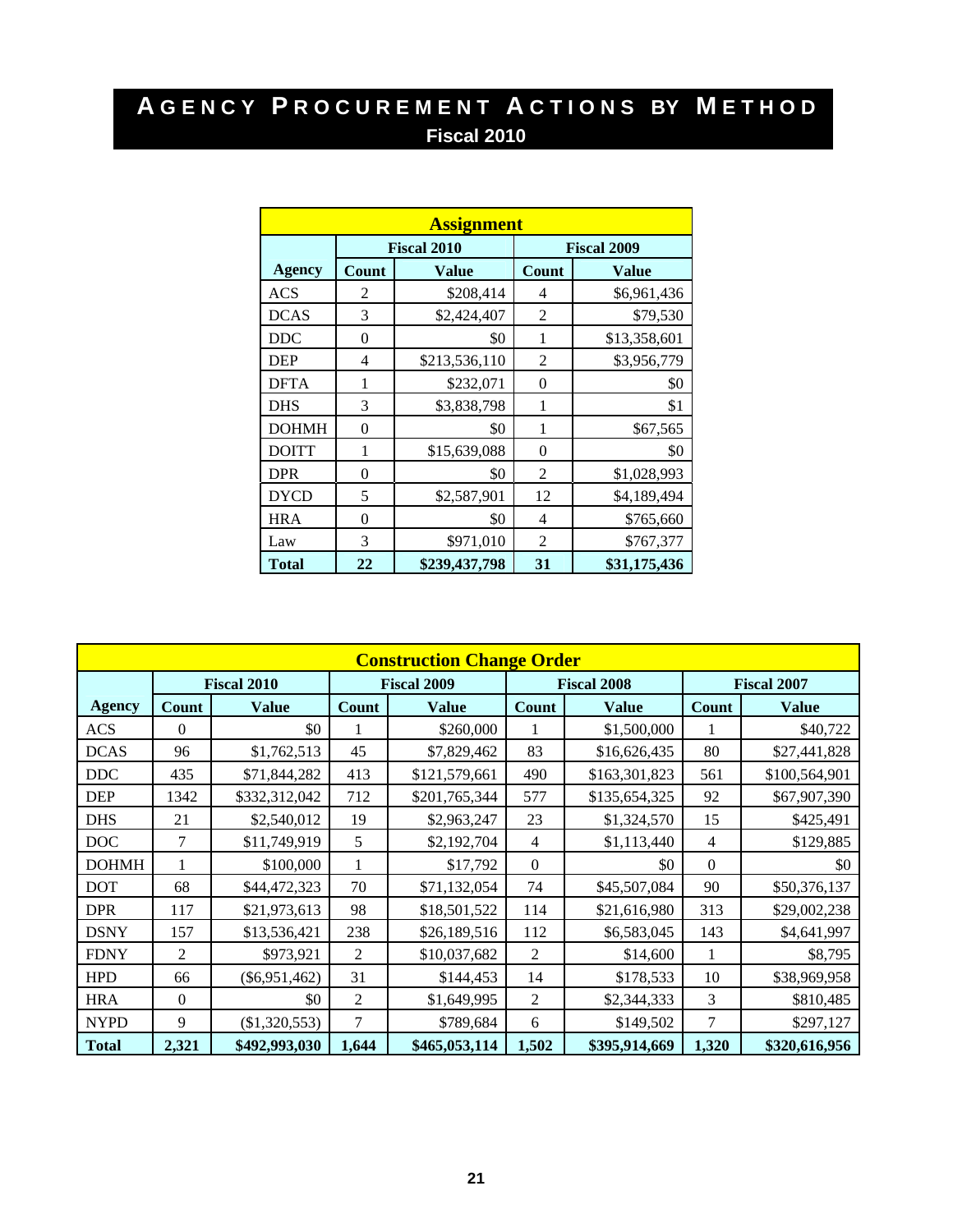| <b>Design Change Order</b> |              |                    |                |                    |                  |                    |  |  |  |  |  |  |
|----------------------------|--------------|--------------------|----------------|--------------------|------------------|--------------------|--|--|--|--|--|--|
|                            |              | <b>Fiscal 2010</b> |                | <b>Fiscal 2009</b> |                  | <b>Fiscal 2008</b> |  |  |  |  |  |  |
| <b>Agency</b>              | Count        | <b>Value</b>       | <b>Count</b>   | <b>Value</b>       | Count            | <b>Value</b>       |  |  |  |  |  |  |
| <b>ACS</b>                 | $\theta$     | \$0                | $\Omega$       | \$0                | $\overline{2}$   | \$1,095,000        |  |  |  |  |  |  |
| <b>DCAS</b>                | 1            | $(\$438,168)$      | $\mathbf{0}$   | \$0                | 3                | \$3,074,301        |  |  |  |  |  |  |
| <b>DDC</b>                 | 41           | \$12,428,017       | 54             | \$26,437,985       | 83               | \$30,603,263       |  |  |  |  |  |  |
| <b>DEP</b>                 | 157          | \$202,263,645      | 225            | \$145,099,735      | 173              | \$175,740,513      |  |  |  |  |  |  |
| <b>DFTA</b>                | $\theta$     | \$0                | $\mathbf{0}$   | \$0                | 1                | \$4,000            |  |  |  |  |  |  |
| <b>DHS</b>                 | 1            | \$105,000          | $\overline{0}$ | \$0                | $\overline{2}$   | \$278,179          |  |  |  |  |  |  |
| <b>DOB</b>                 | $\mathbf{0}$ | \$0                | 3              | \$1,332,500        | 3                | \$587,140          |  |  |  |  |  |  |
| <b>DOC</b>                 | $\theta$     | \$0                | $\mathbf{1}$   | \$146,400          | $\boldsymbol{0}$ | \$0                |  |  |  |  |  |  |
| <b>DOHMH</b>               | $\mathbf{0}$ | \$0                | 1              | \$62,750           | 1                | \$17,241,658       |  |  |  |  |  |  |
| <b>DOITT</b>               | $\Omega$     | \$0                | $\theta$       | \$0                | 1                | \$160,530          |  |  |  |  |  |  |
| <b>DOT</b>                 | 41           | \$23,661,691       | 26             | \$20,770,675       | 43               | \$45,025,069       |  |  |  |  |  |  |
| <b>DPR</b>                 | 34           | \$7,203,047        | 18             | \$1,295,421        | 27               | \$20,356,325       |  |  |  |  |  |  |
| <b>DSNY</b>                | 7            | \$16,882,658       | 17             | \$3,294,064        | 17               | \$9,989,144        |  |  |  |  |  |  |
| <b>FDNY</b>                | $\mathbf{0}$ | \$0                | $\mathbf{0}$   | \$0                | $\overline{2}$   | \$863,156          |  |  |  |  |  |  |
| <b>HPD</b>                 | 1            | $(\$2,450,882)$    | $\overline{0}$ | \$0                | $\theta$         | \$0                |  |  |  |  |  |  |
| Law                        | $\theta$     | \$0                | $\mathbf{0}$   | \$0                | $\mathbf{1}$     | \$75,250           |  |  |  |  |  |  |
| <b>NYPD</b>                | $\Omega$     | \$0                | $\overline{2}$ | \$10,340           | $\theta$         | \$0                |  |  |  |  |  |  |
| <b>Total</b>               | 283          | \$259,655,009      | 347            | \$198,449,871      | 359              | \$305,093,528      |  |  |  |  |  |  |

| <b>Demonstration Project</b> |                    |          |  |  |  |  |  |  |  |
|------------------------------|--------------------|----------|--|--|--|--|--|--|--|
|                              | <b>Fiscal 2010</b> |          |  |  |  |  |  |  |  |
| Agency                       | Count              | Value    |  |  |  |  |  |  |  |
| DOT                          |                    | \$94,987 |  |  |  |  |  |  |  |
| <b>Total</b>                 |                    | \$94.987 |  |  |  |  |  |  |  |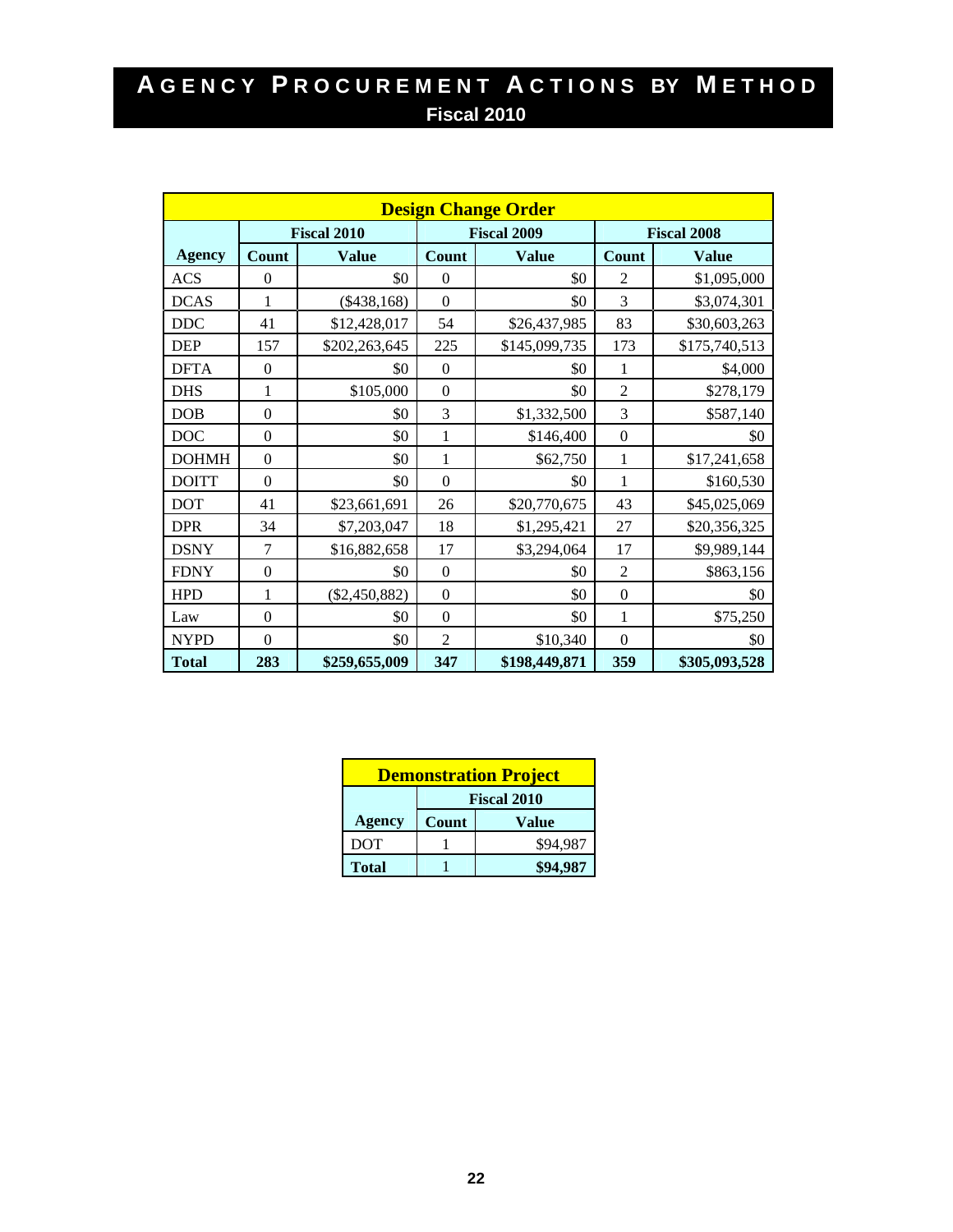|               | <b>Emergency</b> |                    |                  |                    |                  |                    |                          |                    |  |  |  |  |
|---------------|------------------|--------------------|------------------|--------------------|------------------|--------------------|--------------------------|--------------------|--|--|--|--|
|               |                  | <b>Fiscal 2010</b> |                  | <b>Fiscal 2009</b> |                  | <b>Fiscal 2008</b> |                          | <b>Fiscal 2007</b> |  |  |  |  |
| <b>Agency</b> | <b>Count</b>     | <b>Value</b>       | <b>Count</b>     | <b>Value</b>       | <b>Count</b>     | <b>Value</b>       | <b>Count</b>             | <b>Value</b>       |  |  |  |  |
| <b>ACS</b>    | $\mathbf{0}$     | \$0                | $\mathbf{0}$     | \$0                | $\overline{2}$   | \$560,000          | $\mathbf{1}$             | \$1,705,766        |  |  |  |  |
| <b>CULT</b>   | $\mathbf{0}$     | \$0                | $\mathbf{0}$     | \$0                | $\mathbf{1}$     | \$6,651            | $\mathbf{1}$             | \$6,720            |  |  |  |  |
| <b>DCAS</b>   | $\boldsymbol{0}$ | \$0                | $\overline{2}$   | \$7,000,000        | $\mathbf{1}$     | \$375,859          | 5                        | \$1,594,509        |  |  |  |  |
| DDC           | $\boldsymbol{0}$ | \$0                | $\mathbf{0}$     | \$0                | $\mathbf{1}$     | \$500,000          | $\overline{4}$           | \$6,756,560        |  |  |  |  |
| <b>DEP</b>    | 5                | \$15,206,233       | $\overline{2}$   | \$200,035          | 9                | \$6,604,729        | 20                       | \$35,435,319       |  |  |  |  |
| <b>DFTA</b>   | $\boldsymbol{0}$ | \$0                | $\overline{2}$   | \$1,018,945        | $\overline{0}$   | \$0                | 1                        | \$20,000           |  |  |  |  |
| <b>DHS</b>    | 3                | \$5,365,021        | $\mathbf{0}$     | \$0                | $\overline{4}$   | \$50,163           | $\boldsymbol{0}$         | \$0                |  |  |  |  |
| <b>DOB</b>    | $\boldsymbol{0}$ | \$0                | $\overline{3}$   | \$5,019,175        | 1                | \$10,000           | $\mathbf{1}$             | \$18,400           |  |  |  |  |
| <b>DOC</b>    | $\overline{0}$   | \$0                | $\overline{0}$   | \$0                | $\overline{2}$   | \$75,000           | $\overline{0}$           | \$0                |  |  |  |  |
| <b>DOF</b>    | $\boldsymbol{0}$ | \$0                | $\mathbf{1}$     | \$130,261          | $\boldsymbol{0}$ | \$0                | $\boldsymbol{0}$         | \$0                |  |  |  |  |
| <b>DOHMH</b>  | $\boldsymbol{0}$ | \$0                | 3                | \$1,286,123        | $\boldsymbol{0}$ | \$0                | $\overline{\mathcal{L}}$ | \$12,719,170       |  |  |  |  |
| <b>DOI</b>    | $\boldsymbol{0}$ | \$0                | $\mathbf{0}$     | \$0                | $\overline{0}$   | \$0                | $\mathbf{1}$             | \$13,273           |  |  |  |  |
| <b>DOT</b>    | $\overline{c}$   | \$11,066,360       | $\overline{2}$   | \$39,346,691       | $\mathbf{1}$     | \$34,200           | $\mathbf{1}$             | \$5,148,440        |  |  |  |  |
| <b>DPR</b>    | $\overline{c}$   | \$1,953,233        | 6                | \$3,784,127        | 6                | \$8,344,795        | $\overline{4}$           | \$701,363          |  |  |  |  |
| <b>DSNY</b>   | 3                | \$54,394           | $\overline{4}$   | \$1,924,616        | $\overline{4}$   | \$855,611          | $\overline{4}$           | \$76,266           |  |  |  |  |
| <b>FDNY</b>   | $\mathbf{0}$     | \$0                | $\overline{0}$   | \$0                | $\boldsymbol{0}$ | \$0                | 5                        | \$15,882,960       |  |  |  |  |
| <b>HPD</b>    | 110              | \$8,040,827        | 74               | \$6,538,394        | $\tau$           | \$388,302          | 73                       | \$46,275,025       |  |  |  |  |
| <b>HRA</b>    | $\boldsymbol{0}$ | \$0                | $\mathbf{1}$     | \$369,432          | $\tau$           | \$552,360          | $\overline{2}$           | \$12,691           |  |  |  |  |
| Law           | $\overline{c}$   | \$18,066           | $\boldsymbol{0}$ | \$0                | $\boldsymbol{0}$ | \$0                | $\boldsymbol{0}$         | \$0                |  |  |  |  |
| <b>NYPD</b>   | 1                | \$62,300           | $\overline{2}$   | \$2,148,456        | $\mathbf{1}$     | \$50,316           | $\overline{3}$           | \$88,100           |  |  |  |  |
| <b>OEM</b>    | $\boldsymbol{0}$ | \$0                | $\overline{0}$   | \$0                | $\mathbf{1}$     | \$1,600,000        | $\overline{0}$           | \$0                |  |  |  |  |
| <b>TLC</b>    | 1                | \$20,597           | $\boldsymbol{0}$ | \$0                | $\boldsymbol{0}$ | \$0                | $\mathbf{0}$             | \$0                |  |  |  |  |
| <b>Total</b>  | 129              | \$41,787,032       | 102              | \$68,766,254       | 48               | \$20,007,986       | 130                      | \$126,454,562      |  |  |  |  |

| <b>Innovative</b> |                    |              |                    |       |                    |              |                    |              |  |  |  |
|-------------------|--------------------|--------------|--------------------|-------|--------------------|--------------|--------------------|--------------|--|--|--|
|                   | <b>Fiscal 2010</b> |              | <b>Fiscal 2009</b> |       | <b>Fiscal 2008</b> |              | <b>Fiscal 2007</b> |              |  |  |  |
| <b>Agency</b>     | Count              | <b>Value</b> | Count              | Value | Count              | <b>Value</b> | Count              | <b>Value</b> |  |  |  |
| <b>ACS</b>        | 0                  | \$0          | 0                  | \$0   | 11                 | \$1,650,000  | $\theta$           | \$0          |  |  |  |
| $DDC$             | 0                  | \$0          | 0                  | \$0   | $\Omega$           | \$0          | 4                  | \$11,017,540 |  |  |  |
| <b>DPR</b>        | $\theta$           | \$0          | $\theta$           | \$0   | $\Omega$           | \$0          |                    | \$4,000,000  |  |  |  |
| <b>DYCD</b>       | $\overline{0}$     | \$0          | $\boldsymbol{0}$   | \$0   |                    | \$426,000    |                    | \$681,531    |  |  |  |
| <b>Total</b>      | $\bf{0}$           | \$0          | $\bf{0}$           | \$0   | 12                 | \$2,076,000  | 6                  | \$15,699,071 |  |  |  |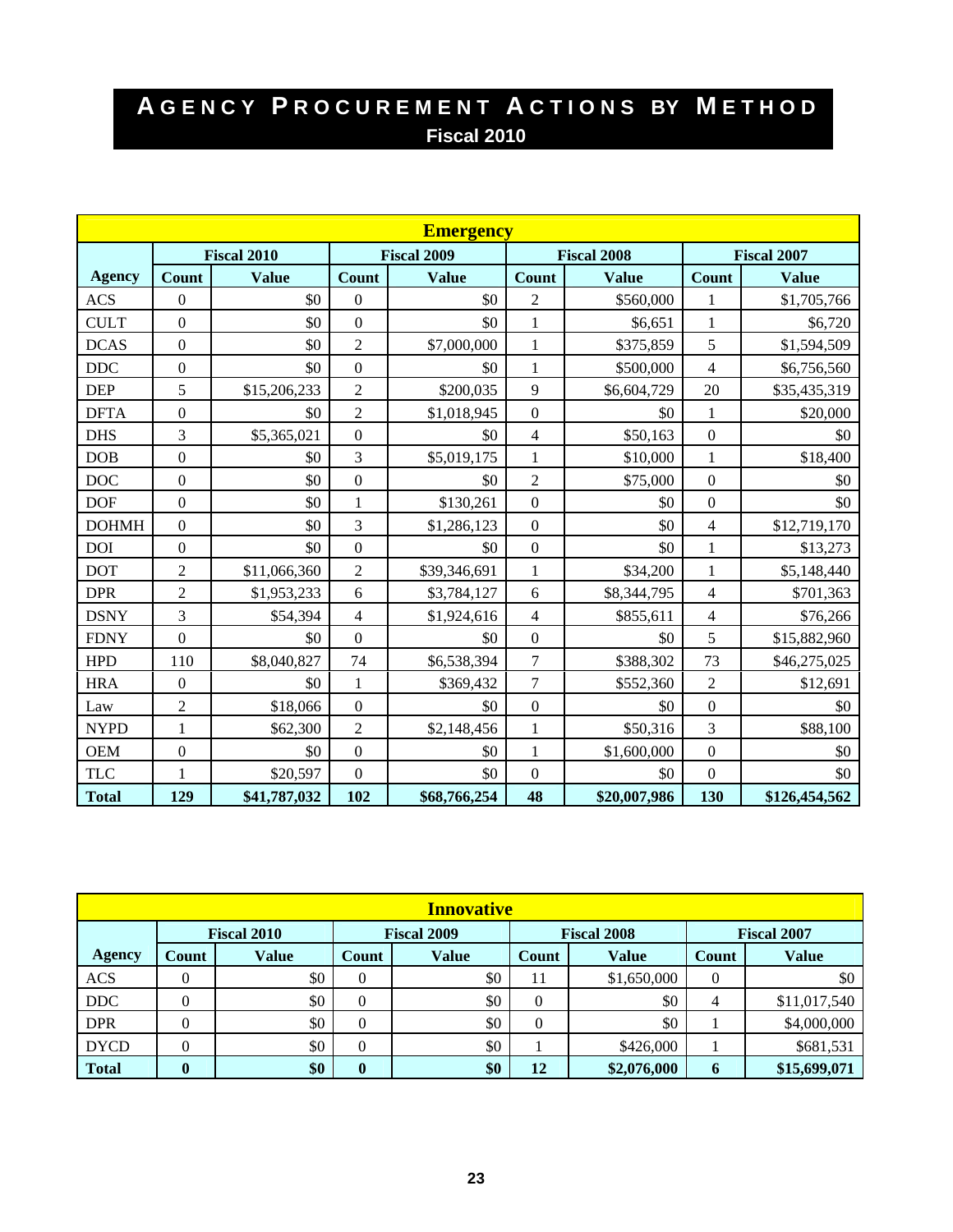|               |                  | <b>Government-to-Government</b> |                |                    |
|---------------|------------------|---------------------------------|----------------|--------------------|
|               |                  | <b>Fiscal 2010</b>              |                | <b>Fiscal 2009</b> |
| <b>Agency</b> | <b>Count</b>     | <b>Value</b>                    | Count          | <b>Value</b>       |
| <b>ACS</b>    | 1                | \$25,000                        | $\theta$       | \$0                |
| <b>CJC</b>    | 3                | \$981,733                       | $\overline{0}$ | \$0                |
| <b>CULT</b>   | 1                | \$17,407                        | 6              | \$219,352          |
| <b>DCA</b>    | $\overline{0}$   | \$0                             | 3              | \$350,000          |
| <b>DCAS</b>   | 7                | \$37,282                        | $\overline{4}$ | \$9,606,600        |
| <b>DDC</b>    | $\overline{c}$   | \$24,000                        | 8              | \$144,825          |
| <b>DEP</b>    | 19               | \$28,447,356                    | 22             | \$352,549,940      |
| <b>DHS</b>    | 1                | \$647,832                       | $\mathbf{1}$   | \$434,522          |
| <b>DOC</b>    | $\boldsymbol{0}$ | \$0                             | $\mathbf{1}$   | \$24,909           |
| <b>DOF</b>    | $\overline{0}$   | \$0                             | 3              | \$58,633           |
| <b>DOHMH</b>  | 3                | \$11,627,829                    | 8              | \$39,953,887       |
| <b>DOI</b>    | 3                | \$15,145                        | $\mathbf{0}$   | \$0                |
| <b>DOT</b>    | $\overline{2}$   | \$27,369                        | 5              | \$17,380,933       |
| <b>DPR</b>    | 12               | \$5,134,087                     | $\overline{2}$ | \$4,524,419        |
| <b>DSNY</b>   | $\overline{c}$   | \$218,989                       | $\mathbf{1}$   | \$21,577           |
| <b>HPD</b>    | $\mathbf{1}$     | \$8,126,000                     | $\overline{0}$ | \$0                |
| <b>OEM</b>    | 1                | \$395,000                       | 1              | \$12,977           |
| <b>PROB</b>   | $\boldsymbol{0}$ | \$0                             | 3              | \$32,268           |
| <b>Total</b>  | 58               | \$55,725,030                    | 68             | \$425,314,842      |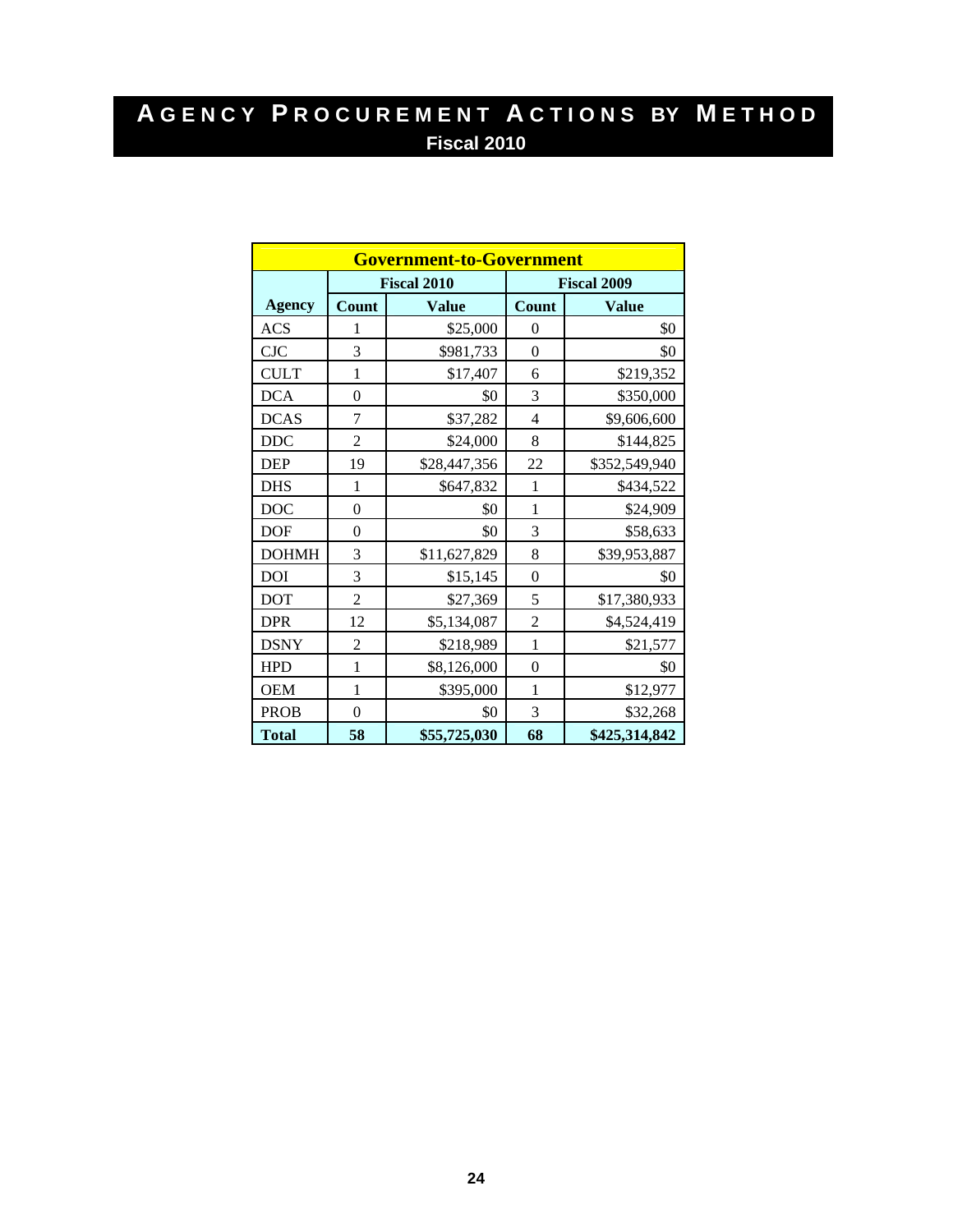|               |                  |                    |                  | <b>Intergovernmental</b> |                  |                    |                  |                    |
|---------------|------------------|--------------------|------------------|--------------------------|------------------|--------------------|------------------|--------------------|
|               |                  | <b>Fiscal 2010</b> |                  | <b>Fiscal 2009</b>       |                  | <b>Fiscal 2008</b> |                  | <b>Fiscal 2007</b> |
| <b>Agency</b> | <b>Count</b>     | <b>Value</b>       | <b>Count</b>     | <b>Value</b>             | <b>Count</b>     | <b>Value</b>       | Count            | <b>Value</b>       |
| <b>ACS</b>    | 22               | \$589,846          | 29               | \$2,121,576              | 21               | \$254,645          | 57               | \$1,015,299        |
| <b>BIC</b>    | $\overline{4}$   | \$50,407           | $\boldsymbol{0}$ | \$0                      | 3                | \$17,826           | N/A              | N/A                |
| <b>CCRB</b>   | $\mathbf{1}$     | \$25,000           | $\overline{2}$   | \$45,045                 | 8                | \$216,209          | 3                | \$41,234           |
| <b>CULT</b>   | 16               | \$1,037,920        | 21               | \$537,649                | 15               | \$224,517          | 22               | \$496,183          |
| <b>DCA</b>    | 18               | \$488,534          | 41               | \$2,601,226              | 3                | \$18,044           | 12               | \$134,599          |
| <b>DCAS</b>   | 163              | \$58,452,134       | 197              | \$2,969,719              | 181              | \$23,164,919       | 136              | \$890,499,835      |
| <b>DCP</b>    | $\sqrt{2}$       | \$197,988          | $\overline{2}$   | \$115,698                | 5                | \$533,890          | $\sqrt{2}$       | \$142,849          |
| $DDC$         | 12               | \$648,073          | 10               | \$1,445,650              | $\,8\,$          | \$385,081          | 11               | \$8,549,029        |
| <b>DEP</b>    | 317              | \$11,924,992       | 356              | \$15,587,297             | 429              | \$12,951,981       | 473              | \$13,094,757       |
| <b>DFTA</b>   | 11               | \$172,022          | 32               | \$783,927                | 26               | \$445,617          | 33               | \$487,284          |
| <b>DHS</b>    | 19               | \$344,782          | $\boldsymbol{7}$ | \$5,924,065              | 34               | \$544,160          | 11               | \$2,659,645        |
| <b>DJJ</b>    | 6                | \$70,799           | $\boldsymbol{0}$ | \$0                      | $\boldsymbol{0}$ | \$0                | $\boldsymbol{0}$ | \$0                |
| <b>DOB</b>    | 18               | \$1,945,970        | 31               | \$1,069,264              | 42               | \$1,142,030        | 40               | \$631,757          |
| DOC           | 127              | \$1,775,104        | 102              | \$1,320,471              | 91               | \$3,387,113        | 52               | \$1,057,793        |
| <b>DOF</b>    | 5                | \$249,667          | 3                | \$6,190,616              | 5                | \$993,433          | $\overline{4}$   | \$177,340          |
| <b>DOHMH</b>  | 66               | \$8,209,508        | 76               | \$10,802,574             | 65               | \$23,530,615       | 59               | \$6,541,871        |
| <b>DOI</b>    | 18               | \$216,483          | 20               | \$156,841                | 14               | \$63,874           | 18               | \$85,681           |
| <b>DOITT</b>  | 64               | \$361,888,096      | 70               | \$258,784,059            | 50               | \$244,084,134      | 53               | \$125,597,471      |
| <b>DOT</b>    | 46               | \$1,990,968        | 33               | \$19,813,642             | 35               | \$14,218,084       | 14               | \$551,519          |
| <b>DPR</b>    | 370              | \$2,862,274        | 137              | \$4,197,819              | 457              | \$2,477,582        | 339              | \$1,933,525        |
| <b>DSBS</b>   | $\overline{4}$   | \$429,003          | 6                | \$78,068                 | $\boldsymbol{0}$ | \$0                | 3                | \$239,675          |
| <b>DSNY</b>   | 44               | \$702,633          | 28               | \$623,511                | 18               | \$331,549          | 15               | \$372,988          |
| <b>DYCD</b>   | 19               | \$75,434           | 11               | \$121,386                | 11               | \$999,508          | $\boldsymbol{0}$ | \$0                |
| <b>FDNY</b>   | 146              | \$5,172,273        | 59               | \$19,879,882             | 69               | \$20,247,355       | 60               | \$20,654,199       |
| <b>HPD</b>    | 20               | \$1,389,855        | 25               | \$986,465                | 17               | \$2,463,502        | 18               | \$1,279,954        |
| <b>HRA</b>    | 148              | \$20,543,316       | 254              | \$28,741,977             | 221              | \$79,068,882       | 181              | \$22,572,914       |
| Law           | 58               | \$1,410,131        | 32               | \$887,699                | 35               | \$1,675,385        | 48               | \$1,359,075        |
| ${\rm LPC}$   | 3                | \$121,720          | $\boldsymbol{0}$ | \$0                      | $\sqrt{2}$       | \$18,511           | $\sqrt{2}$       | \$18,966           |
| <b>NYPD</b>   | 483              | \$15,880,820       | 450              | \$6,515,347              | 418              | \$34,965,681       | 461              | \$22,031,027       |
| <b>OEM</b>    | 27               | \$617,259          | 14               | \$106,162                | 14               | \$1,019,466        | 18               | \$578,904          |
| <b>PROB</b>   | 99               | \$1,013,910        | 78               | \$570,854                | 99               | \$530,458          | 31               | \$400,147          |
| <b>TLC</b>    | $\boldsymbol{0}$ | \$0                | $\boldsymbol{0}$ | \$0                      | $\mathbf{1}$     | \$17,600           | $\boldsymbol{0}$ | \$0                |
| <b>Total</b>  | 2,356            | \$500,496,918      | 2,126            | \$392,978,488            | 2,397            | \$469,991,646      | 2,176            | \$1,123,205,518    |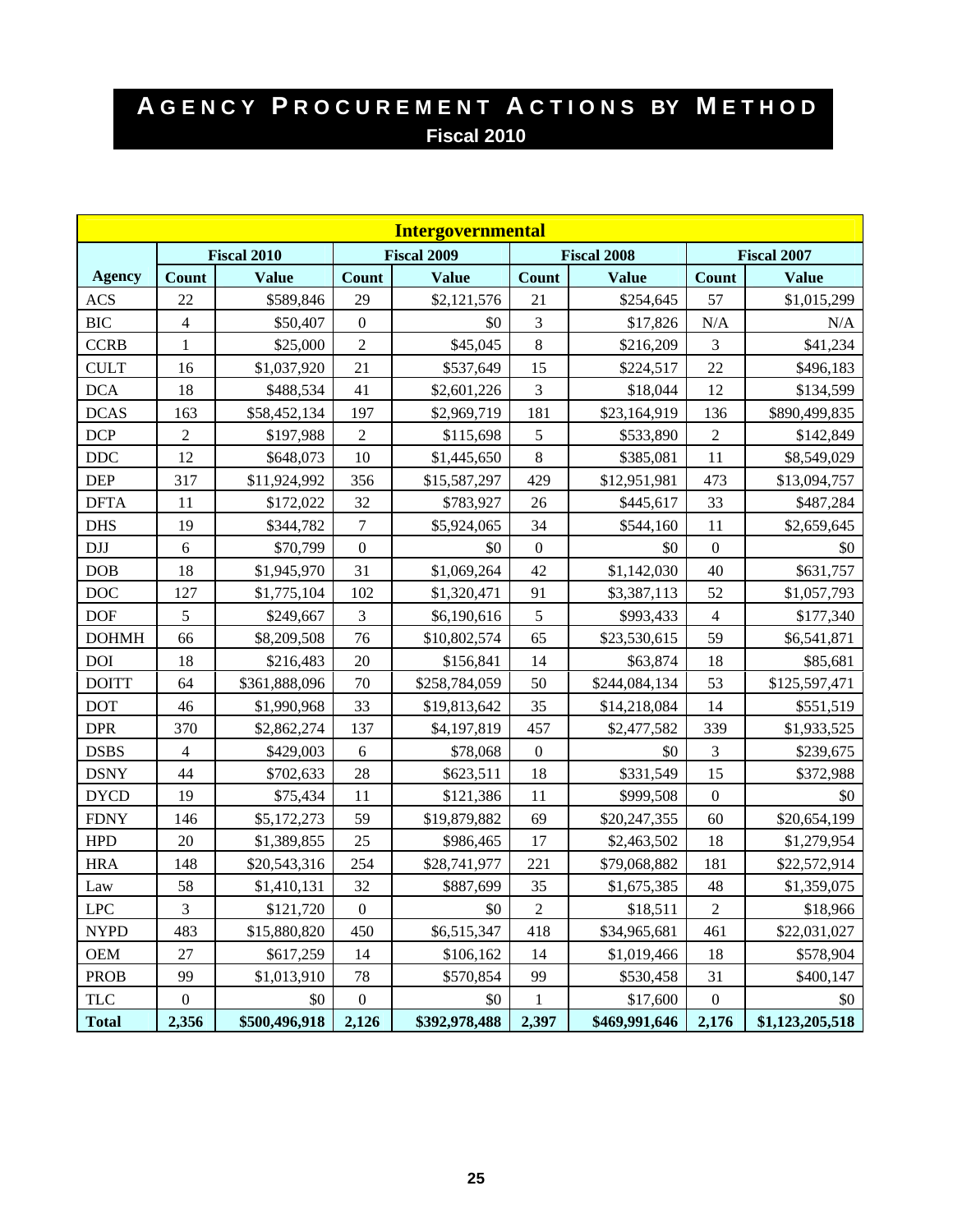|               |                |                    |                  | <b>Micropurchase</b> |                  |                    |        |                    |
|---------------|----------------|--------------------|------------------|----------------------|------------------|--------------------|--------|--------------------|
|               |                | <b>Fiscal 2010</b> |                  | <b>Fiscal 2009</b>   |                  | <b>Fiscal 2008</b> |        | <b>Fiscal 2007</b> |
| <b>Agency</b> | Count          | <b>Value</b>       | <b>Count</b>     | <b>Value</b>         | <b>Count</b>     | <b>Value</b>       | Count  | <b>Value</b>       |
| <b>ACS</b>    | 427            | \$1,081,219        | 443              | \$1,121,289          | 711              | \$1,669,720        | 643    | \$1,459,393        |
| <b>BIC</b>    | 59             | \$100,953          | 80               | \$108,577            | 86               | \$132,800          | 35     | \$47,891           |
| <b>CCHR</b>   | 65             | \$71,817           | 85               | \$75,256             | 21               | \$26,634           | 16     | \$19,146           |
| <b>CCRB</b>   | 67             | \$69,983           | 82               | \$81,946             | 98               | \$92,733           | 116    | \$129,076          |
| CJC           | $\overline{c}$ | \$9,000            | $\boldsymbol{0}$ | \$0                  | $\boldsymbol{0}$ | \$0                | N/A    | N/A                |
| <b>CSC</b>    | 4              | \$10,293           | 9                | \$5,511              | 31               | \$14,491           | 57     | \$59,544           |
| <b>CULT</b>   | 68             | \$185,738          | 79               | \$168,391            | 110              | \$223,578          | 45     | \$113,449          |
| <b>DCA</b>    | 123            | \$265,295          | 140              | \$320,214            | 267              | \$605,601          | 240    | \$463,271          |
| <b>DCAS</b>   | 855            | \$1,630,877        | 694              | \$1,171,242          | 824              | \$1,341,895        | 1247   | \$2,046,112        |
| DCP           | 128            | \$193,742          | 134              | \$178,088            | 135              | \$191,637          | 179    | \$277,047          |
| <b>DDC</b>    | 299            | \$592,209          | 271              | \$545,065            | 366              | \$671,141          | 401    | \$708,572          |
| <b>DEP</b>    | 2971           | \$8,909,090        | 3519             | \$10,248,762         | 3760             | \$10,554,999       | 4069   | \$10,453,357       |
| <b>DFTA</b>   | 309            | \$781,649          | 348              | \$815,619            | 458              | \$1,111,601        | 89     | \$216,031          |
| <b>DHS</b>    | 122            | \$258,878          | 271              | \$515,762            | 559              | \$971,200          | 664    | \$1,064,928        |
| DJJ           | 220            | \$475,051          | 253              | \$553,364            | 551              | \$925,330          | 542    | \$906,785          |
| DOB           | 85             | \$140,291          | 104              | \$204,329            | 338              | \$449,329          | 317    | \$400,273          |
| <b>DOC</b>    | 555            | \$1,427,161        | 636              | \$1,685,766          | 683              | \$1,549,565        | 865    | \$1,714,795        |
| <b>DOF</b>    | 211            | \$358,578          | 227              | \$440,061            | 306              | \$542,796          | 376    | \$558,778          |
| <b>DOHMH</b>  | 901            | \$2,217,129        | 1408             | \$3,600,281          | 2555             | \$5,848,324        | 2866   | \$5,924,190        |
| DOI           | 60             | \$102,211          | 61               | \$110,199            | 111              | \$149,410          | 130    | \$197,832          |
| <b>DOITT</b>  | 147            | \$288,068          | 191              | \$393,769            | 215              | \$528,887          | 276    | \$654,199          |
| <b>DORIS</b>  | 63             | \$108,525          | 88               | \$94,085             | 108              | \$139,541          | 82     | \$90,107           |
| <b>DOT</b>    | 704            | \$2,154,605        | 813              | \$2,491,211          | 999              | \$2,810,069        | 1080   | \$2,751,939        |
| <b>DPR</b>    | 2070           | \$4,372,042        | 2136             | \$4,455,065          | 2389             | \$4,518,642        | 2528   | \$4,422,520        |
| <b>DSBS</b>   | 157            | \$326,241          | 148              | \$286,681            | 182              | \$413,163          | 229    | \$478,221          |
| <b>DSNY</b>   | 2231           | \$4,190,867        | 1729             | \$2,924,575          | 1987             | \$3,058,300        | 2260   | \$3,234,567        |
| <b>DYCD</b>   | 127            | \$231,176          | 118              | \$232,756            | 147              | \$274,015          | 189    | \$359,046          |
| <b>FDNY</b>   | 735            | \$1,829,616        | 827              | \$2,060,100          | 976              | \$2,418,134        | 1270   | \$2,839,598        |
| <b>HPD</b>    | 15032          | \$9,363,832        | 15405            | \$9,149,251          | 13699            | \$7,431,484        | 8464   | \$4,963,552        |
| <b>HRA</b>    | 537            | \$861,646          | 535              | \$967,858            | 714              | \$1,164,388        | 723    | \$1,145,670        |
| Law           | 751            | \$1,501,302        | 725              | \$1,419,732          | 676              | \$1,082,936        | 1123   | \$2,068,600        |
| <b>LPC</b>    | 48             | \$75,916           | 40               | \$68,399             | 62               | \$80,912           | 60     | \$78,583           |
| <b>NYPD</b>   | 3070           | \$6,366,073        | 3123             | \$6,381,312          | 3249             | \$6,425,822        | 3322   | \$6,556,351        |
| <b>OEM</b>    | 206            | \$362,820          | 215              | \$350,836            | 263              | \$431,082          | 470    | \$680,634          |
| <b>PROB</b>   | 63             | \$72,029           | 94               | \$145,333            | 106              | \$133,497          | 240    | \$227,855          |
| <b>TLC</b>    | 237            | \$470,122          | 247              | \$454,373            | $272\,$          | \$422,327          | 304    | \$411,861          |
| <b>Total</b>  | 33,709         | \$51,456,044       | 35,278           | \$53,825,057         | 38,014           | \$58,405,983       | 35,517 | \$57,723,773       |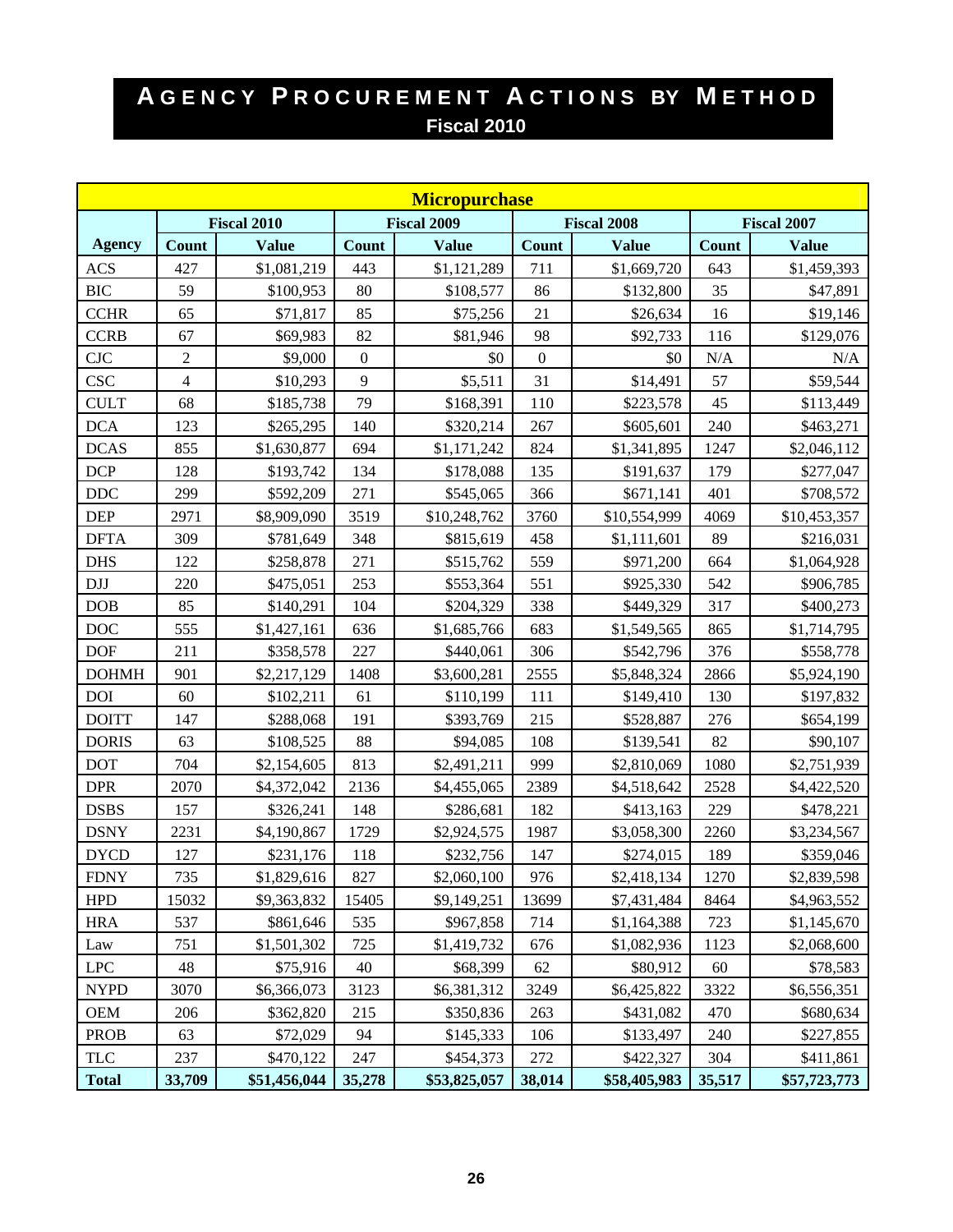| <b>Line-Item Appropriation</b> |                    |               |                  |                    |                    |               |                    |               |  |  |  |  |
|--------------------------------|--------------------|---------------|------------------|--------------------|--------------------|---------------|--------------------|---------------|--|--|--|--|
|                                | <b>Fiscal 2010</b> |               |                  | <b>Fiscal 2009</b> | <b>Fiscal 2008</b> |               | <b>Fiscal 2007</b> |               |  |  |  |  |
| <b>Agency</b>                  | Count              | <b>Value</b>  | <b>Count</b>     | <b>Value</b>       | <b>Count</b>       | <b>Value</b>  | <b>Count</b>       | <b>Value</b>  |  |  |  |  |
| <b>ACS</b>                     | 8                  | \$568,500     | 6                | \$881,000          | $\overline{2}$     | \$2,075,000   |                    | \$1,200,000   |  |  |  |  |
| CJC                            | 67                 | \$20,140,477  | 81               | \$36,280,647       | 22                 | \$17,536,400  | N/A                | N/A           |  |  |  |  |
| <b>CULT</b>                    | 28                 | \$1,433,275   | 1                | \$187,200          | $\Omega$           | \$0           | $\overline{0}$     | \$0           |  |  |  |  |
| DDC                            | 20                 | \$10,141,837  | 27               | \$8,370,757        | 43                 | \$11,954,522  | 9                  | \$2,056,960   |  |  |  |  |
| <b>DFTA</b>                    | 396                | \$14,943,228  | 331              | \$9,116,279        | 357                | \$11,261,233  | 370                | \$11,240,928  |  |  |  |  |
| <b>DHS</b>                     | 3                  | \$250,000     | 5                | \$685,000          | 3                  | \$447,800     | 3                  | \$500,000     |  |  |  |  |
| <b>DJJ</b>                     | 3                  | \$695,000     | 11               | \$584,965          | $\mathbf{0}$       | \$0           | $\mathbf{0}$       | \$0           |  |  |  |  |
| DOC                            | 6                  | \$20,300      | 6                | \$1,082,300        | $\overline{2}$     | \$484,241     | 3                  | \$1,688,000   |  |  |  |  |
| <b>DOHMH</b>                   | 258                | \$40,406,698  | 292              | \$46,335,543       | 212                | \$34,920,293  | 224                | \$35,927,854  |  |  |  |  |
| <b>DPR</b>                     | 68                 | \$860,937     | 68               | \$856,675          | 58                 | \$1,716,500   | 76                 | \$1,293,262   |  |  |  |  |
| <b>DSBS</b>                    | 79                 | \$6,445,249   | 92               | \$7,261,839        | 38                 | \$7,078,700   | 15                 | \$1,297,333   |  |  |  |  |
| <b>DYCD</b>                    | 1386               | \$44,183,697  | 1385             | \$51,722,418       | 1127               | \$47,712,678  | 1707               | \$57,236,830  |  |  |  |  |
| <b>FDNY</b>                    | 23                 | \$143,357     | 23               | \$150,000          | $\Omega$           | \$0           | $\Omega$           | \$0           |  |  |  |  |
| <b>HPD</b>                     | 154                | \$9,377,294   | 81               | \$7,577,870        | 89                 | \$6,187,835   | 93                 | \$5,756,179   |  |  |  |  |
| <b>HRA</b>                     | 26                 | \$2,591,200   | 17               | \$2,085,200        | 63                 | \$2,386,358   | 37                 | \$3,587,661   |  |  |  |  |
| <b>LPC</b>                     | $\boldsymbol{0}$   | \$0           | $\boldsymbol{0}$ | \$0                | 5                  | \$164,500     | $\mathbf{0}$       | \$0           |  |  |  |  |
| <b>OEM</b>                     | 11                 | \$1,006,231   | 13               | \$504,426          | $\overline{0}$     | \$0           | $\overline{0}$     | \$0           |  |  |  |  |
| <b>Total</b>                   | 2,536              | \$153,207,279 | 2,439            | \$173,682,120      | 2,021              | \$143,926,060 | 2,538              | \$121,785,007 |  |  |  |  |

DOITT and PROB drop out because their last Line-Item procurement was in FY2006.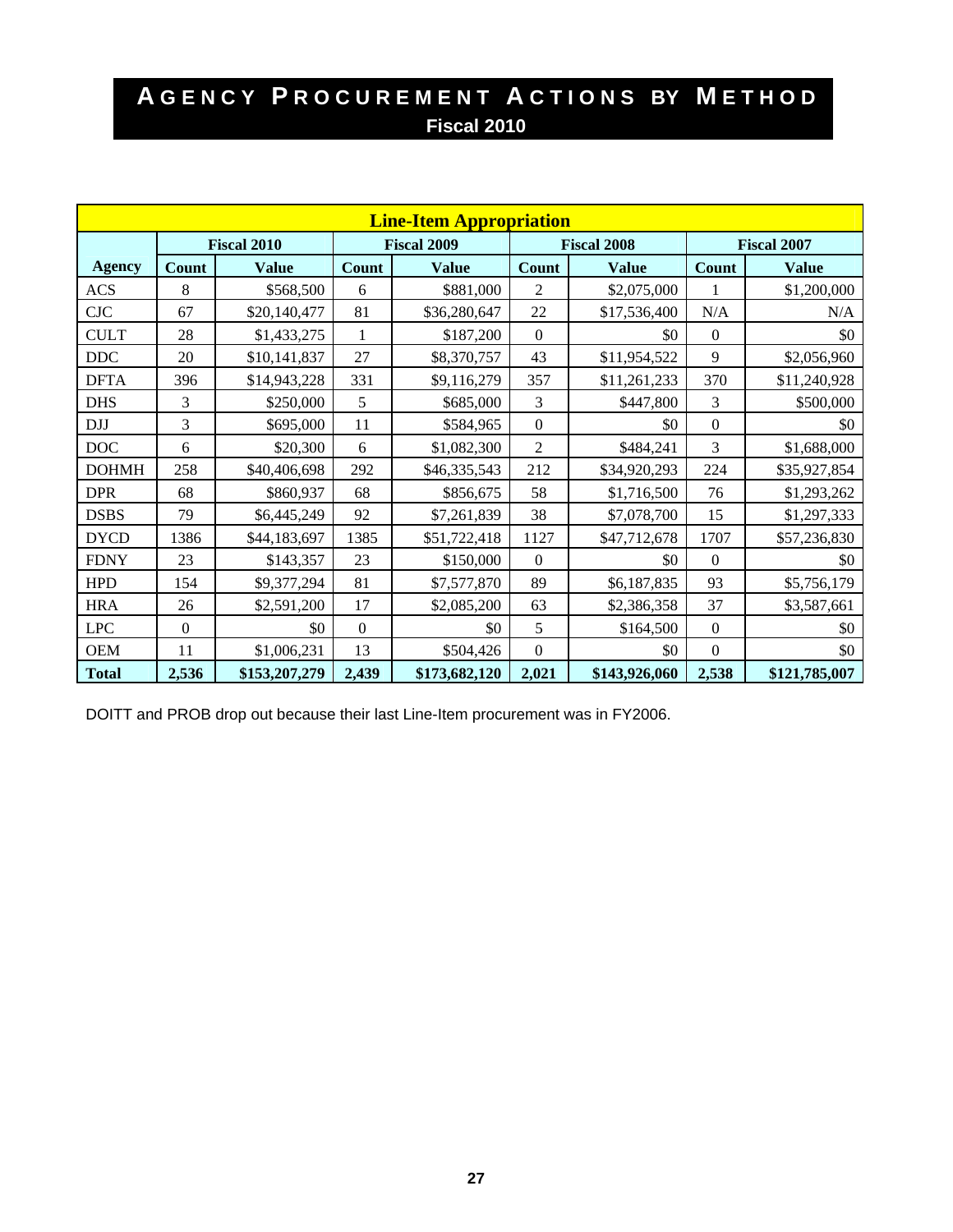| <b>Negotiated Acquisition</b> |                  |                    |                  |                    |                          |              |                  |                    |  |  |  |  |
|-------------------------------|------------------|--------------------|------------------|--------------------|--------------------------|--------------|------------------|--------------------|--|--|--|--|
|                               |                  | <b>Fiscal 2010</b> |                  | <b>Fiscal 2009</b> | <b>Fiscal 2008</b>       |              |                  | <b>Fiscal 2007</b> |  |  |  |  |
| <b>Agency</b>                 | <b>Count</b>     | <b>Value</b>       | <b>Count</b>     | <b>Value</b>       | Count                    | <b>Value</b> | <b>Count</b>     | <b>Value</b>       |  |  |  |  |
| <b>ACS</b>                    | $\sqrt{2}$       | \$2,008,700        | $\boldsymbol{0}$ | \$0                | $\boldsymbol{0}$         | \$0          | 10               | \$11,649,499       |  |  |  |  |
| <b>CJC</b>                    | $\mathbf{1}$     | \$700,000          | $\mathbf{1}$     | \$400,000          | 5                        | \$10,629,835 | N/A              | N/A                |  |  |  |  |
| <b>DCAS</b>                   | $\boldsymbol{0}$ | \$0                | $\boldsymbol{0}$ | \$0                | $\boldsymbol{0}$         | \$0          | $\mathbf{1}$     | \$7,500,000        |  |  |  |  |
| DDC                           | $\boldsymbol{0}$ | \$0                | $\overline{3}$   | \$67,962,310       | $\mathbf{0}$             | \$0          | $\boldsymbol{0}$ | \$0                |  |  |  |  |
| <b>DEP</b>                    | $\overline{2}$   | \$1,059,820        | 10               | \$5,966,518        | 11                       | \$34,063,226 | 5                | \$8,914,691        |  |  |  |  |
| <b>DFTA</b>                   | 49               | \$17,367,361       | $\overline{7}$   | \$7,846,069        | $\overline{0}$           | \$0          | 14               | \$27,834,787       |  |  |  |  |
| <b>DHS</b>                    | $\overline{4}$   | \$4,400,611        | $\boldsymbol{0}$ | \$0                | $\mathbf{0}$             | \$0          | 5                | \$31,423,189       |  |  |  |  |
| <b>DJJ</b>                    | $\overline{2}$   | \$7,027,939        | $\mathbf{1}$     | \$996,600          | 3                        | \$3,769,742  | $\overline{0}$   | \$0                |  |  |  |  |
| DOB                           | $\overline{2}$   | \$2,091,679        | $\boldsymbol{0}$ | \$0                | $\mathbf{0}$             | \$0          | $\boldsymbol{0}$ | \$0                |  |  |  |  |
| <b>DOC</b>                    | $\mathbf{1}$     | \$98,000           | $\overline{4}$   | \$924,722          | $\boldsymbol{0}$         | \$0          | $\overline{0}$   | \$0                |  |  |  |  |
| <b>DOHMH</b>                  | 15               | \$2,945,937        | 6                | \$662,800          | 5                        | \$20,961,686 | 9                | \$4,955,535        |  |  |  |  |
| <b>DOI</b>                    | $\mathbf{1}$     | \$110,000          | $\overline{2}$   | \$700,000          | $\mathbf{1}$             | \$1,000,000  | $\boldsymbol{0}$ | \$0                |  |  |  |  |
| <b>DOITT</b>                  | 3                | \$174,000          | $\overline{2}$   | \$68,334,500       | $\mathbf{1}$             | \$375,000    | $\overline{2}$   | \$197,050,001      |  |  |  |  |
| <b>DOT</b>                    | $\boldsymbol{0}$ | \$0                | $\boldsymbol{0}$ | \$0                | $\overline{2}$           | \$320,000    | $\boldsymbol{0}$ | \$0                |  |  |  |  |
| <b>DPR</b>                    | $\boldsymbol{0}$ | \$0                | $\overline{0}$   | \$0                | $\mathbf{1}$             | \$2,193,125  | $\mathbf{1}$     | \$697,050          |  |  |  |  |
| <b>DSBS</b>                   | $8\,$            | \$4,165,664        | $\boldsymbol{0}$ | \$0                | $\boldsymbol{0}$         | \$0          | $\boldsymbol{0}$ | \$0                |  |  |  |  |
| <b>DSNY</b>                   | $\mathbf{1}$     | \$9,286,983        | $\mathbf{1}$     | \$46,000           | $\boldsymbol{0}$         | \$0          | $\boldsymbol{0}$ | \$0                |  |  |  |  |
| <b>DYCD</b>                   | 31               | \$3,660,571        | 18               | \$4,787,309        | $\overline{\mathcal{L}}$ | \$1,104,965  | 45               | \$7,190,078        |  |  |  |  |
| <b>FDNY</b>                   | $\boldsymbol{0}$ | \$0                | $\boldsymbol{0}$ | \$0                | $\mathbf{1}$             | \$750,000    | $\boldsymbol{0}$ | \$0                |  |  |  |  |
| <b>HPD</b>                    | $\mathbf{1}$     | \$3,000,000        | $\boldsymbol{0}$ | \$0                | $\boldsymbol{0}$         | \$0          | $\mathbf{1}$     | \$229,000          |  |  |  |  |
| <b>HRA</b>                    | $\mathbf{1}$     | \$920,000          | $\overline{0}$   | \$0                | $\mathbf{1}$             | \$3,300,000  | 17               | \$14,273,817       |  |  |  |  |
| Law                           | 171              | \$24,949,349       | 88               | \$135,132,330      | 58                       | \$19,028,160 | 214              | \$25,416,593       |  |  |  |  |
| <b>NYPD</b>                   | $\boldsymbol{0}$ | \$0                | $\overline{2}$   | \$72,689,534       | $\boldsymbol{0}$         | \$0          | 13               | \$7,141,000        |  |  |  |  |
| <b>OEM</b>                    | $\boldsymbol{0}$ | \$0                | $\overline{4}$   | \$15,881,865       | $\mathbf{1}$             | \$477,300    | $\mathbf{1}$     | \$235,985          |  |  |  |  |
| <b>PROB</b>                   | $\overline{0}$   | \$0                | $\overline{0}$   | \$0                | $\boldsymbol{0}$         | \$0          | 1                | \$4,798,895        |  |  |  |  |
| <b>Total</b>                  | 295              | \$83,966,614       | 149              | \$382,330,557      | 94                       | \$97,973,039 | 339              | \$349,310,118      |  |  |  |  |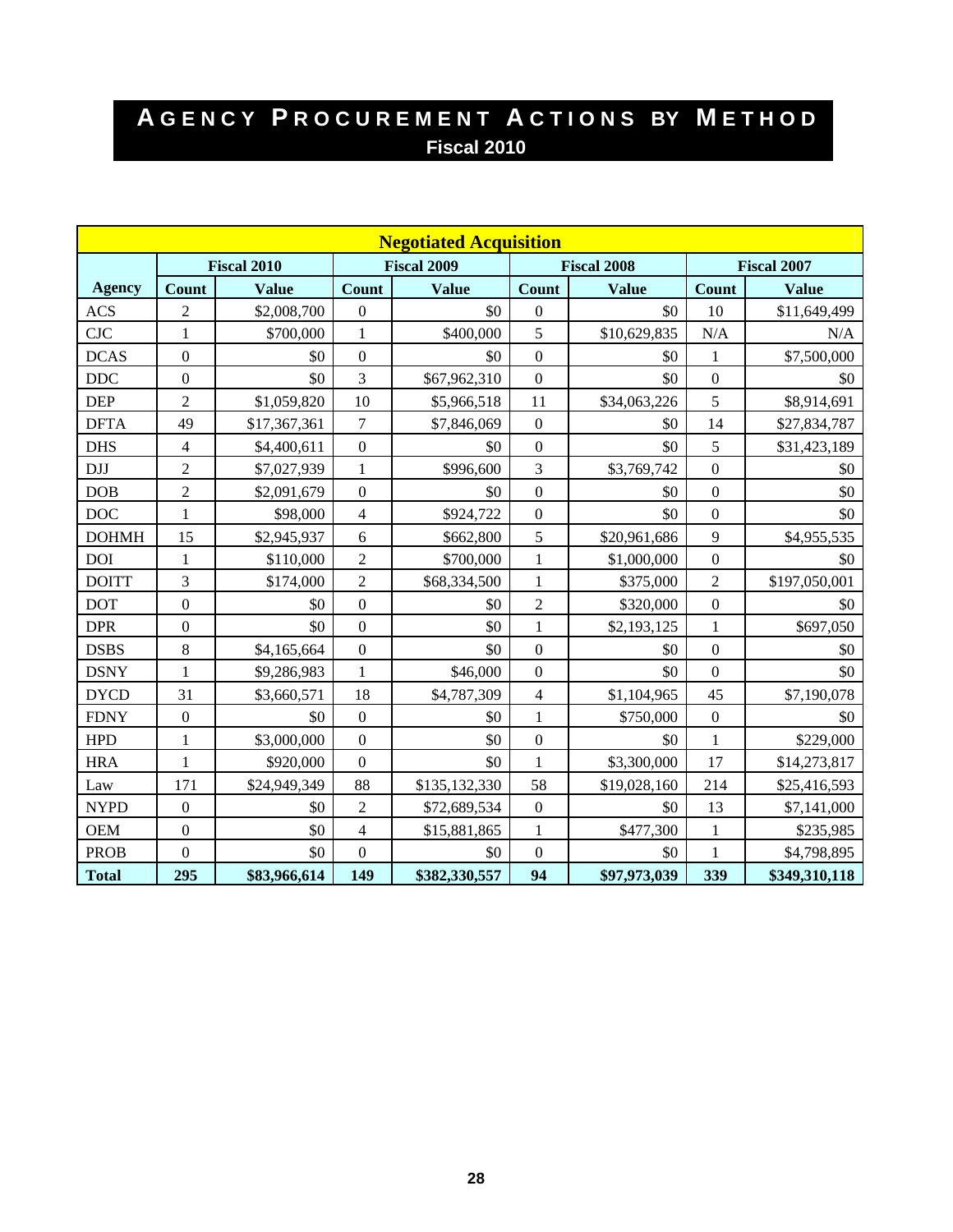|               |                  |                    |                    | <b>Negotiated Acquisition Extension</b> |                    |               |                  |                    |
|---------------|------------------|--------------------|--------------------|-----------------------------------------|--------------------|---------------|------------------|--------------------|
|               |                  | <b>Fiscal 2010</b> | <b>Fiscal 2009</b> |                                         | <b>Fiscal 2008</b> |               |                  | <b>Fiscal 2007</b> |
| <b>Agency</b> | <b>Count</b>     | <b>Value</b>       | Count              | <b>Value</b>                            | <b>Count</b>       | <b>Value</b>  | Count            | <b>Value</b>       |
| <b>ACS</b>    | 399              | \$891,641,712      | 34                 | \$43,727,067                            | 17                 | \$19,103,248  | $\mathbf{0}$     | \$0                |
| CJC           | 11               | \$116,125,407      | 1                  | \$43,422                                | 5                  | \$779,314     | N/A              | N/A                |
| <b>DCAS</b>   | 8                | \$800,000          | $\boldsymbol{0}$   | \$0                                     | 3                  | \$2,256,000   | $\overline{2}$   | \$0                |
| <b>DFTA</b>   | 123              | \$51,531,910       | 56                 | \$25,673,270                            | $\boldsymbol{0}$   | \$0           | $\boldsymbol{0}$ | \$0                |
| <b>DHS</b>    | 15               | \$20,360,770       | $\overline{2}$     | \$1,363,076                             | 1                  | \$1,267,904   | $\overline{2}$   | \$7,532,479        |
| <b>DJJ</b>    | $\boldsymbol{0}$ | \$0                | $\mathbf{0}$       | \$0                                     | $\mathbf{0}$       | \$0           | $\mathbf{1}$     | \$823,635          |
| <b>DOC</b>    | 1                | \$350,000          | $\boldsymbol{0}$   | \$0                                     | 4                  | \$720,761     | $\mathbf{0}$     | \$0                |
| <b>DOF</b>    | $\mathbf{0}$     | \$0                | 1                  | \$1,683,924                             | $\boldsymbol{0}$   | \$0           | $\overline{0}$   | \$0                |
| <b>DOHMH</b>  | $\overline{c}$   | \$80,500,330       | 5                  | \$1,560,271                             | 2                  | \$54,254      | $\boldsymbol{0}$ | \$0                |
| <b>DOI</b>    | $\boldsymbol{0}$ | \$0                | $\overline{0}$     | \$0                                     | $\Omega$           | \$0           | $\mathbf{1}$     | \$2,000,000        |
| <b>DOITT</b>  | $\mathbf{1}$     | \$2,442,832        | $\mathbf{1}$       | \$99,900                                | $\mathbf{0}$       | \$0           | $\overline{2}$   | \$4,300,000        |
| <b>DOT</b>    | $\boldsymbol{0}$ | \$0                | $\boldsymbol{0}$   | \$0                                     | $\Omega$           | \$0           | 1                | \$4,407,312        |
| <b>DSBS</b>   | 1                | \$275,000          | $\boldsymbol{0}$   | \$0                                     | $\mathbf{0}$       | \$0           | $\mathbf{0}$     | \$0                |
| <b>DYCD</b>   | $\mathbf{0}$     | \$0                | $\boldsymbol{0}$   | \$0                                     | 33                 | \$2,022,994   | 11               | \$1,586,591        |
| <b>HPD</b>    | $\mathbf{0}$     | \$0                | 1                  | \$1,249,900                             | 5                  | \$123,442,000 | $\overline{0}$   | \$0                |
| <b>HRA</b>    | 36               | \$60,581,895       | 106                | \$56,234,470                            | 31                 | \$44,211,677  | 45               | \$41,801,416       |
| Law           | $\mathbf{1}$     | \$3,204,000        | $\overline{2}$     | \$5,697,000                             | $\boldsymbol{0}$   | \$0           | $\mathbf{0}$     | \$0                |
| <b>OEM</b>    | $\boldsymbol{0}$ | \$0                | $\boldsymbol{0}$   | \$0                                     | $\boldsymbol{0}$   | \$0           | 1                | \$753,608          |
| <b>PROB</b>   | $\theta$         | \$0                | 1                  | \$275,000                               | $\Omega$           | \$0           | $\theta$         | \$0                |
| <b>Total</b>  | 598              | \$1,227,813,855    | 210                | \$137,607,300                           | 101                | \$193,858,153 | 66               | \$63,205,041       |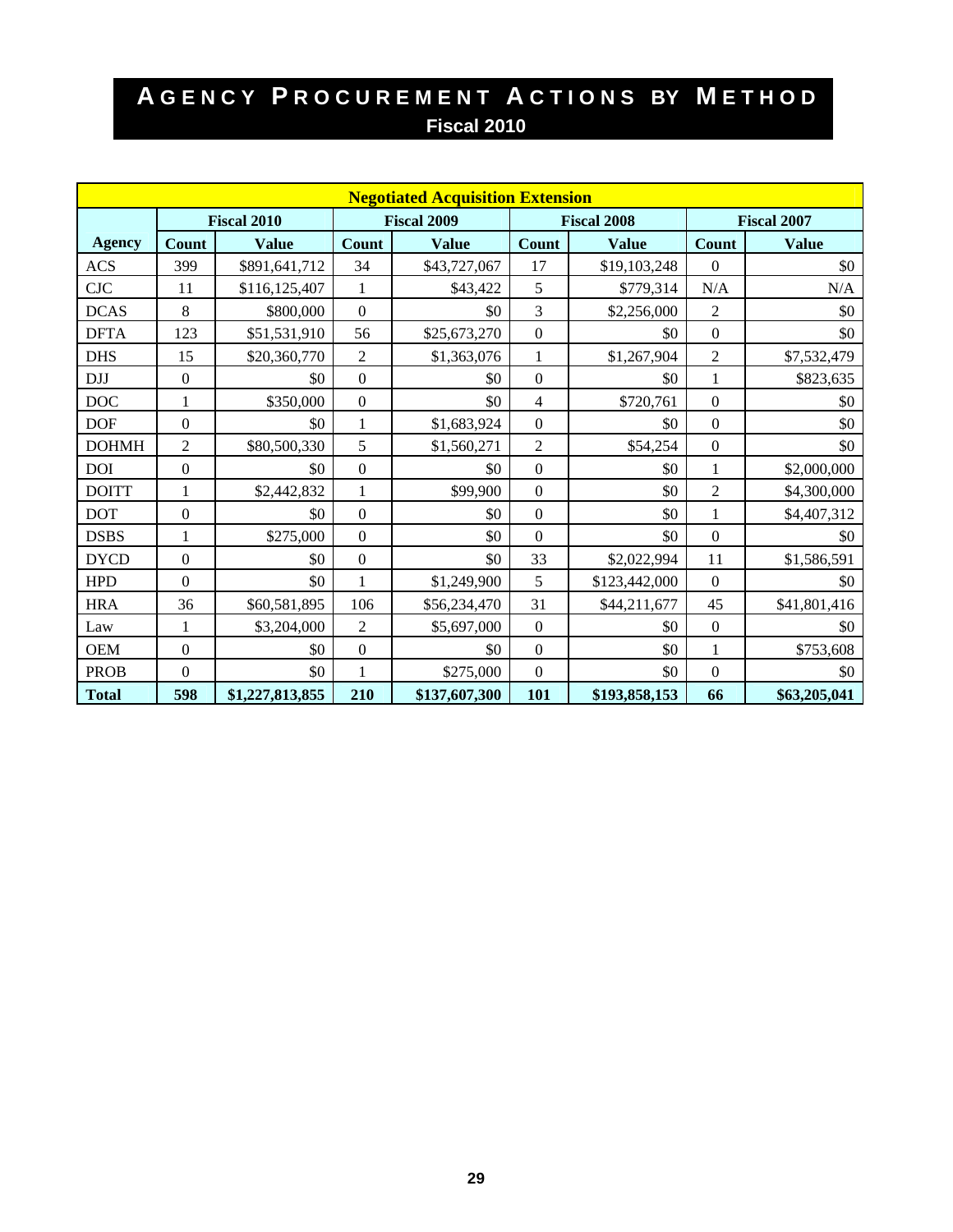|               |                  |                    |                  | <b>Renewal</b>     |                  |                    |                  |                    |
|---------------|------------------|--------------------|------------------|--------------------|------------------|--------------------|------------------|--------------------|
|               |                  | <b>Fiscal 2010</b> |                  | <b>Fiscal 2009</b> |                  | <b>Fiscal 2008</b> |                  | <b>Fiscal 2007</b> |
| <b>Agency</b> | <b>Count</b>     | <b>Value</b>       | <b>Count</b>     | <b>Value</b>       | <b>Count</b>     | <b>Value</b>       | <b>Count</b>     | <b>Value</b>       |
| <b>ACS</b>    | 24               | \$1,370,395,575    | 18               | \$67,261,680       | 27               | \$150,551,446      | 305              | \$2,091,399,977    |
| <b>CCRB</b>   | $\boldsymbol{0}$ | \$0                | $\boldsymbol{0}$ | \$0                | $\boldsymbol{0}$ | \$0                | 1                | \$5,977            |
| CJC           | 35               | \$75,344,303       | $\overline{0}$   | \$0                | 16               | \$131,369,579      | N/A              | N/A                |
| <b>DCAS</b>   | $\boldsymbol{7}$ | \$17,113,478       | 9                | \$18,230,810       | 6                | \$11,296,391       | 13               | \$24,736,662       |
| $DDC$         | 12               | \$23,750,000       | 20               | \$33,631,376       | $\overline{4}$   | \$7,500,000        | 5                | \$4,000,000        |
| <b>DEP</b>    | 18               | \$67,870,542       | 43               | \$40,097,035       | 35               | \$28,365,009       | 30               | \$64,399,385       |
| <b>DFTA</b>   | 390              | \$190,054,514      | 176              | \$84,533,341       | 194              | \$87,839,067       | 83               | \$35,302,883       |
| <b>DHS</b>    | 31               | \$261,370,635      | 20               | \$64,406,400       | 21               | \$85,268,083       | 25               | \$70,657,768       |
| <b>DJJ</b>    | 3                | \$1,701,956        | 9                | \$14,608,181       | $\boldsymbol{7}$ | \$14,586,547       | 6                | \$8,872,723        |
| DOB           | $\mathbf{1}$     | \$170,000          | 3                | \$5,276,535        | $\overline{c}$   | \$4,156,535        | $\boldsymbol{0}$ | \$0                |
| DOC           | 10               | \$9,444,313        | $\overline{4}$   | \$1,853,130        | $\overline{4}$   | \$2,316,085        | 12               | \$5,048,021        |
| <b>DOF</b>    | $\overline{4}$   | \$1,109,392        | $\overline{3}$   | \$218,436          | $\boldsymbol{0}$ | \$0                | $\overline{0}$   | \$0                |
| <b>DOHMH</b>  | 122              | \$149,163,502      | 112              | \$173,856,523      | 115              | \$604,500,680      | 98               | \$1,153,080,403    |
| <b>DOITT</b>  | 5                | \$9,730,538        | $\overline{2}$   | \$5,099,000        | $\overline{2}$   | \$11,100,000       | 8                | \$12,487,623       |
| <b>DORIS</b>  | $\boldsymbol{0}$ | \$0                | $\overline{0}$   | \$0                | $\boldsymbol{0}$ | \$0                | $\mathbf{1}$     | \$15,458           |
| <b>DOT</b>    | $\overline{4}$   | \$5,074,372        | 8                | \$35,678,304       | 5                | \$5,012,372        | 15               | \$23,792,415       |
| <b>DPR</b>    | 10               | \$5,755,270        | 29               | \$51,631,366       | 31               | \$24,800,329       | 9                | \$3,842,644        |
| <b>DSBS</b>   | 18               | \$3,468,866        | 23               | \$20,042,477       | 9                | \$16,866,620       | 21               | \$32,290,053       |
| <b>DSNY</b>   | $\tau$           | \$3,883,637        | 27               | \$238,935,771      | 18               | \$203,161,937      | 15               | \$204,323,807      |
| <b>DYCD</b>   | 159              | \$36,228,088       | 566              | \$234,061,921      | 139              | \$19,104,138       | 107              | \$42,189,254       |
| <b>HPD</b>    | 10               | \$6,380,197        | 19               | \$20,853,039       | 13               | \$10,133,092       | 6                | \$5,467,978        |
| <b>HRA</b>    | 32               | \$307,836,227      | 22               | \$72,451,648       | 30               | \$276,937,845      | 45               | \$125,277,637      |
| Law           | $\overline{2}$   | \$1,084,600        | $\mathbf{1}$     | \$4,492,000        | $\boldsymbol{0}$ | \$0                | $\mathbf{0}$     | \$0                |
| <b>NYPD</b>   | 6                | \$4,174,519        | 6                | \$13,433,417       | 6                | \$1,369,928        | $\overline{c}$   | \$3,606,387        |
| <b>OEM</b>    | $\overline{c}$   | \$47,422           | $\boldsymbol{0}$ | \$0                | 1                | \$110,000          | 3                | \$182,486          |
| <b>PROB</b>   | $\mathbf{1}$     | \$25,000           | $\mathbf{1}$     | \$1,093,571        | $\mathbf{0}$     | \$0                | $\overline{0}$   | \$0                |
| <b>Total</b>  | 913              | \$2,551,176,945    | 1121             | \$1,201,745,961    | 685              | \$1,696,345,683    | 810              | \$3,910,979,541    |

DOI and FDNY drop out because their last Renewal procurement was in FY2006.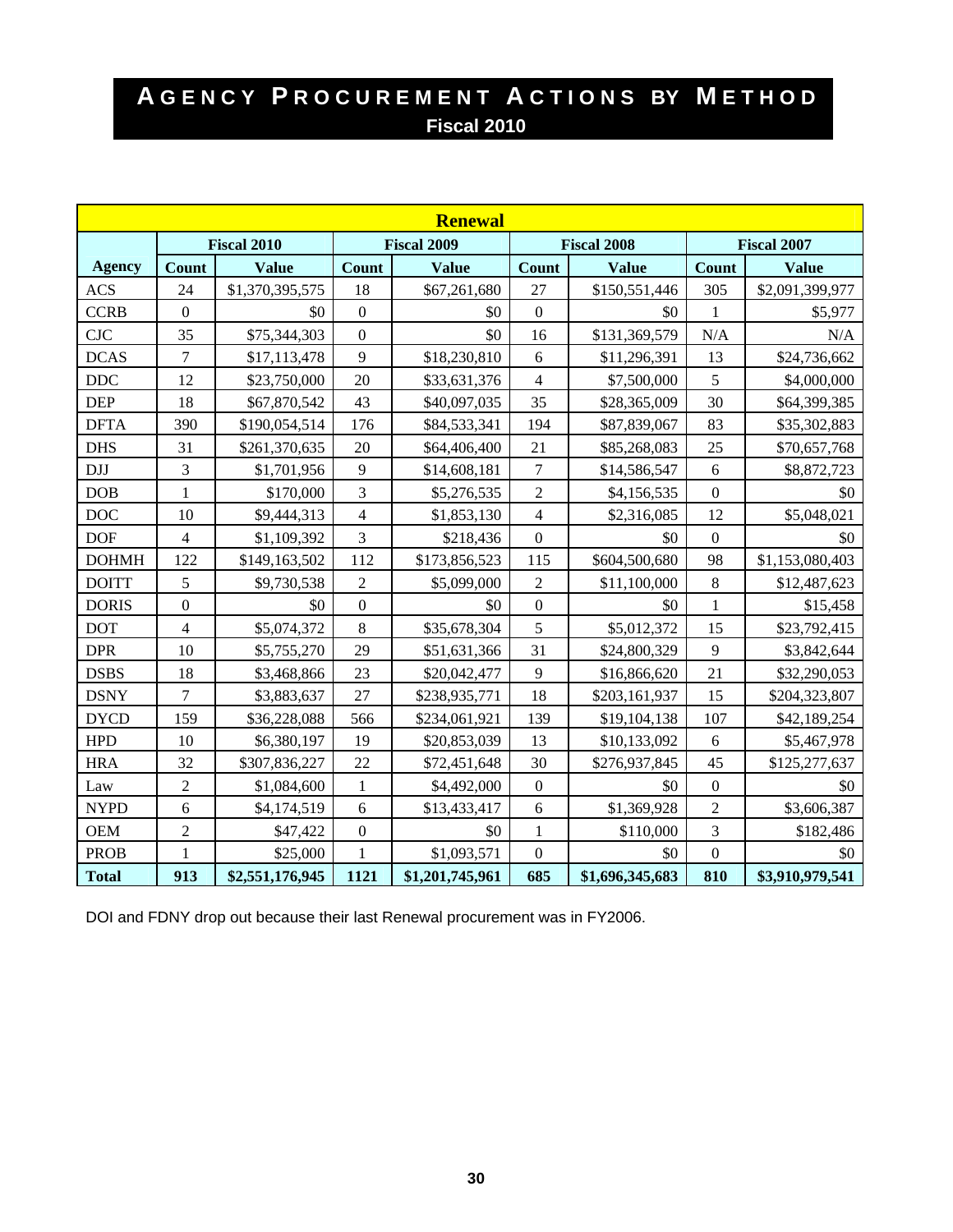|                             |                  |                    |                  | <b>Request for Proposal</b> |                  |                    |                  |                    |
|-----------------------------|------------------|--------------------|------------------|-----------------------------|------------------|--------------------|------------------|--------------------|
|                             |                  | <b>Fiscal 2010</b> |                  | <b>Fiscal 2009</b>          |                  | <b>Fiscal 2008</b> |                  | <b>Fiscal 2007</b> |
| <b>Agency</b>               | Count            | <b>Value</b>       | Count            | <b>Value</b>                | <b>Count</b>     | <b>Value</b>       | Count            | <b>Value</b>       |
| <b>ACS</b>                  | 3                | \$2,440,840        | $\mathfrak s$    | \$3,800,000                 | $10\,$           | \$19,799,643       | 18               | \$114,440,093      |
| $\ensuremath{\mathrm{CJC}}$ | $\overline{c}$   | \$1,528,556        | 11               | \$21,565,105                | $\overline{0}$   | \$0                | N/A              | N/A                |
| <b>CULT</b>                 | $\mathbf{0}$     | \$0                | $\mathbf{1}$     | \$688,720                   | $\overline{0}$   | \$0                | $\mathbf{1}$     | \$1,424,000        |
| <b>DCA</b>                  | $\boldsymbol{0}$ | \$0                | $\overline{4}$   | \$360,000                   | $\boldsymbol{0}$ | \$0                | $\mathbf{1}$     | \$11,000           |
| <b>DCAS</b>                 | 6                | \$23,507,324       | $\overline{2}$   | \$12,327,882                | $\boldsymbol{0}$ | \$0                | 23               | \$4,524,894        |
| DCP                         | $\boldsymbol{0}$ | \$0                | $\boldsymbol{0}$ | \$0                         | $\overline{4}$   | \$2,555,540        | $\boldsymbol{0}$ | \$0                |
| <b>DDC</b>                  | 59               | \$1,667,397,990    | 45               | \$207,972,214               | 32               | \$258,089,380      | 46               | \$187,459,131      |
| <b>DEP</b>                  | 14               | \$167,276,752      | 15               | \$78,723,590                | 18               | \$249,968,991      | 11               | \$71,125,649       |
| <b>DFTA</b>                 | $\boldsymbol{0}$ | \$0                | 20               | \$84,648,601                | 40               | \$38,756,943       | 107              | \$69,696,997       |
| <b>DHS</b>                  | 9                | \$115,212,661      | 30               | \$350,312,019               | 14               | \$97,647,217       | 17               | \$316,082,603      |
| <b>DJJ</b>                  | $\mathbf{1}$     | \$2,541,418        | $\boldsymbol{0}$ | \$0                         | $\mathbf{1}$     | \$13,219,050       | $\boldsymbol{0}$ | \$0                |
| <b>DOC</b>                  | $\overline{c}$   | \$3,190,000        | $\mathbf{1}$     | \$2,000,000                 | 6                | \$9,150,010        | $\mathbf{1}$     | \$350,000          |
| <b>DOF</b>                  | $\boldsymbol{0}$ | \$0                | $\boldsymbol{0}$ | \$0                         | $\mathbf{1}$     | \$4,375,532        | $\boldsymbol{0}$ | \$0                |
| <b>DOHMH</b>                | 34               | \$32,199,095       | 166              | \$96,555,471                | 27               | \$2,412,025,692    | 36               | \$39,945,372       |
| <b>DOITT</b>                | $\mathbf{1}$     | \$26,750           | $\mathbf{0}$     | \$0                         | $\overline{2}$   | \$59,558,812       | $\overline{4}$   | \$1,006,875,988    |
| <b>DOT</b>                  | 14               | \$218,848,625      | 25               | \$214,235,391               | 5                | \$19,391,246       | 9                | \$59,197,775       |
| <b>DPR</b>                  | $\mathbf{9}$     | \$20,049,523       | 5                | \$9,022,449                 | $\,8\,$          | \$29,999,087       | $\overline{7}$   | \$24,263,162       |
| <b>DSBS</b>                 | $\sqrt{6}$       | \$5,225,000        | 11               | \$9,830,201                 | 3                | \$10,019,000       | 16               | \$5,693,829        |
| <b>DSNY</b>                 | $\mathbf{1}$     | \$18,000,000       | $\mathbf{1}$     | \$1,592,538,638             | 3                | \$1,852,341,044    | 5                | \$581,381,861      |
| <b>DYCD</b>                 | 361              | \$119,728,924      | 63               | \$28,722,870                | 355              | \$307,683,954      | 109              | \$82,865,806       |
| <b>FDNY</b>                 | $\mathbf{0}$     | \$0                | $\overline{2}$   | \$71,452,800                | 3                | \$18,156,635       | $\mathbf{1}$     | \$2,674,327        |
| <b>HPD</b>                  | 19               | \$55,308,415       | 13               | \$4,449,861                 | 21               | \$238,653,835      | 8                | \$3,688,832        |
| <b>HRA</b>                  | 21               | \$19,639,793       | 27               | \$28,161,078                | 22               | \$108,505,406      | 16               | \$188,088,080      |
| Law                         | $\boldsymbol{0}$ | \$0                | $\boldsymbol{0}$ | \$0                         | 3                | \$3,668,000        | 10               | \$301,009          |
| <b>NYPD</b>                 | 3                | \$44,524,138       | 5                | \$54,910,231                | $\boldsymbol{0}$ | \$0                | $\boldsymbol{0}$ | \$0                |
| <b>OEM</b>                  | $\boldsymbol{0}$ | \$0                | $\boldsymbol{0}$ | \$0                         | $\mathbf{1}$     | \$1,000,000        | $\overline{0}$   | \$0                |
| <b>PROB</b>                 | $\boldsymbol{0}$ | \$0                | $\overline{2}$   | \$8,899,789                 | $\boldsymbol{0}$ | \$0                | $\overline{0}$   | \$0                |
| <b>TLC</b>                  | $\overline{0}$   | \$0                | $\mathbf{0}$     | \$0                         | 1                | \$1,257,947        | $\overline{0}$   | \$0                |
| <b>Total</b>                | 565              | \$2,516,645,804    | 454              | \$2,881,176,910             | 580              | \$5,755,822,965    | 446              | \$2,760,090,408    |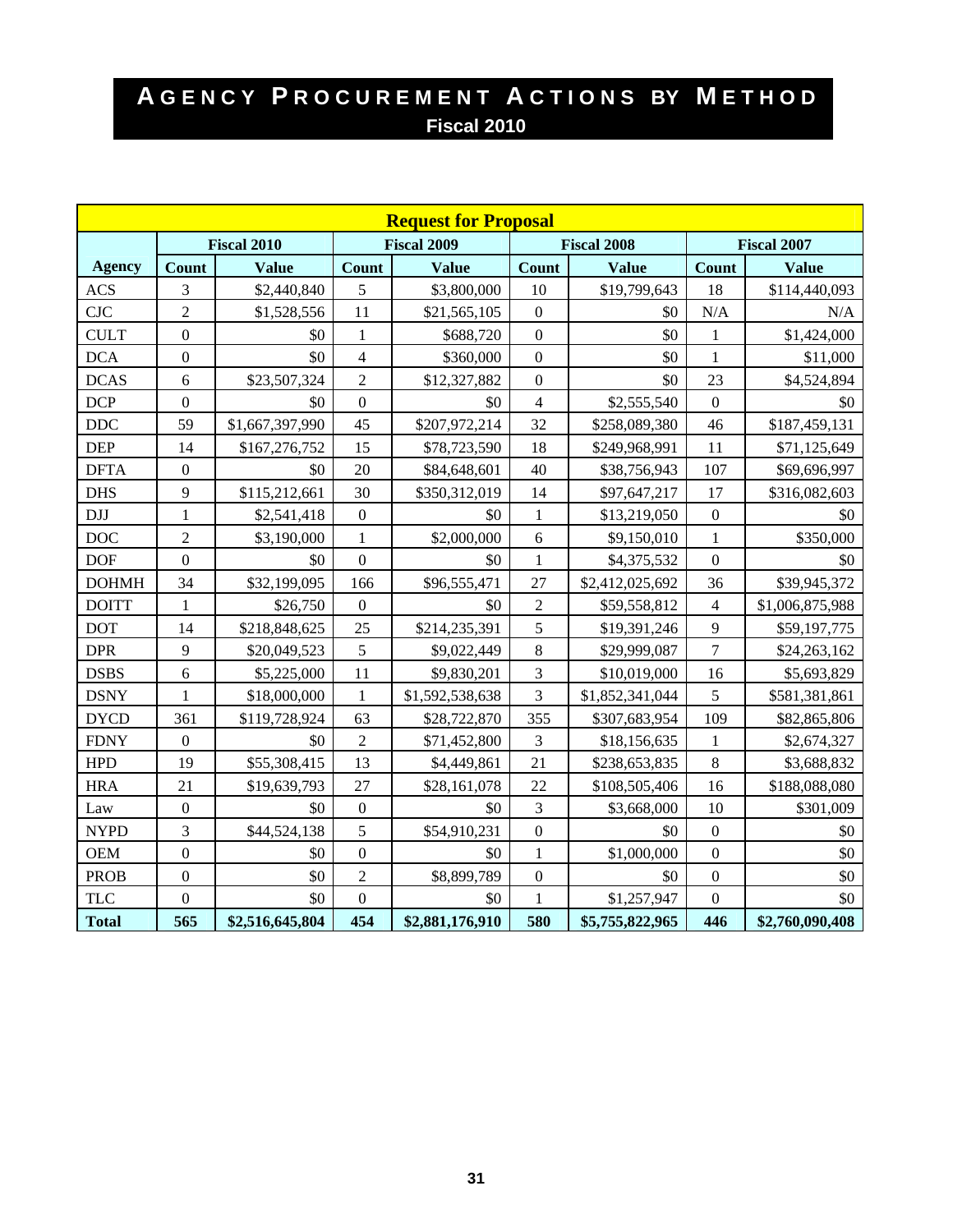|               |                  |                    |                    | <b>Required Source or Procurement Method</b> |                    |               |                  |                    |
|---------------|------------------|--------------------|--------------------|----------------------------------------------|--------------------|---------------|------------------|--------------------|
|               |                  | <b>Fiscal 2010</b> | <b>Fiscal 2009</b> |                                              | <b>Fiscal 2008</b> |               |                  | <b>Fiscal 2007</b> |
| <b>Agency</b> | <b>Count</b>     | <b>Value</b>       | <b>Count</b>       | <b>Value</b>                                 | <b>Count</b>       | <b>Value</b>  | <b>Count</b>     | <b>Value</b>       |
| <b>ACS</b>    | 75               | \$173,199,860      | 3                  | \$3,606,767                                  | $\boldsymbol{0}$   | \$0           | 7                | \$9,598,616        |
| <b>CJC</b>    | $\overline{3}$   | \$2,160,000        | $\overline{4}$     | \$752,446                                    | $\mathbf{0}$       | \$0           | N/A              | N/A                |
| <b>DCA</b>    | $\boldsymbol{0}$ | \$0                | $\mathbf{0}$       | \$0                                          | $\boldsymbol{0}$   | \$0           | $\overline{2}$   | \$25,873           |
| <b>DCAS</b>   | 3                | \$205,019,879      | 3                  | \$7,432                                      | 3                  | \$26,300      | $\mathbf{1}$     | \$25,000           |
| <b>DCP</b>    | $\boldsymbol{0}$ | \$0                | $\mathbf{1}$       | \$72,000                                     | $\,1$              | \$375,000     | $\mathbf{1}$     | \$5,500            |
| <b>DEP</b>    | $\overline{4}$   | \$4,806,110        | 6                  | \$1,580,802                                  | 5                  | \$1,204,136   | 3                | \$1,451,285        |
| <b>DFTA</b>   | 30               | \$2,770,721        | 25                 | \$329,062                                    | $\mathbf{1}$       | \$7,375       | $\overline{2}$   | \$1,999,990        |
| <b>DHS</b>    | 40               | \$52,720,883       | 26                 | \$90,723,523                                 | 23                 | \$27,659,453  | 27               | \$129,002,906      |
| <b>DOB</b>    | $\mathbf{1}$     | \$5,600            | $\mathbf{1}$       | \$4,660                                      | $\mathbf{1}$       | \$35,000      | $\overline{2}$   | \$5,544,651        |
| $_{\rm DOC}$  | $\boldsymbol{0}$ | \$0                | 5                  | \$2,730,873                                  | $\boldsymbol{0}$   | \$0           | $\mathbf{1}$     | \$936,288          |
| <b>DOF</b>    | $\boldsymbol{0}$ | \$0                | $\mathbf{1}$       | \$3,382,060                                  | $\mathbf{1}$       | \$505,412     | $\boldsymbol{0}$ | \$0                |
| <b>DOHMH</b>  | 30               | \$45,184,051       | 45                 | \$37,715,307                                 | 26                 | \$57,904,160  | 55               | \$57,168,603       |
| <b>DOITT</b>  | $\boldsymbol{0}$ | \$0                | $\mathbf{1}$       | \$750,000                                    | $\boldsymbol{0}$   | \$0           | $\overline{0}$   | \$0                |
| <b>DORIS</b>  | $\boldsymbol{0}$ | \$0                | $\mathbf{1}$       | \$1,567                                      | $\boldsymbol{0}$   | \$0           | $\overline{0}$   | \$0                |
| <b>DOT</b>    | $\mathbf{1}$     | \$8,919,353        | 5                  | \$3,016,924                                  | 3                  | \$2,305,177   | $\overline{2}$   | \$8,910,438        |
| <b>DPR</b>    | 5                | \$70,440           | 6                  | \$1,085,000                                  | $\boldsymbol{0}$   | \$0           | $\boldsymbol{0}$ | \$0                |
| <b>DSNY</b>   | $\boldsymbol{0}$ | \$0                | $\mathbf{1}$       | \$1,810                                      | $\mathbf{1}$       | \$1,207,170   | $\overline{0}$   | \$0                |
| <b>DYCD</b>   | $\boldsymbol{0}$ | \$0                | $\overline{0}$     | \$0                                          | $\boldsymbol{0}$   | \$0           | 5                | \$630,920          |
| <b>FDNY</b>   | $\boldsymbol{0}$ | \$0                | $\mathbf{0}$       | \$0                                          | $\mathbf{0}$       | \$0           | $\mathbf{1}$     | \$5,398,249        |
| <b>HPD</b>    | $\sqrt{2}$       | \$5,453,511        | $\overline{4}$     | \$3,341,483                                  | $\boldsymbol{0}$   | \$0           | $\boldsymbol{0}$ | \$0                |
| <b>HRA</b>    | 11               | \$12,644,412       | 23                 | \$11,678,983                                 | 10                 | \$13,128,386  | $\overline{2}$   | \$2,852,263        |
| <b>NYPD</b>   | 17               | \$569,242          | 6                  | \$16,917                                     | $\mathbf{1}$       | \$1,608,858   | $\overline{0}$   | \$0                |
| <b>OEM</b>    | $\boldsymbol{0}$ | \$0                | $\mathbf{1}$       | \$10,321                                     | $\mathbf{1}$       | \$59,200      | $\overline{0}$   | \$0                |
| <b>PROB</b>   | 3                | \$511,406          | $\boldsymbol{0}$   | \$0                                          | $\overline{c}$     | \$555,356     | $\mathbf{1}$     | \$275,000          |
| <b>TLC</b>    | $\boldsymbol{0}$ | \$0                | $\mathbf{1}$       | \$4,280                                      | $\boldsymbol{0}$   | \$0           | $\boldsymbol{0}$ | \$0                |
| <b>Total</b>  | 225              | \$514,035,470      | 169                | \$160,812,217                                | 79                 | \$106,580,985 | 112              | \$223,825,582      |

CULT drops out because its last Required Source procurement was in FY2006.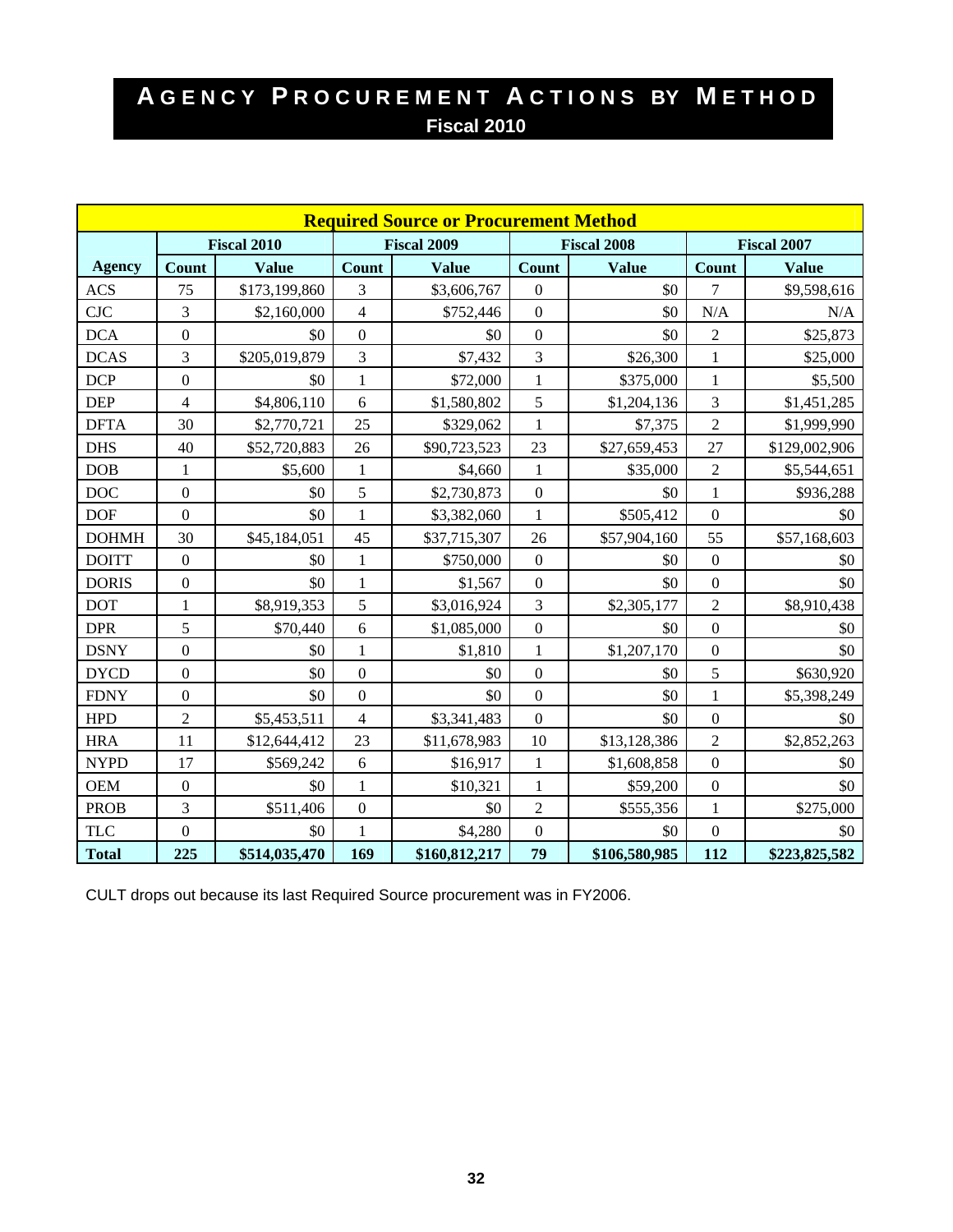|               |                  |                    |                  | <b>Small Purchase</b> |                  |                    |                |                    |
|---------------|------------------|--------------------|------------------|-----------------------|------------------|--------------------|----------------|--------------------|
|               |                  | <b>Fiscal 2010</b> |                  | <b>Fiscal 2009</b>    |                  | <b>Fiscal 2008</b> |                | <b>Fiscal 2007</b> |
| <b>Agency</b> | Count            | <b>Value</b>       | <b>Count</b>     | <b>Value</b>          | <b>Count</b>     | <b>Value</b>       | Count          | <b>Value</b>       |
| <b>ACS</b>    | 106              | \$4,884,146        | 137              | \$5,272,613           | 134              | \$6,455,691        | 192            | \$6,982,218        |
| <b>BIC</b>    | 15               | \$178,921          | 10               | \$123,463             | $\mathbf{1}$     | \$5,264            | 13             | \$145,712          |
| <b>CCHR</b>   | 18               | \$78,169           | 10               | \$101,653             | 3                | \$39,120           | $\overline{4}$ | \$42,389           |
| <b>CCRB</b>   | 11               | \$248,879          | 11               | \$199,185             | $\overline{7}$   | \$173,331          | 15             | \$228,011          |
| <b>CJC</b>    | $\overline{2}$   | \$139,598          | $\boldsymbol{0}$ | \$0                   | $\mathbf{1}$     | \$26,370           | N/A            | N/A                |
| <b>CSC</b>    | $\boldsymbol{0}$ | \$0                | $\mathbf{1}$     | \$7,788               | $\boldsymbol{0}$ | \$0                | 1              | \$6,474            |
| <b>CULT</b>   | 21               | \$647,135          | 39               | \$1,846,203           | 78               | \$2,849,661        | 80             | \$2,526,014        |
| <b>DCA</b>    | 36               | \$619,977          | 35               | \$781,395             | 5                | \$400,000          | 35             | \$556,883          |
| <b>DCAS</b>   | 180              | \$7,153,153        | 169              | \$5,500,232           | 191              | \$6,246,722        | 205            | \$6,094,791        |
| <b>DCP</b>    | 26               | \$316,011          | 14               | \$355,998             | 23               | \$756,607          | 28             | \$461,796          |
| <b>DDC</b>    | 58               | \$1,394,424        | 56               | \$997,604             | 34               | \$829,514          | 88             | \$2,678,755        |
| <b>DEP</b>    | 250              | \$8,591,915        | 344              | \$10,970,447          | 379              | \$12,522,552       | 361            | \$11,724,611       |
| <b>DFTA</b>   | 14               | \$624,600          | 24               | \$1,164,652           | 26               | \$1,554,940        | 41             | \$1,162,625        |
| <b>DHS</b>    | 81               | \$1,878,982        | 153              | \$2,950,028           | 79               | \$2,383,372        | 124            | \$2,264,554        |
| <b>DJJ</b>    | 96               | \$2,099,887        | 53               | \$1,199,654           | $\mathbf{1}$     | \$8,580            | 15             | \$116,930          |
| DOB           | 32               | \$774,612          | 62               | \$1,840,370           | 62               | \$1,770,604        | 78             | \$2,495,352        |
| <b>DOC</b>    | 205              | \$5,878,143        | 254              | \$7,169,522           | 216              | \$5,937,513        | 297            | \$7,155,454        |
| <b>DOF</b>    | 63               | \$1,610,189        | 52               | \$1,308,341           | 37               | \$1,009,203        | 51             | \$1,249,360        |
| <b>DOHMH</b>  | 470              | \$11,834,277       | 486              | \$11,763,275          | 599              | \$14,169,284       | 556            | \$11,865,765       |
| <b>DOI</b>    | $\,8\,$          | \$135,359          | $\tau$           | \$110,289             | $\mathfrak{2}$   | \$34,850           | 10             | \$179,782          |
| <b>DOITT</b>  | 48               | \$1,496,061        | 69               | \$1,904,187           | 36               | \$1,167,417        | 85             | \$2,472,008        |
| <b>DORIS</b>  | $\boldsymbol{7}$ | \$72,202           | 13               | \$202,832             | $\boldsymbol{0}$ | \$0                | 11             | \$103,929          |
| <b>DOT</b>    | 283              | \$10,143,343       | 323              | \$10,355,230          | 366              | \$11,296,288       | 351            | \$9,543,630        |
| <b>DPR</b>    | 390              | \$7,367,210        | 497              | \$9,831,913           | 425              | \$8,628,037        | 341            | \$7,210,593        |
| <b>DSBS</b>   | 25               | \$740,528          | 22               | \$704,426             | 13               | \$427,594          | 17             | \$599,159          |
| <b>DSNY</b>   | 117              | \$5,655,031        | 175              | \$5,328,540           | 139              | \$6,566,574        | 150            | \$7,935,967        |
| <b>DYCD</b>   | $\mathbf{9}$     | \$146,654          | 10               | \$169,047             | 3                | \$58,592           | 6              | \$245,491          |
| <b>FDNY</b>   | 294              | \$7,756,693        | 275              | \$7,304,939           | 331              | \$8,925,055        | 344            | \$8,935,850        |
| <b>HPD</b>    | 541              | \$9,577,863        | 570              | \$10,319,351          | 576              | \$10,687,148       | 335            | \$7,283,610        |
| <b>HRA</b>    | 119              | \$4,062,107        | 117              | \$4,312,640           | 133              | \$5,496,933        | 136            | \$4,794,505        |
| Law           | 9                | \$221,589          | 181              | \$1,713,332           | 11               | \$411,947          | 36             | \$846,133          |
| <b>LPC</b>    | 10               | \$124,673          | 16               | \$282,176             | 7                | \$97,106           | 16             | \$284,378          |
| <b>NYPD</b>   | 535              | \$12,472,596       | 658              | \$13,615,035          | 647              | \$13,883,645       | 680            | \$13,948,293       |
| OEM           | 18               | \$555,171          | 14               | \$449,507             | 19               | \$692,288          | 32             | \$610,098          |
| <b>PROB</b>   | 9                | \$309,470          | 15               | \$185,661             | 16               | \$509,788          | 21             | \$632,090          |
| <b>TLC</b>    | 18               | \$238,498          | 25               | \$427,038             | 6                | \$148,798          | 19             | \$275,592          |
| <b>Total</b>  | 4,124            | \$110,028,065      | 4,897            | \$120,768,566         | 4,606            | \$126,170,388      | 4,774          | \$123,658,802      |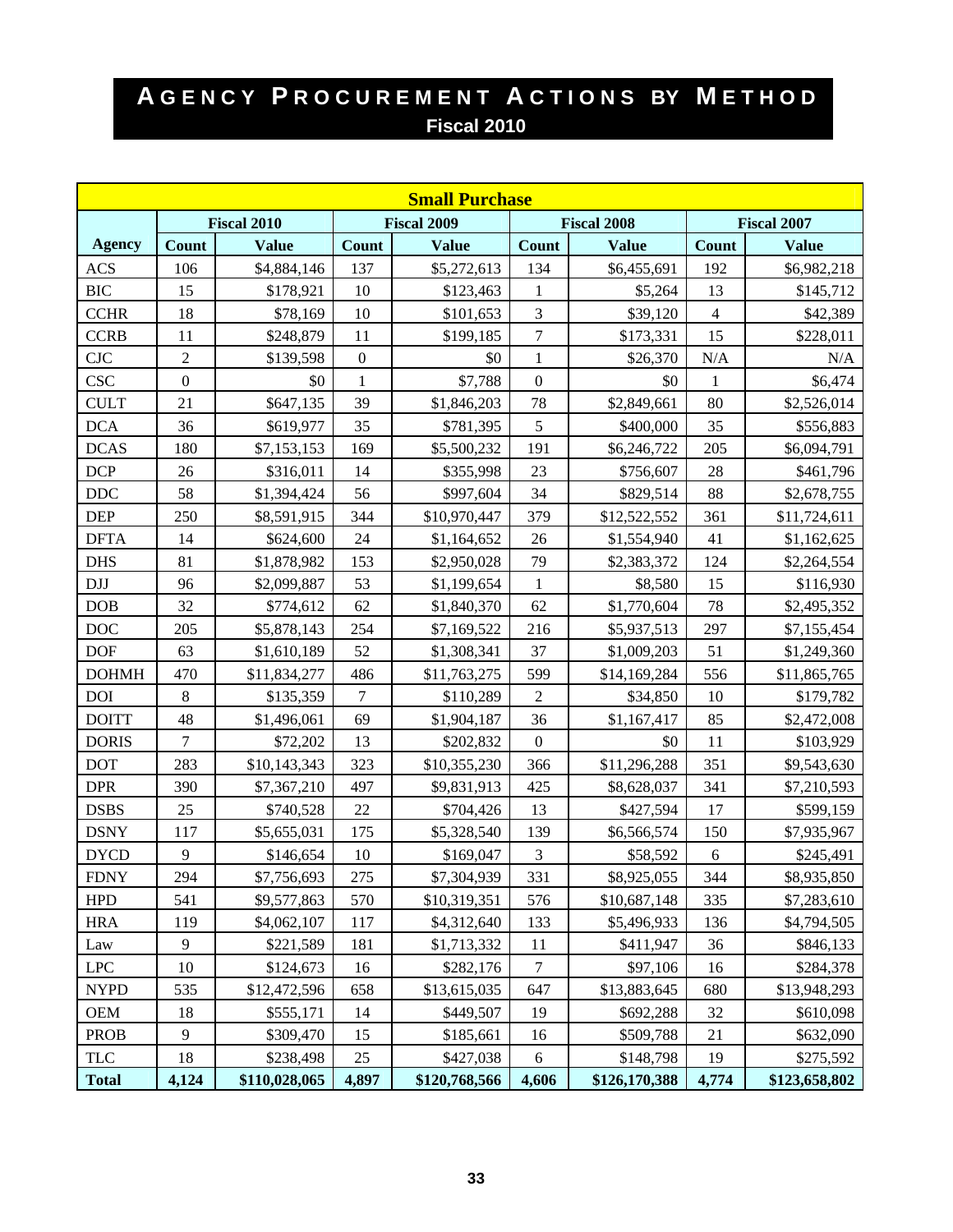|               |                         |                    |                  | <b>Sole Source</b> |                  |                    |                  |                    |
|---------------|-------------------------|--------------------|------------------|--------------------|------------------|--------------------|------------------|--------------------|
|               |                         | <b>Fiscal 2010</b> |                  | <b>Fiscal 2009</b> |                  | <b>Fiscal 2008</b> |                  | <b>Fiscal 2007</b> |
| <b>Agency</b> | <b>Count</b>            | <b>Value</b>       | <b>Count</b>     | <b>Value</b>       | <b>Count</b>     | <b>Value</b>       | <b>Count</b>     | <b>Value</b>       |
| <b>ACS</b>    | $\overline{2}$          | \$1,158,200        | $\boldsymbol{0}$ | \$0                | $\boldsymbol{0}$ | \$0                | $\mathbf{1}$     | \$7,200            |
| <b>CCHR</b>   | 5                       | \$44,792           | $\boldsymbol{0}$ | \$0                | $\boldsymbol{0}$ | \$0                | $\mathbf{0}$     | \$0                |
| <b>CCRB</b>   | $\boldsymbol{0}$        | \$0                | $\overline{c}$   | \$52,000           | $\overline{2}$   | \$50,000           | $\overline{0}$   | \$0                |
| CJC           | $\,1$                   | \$26,857,478       | $\mathbf{0}$     | \$0                | $\sqrt{2}$       | \$4,993,455        | N/A              | N/A                |
| <b>DCAS</b>   | 165                     | \$344,907,366      | 92               | \$2,026,563        | 92               | \$1,445,816        | 21               | \$6,705,394        |
| <b>DCP</b>    | $\overline{4}$          | \$28,095           | $\boldsymbol{0}$ | \$0                | $\overline{2}$   | \$14,815           | $\mathbf{1}$     | \$8,496            |
| <b>DDC</b>    | 18                      | \$51,898,990       | 30               | \$100,911,913      | 15               | \$86,907,425       | 23               | \$30,329,104       |
| <b>DEP</b>    | 12                      | \$32,979,157       | 19               | \$97,651,027       | 30               | \$7,713,130        | 23               | \$777,433          |
| <b>DFTA</b>   | $\boldsymbol{0}$        | \$0                | $\mathbf{0}$     | \$0                | $\boldsymbol{0}$ | \$0                | $\mathbf{1}$     | \$10,000           |
| <b>DHS</b>    | $\mathbf{1}$            | \$2,518,788        | $\mathbf{1}$     | \$84,528           | $\mathbf{1}$     | \$97,831           | $\sqrt{2}$       | \$164,528          |
| DOB           | 5                       | \$164,659          | $\overline{2}$   | \$783,025          | $\boldsymbol{7}$ | \$153,305          | $\mathbf{1}$     | \$75,000           |
| DOC           | $\boldsymbol{0}$        | \$0                | $\overline{2}$   | \$275,546          | 6                | \$7,873,976        | $\overline{4}$   | \$135,000          |
| <b>DOF</b>    | $\boldsymbol{0}$        | \$0                | $\overline{2}$   | \$2,356,084        | $\overline{3}$   | \$2,712,566        | $\overline{4}$   | \$5,169,813        |
| <b>DOHMH</b>  | 41                      | \$3,250,706        | 34               | \$13,291,036       | 43               | \$8,902,137        | 66               | \$6,220,016        |
| $\rm{DOI}$    | $\boldsymbol{0}$        | \$0                | $\mathbf{1}$     | \$7,258            | 5                | \$41,872           | $\boldsymbol{0}$ | \$0                |
| <b>DOITT</b>  | 6                       | \$91,889           | 8                | \$8,737,978        | 10               | \$80,887,838       | 30               | \$193,445,068      |
| <b>DORIS</b>  | $\overline{2}$          | \$12,965           | $\overline{4}$   | \$57,488           | $\boldsymbol{0}$ | \$0                | $\boldsymbol{0}$ | \$0                |
| <b>DOT</b>    | 11                      | \$925,029          | $\overline{4}$   | \$711,790          | $\mathbf{1}$     | \$7,145            | $\overline{c}$   | \$83,858           |
| <b>DPR</b>    | 26                      | \$883,123          | 53               | \$2,307,104        | 148              | \$9,796,867        | 113              | \$35,158,621       |
| <b>DSBS</b>   | 3                       | \$809,912,000      | $\mathfrak{Z}$   | \$1,217,895,851    | $\mathbf{1}$     | \$572,000          | $\boldsymbol{7}$ | \$1,571,696,633    |
| <b>DSNY</b>   | $\mathbf{1}$            | \$335              | $\mathbf{1}$     | \$1,727,313        | $\boldsymbol{0}$ | \$0                | $\mathbf{1}$     | \$1,727,313        |
| <b>DYCD</b>   | $\overline{\mathbf{4}}$ | \$31,512           | $\mathbf{1}$     | \$135,000          | $\mathbf{0}$     | \$0                | $\overline{3}$   | \$22,215           |
| <b>FDNY</b>   | $\mathbf{1}$            | \$1,782            | $\mathbf{1}$     | \$4,510,000        | $\mathbf{1}$     | \$9,500            | $\overline{2}$   | \$1,724,330        |
| <b>HPD</b>    | $\overline{c}$          | \$160,968          | $\mathbf{1}$     | \$99,999           | 3                | \$141,854          | $\mathbf{1}$     | \$99,000           |
| <b>HRA</b>    | $\mathbf{1}$            | \$116,042          | $\overline{3}$   | \$4,345,672        | 8                | \$1,090,870        | $\overline{4}$   | \$8,668,906        |
| $\rm Law$     | $\overline{3}$          | \$20,880           | $\mathbf{0}$     | \$0                | $\boldsymbol{0}$ | \$0                | $\overline{7}$   | \$350,115          |
| <b>LPC</b>    | $\boldsymbol{0}$        | \$0                | $\overline{0}$   | \$0                | $\mathbf{1}$     | \$24,576           | $\mathbf{0}$     | \$0                |
| <b>NYPD</b>   | 35                      | \$10,750,565       | 19               | \$23,367,865       | 17               | \$153,041          | 9                | \$2,989,958        |
| <b>OEM</b>    | $\sqrt{2}$              | \$680,495          | $\overline{2}$   | \$215,990          | $\mathbf{1}$     | \$9,560            | 5                | \$41,174           |
| <b>PROB</b>   | $\overline{\mathbf{4}}$ | \$12,917           | 3                | \$20,798           | $\mathbf{1}$     | \$14,000           | $\boldsymbol{0}$ | \$0                |
| <b>TLC</b>    | $\mathbf{1}$            | \$6,000            | $\overline{2}$   | \$1,536,192        | $\boldsymbol{0}$ | \$0                | $\boldsymbol{0}$ | \$0                |
| <b>Total</b>  | 356                     | \$1,287,414,733    | 290              | \$1,483,108,018    | 400              | \$213,613,579      | 331              | \$1,865,609,174    |

CULT, DCA drop out because their last Sole Source procurement was in FY2006.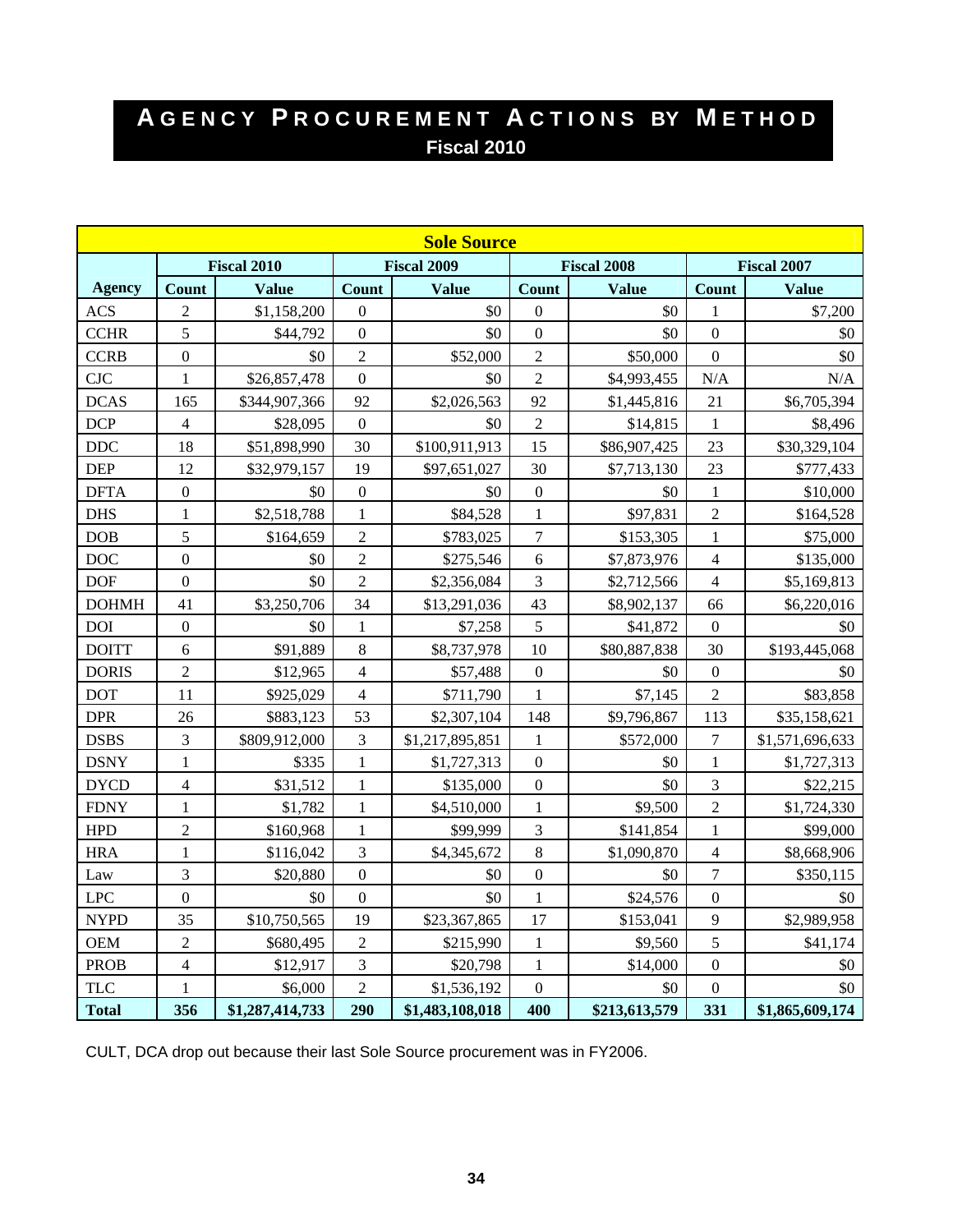|               | <b>All Procurement Methods By Agency</b> |                    |        |                    |              |                    |           |                    |  |
|---------------|------------------------------------------|--------------------|--------|--------------------|--------------|--------------------|-----------|--------------------|--|
|               |                                          | <b>Fiscal 2010</b> |        | <b>Fiscal 2009</b> |              | <b>Fiscal 2008</b> |           | <b>Fiscal 2007</b> |  |
| <b>Agency</b> | <b>Count</b>                             | <b>Value</b>       | Count  | <b>Value</b>       | <b>Count</b> | <b>Value</b>       | Count     | <b>Value</b>       |  |
| <b>ACS</b>    | 2,100                                    | \$2,882,481,820    | 1,143  | \$802,808,030      | 976          | \$263,565,973      | 1,281     | \$3,494,059,130    |  |
| <b>BIC</b>    | 78                                       | 330281.59          | 90     | 232040.36          | 90           | 155889             | 48        | 193603             |  |
| <b>CCHR</b>   | 92                                       | \$195,270          | 95     | \$176,909          | 24           | \$65,754           | 20        | \$61,535           |  |
| <b>CCRB</b>   | 89                                       | \$347,498          | 99     | \$390,849          | 115          | \$532,273          | 135       | \$404,298          |  |
| <b>CJC</b>    | 134                                      | \$248,085,577      | 115    | \$165,315,436      | 51           | \$165,334,953      | $\rm N/A$ | $\rm N/A$          |  |
| <b>CSC</b>    | 4                                        | \$10,293           | 10     | \$13,299           | 31           | \$14,491           | 58        | \$66,018           |  |
| <b>DCA</b>    | 180                                      | \$1,480,292        | 224    | \$4,420,135        | 275          | \$1,023,644        | 290       | \$1,191,626        |  |
| <b>DCAS</b>   | 2099                                     | \$1,751,949,278    | 1648   | \$651,663,626      | 1881         | \$732,301,428      | 2362      | \$2,026,544,983    |  |
| <b>DCLA</b>   | 141                                      | \$3,323,700        | 148    | \$3,644,406        | 204          | \$3,304,406        | 151       | \$4,602,183        |  |
| <b>DCP</b>    | 173                                      | \$1,034,482        | 177    | \$3,245,973        | 187          | \$4,548,688        | 218       | \$943,434          |  |
| <b>DDC</b>    | 1313                                     | \$2,194,208,381    | 1048   | \$965,001,394      | 1168         | \$978,670,684      | 1333      | \$770,835,527      |  |
| <b>DEP</b>    | 5420                                     | \$2,429,949,733    | 5446   | \$2,531,400,587    | 5530         | \$4,618,004,861    | 5326      | \$1,244,450,222    |  |
| <b>DFTA</b>   | 2066                                     | \$326,260,870      | 2194   | \$267,819,022      | 1125         | \$145,774,633      | 832       | \$176,811,362      |  |
| <b>DHS</b>    | 455                                      | \$547,706,439      | 698    | \$606,966,907      | 814          | \$321,311,173      | 939       | \$581,298,405      |  |
| <b>DJJ</b>    | 360                                      | \$17,940,083       | 333    | \$19,074,920       | 574          | \$37,270,428       | 568       | \$18,284,317       |  |
| <b>DOB</b>    | 182                                      | \$22,109,168       | 220    | \$17,172,885       | 457          | \$8,403,942        | 441       | \$10,006,978       |  |
| <b>DOC</b>    | 963                                      | \$52,018,175       | 1,043  | \$34,057,466       | 1,039        | \$71,887,466       | 1,262     | \$73,153,249       |  |
| <b>DOF</b>    | 316                                      | \$23,787,815       | 299    | \$66,303,448       | 354          | \$10,244,242       | 440       | \$24,006,148       |  |
| <b>DOHMH</b>  | 3,019                                    | \$451,699,102      | 2,950  | \$684,435,678      | 3,679        | \$3,226,361,452    | 4,030     | \$1,365,653,957    |  |
| <b>DOI</b>    | 96                                       | \$2,761,261        | 92     | \$1,078,246        | 141          | \$1,392,566        | 162       | \$2,477,521        |  |
| <b>DOITT</b>  | 381                                      | \$528,617,956      | 381    | \$451,570,204      | 330          | \$502,710,515      | 480       | \$1,818,529,550    |  |
| <b>DORIS</b>  | 72                                       | \$193,692          | 106    | \$355,972          | 108          | \$139,541          | 97        | \$233,786          |  |
| <b>DOT</b>    | 1,514                                    | \$1,651,764,926    | 1,380  | \$690,307,354      | 1,572        | \$1,032,892,497    | 1,626     | \$411,449,817      |  |
| <b>DPR</b>    | 3,487                                    | \$522,709,405      | 3,296  | \$398,921,204      | 3,821        | \$362,345,396      | 3,939     | \$237,448,097      |  |
| <b>DSBS</b>   | 388                                      | \$848,226,150      | 325    | \$1,281,129,990    | 250          | \$1,559,824,077    | 314       | \$1,613,008,846    |  |
| <b>DSNY</b>   | 2,664                                    | \$1,432,887,748    | 2,277  | \$2,359,162,082    | 2,324        | \$2,129,384,229    | 2,639     | \$820,480,229      |  |
| <b>DYCD</b>   | 2,857                                    | \$230,600,273      | 3,236  | \$354,567,522      | 1,821        | \$379,746,844      | 2,328     | \$200,200,191      |  |
| <b>FDNY</b>   | 1,298                                    | \$56,121,392       | 1,224  | \$221,823,185      | 1,396        | \$145,839,565      | 1,702     | \$92,907,730       |  |
| <b>HPD</b>    | 16480                                    | \$123,306,111      | 16266  | \$103,991,688      | 14618        | \$404,286,094      | 9060      | \$158,625,711      |  |
| <b>HRA</b>    | 1,055                                    | \$469,114,388      | 1,275  | \$296,453,427      | 1,350        | \$775,365,726      | 1,273     | \$462,717,658      |  |
| Law           | 1,110                                    | \$50,213,355       | 1,097  | \$175,712,338      | 790          | \$29,295,354       | 1,452     | \$32,066,472       |  |
| <b>LPC</b>    | 63                                       | \$309,619          | 57     | \$350,137          | 77           | \$385,605          | 78        | \$381,927          |  |
| <b>NYPD</b>   | 4,535                                    | \$103,771,459      | 4,407  | \$226,406,379      | 4,359        | \$69,820,012       | 4,550     | \$67,803,245       |  |
| <b>OEM</b>    | 285                                      | \$3,810,676        | 268    | \$18,592,559       | 303          | \$5,468,896        | 531       | \$3,198,889        |  |
| <b>PROB</b>   | 191                                      | \$1,956,441        | 202    | \$11,454,296       | 226          | \$2,724,300        | 298       | \$8,542,920        |  |
| <b>TLC</b>    | 261                                      | \$735,217          | 275    | \$2,421,883        | 280          | \$1,846,672        | 323       | \$687,453          |  |
| <b>Total</b>  | 55,921                                   | \$16,982,018,326   | 54,144 | \$13,418,441,475   | 52,337       | \$17,992,244,269   | 50,586    | \$15,723,327,014   |  |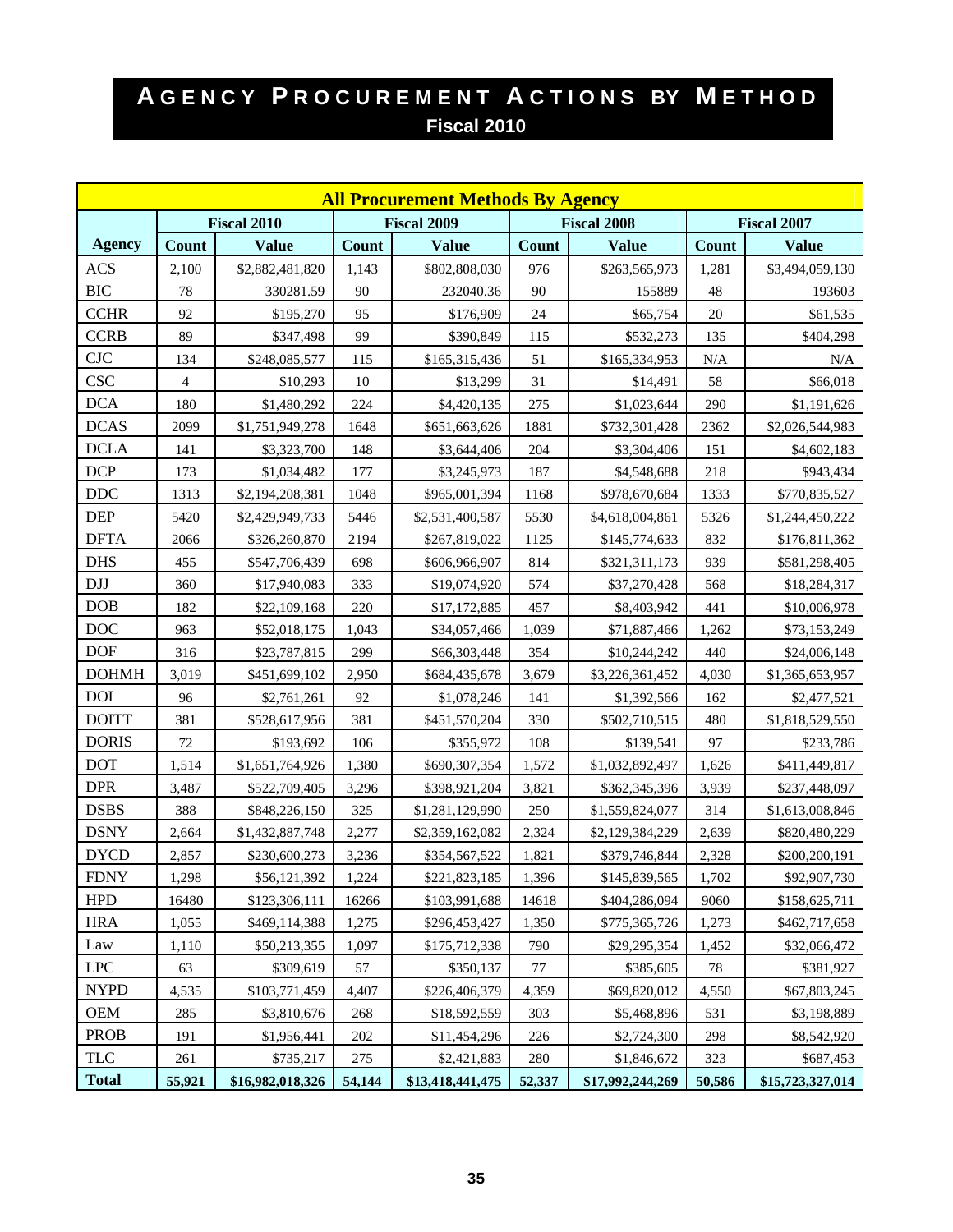|                                          |                |                    |                | <b>All Procurement Methods by Method</b> |           |                    |           |                    |
|------------------------------------------|----------------|--------------------|----------------|------------------------------------------|-----------|--------------------|-----------|--------------------|
|                                          |                | <b>Fiscal 2010</b> |                | <b>Fiscal 2009</b>                       |           | <b>Fiscal 2008</b> |           | <b>Fiscal 2007</b> |
| <b>Method</b>                            | Count          | <b>Value</b>       | <b>Count</b>   | <b>Value</b>                             | Count     | <b>Value</b>       | Count     | <b>Value</b>       |
| Accelerated                              | 171            | \$104,176,995      | 103            | \$66,708,833                             | 139       | \$65,020,982       | 110       | \$21,227,691       |
| Amendment                                | 5941           | \$197,597,254      | 3138           | \$508,057,803                            | N/A       | N/A                | N/A       | N/A                |
| Amendment                                |                |                    |                |                                          |           |                    |           |                    |
| Extension                                | 430            | \$534,245,319      | 727            | \$1,008,547,739                          | 235       | \$304,170,259      | 763       | \$453,147,996      |
| Assignment                               | 22             | \$239,437,798      | 31             | \$31,175,436                             | N/A       | N/A                | N/A       | N/A                |
| Buy-Against                              | $\overline{4}$ | \$784,368          | 29             | \$190,674                                | $\rm N/A$ | N/A                | N/A       | N/A                |
| Competitive<br>Sealed Bid                | 884            | \$6,059,279,777    | 822            | \$3,658,141,715                          | 1005      | \$6,473,366,100    | 1017      | \$4,116,550,159    |
| Construction<br>Change Order             | 2321           | \$492,993,030      | 1644           | \$465,053,114                            | 1502      | \$395,914,669      | 1320      | \$320,616,956      |
| Demonstration<br>Project                 | $\mathbf{1}$   | \$94,987           |                |                                          |           |                    |           |                    |
| Design Change<br>Order                   | 283            | \$259,655,009      | 347            | \$198,449,871                            | 359       | \$305,093,528      | N/A       | N/A                |
| Emergency                                | 129            | \$41,787,032       | 102            | \$68,766,254                             | 48        | \$20,007,986       | 130       | \$126,454,562      |
| Government-to-<br>Government             |                |                    |                |                                          |           |                    |           |                    |
| Purchase                                 | 58             | \$55,725,030       | 68             | \$425,314,842                            | $\rm N/A$ | N/A                | $\rm N/A$ | N/A                |
| Innovative                               | $\mathbf{0}$   | \$0                | $\overline{0}$ | \$0                                      | 12        | \$2,076,000        | 6         | \$15,699,071       |
| Intergovernmental                        | 2356           | \$500,496,918      | 2126           | \$392,978,488                            | 2397      | \$469,991,646      | 2176      | \$1,123,205,518    |
| Line-Item<br>Appropriation               | 2536           | \$153,207,279      | 2439           | \$173,682,120                            | 2021      | \$143,926,060      | 2538      | \$121,785,007      |
| Micro Purchase                           | 33709          | \$51,456,044       | 35278          | \$53,825,057                             | 38014     | \$58,405,983       | 35517     | \$57,723,773       |
| Negotiated<br>Acquisition                | 295            | \$83,966,614       | 149            | \$382,330,557                            | 94        | \$97,973,039       | 339       | \$349,310,118      |
| Negotiated<br>Acquisition                |                |                    |                |                                          |           |                    |           |                    |
| Extension                                | 598            | \$1,227,813,855    | 210            | \$137,607,300                            | 101       | \$193,858,153      | 66        | \$63,205,041       |
| Renewal                                  | 913            | \$2,551,176,945    | 1121           | \$1,201,745,961                          | 685       | \$1,696,345,683    | 810       | \$3,910,979,541    |
| Request for<br>Proposal                  | 565            | \$2,516,645,804    | 454            | \$2,881,176,910                          | 580       | \$5,755,822,965    | 446       | \$2,760,090,408    |
| <b>Required Source</b><br>or Procurement |                |                    |                |                                          |           |                    |           |                    |
| Method                                   | 225            | \$514,035,470      | 169            | \$160,812,217                            | 79        | \$106,580,985      | 112       | \$223,825,582      |
| Small Purchase                           | 4124           | \$110,028,065      | 4897           | \$120,768,566                            | 4606      | \$126,170,388      | 4774      | \$123,658,802      |
| Sole Source                              | 356            | \$1,287,414,733    | 290            | \$1,483,108,018                          | 400       | \$1,737,830,579    | 331       | \$1,865,609,174    |
| <b>Total</b>                             | 55,921         | \$16,982,018,326   | 54,144         | \$13,418,441,475                         | 52,337    | \$17,952,555,005   | 50,586    | \$15,723,327,014   |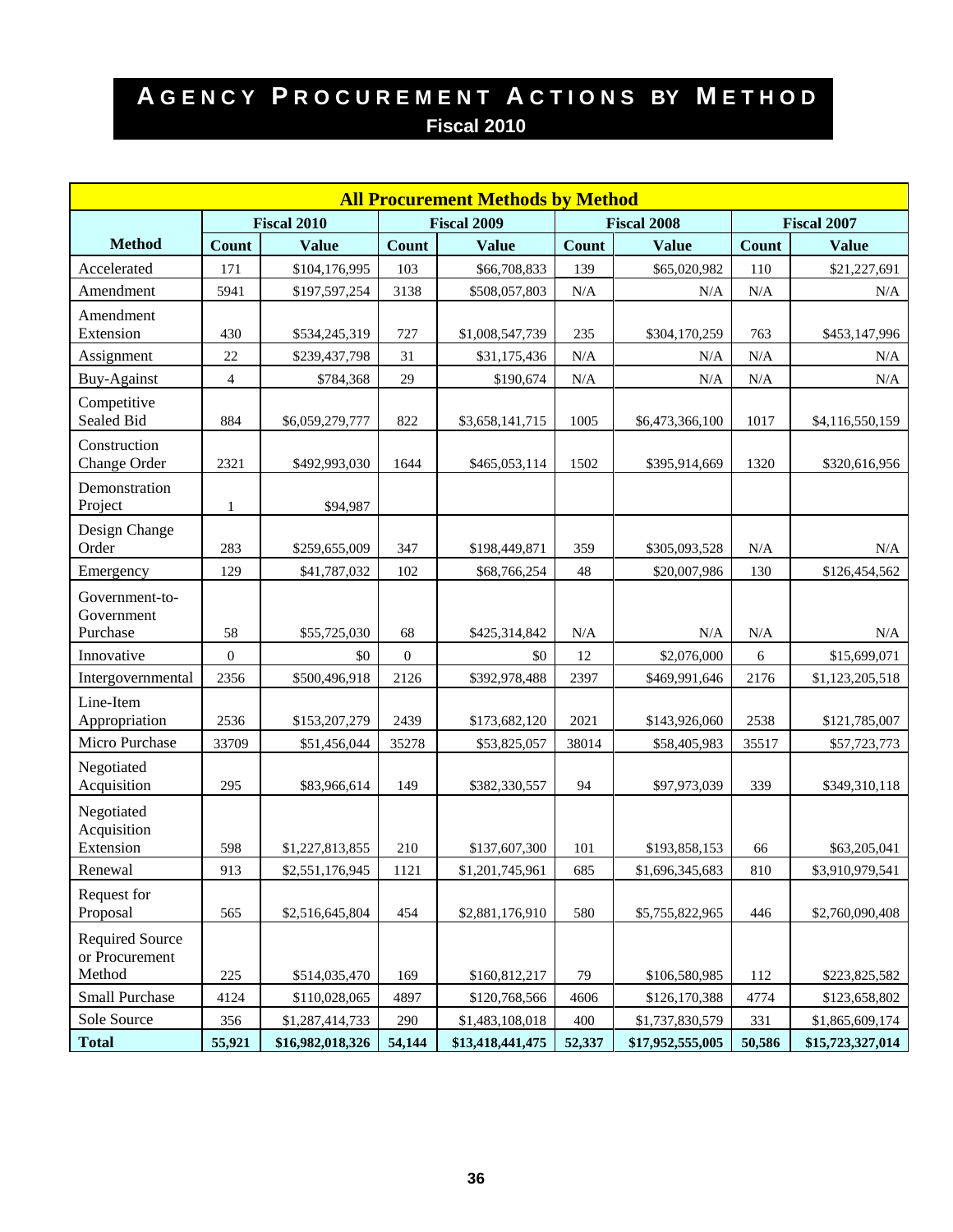|                                                    | FY 2009<br>Annual | FY 2010<br>Annual | FY 2010<br>Annual | FY 2011<br>Annual |
|----------------------------------------------------|-------------------|-------------------|-------------------|-------------------|
| <b>INDICATORS</b>                                  | <b>Actual</b>     | Plan              | Actual            | Plan              |
| HEALTH AND HOSPITALS CORPORATION                   |                   |                   |                   |                   |
| o Projects Started                                 |                   |                   |                   |                   |
| - Design                                           | 12                | 5                 | $\overline{7}$    | $\mathbf{1}$      |
| - Construction                                     | 18                | 22                | 20                | 24                |
| o Projects Completed                               | 25                | 44                | 30                | 42                |
| SCHOOL CONSTRUCTION AUTHORITY                      |                   |                   |                   |                   |
| o Projects Started                                 |                   |                   |                   |                   |
| - Design                                           | 634               | 350               | 422               | 130               |
| - Construction                                     | 708               | 400               | 489               | 350               |
| o Projects Completed                               | 593               | 700               | 677               | 350               |
| HUMAN RESOURCES ADMINISTRATION                     |                   |                   |                   |                   |
| o Projects Started                                 |                   |                   |                   |                   |
| - Design                                           | 5                 | 6                 | 7                 | 6                 |
| - Construction                                     | $\mathbf{1}$      | 6                 | 4                 | 5                 |
| o Projects Completed                               | 1                 | $\overline{7}$    | 3                 | 5                 |
| DEPARTMENT OF HOMELESS SERVICES                    |                   |                   |                   |                   |
| o Projects Started                                 |                   |                   |                   |                   |
| - Design                                           | 1                 | 2                 | 1                 | 2                 |
| - Construction                                     | 3                 | 6                 | $\mathbf{1}$      | 8                 |
| o Projects Completed                               | 3                 | 13                | 3                 | 15                |
| DEPARTMENT OF ENVIRONMENTAL PROTECTION             |                   |                   |                   |                   |
| o Projects Started                                 |                   |                   |                   |                   |
| - Design<br>- Construction                         | 17<br>59          | 12<br>146         | 11<br>47          | 15<br>99          |
|                                                    |                   |                   |                   |                   |
| o Projects Completed                               | 51                | 89                | 108               | 78                |
| DEPARTMENT OF TRANSPORTATION                       |                   |                   |                   |                   |
| o Projects Started                                 |                   |                   |                   |                   |
| - Design<br>- Construction                         | 22<br>18          | 17<br>49          | 19<br>43          | 23<br>32          |
| o Projects Completed                               | 19                | 19                | 18                | 23                |
|                                                    |                   |                   |                   |                   |
| NEW YORK CITY HOUSING AUTHORITY                    |                   |                   |                   |                   |
| o Projects Started<br>- Design                     | 30                | 19                | 10                | 19                |
| - Construction                                     | 22                | 17                | 27                | 6                 |
| o Projects Completed                               | 15                | 22                | 17                | 8                 |
| DEPARTMENT OF HOUSING PRESERVATION AND DEVELOPMENT |                   |                   |                   |                   |

## **CAPITAL PROJECTS - MANAGEMENT INDICATORS**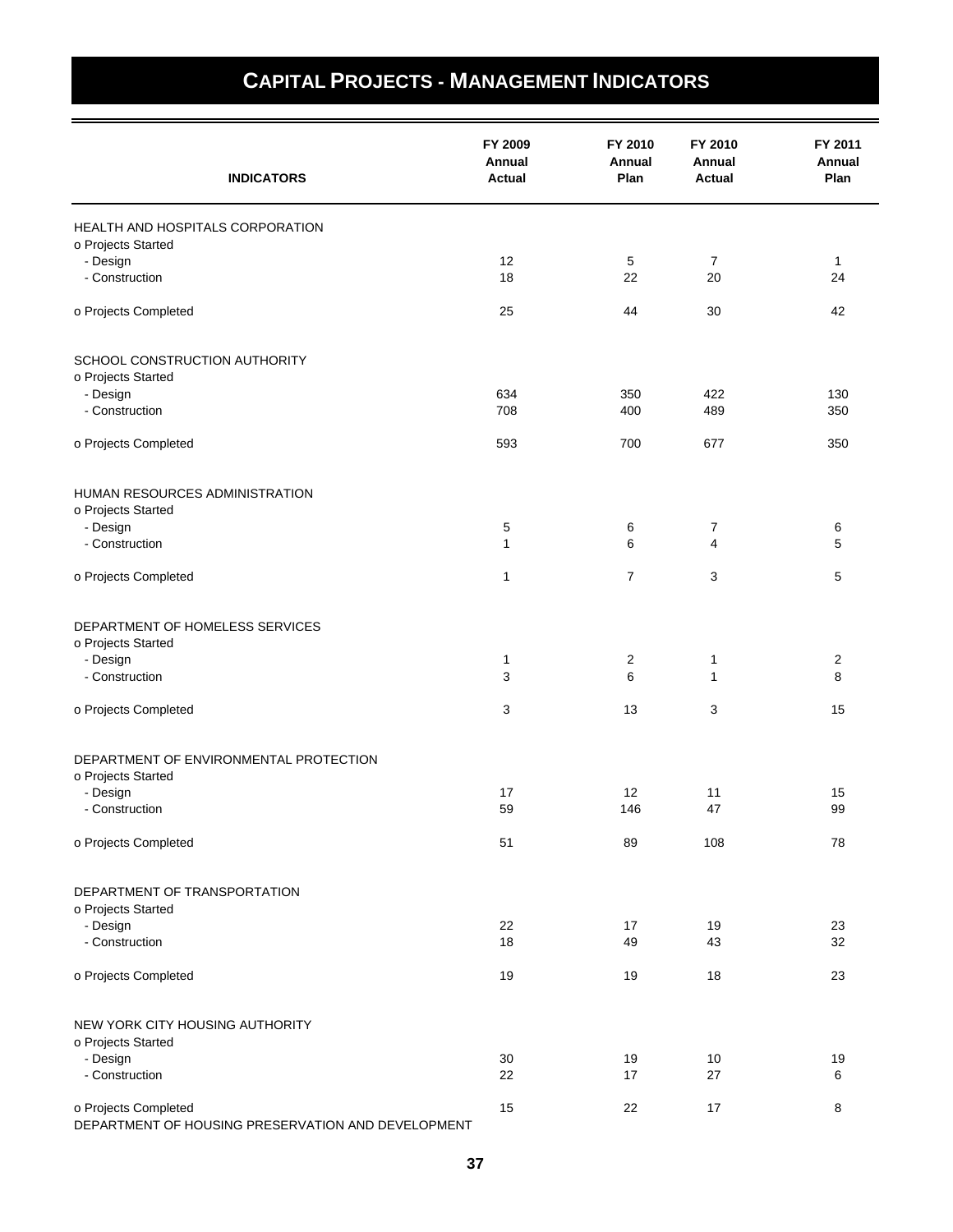| <b>INDICATORS</b>                              | FY 2009<br>Annual<br><b>Actual</b> | FY 2010<br>Annual<br>Plan | FY 2010<br>Annual<br><b>Actual</b> | FY 2011<br>Annual<br>Plan |
|------------------------------------------------|------------------------------------|---------------------------|------------------------------------|---------------------------|
|                                                |                                    |                           |                                    |                           |
| o Projects Started                             |                                    |                           |                                    |                           |
| - Design<br>- Construction                     | 147<br>230                         | 122<br>250                | 96<br>180                          | 133<br>317                |
|                                                |                                    |                           |                                    |                           |
| o Projects Completed                           | 283                                | 310                       | 229                                | 271                       |
| DEPARTMENT OF DESIGN AND CONSTRUCTION          |                                    |                           |                                    |                           |
| o Projects Started                             |                                    |                           |                                    |                           |
| - Design                                       | 123                                | 89                        | 143                                | 87                        |
| - Construction                                 | 86                                 | 145                       | 107                                | 142                       |
| o Projects Completed                           | 93                                 | 115                       | 99                                 | 95                        |
| DEPARTMENT OF CITYWIDE ADMINISTRATIVE SERVICES |                                    |                           |                                    |                           |
| o Projects Started                             |                                    |                           |                                    |                           |
| - Design                                       | 33                                 | 32                        | 33                                 | 34                        |
| - Construction                                 | 48                                 | 46                        | 48                                 | 45                        |
| o Projects Completed                           | 42                                 | 48                        | 40                                 | 42                        |
| DEPARTMENT OF SANITATION                       |                                    |                           |                                    |                           |
| o Projects Started                             |                                    |                           |                                    |                           |
|                                                |                                    |                           |                                    |                           |
| - Design<br>- Construction                     | 6<br>6                             | 3<br>9                    | 3<br>9                             | 5<br>9                    |
|                                                |                                    |                           |                                    |                           |
| o Projects Completed                           | 9                                  | 9                         | 9                                  | 6                         |
| DEPARTMENT OF PARKS AND RECREATION             |                                    |                           |                                    |                           |
| o Projects Started                             |                                    |                           |                                    |                           |
| - Design                                       | 140                                | 171                       | 121                                | 136                       |
| - Construction                                 | 214                                | 210                       | 321                                | 261                       |
| o Projects Completed                           | 140                                | 145                       | 150                                | 150                       |
| POLICE DEPARTMENT                              |                                    |                           |                                    |                           |
| o Projects Started                             |                                    |                           |                                    |                           |
| - Design                                       | $\pmb{0}$                          | $\mathsf{O}\xspace$       | $\pmb{0}$                          | $\mathbf{1}$              |
| - Construction                                 | 17                                 | 64                        | 12                                 | 52                        |
|                                                |                                    |                           |                                    |                           |
| o Projects Completed                           | 41                                 | 130                       | 40                                 | 148                       |

## **CAPITAL PROJECTS - MANAGEMENT INDICATORS**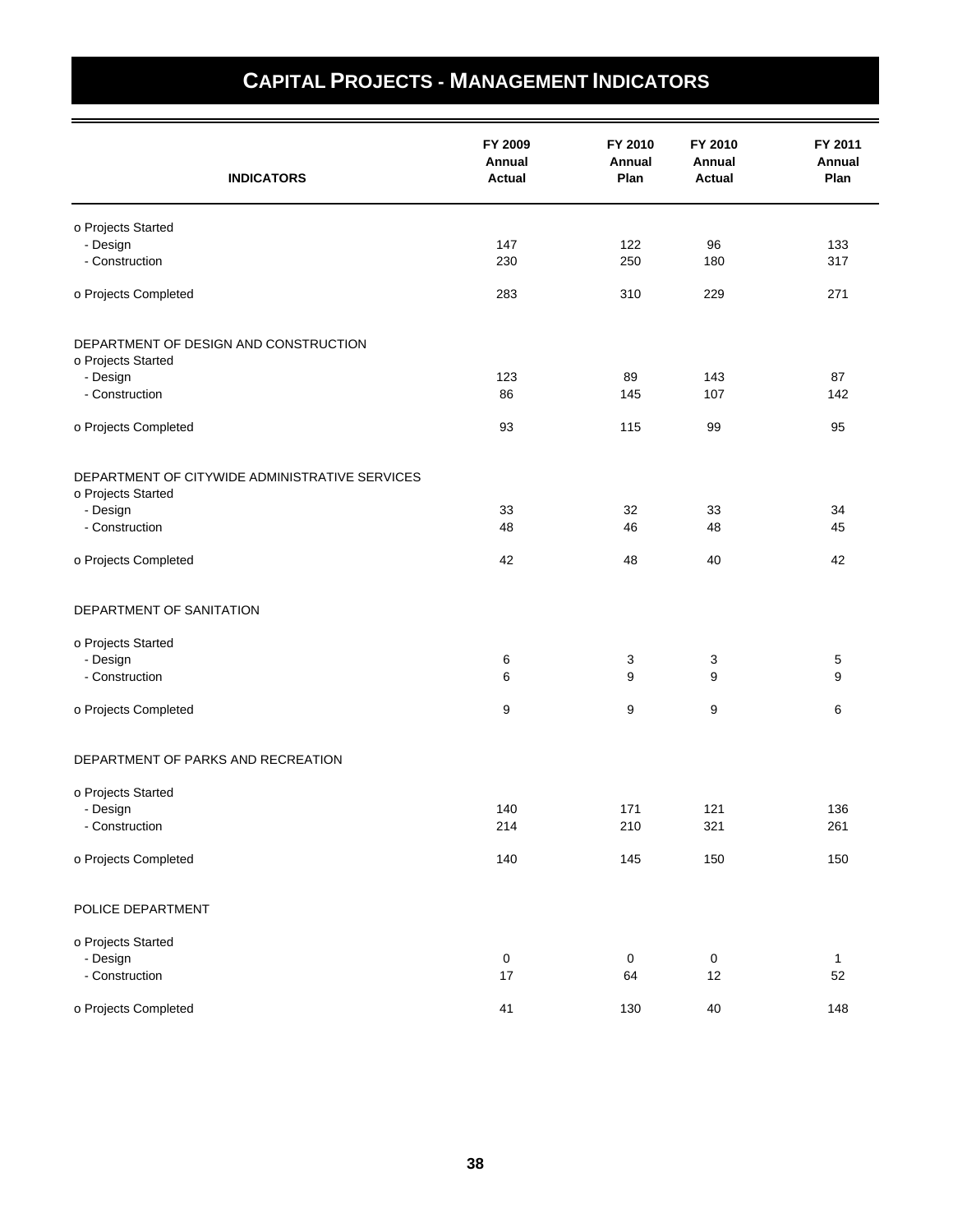| <b>INDICATORS</b>                                | FY 2009<br>Annual<br>Actual        | FY 2010<br><b>Annual</b><br>Plan | FY 2010<br>Annual<br>Actual     | FY 2011<br>Annual<br>Plan |
|--------------------------------------------------|------------------------------------|----------------------------------|---------------------------------|---------------------------|
| FIRE DEPARTMENT                                  |                                    |                                  |                                 |                           |
| o Projects Started<br>- Design<br>- Construction | $\boldsymbol{7}$<br>$\overline{c}$ | $\mathbf{1}$<br>14               | $\overline{2}$<br>14            | 6<br>6                    |
| o Projects Completed                             | $\overline{\mathbf{c}}$            | 11                               | $\boldsymbol{7}$                | 10                        |
| DEPARTMENT OF CORRECTION                         |                                    |                                  |                                 |                           |
| o Projects Started<br>- Design<br>- Construction | $\boldsymbol{7}$<br>8              | 13<br>5                          | 13<br>4                         | 11<br>12                  |
| o Projects Completed                             | 3                                  | 9                                | 1                               | 13                        |
| DEPARTMENT OF JUVENILE JUSTICE                   |                                    |                                  |                                 |                           |
| o Projects Started<br>- Design<br>- Construction | 0<br>0                             | 4<br>$\mathbf 0$                 | $\boldsymbol{0}$<br>$\mathbf 0$ | 4<br>$\mathbf 0$          |
| o Projects Completed                             | $\mathbf{1}$                       | 0                                | $\mathbf 0$                     | 0                         |
| ECONOMIC DEVELOPMENT CORPORATION                 |                                    |                                  |                                 |                           |
| o Projects Started<br>- Design<br>- Construction | 37<br>38                           | 16<br>56                         | 33<br>48                        | 21<br>68                  |
| o Projects Completed                             | 40                                 | 68                               | 45                              | 85                        |
| DEPARTMENT OF CULTURAL AFFAIRS                   |                                    |                                  |                                 |                           |
| o Projects Started<br>- Design<br>- Construction | 0<br>$\pmb{0}$                     | $\pmb{0}$<br>$\pmb{0}$           | $\boldsymbol{0}$<br>$\pmb{0}$   | $\boldsymbol{0}$<br>0     |
| o Projects Completed                             | 25                                 | 48                               | $\boldsymbol{9}$                | 48                        |

## **CAPITAL PROJECTS - MANAGEMENT INDICATORS**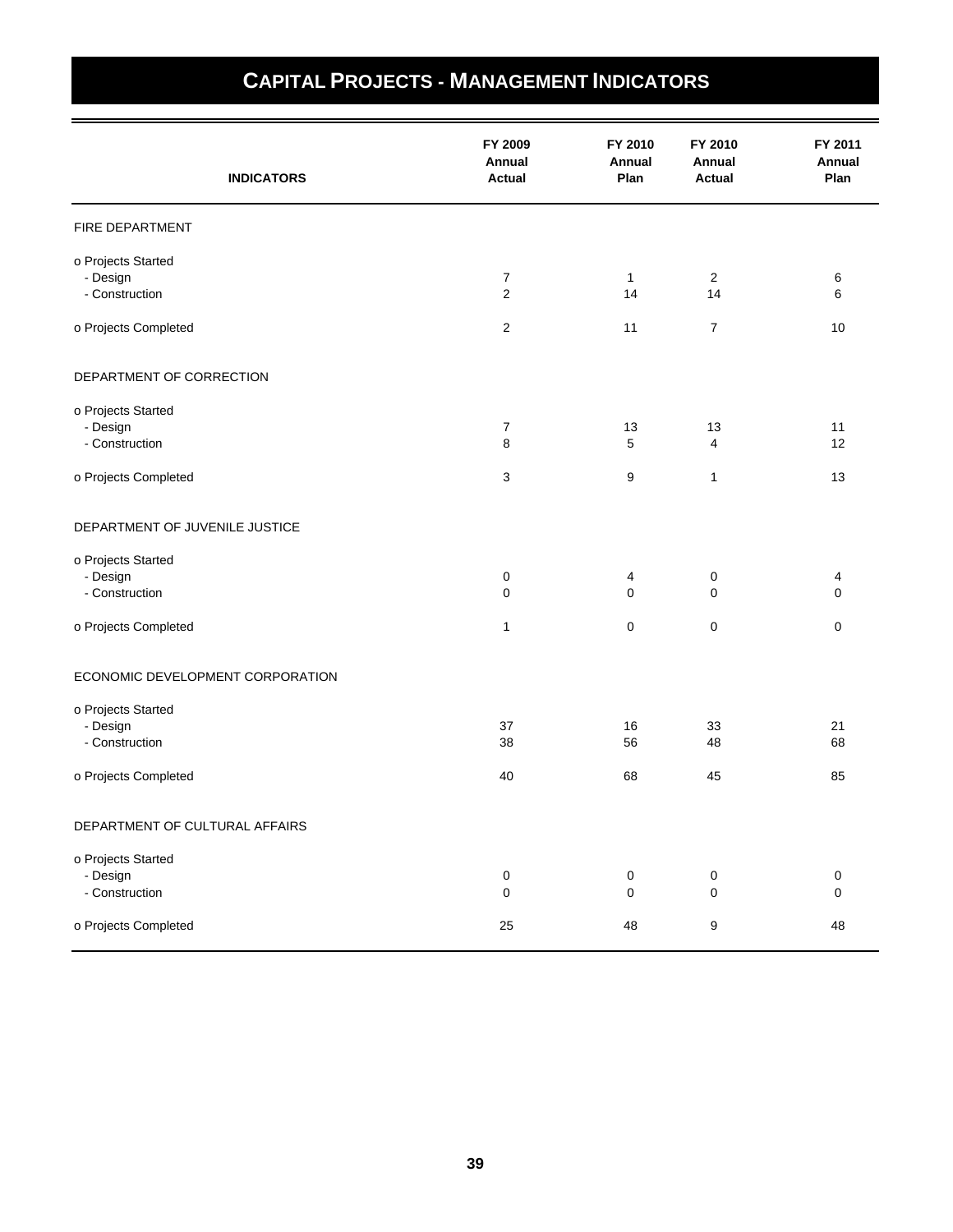#### **I MPLEMENTATION OF THE C ITYWIDE S TATEMENT OF N EEDS**

Section 204 of the City Charter requires the Mayor to submit an annual Citywide Statement of Needs for City Facilities to the City Council, Borough Presidents, borough boards and community boards. The Statement, prepared as part of the City's "fair share" siting process, identifies all new facilities the City plans to site and all existing facilities the City plans to close or to significantly expand or reduce in size during the ensuing two fiscal years. The Borough Presidents and community boards have the opportunity to comment on the proposed projects within 90 days of the Statement's release.

Sections 12(c) and 204(h) of the Charter require that the Mayor's Management Report review the implementation of proposals in the Statement. The following chart provides the status, as of June 30, 2010, of all actions proposed by City agencies in the Citywide Statement of Needs for Fiscal Years 2010 and 2011. Where appropriate, the locations of sited and implemented projects are indicated.

#### **STATUS DEFINITIONS**

| Implemented | Proposal for which a ULURP or Section 195 application received final<br>approval; or for which a contract for operation of a facility was approved;<br>or for which a facility was located in existing City space; or for which an<br>expansion, reduction or closing was completed. |
|-------------|--------------------------------------------------------------------------------------------------------------------------------------------------------------------------------------------------------------------------------------------------------------------------------------|
|             |                                                                                                                                                                                                                                                                                      |

- **Sited** ULURP or Section 195 application filed but not yet approved; or contractor selected but contract has not yet received final approval; or expansion/reduction of existing site is underway.
- Active **City still actively seeking site for facility.**

**Modified** Proposal was modified and included in a later Statement.

**Inactive/Withdrawn** City not actively seeking site or implementing proposal because of fiscal or programmatic considerations.

| <b>PROPOSAL</b>                                                     | <b>PROPOSED</b><br><b>BOROUGH/CD</b> | <b>STATUS</b> |
|---------------------------------------------------------------------|--------------------------------------|---------------|
| Department of Homeless Services                                     |                                      |               |
| Relocation of Adult Intake Facility from<br><b>Bellevue Shelter</b> | All Boroughs                         | Active        |
| Human Resources Administration                                      |                                      |               |
| <b>Permanent Supportive Congregate</b><br>Housing                   | Bronx, Brooklyn                      | Active        |
| Transitional Supportive Congregate<br>Housing                       | Bronx, Manhattan                     | Active        |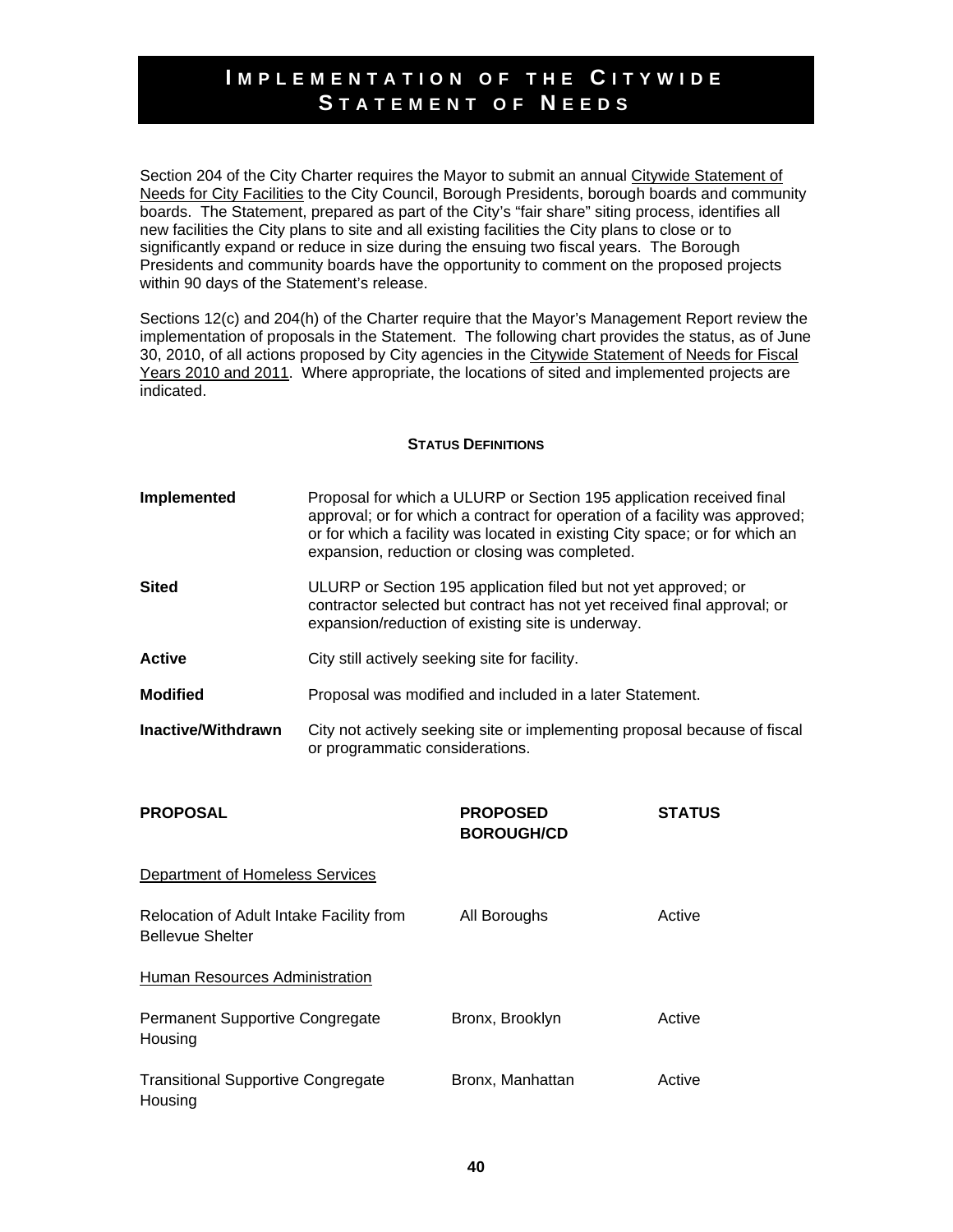## **I MPLEMENTATION OF THE C ITYWIDE S TATEMENT OF N EEDS**

| <b>PROPOSAL</b>                                                                                                                                                                                                                              | <b>PROPOSED</b><br><b>BOROUGH/CD</b>       | <b>STATUS</b>                                                      |
|----------------------------------------------------------------------------------------------------------------------------------------------------------------------------------------------------------------------------------------------|--------------------------------------------|--------------------------------------------------------------------|
| <b>Relocation of Home Care Services</b><br>Program/CASA VIII Office                                                                                                                                                                          | BK <sub>2</sub><br>(253 Schermerhorn St.)  | Implemented                                                        |
| <b>Relocation of Medical Assistance</b><br>Program/Woodhull Hospital-Medicaid<br>Office (renamed Bushwick Medicaid<br>Office)                                                                                                                | BK 1 (30 Thornton St.)                     | Implemented                                                        |
| <b>Relocation of Home Care Services</b><br>Program/Administrative Office for<br><b>Homebound Clients</b>                                                                                                                                     | MN 5 (109 E. 16 <sup>th</sup> St.)         | Implemented                                                        |
| <b>Relocation of Burial Unit</b>                                                                                                                                                                                                             | BK 2 (25 Chapel Street)                    | Implemented                                                        |
| Relocation of Office of Quality<br>Assurance (OEM and AQC)                                                                                                                                                                                   | BK 2 (98 Flatbush Ave)                     | Implemented                                                        |
| Relocation of Office of Quality<br>Assurance (OPMA)                                                                                                                                                                                          | M 1 (2 Washington St.)                     | Implemented                                                        |
| Relocation of Medical Insurance and<br>Community Services (MICSA), Family<br>Independence Administration (FIA)<br>Offices and HRA Offices (Modified for<br>one Brooklyn location, as part of HRA's<br>Consolidation of Office Space Program) | <b>Brooklyn</b>                            | Modified                                                           |
| Department For The Aging                                                                                                                                                                                                                     |                                            |                                                                    |
| <b>New Multi- Service Senior Centers</b>                                                                                                                                                                                                     | <b>TBD</b>                                 | Active                                                             |
| Department of Sanitation                                                                                                                                                                                                                     |                                            |                                                                    |
| New Gansevoort Recyclables Marine<br><b>Transfer Center</b>                                                                                                                                                                                  | M 2 (Gansevoort and<br>Bloomfield streets) | NY State legislature<br>approved the site;<br>ULURP submission TBD |
| Department of Transportation                                                                                                                                                                                                                 |                                            |                                                                    |
| New Central Fleet Services Repair<br>Facility                                                                                                                                                                                                | BK <sub>6</sub>                            | Inactive                                                           |
| Relocation of Roadway Repair and                                                                                                                                                                                                             | SI <sub>2</sub>                            | Active                                                             |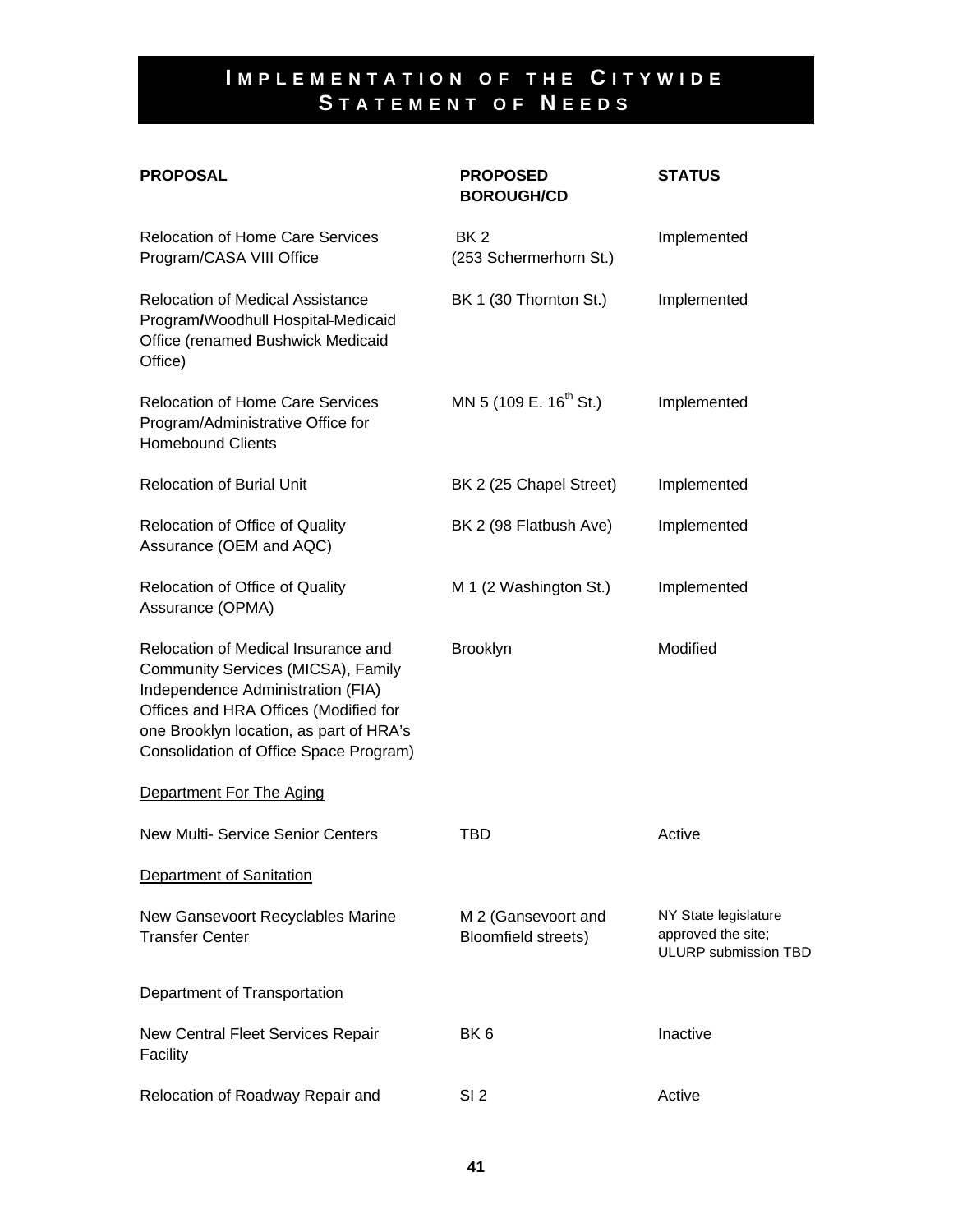## **I MPLEMENTATION OF THE C ITYWIDE S TATEMENT OF N EEDS**

| <b>PROPOSAL</b>                                                                       | <b>PROPOSED</b><br><b>BOROUGH/CD</b> | <b>STATUS</b> |
|---------------------------------------------------------------------------------------|--------------------------------------|---------------|
| Maintenance Division (RRM)<br>Landscape Yard<br><b>Fire Department</b>                |                                      |               |
| New Brooklyn 2 Rescue Facility                                                        | BK <sub>8</sub>                      | Inactive      |
| <b>Police Department</b>                                                              |                                      |               |
| <b>Consolidation of Two Queens Traffic</b><br><b>Enforcement Offices</b>              | QN 8, 9 or 12                        | Active        |
| Department of Correction                                                              |                                      |               |
| New Bronx Detention Facility                                                          | BX <sub>2</sub>                      | Withdrawn     |
| Expansion and Renovation of<br><b>Brooklyn Detention Complex</b>                      | BK <sub>2</sub>                      | Withdrawn     |
| <b>Queens Public Library</b>                                                          |                                      |               |
| Expansion of East Elmhurst Library<br><b>Building</b>                                 | QN <sub>3</sub>                      | Implemented   |
| Replacement and Enlargement of Far<br>Rockaway Library Building                       | <b>QN 14</b>                         | Active        |
| Other Agency                                                                          |                                      |               |
| Relocation of Brooklyn Office of<br>Administrative Trials and<br>Hearings (OATH/DCAS) | BK 2 (9 Bond St.)                    | Implemented   |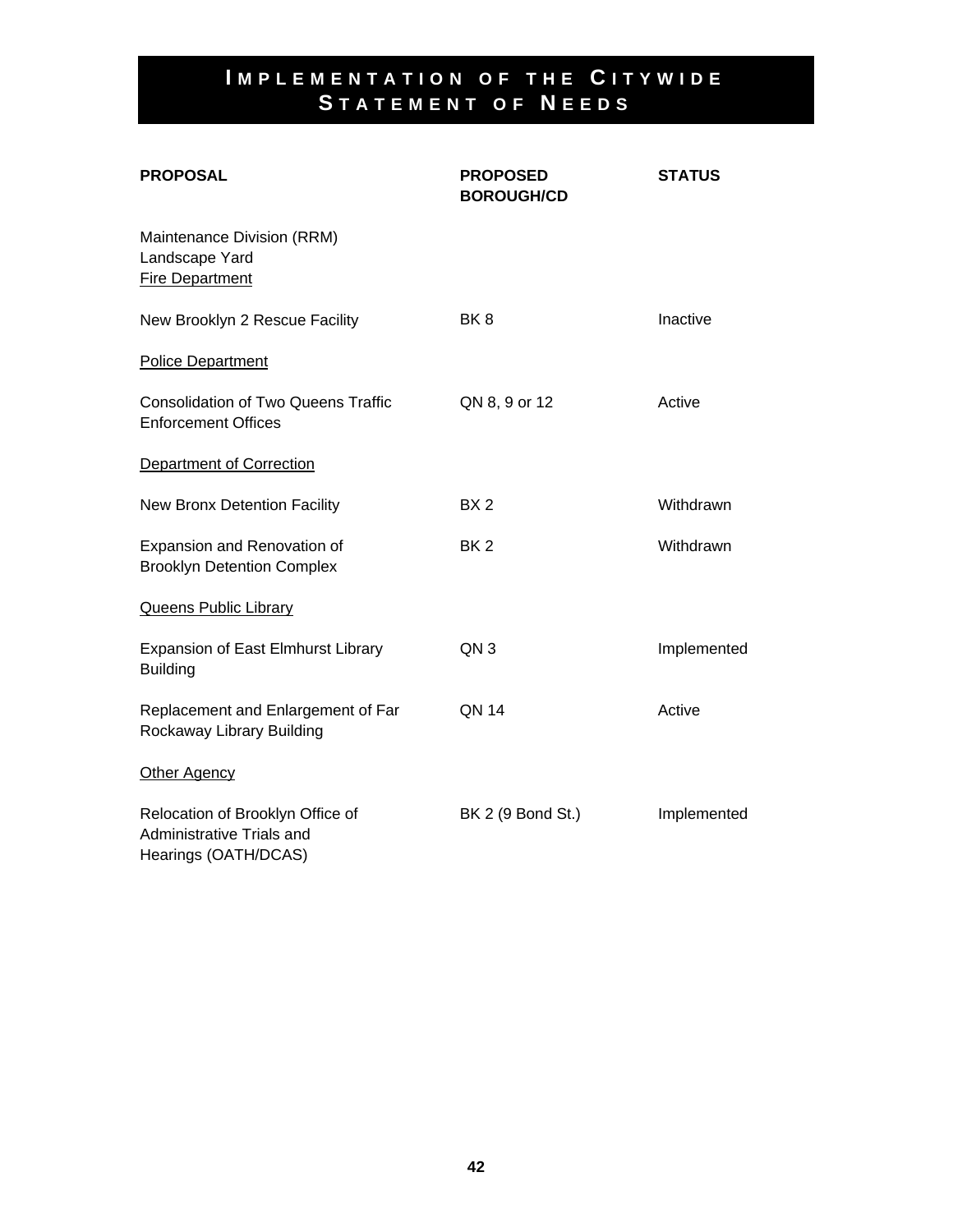### **CHARTER INTERNAL CONTROL REPORTING REQUIREMENT**

Statements on the status of mayoral agencies' internal control environments and systems for Fiscal 2009 and the actions taken or to be taken to strengthen such systems are set forth below, pursuant to Section 12(c)(3) of the New York City Charter. The Mayor's Office of Operations compiled these statements based upon reviews of 32 mayoral agencies' internal control certifications, financial integrity statements, applicable State and City Comptrollers' audit reports and agency responses to such reports. The heads of those agencies attested to the status of their agencies' internal control systems with respect to principal operations, including the 17 areas covered by the City Comptroller's Directive 1 checklist, specifically: effectiveness and efficiency; cash receipts; imprest funds (petty cash); billings and receivables; expenditures and payables; inventory; payroll and personnel; Management Information Systems (MIS) mainframe and midrange; MIS-personal computers and Local Area Networks; Internet connectivity; risk assessment, data classification and information security; incident response; single audit; licenses and permits; violations certificates; leases, concessions and franchises; and internal audit function.

## **SUMMARY STATEMENTS ON THE STATUS OF INTERNAL CONTROL SYSTEMS**

Agency heads reporting indicate that their systems of internal control, taken as a whole, are sufficient to meet the City's internal control objectives of maximizing the effectiveness and integrity of operations and reducing vulnerability to waste, abuse and other errors or irregularities. Certain agencies identified inefficiencies, which are covered below. The covered agencies are committed to pursuing applicable corrective actions and continuing to monitor their internal control systems.

#### **ADMINISTRATION FOR CHILDREN'S SERVICES**

The Administration for Children's Services (ACS) reports the implementation of ongoing actions to further strengthen its system of internal controls, including restructuring activities to enhance records and case management work supporting adoptions, as well as restructured audit services and the initial development of a comprehensive agency-wide risk assessment. In addition, ACS continues to review and enhance policies, procedures and operations supporting its Management Information Systems. ACS will continue to monitor its internal control environment by conducting internal reviews, self-inspections, risk assessments and follow-up to external audits and reviews.

#### **CITY COMMISSION ON HUMAN RIGHTS**

The City Commission on Human Rights (CCHR) reports continued reviews of its system of internal controls, including oversight of Management Information System operations, policies and procedures. Through internal audits and self-inspections, CCHR will continue to monitor its activities to ensure the sufficiency of its internal control environment.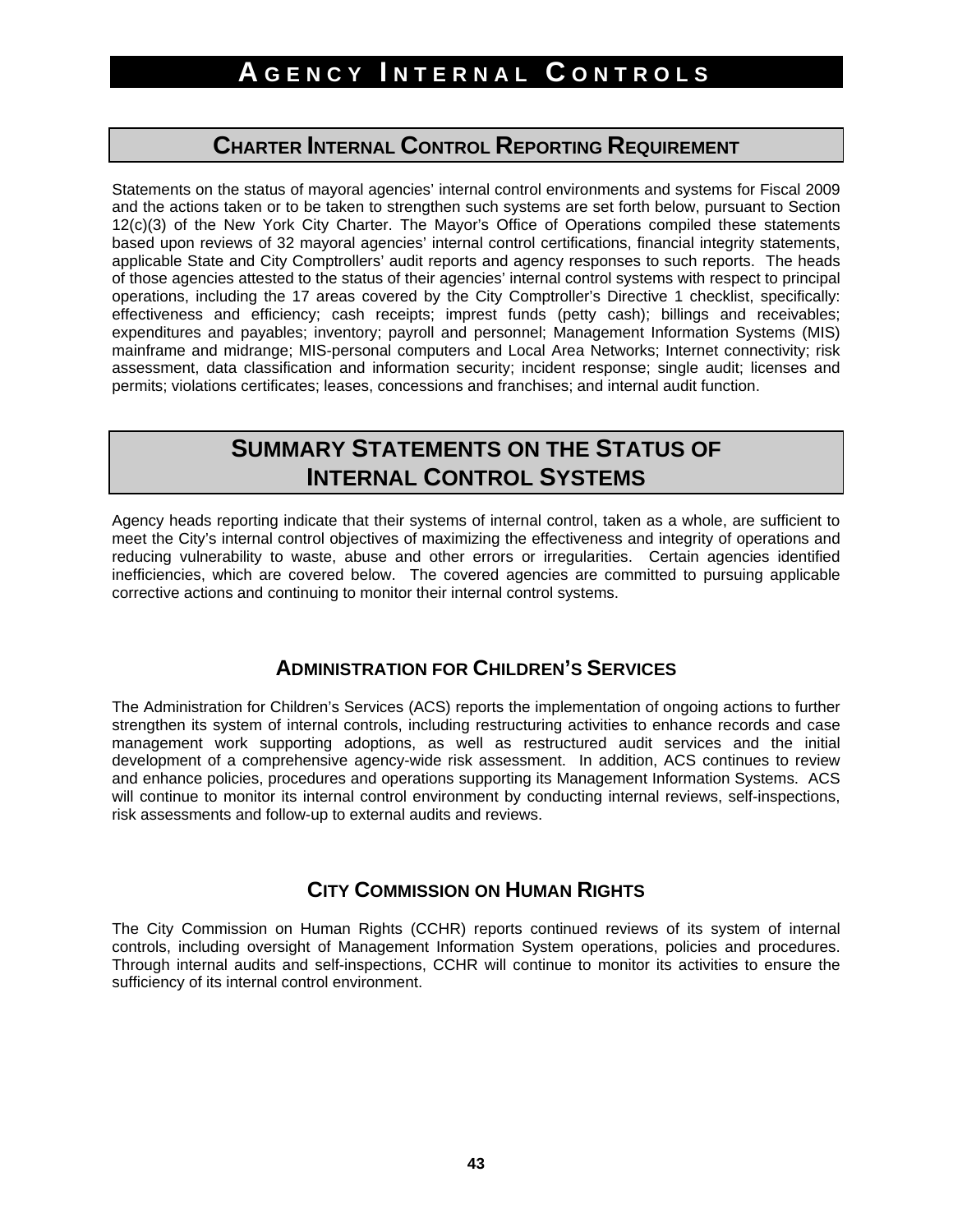#### **CIVILIAN COMPLAINT REVIEW BOARD**

The Civilian Complaint Review Board (CCRB) reports the completion of activities to strengthen internal controls with respect to information technology – data classification, risk assessment and information security, and ongoing efforts to further improve its internal control environment in the area of incident response. CCRB will continue its course of correction actions and monitor its overall internal control environment through internal audits.

#### **DEPARTMENT OF BUILDINGS**

The Department of Buildings (DOB) reports continued activities to further enhance internal controls with respect to timely deposits, as well as the collection of outstanding receivables through ongoing dunning and denial of permits pending the resolution of outstanding account balances. The Department will also maintain its efforts to increase disaster recovery and business continuity preparedness through oversight and monitoring of these activities, and will establish more detailed standard operating procedures supporting the new Construction Code. DOB will continue its course of corrective actions and monitor its overall internal control environment through internal audits, external audit follow-up and risk assessment analysis.

#### **DEPARTMENT OF CITY PLANNING**

The Department of City Planning (DCP) reports that its present system of internal controls over its principal operations, taken as a whole is sufficient to meet internal control objectives of maximizing the effectiveness and integrity of agency operations and reducing vulnerability with respect to waste, abuse, errors or irregularities. DCP will continue to monitor its internal control environment through follow-up on external audits and by conducting management reviews.

#### **DEPARTMENT OF CITYWIDE ADMINISTRATIVE SERVICES**

The Department of Citywide Administrative Services (DCAS) reports the continuation of activities to further strengthen its internal control environment. Specifically, the agency has updated guidance with respect to the City Vehicle Driver Handbook and is finalizing Citywide procedures supporting Agency Fleet Directors. Further, the agency continually updates internal procedures in support of Citywide Information Technology objectives. DCAS will continue its courses of corrective action and monitor its overall internal control environment through internal audits, external audit follow-up and risk assessments.

#### **DEPARTMENT OF CONSUMER AFFAIRS**

The Department of Consumer Affairs (DCA) reports the finalization of actions to further strengthen internal controls with respect to the administration of imprest funds, as well as the completion of an analysis concerning agency-wide cash receipts, leading to procedures which will expedite agency account reconciliation activities. DCA will continue to monitor its overall internal control environment through internal audits, external audit follow-up and risk assessments.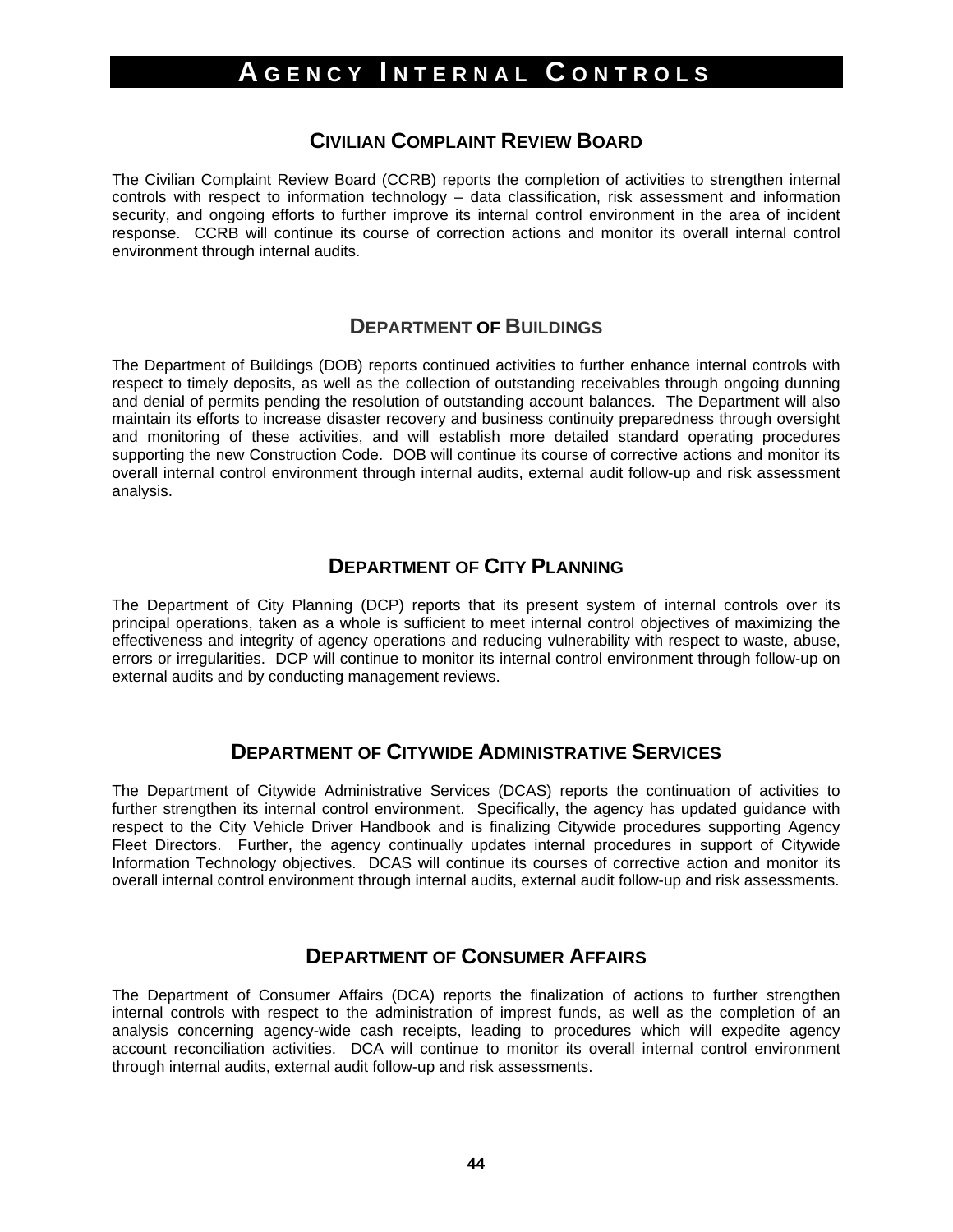#### **DEPARTMENT OF CORRECTION**

The Department of Correction (DOC) continues to enhance its internal control environment with respect to expanding the institution of electronic deposits in connection with inmate accounts, streamlined commissary operations to serve inmates, upgraded physical plant and technology infrastructure, and continued roll-out of Web-based Jail Management System applications. The agency also continues to test activities to help ensure readiness with respect to disaster recovery and business continuity, as well as reports the ongoing implementation of CityTime in support of payroll, personnel and timekeeping operations. DOC will continue its course of corrective action and will monitor its overall internal control environment through internal reviews, external audit follow-up and agency management reviews.

#### **DEPARTMENT OF CULTURAL AFFAIRS**

The Department of Cultural Affairs (DCLA) reports the continued operation of its Cultural Management and Planning System (CMPS) which supports the management of critical agency data, information about grant-funded organizations and expenditures. In addition the agency is working to upgrade the system to enhance online final reporting for grantees, integrate correspondence functionality and augment reporting capabilities with respect to historical data. DCLA will continue to monitor its internal control environment through information technology, internal audits and external audits.

#### **DEPARTMENT OF DESIGN AND CONSTRUCTION**

The Department of Design and Construction (DDC) reports ongoing activities to further enhance and maintain its internal control environment with respect to the application of a three stage quality assurance cycle covering construction site inspections, including criteria to enhance safety compliance auditing. Also, DDC continues its application of the Key Performance Indicator Program to monitor the performance of construction jobs as well as its secure Intranet-based application whereby client agencies track project financial and completion details. In addition, the agency reports the ongoing analysis and formulation of an incident response protocol. DDC will continue to monitor its overall internal control environment through internal audits, external audit follow-up and risk assessments.

#### **DEPARTMENT OF ENVIRONMENTAL PROTECTION**

The Department of Environmental Protection (DEP) reports continued enhancements with respect to the acquisition and implementation of computerized maintenance and inventory management systems, performance monitoring, and the development of protocols supporting enterprise risk assessment. These ongoing efforts will further enhance the agency's internal control environment. DEP will continue to monitor its overall internal control environment through internal audits, external audit follow-up and risk assessment.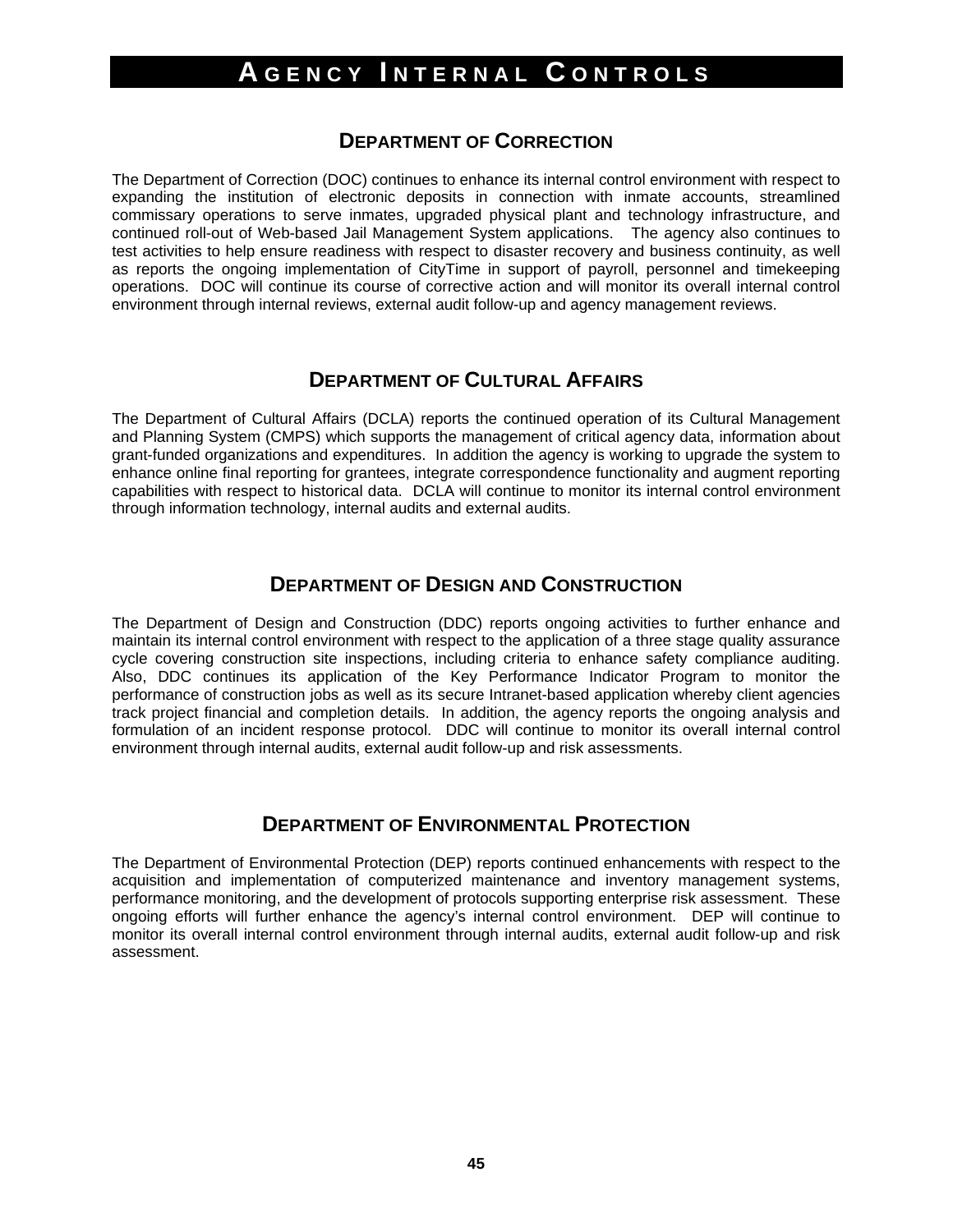#### **DEPARTMENT OF FINANCE**

The Department of Finance (DOF) reports continued activities to further strengthen its system of internal controls. Specifically, DOF has implemented continuity of operations plans, instituted an enterprise solution with respect to bail data processing and accounting, as well as completed its backup and recovery strategy for agency computer systems. Further, DOF is exploring the possibility of accepting electronic payments in connection with Payment In-Lieu of Taxes (PILOT) agreements and DOF continues to review and update Information Technology-related policies and procedures to help ensure disaster recovery and business continuity preparedness. DOF will continue its course of action and will monitor its control environment through internal audits, risk assessments and external audit follow-up.

#### **DEPARTMENT FOR THE AGING**

The Department for the Aging (DFTA) reports ongoing activities to validate and further enhance its internal control environment, including disaster recovery and continuity of operations planning, as well as updating its Web-based Senior Participant Profile (SPP) data collection system and Provider Data System (PDS). The continued operations of SPP and PDS enable DFTA to monitor its services and report program activity to external stakeholders. DFTA also reports the transfer of Senior Citizen Rent Increase Exemption (SCRIE) Program operations to the Department of Finance in September 2009. DFTA will continue to monitor its internal control environment by conducting internal control testing.

#### **DEPARTMENT OF HEALTH AND MENTAL HYGIENE**

The Department of Health and Mental Hygiene (DOHMH) reports ongoing actions to further strenghten its system of internal controls with respect to agency effectiveness and efficiency, billing and receivables, inventory, and Management Information Systems. These actions include updating documentation and auditing agency processes and systems supporting reimbursable programs; enhancing policies and procedures governing third-party billing and uncollectible amounts; tracking DoHMH assets and related materiel; as well as activities leading to greater disaster recovery preparedness and business continuity planning. DoHMH will continue its course of corrective actions and monitor its overall internal control environment through internal audits, the follow-up of external audits, reviews, investigations, and internal management reporting systems.

#### **DEPARTMENT OF HOMELESS SERVICES**

The Department of Homeless Services reports continued actions and ongoing compensating controls to ensure the adequacy of its internal control environment. Generally, the agency continues to strengthen its contracting procedures, inventory management and Management Information Systems. Specifically, the agency is further developing contract procedures to help ensure compliance with applicable procurement rules and mandates, identifying a uniform mechanism to better track the receipt and dispersal of supplies at the shelter level, and managing activities to enhance computer system operations and security. The agency will continue to monitor its overall internal control environment through internal audits, external audit follow-up and risk assessments.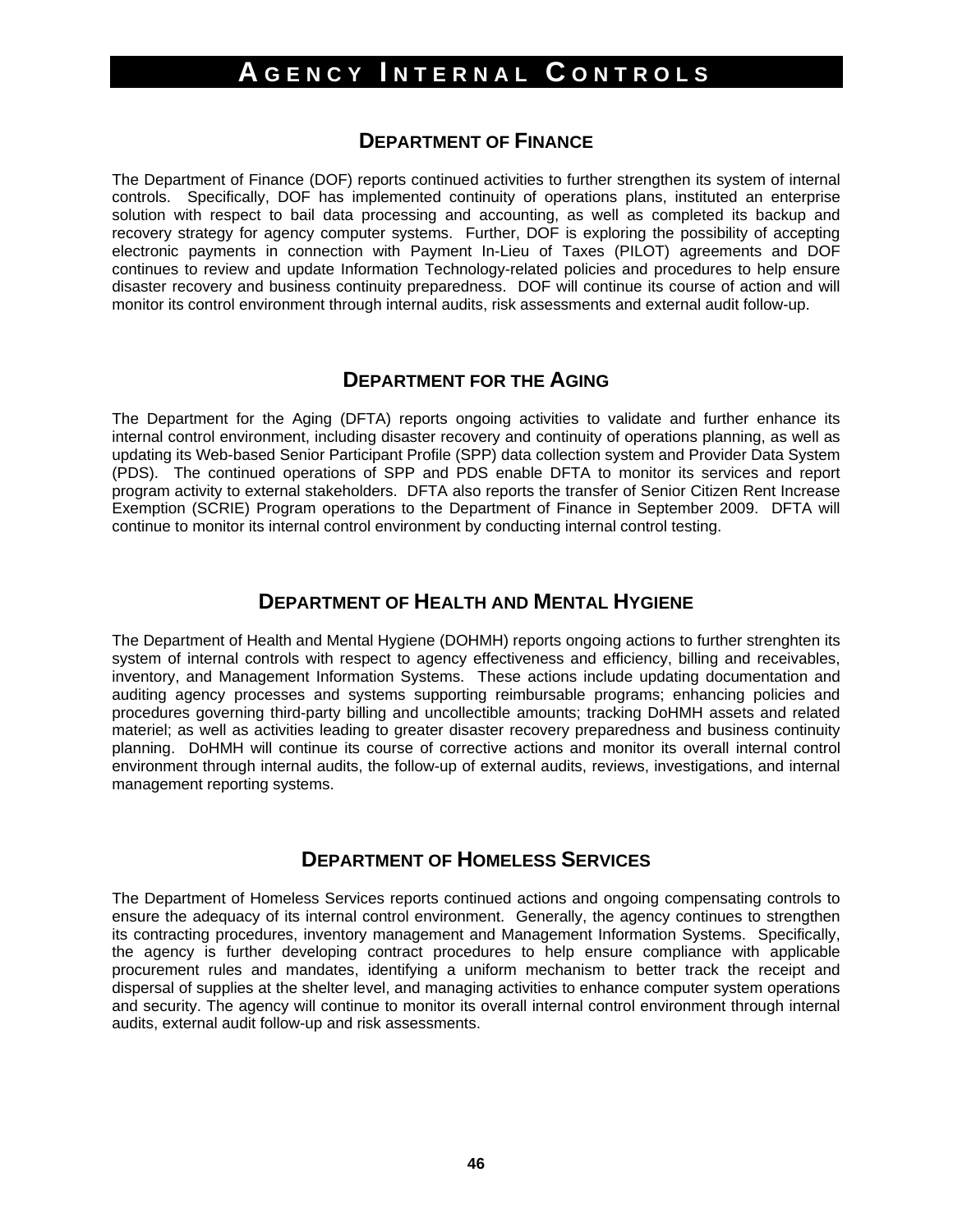#### **DEPARTMENT OF HOUSING PRESERVATION AND DEVELOPMENT**

The Department of Housing Preservation and Development (HPD) reports ongoing actions to maintain and further strengthen its system of internal controls. Specifically the agency maintains procedures to help ensure the timely deposit of receipts and periodically reminds staff of internal control standards. HPD also maintains systems to accept credit card and electronic wire transfer payments. In addition, HPD continues to complete as well as assess the need for revenue aging reports and revenue write-off policies. HPD will continue to monitor its overall internal control environment, through follow-up by its Management Review and Internal Compliance Division.

#### **DEPARTMENT OF INFORMATION TECHNOLOGY AND TELECOMMUNICATIONS**

The Department of Information Technology and Telecommunications (DOITT) reports ongoing actions to maintain an adequate internal control environment. Specifically, the agency's Information Technology (IT) security teams continue to work to ensure overall data security with respect to network applications and hardware. In addition, as part of internet connectivity efforts, the Chief Information Security Officer reviews applications from all City agencies to determine accreditation. Further, DoITT has recently established a Performance Management unit which will initiate a new framework encompassing updated business intelligence tools leading to enhanced agency decision-making and accountability, as well as established a Project Management unit which will institute processes and procedures to better manage vendor and consultant relationships and improve agency accountability. . DoITT will continue to assist Continuity of Operations Planning activities throughout City agencies to maintain essential services during emergencies. DoITT will continue to monitor its internal control environment through external audit followup and its internal audit group.

#### **DEPARTMENT OF INVESTIGATION**

The Department of Investigation (DOI) reports ongoing oversight and actions to improve its internal control environment. Specifically, the agency has again tested its disaster recovery plan and is finalizing arrangements to ensure data redundancy. The agency fills critical investigatory vacancies as they occur, and will continue to monitor its internal control environment through internal audits and information technology.

#### **DEPARTMENT OF JUVENILE JUSTICE**

The Department of Juvenile Justice (DJJ) reports continued activity with respect to the oversight of its internal control environment as well as attention to laws governing the oversight of juveniles under its care. DJJ also reports the January 2010 integration of the agency with the New York City Administration for Children's Services. The internal control environment of DJJ will be monitored through internal audits, agency management reviews and external audit follow-up.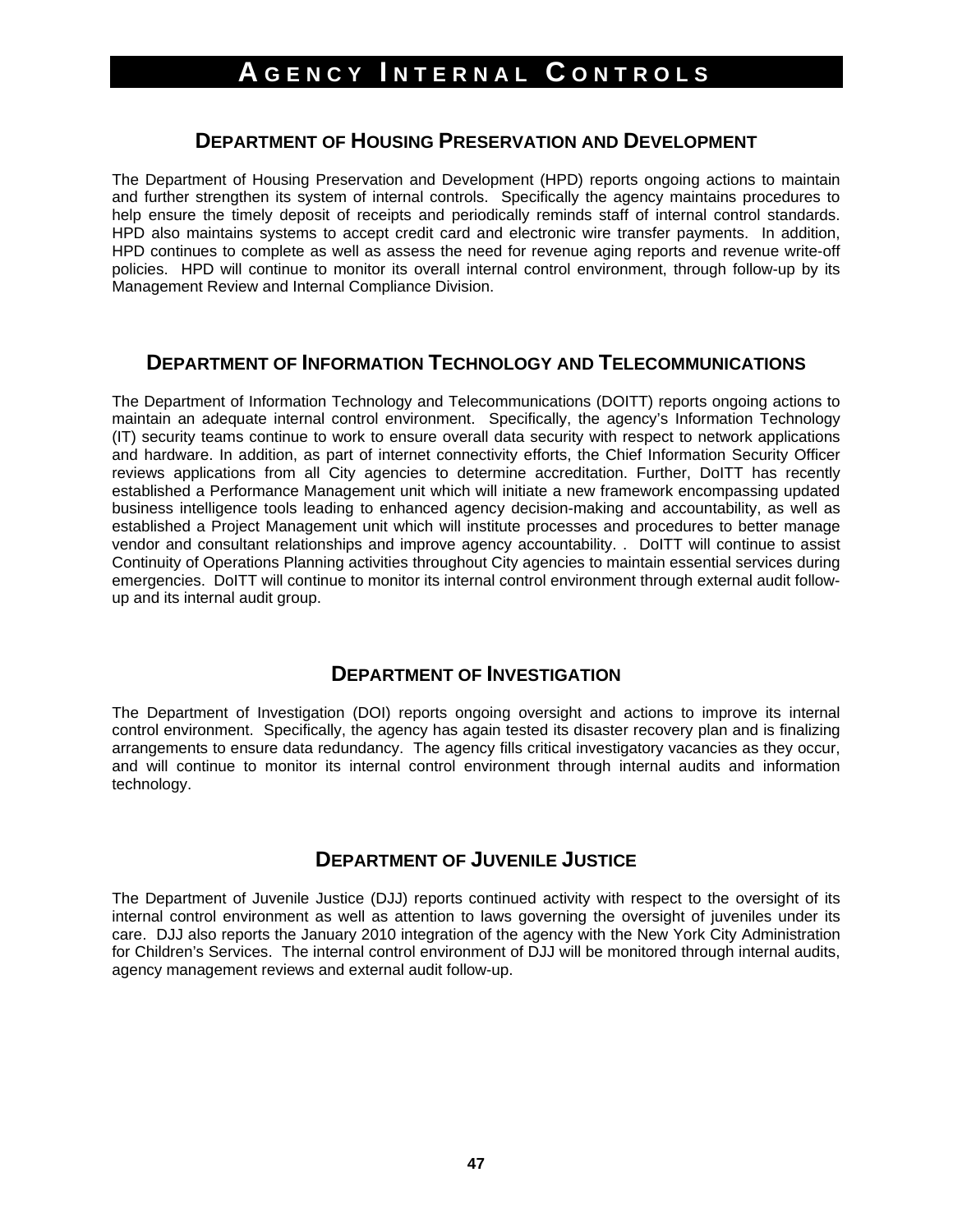#### **DEPARTMENT OF PARKS AND RECREATION**

The Department of Parks and Recreation (DPR) reports ongoing actions to further enhance its internal control environment. Specifically, the agency has facilitated the registration of concession licenses with the City Comptroller's office as well as conducted extensive internal auditing and implemented corrective actions with respect to its concessionaire activity. Further, DPR has strengthened operations in the area of management information systems, including system security and document management, and computer applications which enable more effective resource allocation. DPR will continue to monitor its internal control environment through external audits and follow-up audit activity.

#### **DEPARTMENT OF PROBATION**

The Department of Probation (DOP) reports ongoing activities to strengthen its internal control environment with respect to computer system security and disaster recovery preparedness. Specifically, DOP has improved system access protocols, incident response tracking, the classification of data, as well as data backup capabilities. DOP will continue to monitor its overall internal control environment through internal audits and management reviews.

#### **DEPARTMENT OF RECORDS AND INFORMATION SERVICES**

The Department of Records and Information Services reports continued actions with respect to further enhancing security measures including staff training, upgraded security cameras and computer system restrictions. In addition, the agency has completed an assessment to help ensure continuity of operations in the event of an emergency, as well as instituted an in-house procurement document which facilitates ordering, approving, tracking and reporting on purchases. The Department of Records and Information Services will continue to monitor its internal control environment.

#### **DEPARTMENT OF SANITATION**

The Department of Sanitation (DSNY) reports ongoing measures to strengthen its system of internal controls. Specifically, the agency is enhancing its local computer equipment inventory tracking system to incorporate life cycle management of computer equipment -- from assignment to relinquishment. In addition, a single consolidated database will contain all inventory details, rather than multiple sources, with completion by December 2010. DSNY also reports the continuation of robust internal controls with respect to waste disposal bill payment procedures. DSNY will continue to monitor its internal control environment through internal audits, self inspections, risk assessments and external audit follow-up.

#### **DEPARTMENT OF SMALL BUSINESS SERVICES**

The Department of Small Business Services (SBS) continues to review and further strengthen its internal control environment. Specifically, SBS has developed written procedures with respect governing incident response activities in the IT Unit. The agency has also established and maintains response teams supporting continuity of operations planning. SBS will continue to monitor its overall internal control environment through internal audits and management recommendations.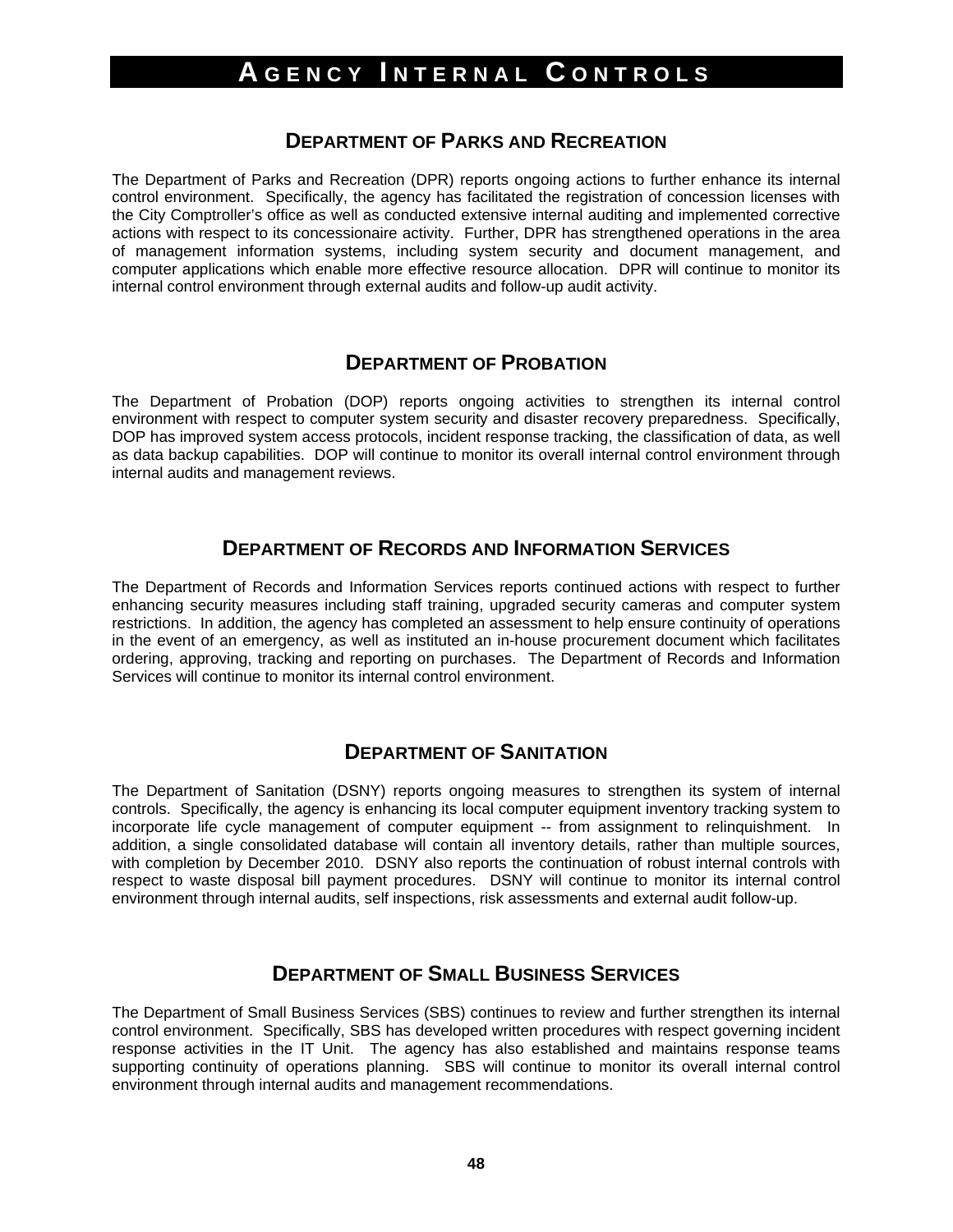#### **DEPARTMENT OF TRANSPORTATION**

The Department of Transportation (DOT) reports ongoing activities with respect to the review and enhancement of its internal control environment. Specifically, the agency is enhancing computer system data encryption measures, and anticipates completion of its incident response policy during Calendar 2010. DOT will continue to monitor its internal control environment through internal audits.

#### **DEPARTMENT OF YOUTH AND COMMUNITY DEVELOPMENT**

The Department of Youth and Community Development (DYCD) reports continued actions to further strengthen its system of internal controls with respect to the oversight of contractor services and payments for its youth and community development programs. These actions include online report by contractors, random worksite visits by DYCD staff, an enhanced Web-based case management system, as well as improved data sharing tools to achieve greater staff efficiencies. The agency reports ongoing activities to strengthen IT operations. DYCD will continue to monitor its internal control environment.

#### **FIRE DEPARTMENT**

The Fire Department (FDNY) reports ongoing actions to further strengthen its internal control environment. Specifically, FDNY actions include enhanced controls with respect to cash receipts, purchasing, processing of expenditures and computer system access. FDNY will continue its course of corrective action and monitor its overall internal control environment through internal audits, external audit follow-up and risk assessment.

#### **HUMAN RESOURCES ADMINISTRATION**

The Human Resources Administration (HRA) reports continued actions to further enhance its system of internal controls. Specifically, the agency continues the application of technology to track and report inventory activity, and monitors staff attrition and its impact upon agency operations. Further, HRA continues to review and update its policies and procedures as needed, including those with respect to office space management, business continuity, Management Information System incident response and computer hardware security, and accounting matters. HRA will continue to monitor its overall internal control environment through its Office of Audit Services.

#### **LANDMARKS PRESERVATION COMMISSION**

The Landmarks Preservation Commission (LPC) emphasizes that in view of its limited size, existing staffing levels are adequate and appropriate to ensure control over agency resources, and meet internal control objectives that pertain to the prevention and detection of errors or irregularities that would be material to the agency. LPC will continue to monitor its internal control environment.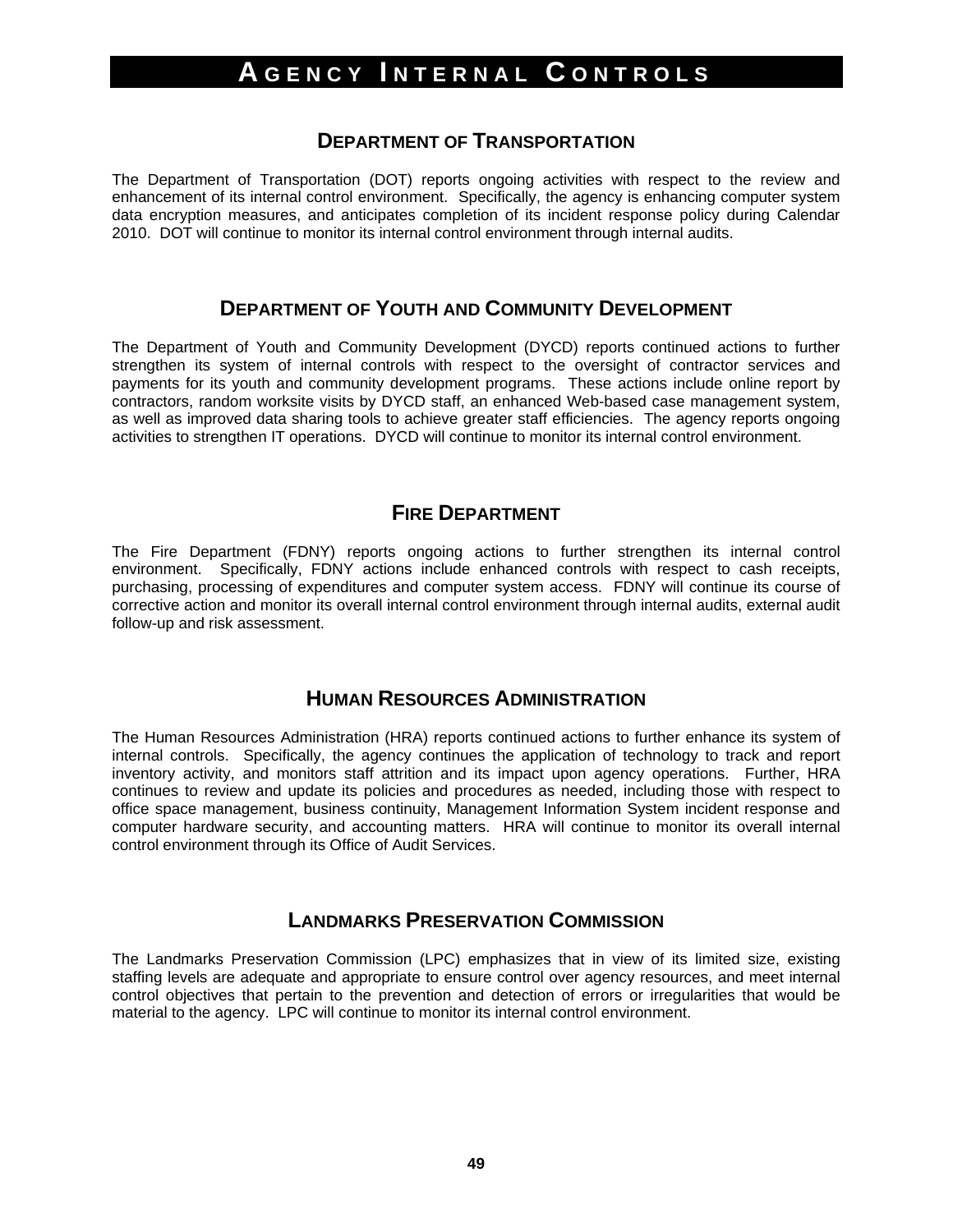#### **LAW DEPARTMENT**

The Law Department reports the establishment of policy and procedures to strengthen internal controls with respect to City policies in the areas of data security. The agency will continue its work in this regard as well as continue to monitor its overall internal control environment through follow-up on external audits, management reviews, internal audit activity and the application of Information Technology.

#### **POLICE DEPARTMENT**

The New York City Police Department (NYPD) reports continuing activities maintain its system of internal controls. Specific measures include processing fees revenue timely, validating electronic fund transfers and tracking closely grant amounts. The NYPD will continue to monitor its internal control environment through the Internal Affairs Bureau, Quality Assurance Division, Fiscal Accountability Unit, Integrity Control Officers and Self-Inspection Program.

#### **TAXI AND LIMOUSINE COMMISSION**

The Taxi and Limousine Commission (TLC) continues to report that its draft write-off policy with respect to uncollected fines awaits approval by the City Comptroller's office. In addition, TLC is exploring legislative remedies with respect to docketing judgments where its licensees fail to satisfy decisions and orders of the TLC administrative tribunal. Also, TLC is reviewing its IT operations, including the incident response procedure, to identify opportunities to further enhance related internal controls. The Commission will continue to monitor its internal control environment through management and performance reviews and policies and procedures, as well as external audit follow-up and Information Technology.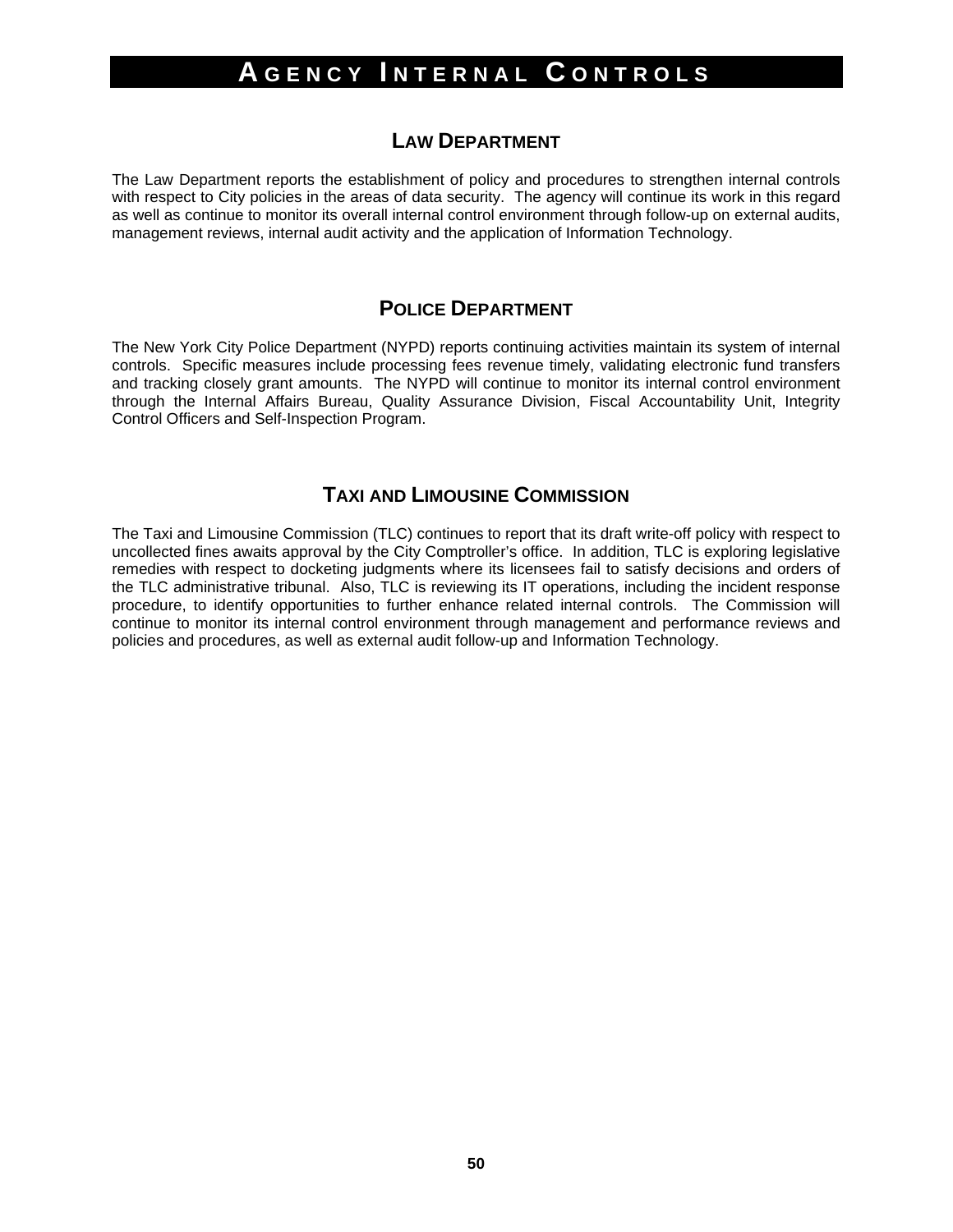#### **Fiscal 2010**

Board of Elections [003]

001 Personal Services<br>002 Other than Person Other than Personal Services

Emergency Management [017]

| 001 | <b>Personal Services</b>            |
|-----|-------------------------------------|
| 002 | <b>Other than Personal Services</b> |

Law [025]

| 001 | <b>Personal Services</b>            |
|-----|-------------------------------------|
| 002 | <b>Other than Personal Services</b> |

City Planning [030]

| 001 | <b>Personal Services</b>            |
|-----|-------------------------------------|
| 002 | <b>Other than Personal Services</b> |
| 003 | Geographic Systems - PS             |
| 004 | Geographic Systems - OTPS           |

Investigation [032]

| 001 | <b>Personal Services</b>            |
|-----|-------------------------------------|
| 002 | <b>Other than Personal Services</b> |
| 003 | <b>Inspector General - PS</b>       |
| 004 | <b>Inspector General - OTPS</b>     |

New York Public Library - The Research Libraries [035]

001 Lump Sum Appropriation

New York Public Library [037]

| 003 | Lump Sum - Borough of Manhattan |
|-----|---------------------------------|
|-----|---------------------------------|

- 004 Lump Sum Borough of the Bronx
- 005 Lump Sum Borough of Staten Island<br>006 Systemwide Services
- Systemwide Services
- 007 Consultant and Advisory Services

Brooklyn Public Library [038]

001 Lump Sum

Queens Borough Public Library [039]

001 Lump Sum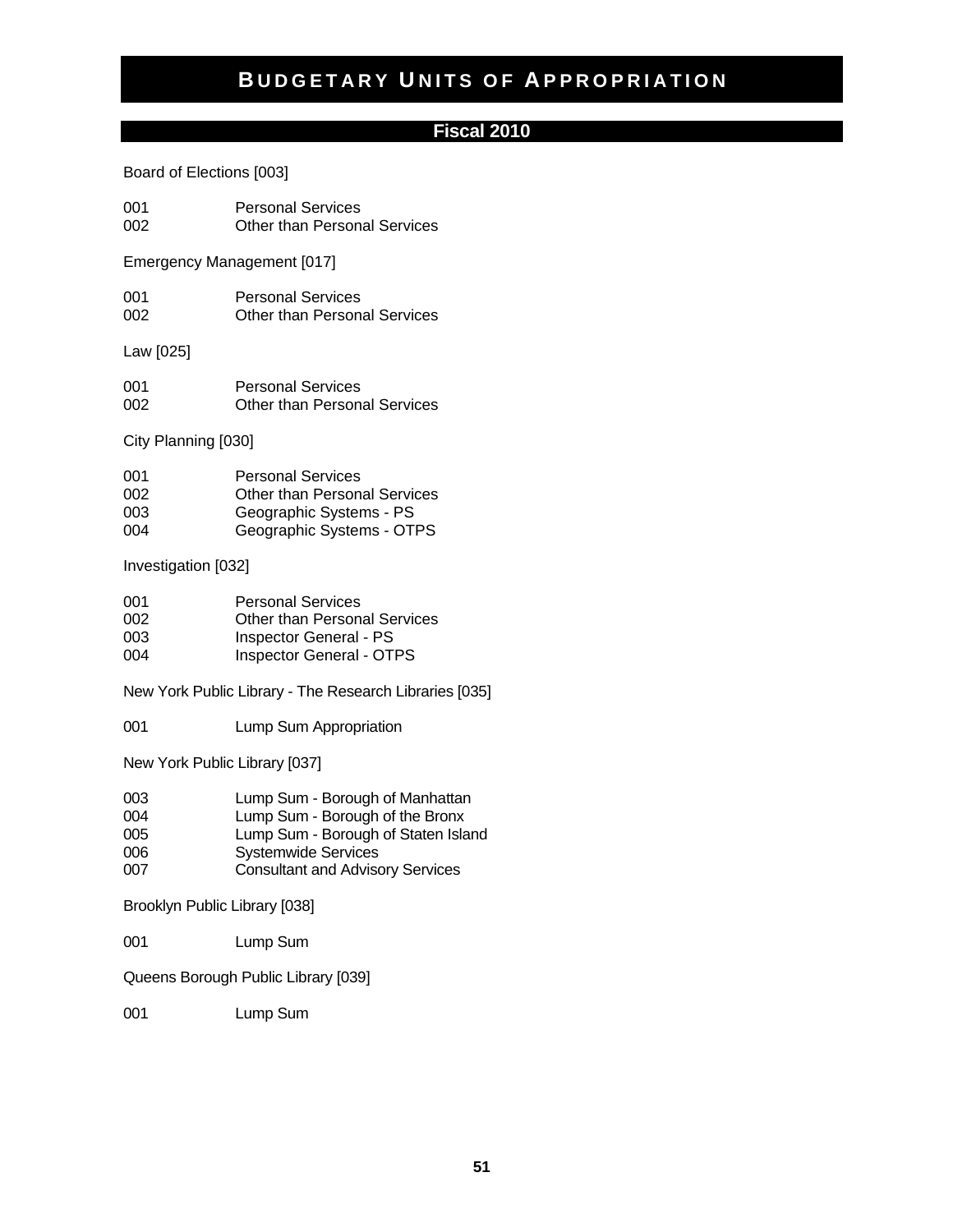Education [040]

- 401 General Educational Instruction and School Leadership PS
- 402 General Educational Instruction and School Leadership OTPS
- 403 Special Educational Instruction and School Leadership PS
- 404 Special Educational Instruction and School Leadership OTPS
- 415 School Support Organization PS
- 416 Integrated Service Centers OTPS
- 421 Citywide Special Education Instruction and School Leadership PS
- 422 Citywide Special Education Instruction and School Leadership OTPS
- 423 Special Education Instructional Support PS
- 424 Special Education Instructional Support OTPS
- 435 School Facilities PS
- 436 School Facilities OTPS
- 438 Pupil Transportation OTPS
- 439 School Food Services PS
- 440 School Food Services OTPS
- 442 School Safety OTPS
- 444 **Energy and Leases OTPS**<br>453 **Central Administration PS**
- 453 Central Administration PS
- Central Administration OTPS
- 461 Fringe Benefits PS
- 470 Special Education Pre-K Contract Payments OTPS
- 472 Charter & Contract Schools and Foster Care Placements OTPS
- 474 NPS and FIT Payments OTPS
- 481 Categorical Programs PS
- 482 Categorical Programs OTPS
- 491 Collective Bargaining PS

City University of New York [042]

- 001 Community College OTPS
- 002 Community College PS
- 003 Hunter Schools OTPS<br>004 Hunter Schools PS
- Hunter Schools PS
- 005 Educational Aid OTPS
- 012 Senior College OTPS

Civilian Complaint Review Board [054]

| 001 | <b>Personal Services</b>     |
|-----|------------------------------|
| 002 | Other than Personal Services |

Police [056]

| 001 | Operations                         |
|-----|------------------------------------|
| 002 | <b>Executive Management</b>        |
| 003 | School Safety -PS                  |
| 004 | Administration - Personnel         |
| 006 | <b>Criminal Justice</b>            |
| 007 | <b>Traffic Enforcement</b>         |
| 008 | Transit Police - PS                |
| 009 | Housing Police - PS                |
| 100 | <b>Operations - OTPS</b>           |
| 200 | <b>Executive Management - OTPS</b> |
| 300 | School Safety - OTPS               |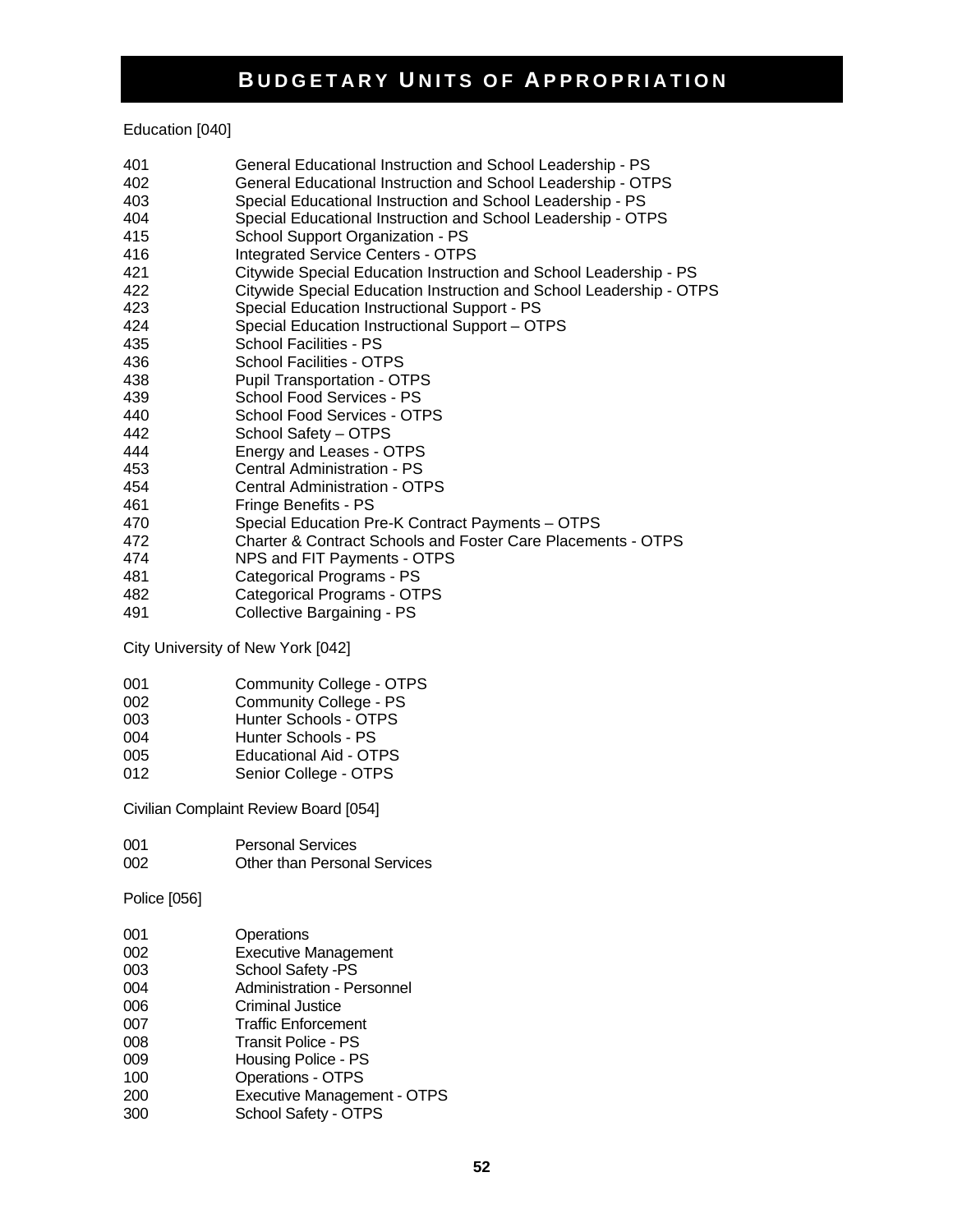| 400. | Administration - OTPS      |
|------|----------------------------|
| 600. | Criminal Justice - OTPS    |
| 700. | Traffic Enforcement - OTPS |

Fire [057]

| 001 | Executive Administrative                 |
|-----|------------------------------------------|
| 002 | Fire Extinguishment & Emergency Response |
| 003 | Fire Investigation                       |
| 004 | <b>Fire Prevention</b>                   |
| 005 | Executive Administrative - OTPS          |
| 006 | Fire Extinguishment & Response - OTPS    |
| 007 | Fire Investigation - OTPS                |
| 008 | Fire Prevention - OTPS                   |
| 009 | <b>Emergency Medical Services-PS</b>     |
| 010 | <b>Emergency Medical Services- OTPS</b>  |

Children's Services [068]

| 001 | <b>Personal Services</b>            |
|-----|-------------------------------------|
| 002 | <b>Other than Personal Services</b> |
| 003 | Head Start/Day Care - PS            |
| 004 | Head Start/Day Care - OTPS          |
| 005 | Administrative - PS                 |
|     |                                     |

006 Child Welfare - OTPS

Human Resources [069]

| 101 | <b>Administration - OTPS</b> |
|-----|------------------------------|
| 103 | Public Assistance - OTPS     |
| 104 | Medical Assistance - OTPS    |
| 105 | <b>Adult Services - OTPS</b> |
| 201 | Administration               |
| 203 | <b>Public Assistance</b>     |
| 204 | <b>Medical Assistance</b>    |
|     |                              |

205 Adult Services

Homeless Services [071]

| 100 | <b>Personal Services</b>            |
|-----|-------------------------------------|
| 200 | <b>Other than Personal Services</b> |

Correction [072]

| 001 | Administration        |
|-----|-----------------------|
| 002 | Operations            |
| 003 | Operations - OTPS     |
| 004 | Administration - OTPS |

Aging [125]

| Executive and Administrative Management        |
|------------------------------------------------|
| <b>Community Programs</b>                      |
| <b>Community Programs - OTPS</b>               |
| Executive and Administrative Management - OTPS |
|                                                |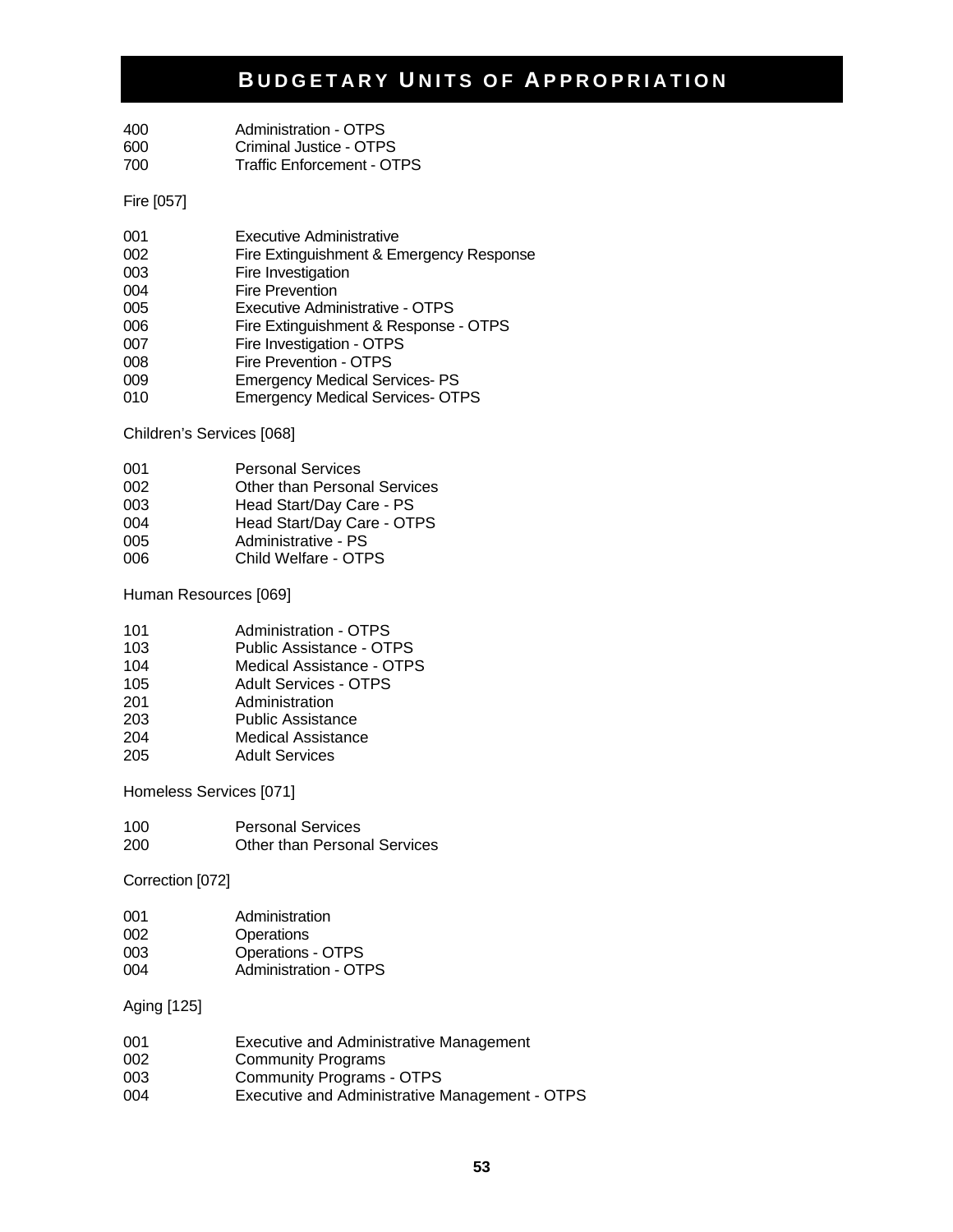Cultural Affairs [126]

| 001 | Office of the Commissioner - PS              |
|-----|----------------------------------------------|
| 002 | Office of the Commissioner - OTPS            |
| 003 | Cultural Programs                            |
| 004 | Metropolitan Museum of Art                   |
| 005 | New York Botanical Garden                    |
| 006 | American Museum of Natural History           |
| 007 | The Wildlife Conservation Society            |
| 008 | Brooklyn Museum                              |
| 009 | Brooklyn Children's Museum                   |
| 010 | <b>Brooklyn Botanical Garden</b>             |
| 011 | Queens Botanical Garden                      |
| 012 | New York Hall of Science                     |
| 013 | Staten Island Institute of Arts and Sciences |
| 014 | Staten Island Zoological Society             |
| 015 | <b>Staten Island Historical Society</b>      |
| 016 | Museum of the City of New York               |
| 017 | Wave Hill                                    |
| 019 | Brooklyn Academy of Music                    |
| 020 | Snug Harbor Cultural Center                  |
| 021 | <b>Studio Museum in Harlem</b>               |
| 022 | Other Cultural Institutions                  |
| 024 | New York Shakespeare Festival                |

Juvenile Justice [130]

| 001 | <b>Personal Services</b>     |
|-----|------------------------------|
| 002 | Other than Personal Services |

Landmarks Preservation [136]

| 001 | <b>Personal Services</b>            |
|-----|-------------------------------------|
| 002 | <b>Other than Personal Services</b> |

Taxi and Limousine [156]

| 001 | <b>Personal Services</b>            |
|-----|-------------------------------------|
| 002 | <b>Other than Personal Services</b> |

Commission on Human Rights [226]

| <b>Personal Services</b><br>001 |  |
|---------------------------------|--|
|---------------------------------|--|

- 002 Other than Personal Services
- 003 Community Development PS<br>004 Community Development OT
- Community Development OTPS

Youth and Community Development [260]

- 002 Executive and Administrative<br>005 Community Development O
- 005 Community Development OTPS<br>311 Personal Services
- Personal Services
- 312 Other than Personal Services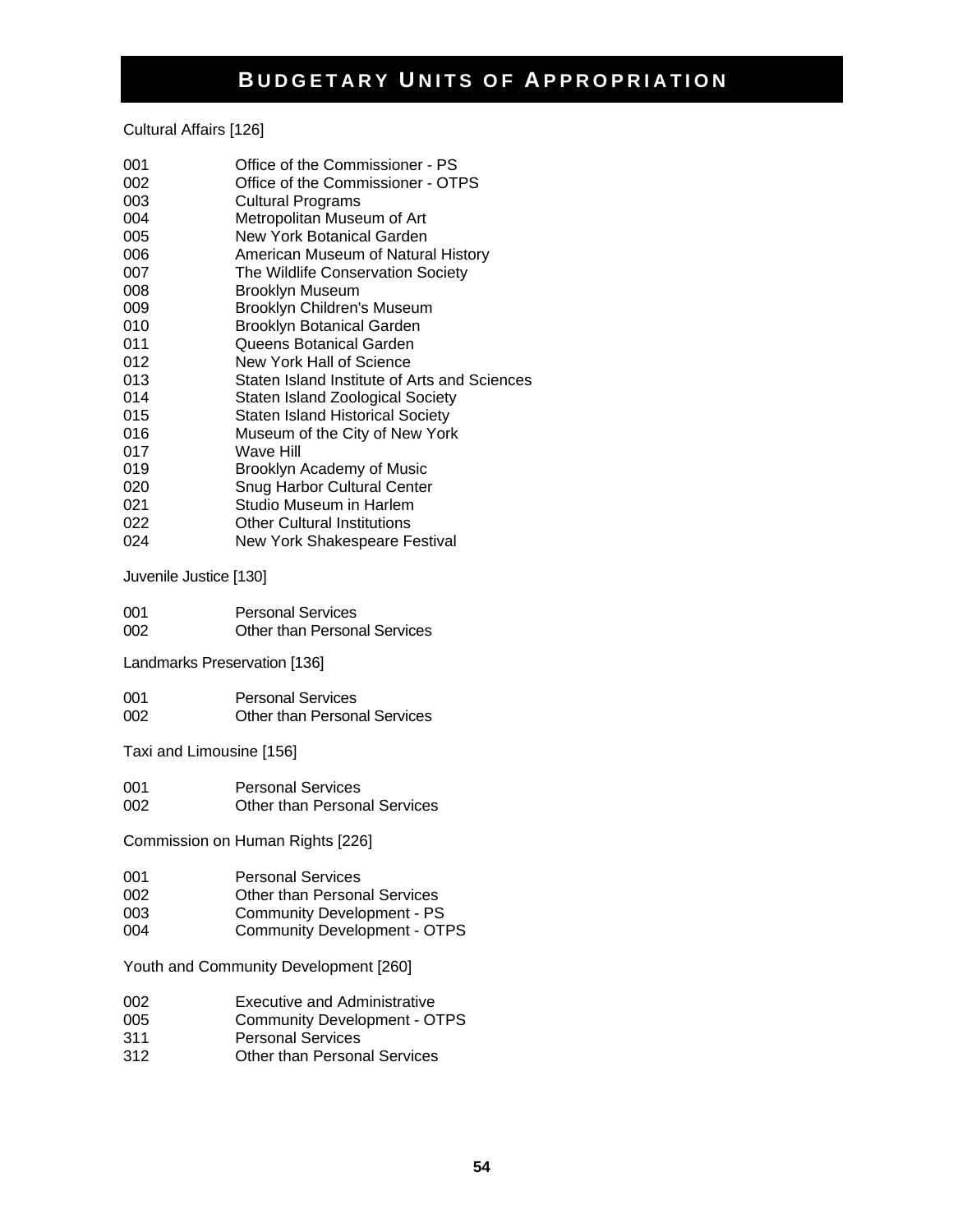#### Probation [781]

- 001 Executive Management
- 002 Probation Services
- 003 Probation Services OTPS
- 004 Executive Management OTPS

Small Business Services [801]

(Economic Development Corporation)

- 001 Department of Business PS
- 002 Department of Business OTPS
- 004 Contract Compliance & Business Opportunity PS
- 005 Contract Compliance & Business Opportunity OTPS<br>006 Economic Development Corporation OTPS
- Economic Development Corporation OTPS
- 008 Economic Planning/Film PS
- 009 Economic Planning/Film OTPS
- 010 Workforce Investment Act PS
- 011 Workforce Investment Act OTPS

Housing Preservation and Development [806]

- 001 Office of Administration
- 002 Office of Development
- 004 Office of Housing Preservation
- 006 Housing Maintenance and Sales
- 008 Office of Administration OTPS
- 009 Office of Development OTPS
- 010 Housing Management and Sales OTPS
- 011 Office of Housing Preservation OTPS

Buildings [810]

001 Personal Services 002 Other than Personal Services

Health and Mental Hygiene [816] (Office of Chief Medical Examiner)

| 101 | <b>Health Administration</b> |
|-----|------------------------------|
|     |                              |

- 102 Disease Control and Epidemiology
- 103 Health Promotion and Disease Prevention
- 104 Environmental Health Services
- 106 Office of Chief Medical Examiner
- 107 Health Care Access and Improvement PS
- 108 Mental Hygiene Management Services PS
- 111 **Health Administration OTPS**
- 112 Disease Control and Epidemiology OTPS
- 113 Health Promotion and Disease Prevention OTPS
- 114 Environmental Health Services OTPS
- 116 Office of Chief Medical Examiner OTPS
- 117 Health Care Access and Improvement OTPS
- 118 Mental Hygiene Management Services OTPS
- 120 Mental Health Services OTPS
- 121 Mental Retardation Services OTPS
- 122 Chemical Dependency and Health Promotion OTPS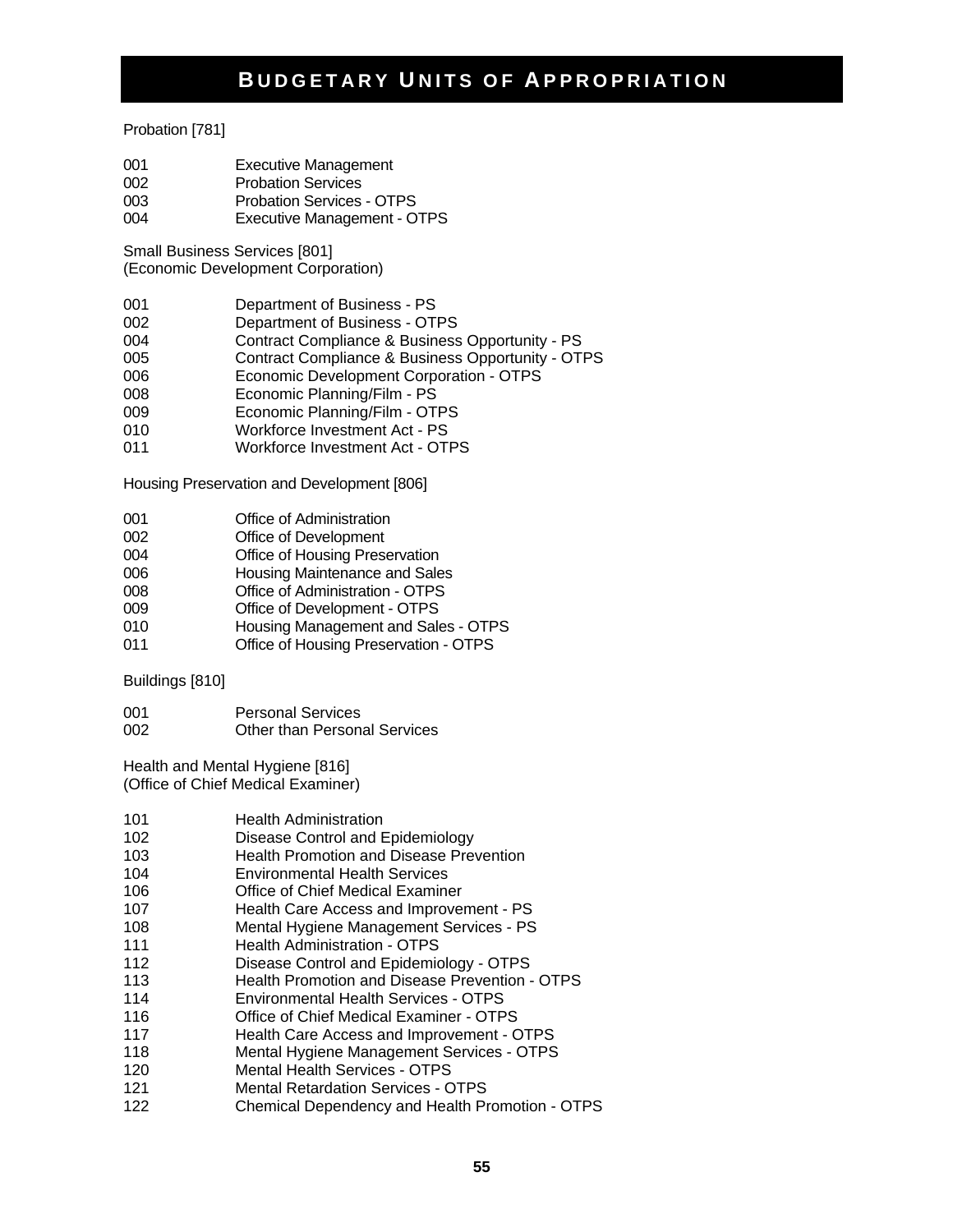Health and Hospitals Corporation [819]

001 Lump Sum

Office of Administrative Trials and Hearings [820] (effective Fiscal Year 2011)

- 001 Personal Services
- 002 Other than Personal Services

Environmental Protection [826]

| 001 | <b>Executive and Support</b>           |
|-----|----------------------------------------|
| 002 | <b>Environmental Management</b>        |
| 003 | Water Supply and Wastewater Collection |
| 004 | Utility - OTPS                         |
| 005 | Environmental Management - OTPS        |
| 006 | Executive and Support - OTPS           |
| 007 | <b>Central Utility</b>                 |
| 008 | <b>Wastewater Treatment</b>            |

Sanitation [827]

- 101 Executive Administrative<br>102 Cleaning and Collection
- **Cleaning and Collection**
- 103 Waste Disposal
- 104 Building Management
- 105 Bureau of Motor Equipment
- 106 Executive and Administrative OTPS
- 107 Snow Budget Personal Services
- 109 Cleaning and Collection OTPS
- 110 Waste Disposal OTPS<br>111 Building Management -
- Building Management OTPS
- 112 Motor Equipment OTPS
- 113 Snow Budget OTPS

Business Integrity Commission [829]

001 Personal Services 002 Other than Personal Services

Finance [836]

| 001 | Administration and Planning      |
|-----|----------------------------------|
| 002 | Operations                       |
| 003 | Property                         |
| 004 | Audit                            |
| 005 | Legal                            |
| 007 | Parking Violations Bureau        |
| 009 | <b>City Sheriff</b>              |
| 011 | <b>Administration - OTPS</b>     |
| 022 | <b>Operations - OTPS</b>         |
| 033 | Property - OTPS                  |
| 044 | Audit - OTPS                     |
| 055 | Legal - OTPS                     |
| 077 | Parking Violations Bureau - OTPS |
| 099 | City Sheriff - OTPS              |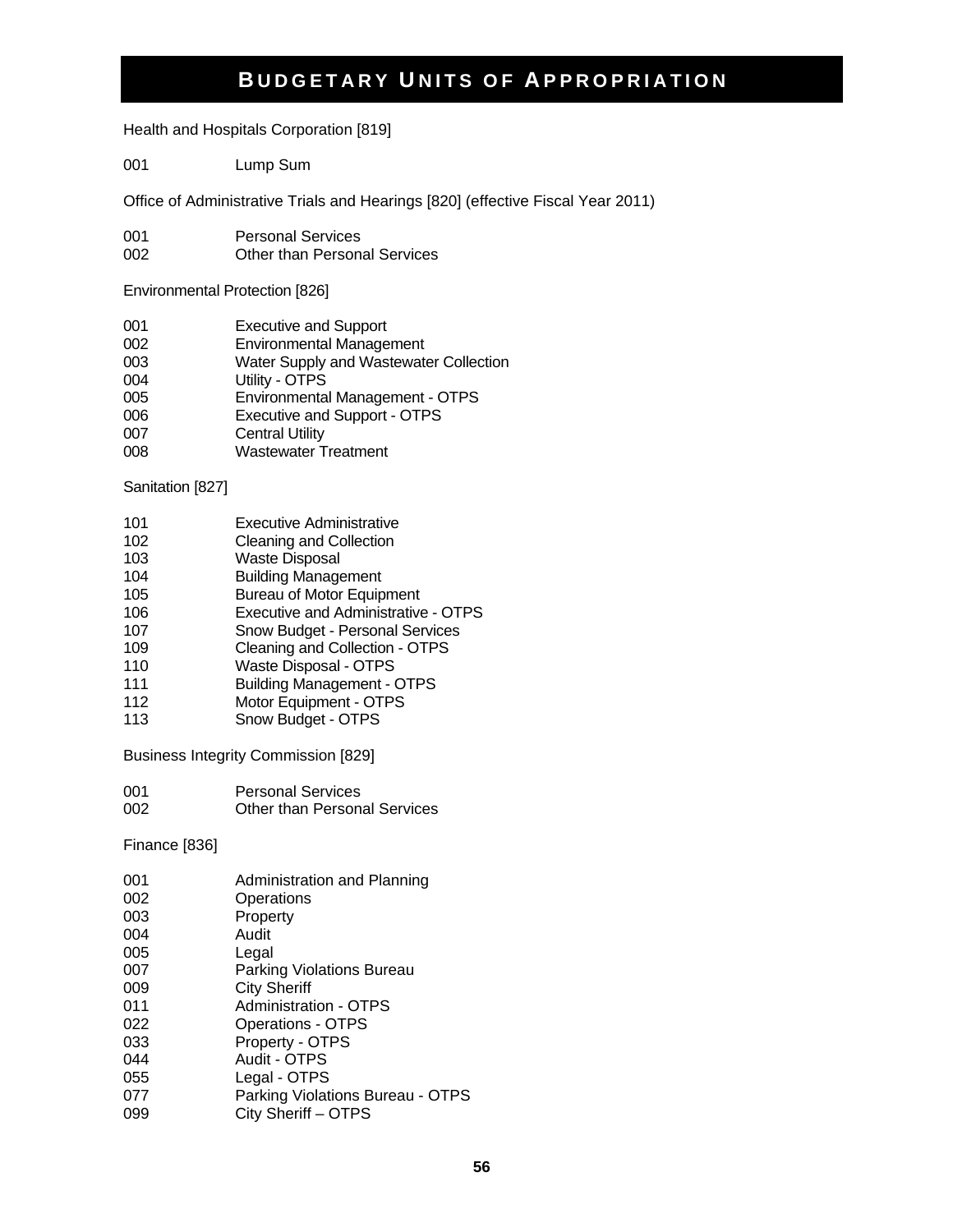Transportation [841]

- 001 Executive Administration and Planning Management
- 002 Highway Operations
- 003 Transit Operations
- 004 Traffic Operations
- 006 Bureau of Bridges
- 007 Bureau of Bridges OTPS
- 011 Executive Administration and Planning Management OTPS
- 012 Highway Operations OTPS
- 013 Transit Operations OTPS
- 014 Traffic Operations OTPS

Parks and Recreation [846]

- 001 Executive Management and Administrative Services
- 002 Maintenance and Operations
- 003 Design and Engineering
- 004 Recreation Services
- 006 Maintenance and Operations OTPS
- 007 Executive Management and Administrative Services OTPS
- 009 Recreation Services OTPS
- 010 Design and Engineering OTPS

Design and Construction [850]

- 001 Personal Services
- 002 Other than Personal Services

Citywide Administrative Services [856]

(Office of Administrative Trials and Hearings – through Fiscal 2010)

- 001 Division of Citywide Personnel Services
- 002 Division of Citywide Personnel Services OTPS<br>003 Office of Administrative Trials and Hearings
- Office of Administrative Trials and Hearings
- 004 Office of Administrative Trials and Hearings OTPS
- 005 Board of Standards and Appeals
- 006 Board of Standards and Appeals OTPS
- 100 Executive and Support Services
- 190 Executive and Support Services OTPS
- 200 Division of Administration and Security
- 290 Division of Administration and Security OTPS
- 300 Division of Facilities Management and Construction
- 390 Division of Facilities Management and Construction OTPS
- 400 Division of Municipal Supply Services
- 490 Division of Municipal Supply Services OTPS
- 500 Division of Real Estate Services
- 590 Division of Real Estate Services OTPS
- 600 Communications
- 690 Communications OTPS

Information Technology and Telecommunications [858] (311 Customer Service Center)

- 001 Personal Services
- 002 Other than Personal Services